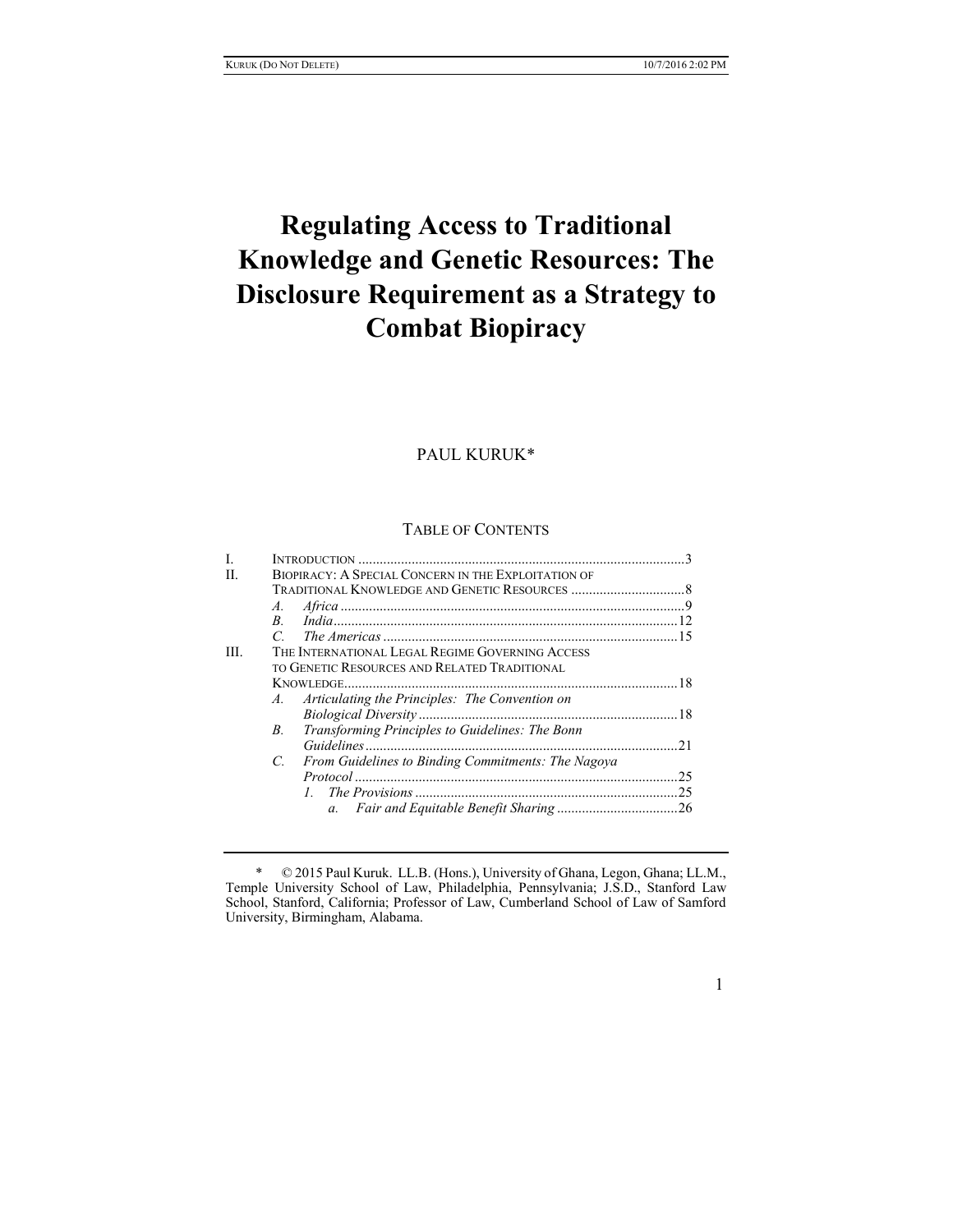|     | b.                                                               |  |
|-----|------------------------------------------------------------------|--|
|     | Global Multilateral Benefit Sharing<br>$\mathcal{C}$ .           |  |
|     | Mechanism and Transboundary Cooperation28                        |  |
|     | National Focal Points and Competent<br>d.                        |  |
|     |                                                                  |  |
|     | The Access and Benefit Sharing Clearing House29<br>e.            |  |
|     | Compliance with Domestic Legislation or<br>f.                    |  |
|     | Regulatory Requirements of Other Party30                         |  |
|     | Monitoring Utilization of Genetic Resources30<br>g.              |  |
|     | h.                                                               |  |
|     | 2.                                                               |  |
|     | D                                                                |  |
| IV. | THE OBLIGATION TO DISCLOSE SOURCE OR ORIGIN OF                   |  |
|     | <b>TRADITIONAL KNOWLEDGE AND GENETIC RESOURCES</b>               |  |
|     |                                                                  |  |
|     | $\mathcal{A}$ .                                                  |  |
|     |                                                                  |  |
|     | Ι.                                                               |  |
|     | 2.                                                               |  |
|     | Incorporating a Disclosure Requirement Under<br>3.               |  |
|     |                                                                  |  |
|     | $B$ .                                                            |  |
|     | Ι.                                                               |  |
|     | 2.                                                               |  |
|     | 3.                                                               |  |
|     | $\overline{4}$ .                                                 |  |
| V.  | WIPO'S WORK PROGRAM ON THE DISCLOSURE REQUIREMENT51              |  |
|     | A.                                                               |  |
|     | I.                                                               |  |
|     | Establishment of the Intergovernmental Committee 52<br>2.        |  |
|     | 3 <sub>1</sub><br>Focus on Genetic Resources and Related         |  |
|     |                                                                  |  |
|     | 4.                                                               |  |
|     | Current Proposals on the Disclosure Requirement59<br>$B_{\cdot}$ |  |
|     | $l_{\cdot}$                                                      |  |
|     | $\overline{2}$ .                                                 |  |
|     | $\overline{a}$ .                                                 |  |
|     | h.                                                               |  |
|     | 3.                                                               |  |
|     | Comparisons with the 1982 WIPO Model Provisions<br>4.            |  |
|     |                                                                  |  |
|     | C.                                                               |  |
| VI. |                                                                  |  |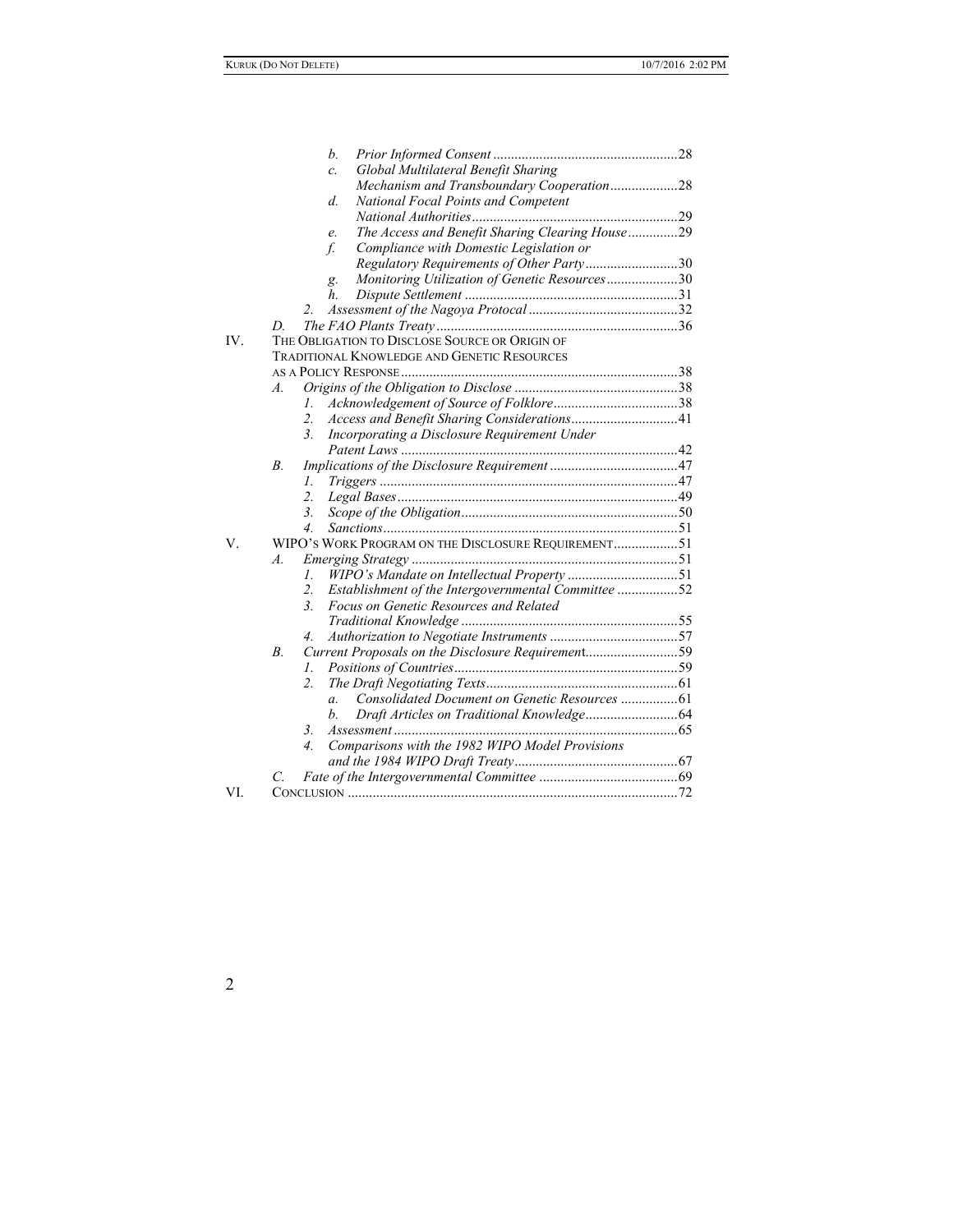#### I. INTRODUCTION

The legal protection of traditional knowledge<sup>1</sup> has assumed global importance propelled in large part by the interest of pharmaceutical companies and other biotechnology companies in the genetic resources<sup>2</sup> of developing nations. Within the pharmaceutical industry, indigenous people's knowledge and experiences of the medicinal properties of plants have played a pivotal role in the development of drugs.<sup>3</sup> Similarly, the botanical industry has relied on traditional knowledge to develop commercial products, complement scientific testing, and verify laboratory research

2. Genetic resources refer to genetic material of actual or potential value. Genetic material is any material "of plant, animal, microbial or other origin containing functional units of heredity," example of which include "material of plant, animal, or microbial origin, such as medicinal plants, agricultural crops and animal breeds." WIPO definition, http://www.wipo.int/tk/en/genetic/.

<sup>1.</sup> The World Intellectual Property Organization (WIPO) has defined *traditional knowledge* as "tradition-based literary, artistic or scientific works; performances; inventions; scientific discoveries; designs; marks and symbols; undisclosed information; and all other tradition-based innovations and creations resulting from intellectual activity in the industrial, scientific, literary or artistic fields." In this context, *tradition-based* refers to "knowledge systems, creations, innovations and cultural expressions which have generally been transmitted from generation to generation; are generally regarded as pertaining to a particular people or its territory; have generally been developed in a non-systematic way; and are constantly evolving in response to a changing environment." WIPO, Intellectual Property Needs and Expectations of Traditional Knowledge Holders: WIPO Report on Fact-Finding Missions on Intellectual Property and Traditional Knowledge (1998-1999), at 25 (2001), *available at* http://www.wipo.int/edocs/pubdocs/en/tk/768/wipo\_pub\_768.pdf [hereinafter Intellectual Property Needs]. Categories of traditional knowledge recognized under this definition include: (i) agricultural knowledge; (ii) scientific knowledge; (iii) ecological knowledge; (iv) medicinal knowledge, including related medicines and remedies; and (v) biodiversity related knowledge. The definition also includes "expressions of folklore" in the form of music, dance song, handicrafts, designs, stories and artwork; elements of languages, such as names, geographical indications and symbols; and, movable cultural properties. Excluded from this description of traditional knowledge are items not resulting from intellectual activity in the industrial, scientific, literary or artistic fields, such as human remains, languages in general, and "cultural heritage" in the broad sense. *Id.*

<sup>3.</sup> *See* Norman R. Farnsworth, *The Value of Plants Used in Traditional Medicine for Drug Discovery*, 109 ENVTL. HEALTH PERSPECTIVES 1, 69 (2001) (noting that 80% of 122 compounds of defined structure found in 94 species of plants have had an ethnomedical use identical or related to the current of the active elements of the plant). Farnsworth discusses the use of plants in traditional medicine as starting points for drug development and observed that "since plant-derived drug discovery began, the ethnomedical approach has been more successful." *Id.* at 74.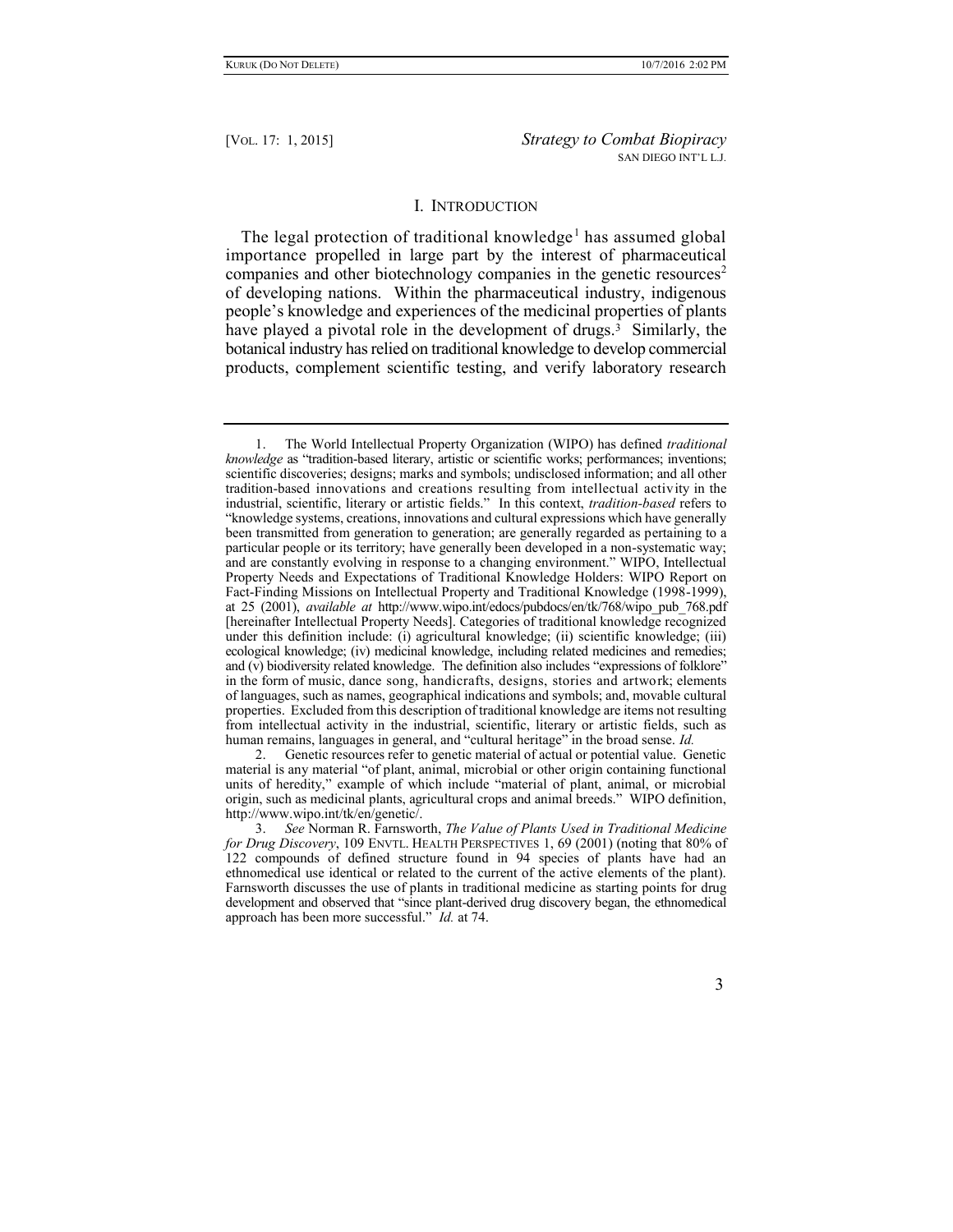results, including safety and efficacy.<sup>4</sup> In the agriculture industry, traditional knowledge is applied not only in seed development programs to improve productivity, but also in crop protection programs to improve the resistance of crop plants to pests and diseases.<sup>5</sup>

The commercial exploitation of traditional knowledge has taken place amidst concerns about the erosion of community rights when non-indigenous parties successfully acquire intellectual property rights over the knowledge and resources of indigenous groups—a phenomenon referred to as biopiracy.<sup>6</sup> Adverse implications of the legal monopolies obtained in this manner include the frequent failure of the rights holders to compensate indigenous groups<sup>7</sup> as well as the expropriation of community interests in traditional knowledge.<sup>8</sup>

Persons demanding greater sensitivity to the economic interests of the creators of traditional knowledge insist on the equitable sharing of profits

<sup>4.</sup> KERRY TEN KATE & SARAH A. LAIRD, THE COMMERCIAL USE OF BIODIVERSITY, ACCESS TO GENETIC RESOURCES AND BENEFIT SHARING 92 (1991).

<sup>5.</sup> For centuries, farmers in traditional areas improved varieties by adapting germplasm to local conditions and selecting the best seed for each season, and it is this knowledge that modern researchers have sought to tap through collaborative arrangements with indigenous farmers. Paul Kuruk, *The Role of Customary Law Under Sui Generis Frameworks of Intellectual Property Rights in Traditional and Indigenous Knowledge*, 17 IND. INT'L & COMP. L. REV. 67, n.8 (2007).

<sup>6.</sup> VANDANA SHIVA, ET AL., THE ENCLOSURE AND THE RECOVERY OF THE COMMONS 30 (1997).

<sup>7.</sup> Indigenous groups may not be properly rewarded for the exploitation of their traditional knowledge, perhaps due to the deliberate refusal of the exploiters to pay, difficulties in identifying the proper owners to whom payment is to be made, or simple mismanagement. *See generally* DARRELL POSEY & GRAHAM DUTFIELD, BEYOND INTELLECTUAL PROPERTY: TOWARD TRADITIONAL RESOURCE RIGHTS FOR INDIGENOUS PEOPLES AND LOCAL COMMUNITIES 33–41 (1996).

<sup>8.</sup> There is expropriation of community interests when valuable pieces of traditional knowledge are removed from the traditional communities and sent to western markets. While some of these items may have been sold or given away by traditional elders, in many cases, the items were probably illegally exported or even forcibly removed. Babacar Ndoye, *Protection of Expressions of Folklore in Senegal*, 25 COPYRIGHT MONTHLY REV. WORLD INTELL. PROP. ORG. 374, 375 (1989). Expropriation also occurs when farm seeds are collected by researchers under collaboration arrangements and stored *ex-situ* beyond the reach of traditional farmers who now have to pay high fees to acquire rights to improved varieties of the seeds. *See* Stephen B. Brush, *A Non-Market Approach to Protecting Biological Resources*, in INTELLECTUAL PROPERTY RIGHTS FOR INDIGENOUS PEOPLES: A SOURCEBOOK 131, 133 (Tom Greaves ed., 1994) [hereinafter SOURCEBOOK]. Furthermore, community rights are diminished where some parties successfully acquire intellectual property rights in other forms of traditional knowledge such as art and craft, music and dance. For example, copyright may be claimed for documentation of information about indigenous people, which is used commercially without appropriate acknowledgment as to source of material. *See* POSEY & DUTFIELD, *supra* note 7, at 36.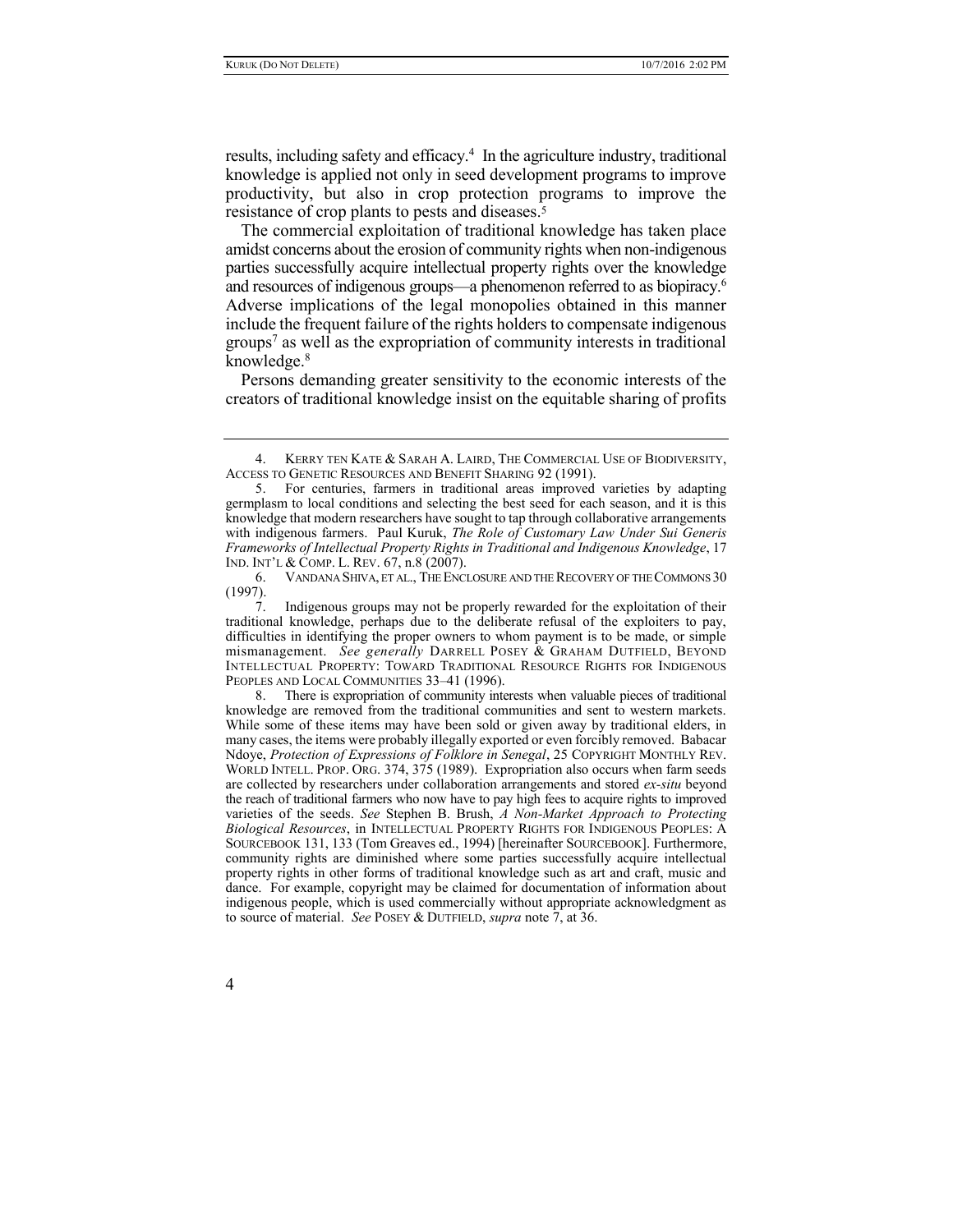from the exploitation of traditional resources.<sup>9</sup> Protection of traditional knowledge, it is urged, would not only complement current international efforts promoting the conservation and sustainable use of biological resources as a way of increasing food production worldwide,<sup>10</sup> but also tackle problems associated with the widespread misrepresentation of products<sup>11</sup> and practices as indigenous,<sup>12</sup> cultural degradation<sup>13</sup> and the

11. The commercial exploitation of traditional knowledge creates problems of authenticity and misrepresentation as the need to satisfy the increased demand for traditional art and craft often leads to mass-production, inferior quality goods, and cheap imitations. Sandra Lee Pinel & Michael J. Evans, *Tribal Sovereignty and the Control of Knowledge*, *in* SOURCEBOOK, *supra* notes 8, 41, 47. The mass-produced items sold as traditional craft raise authentication problems to the extent they do not have the same attributes as the traditional items. Items of traditional knowledge express important values in traditional societies which the mass-produced items cannot possibly have since they did not originate in those societies. Indeed, one commentator has characterized the production and sale of fake indigenous items as "a cultural and psychological threat to the authentic practitioners of traditional arts and to the traditional groups whose values those arts express." Alan Jabbour, *Folklore Protection and National Patrimony: Developments and Dilemmas in the Legal Protections of Folklore*, 17 COPYRIGHT BULL. 10, 11 (1983).

12. Concerns about cultural degradation are found in the entertainment industry. For example, some have charged that where African dances are copied and performed abroad, African culture is denigrated to the extent that the "non-African actors cannot lend the gestures that communicate warmth specific to Africa." Ndoye, *supra* note 8, at 376. Another writer contends:

[I]t is possible to encounter groups and soloists who unscrupulously modernize works of folklore by arranging them in a new manner, by giving folk songs added rhythm and volume at the expense of their melodic character . . . Performances of folk songs often take the form of . . . banal impersonal shows devoid of the characteristics peculiar to . . . folk dances . . . . As for the garishly-colored costumes worn by the dancers, they are a travesty of the originals.

E.P Gavrilov, *The Legal Protection of Works of Folklore*, 20 COPYRIGHT MONTHLY REV. WORLD INTELL. PROP ORG. 76, 79 (1984). Such commoditization of traditional performances, it is feared, would eventually lead to the erosion of people's cultural identity. POSEY  $\&$ DUTFIELD, *supra* note 7, at 6.

13. Indigenous culture is viewed to be degraded when cultural items are displayed outside their traditional setting and for purposes different from those for which they were

<sup>9.</sup> CARLOS M. CORREA, TRADITIONAL KNOWLEDGE AND INTELLECTUAL PROPERTY 5 (2001).

<sup>10.</sup> For centuries, traditional farmers have bred crop varieties and applied farming techniques that suited their lands especially under adverse conditions. These practices are still relevant in the modern era and it is believed that recognizing and encouraging the role of farmers under a suitable protective regime would ensure the continued development of specialized crops at the local level. Farmers Rights have been recognized in international instruments on account of the critical role they play in food security. *See What Are Farmers' Rights?*, http://www.farmersrights.org.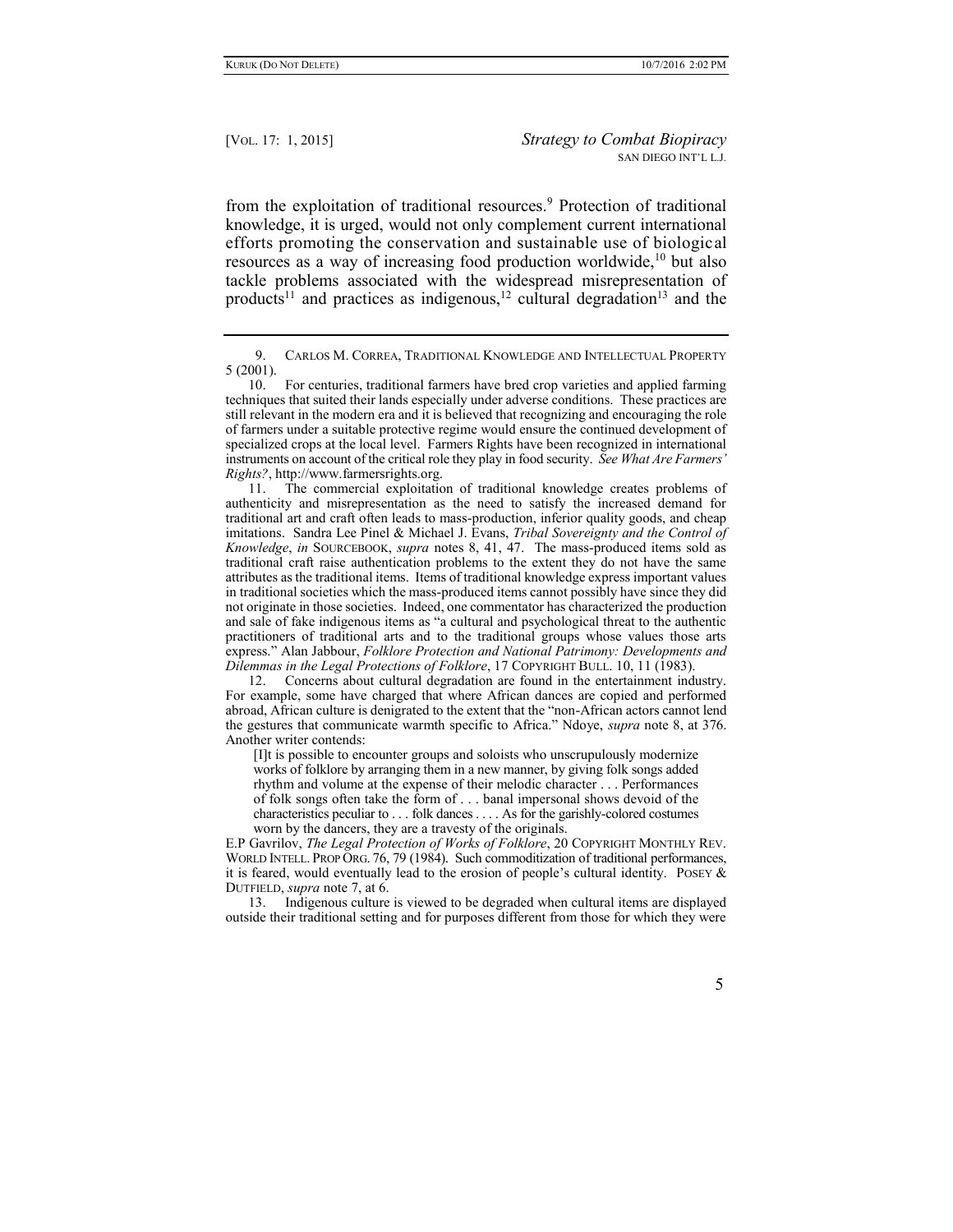unauthorized public disclosure and use of secret knowledge, images<sup>14</sup> and other sensitive information<sup>15</sup> pertaining to indigenous communities.

Responding to these concerns, the international community has over the years undertaken a number of initiatives, including model laws and recommendations on folklore, and provisions on cultural heritage and human rights.<sup>16</sup> However, beginning with the Convention on Biological Diversity (CBD) in 1992,<sup>17</sup> there is now international interest in a remedial solution premised on facilitating access to genetic resources in exchange for the sharing of benefits. The Bonn Guidelines which were adopted in  $2002$ , <sup>18</sup> elaborate on the CBD provisions. With the adoption of the Nagoya Protocol in 2010,<sup>19</sup> the international community sought to improve the protection of traditional knowledge by transforming the guidelines into more specific commitments of governments. Earlier in 2001, the FAO

originally created as occurs for example, when religious artifacts are sold as mere decorative art. David Sassoon, *The Antiquities of Nepal: It is Time to Start Listening to Communities Whose Possessions Have Become Objects of International Consumption*, CULTURAL SURVIVAL Q., Fall 1991, 47, 49, *available at* http://www.culturalsurvival.org/ publications/cultural-survival-quarterly/nepal/antiquities-nepal-it-time-start-listeningcommunities.

<sup>14.</sup> TERRI JANKE, OUR CULTURE, OUR FUTURE: REPORT ON AUSTRALIAN INDIGENOUS CULTURAL AND INTELLECTUAL PROPERTY RIGHTS 19 (1998).

<sup>15.</sup> In the United States, Native American groups have fought against the use of indigenous names in settings they perceive to be demeaning, such as in reference to mascots and sports teams. One commentator notes:

Images of Indians have advertised and identified products and services too numerous to list . . . . A search of the Trademarkscan-US Federal database in West law reveals that derogatory names-Injun, Braves, Red Man, Squaw, and Redskins-are used to sell everything from corn chips to football. Sports teams parade caricatured Indian mascots, such as Chief Wahoo (Cleveland Indians) or Illiniwek (Fighting Illini of Illinois). The Seminole activist Michale Haney describes many fans as "cultural cross-dressers" decked out in a day glo warpaint and turkey feathers.

Nell Jessup Newton, *Memory and Misrepresentation: Representing Crazy Horse*, 27 CONN. L. REV. 1003, 1006–07 (1995).

<sup>16.</sup> *See generally* Paul Kuruk, *Protecting Folklore Under Modern Intellectual Property Regimes: A Reappraisal of the Tensions Between Individual and Communal Rights in Africa and the United States*, 48 AM. U. L. REV. 769, 812–19 (1999).

<sup>17.</sup> *See generally* Convention on Biological Diversity, June 5, 1992, 1760 U.N.T.S. 76, *available at* https://www.cbd.int/doc/legal/cbd-en.pdf.

<sup>18.</sup> Bonn Guidelines on Access to Genetic Resources and Fair and Equitable Sharing of Benefits Arising out of Their Utilization (2002), *available at* https://www.cbd.int/ doc/publications/cbd-bonn-gdls-en.pdf [hereinafter Bonn Guidelines].

<sup>19.</sup> Nagoya Protocol on Access to Genetic Resources and Fair and Equitable Sharing of Benefits Arising out of Their Utilization to the Convention on Biological Diversity (2011) Secretariat of the Convention on Biological Diversity, https://www.cbd.int/abs/doc/ protocol/nagoya-protocol-en.pdf [hereinafter Nagoya Protocol].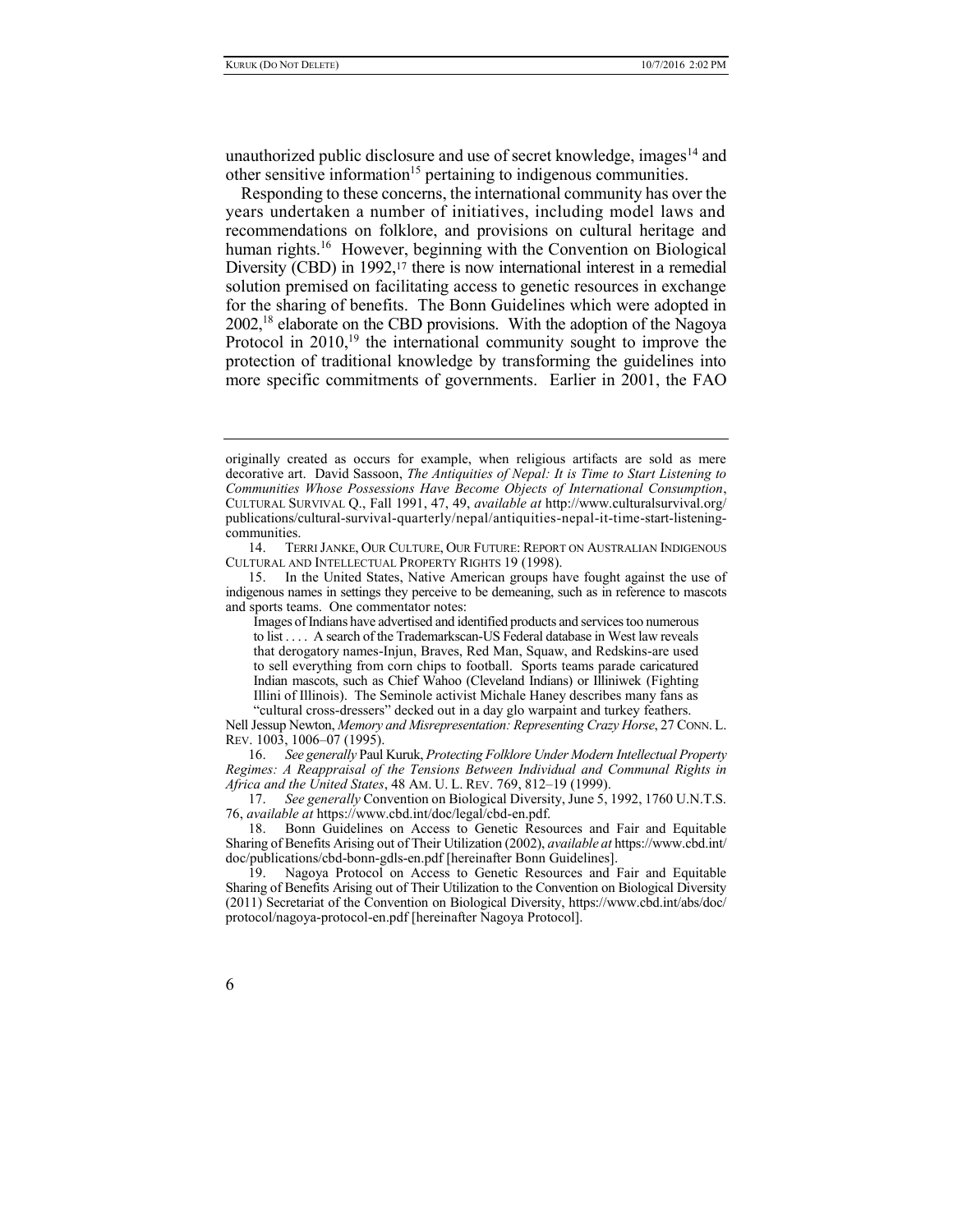Plants Treaty was adopted reflecting some of the principles of the CBD, but applicable only to plant genetic resources.<sup>20</sup>

To complement the global regime governing access to genetic resources and enhance its effectiveness in addressing the problem of biopiracy, calls have been made for the adoption of disclosure obligations in patent applications regarding the source or origin of genetic resources or traditional knowledge relevant to the claims in the application as well as evidence of the obtainment of consent from, and agreement to share benefits with, the rights holders of the traditional knowledge or genetic resources.<sup>21</sup> Advocates for an improvement in the regulatory environment for traditional knowledge have turned to WIPO as a more appropriate forum for solutions given its jurisdiction on matters of international intellectual property policy.<sup>22</sup> A major strategy WIPO has adopted in response is the preparation through text-based negotiations of instruments that would incorporate the disclosure requirement.<sup>23</sup>

The objective of this Article is to examine the disclosure requirement as a measure to enhance the protection of traditional knowledge and genetic resources. Section Two illustrates the negative effects of biopiracy drawing on selected casesfrom Africa, India and the Americas while Section Three describes the international regime governing access to genetic resources and related traditional knowledge including rules on prior informed consent, mutually agreed terms and the fair and equitable sharing of benefits. Section Four traces the evolution of the obligation to disclose from provisions in national model laws and a draft treaty on folklore prepared by WIPO, to the CBD and the Bonn Guidelines as well as proposals before the TRIPS Council of the World Trade Organization. This section also discusses implications of the disclosure requirement, including triggers, legal bases for, scope and sanctions for non-compliance. Section Five reviews WIPO's current program on the disclosure requirement and evaluates the

<sup>20.</sup> International Treaty on Plant Genetic Resources for Food and Agriculture, Nov. 11, 2001, 2400 U.N.T.S. 303, *available at* ftp://ftp.fao.org/docrep/fao/011/i0510e/i0510e.pdf [hereinafter FAO Plants Treaty].

<sup>21.</sup> *The Relationship Between the TRIPS Agreement on Biological Diversity and the Protection of Traditional Knowledge*, ¶ 4, June 18, 2003, WTO Doc. IP/C/W/403 [hereinafter *TRIPS Agreement and the CBD*].

<sup>22.</sup> *Infra* notes 347–55 and accompanying text.

<sup>23.</sup> WIPO, Background Brief No. 1, Traditional Knowledge and Intellectual Property, at 3. Other proposals concern defensive protection measures including the creation of databases on traditional knowledge. *Id.*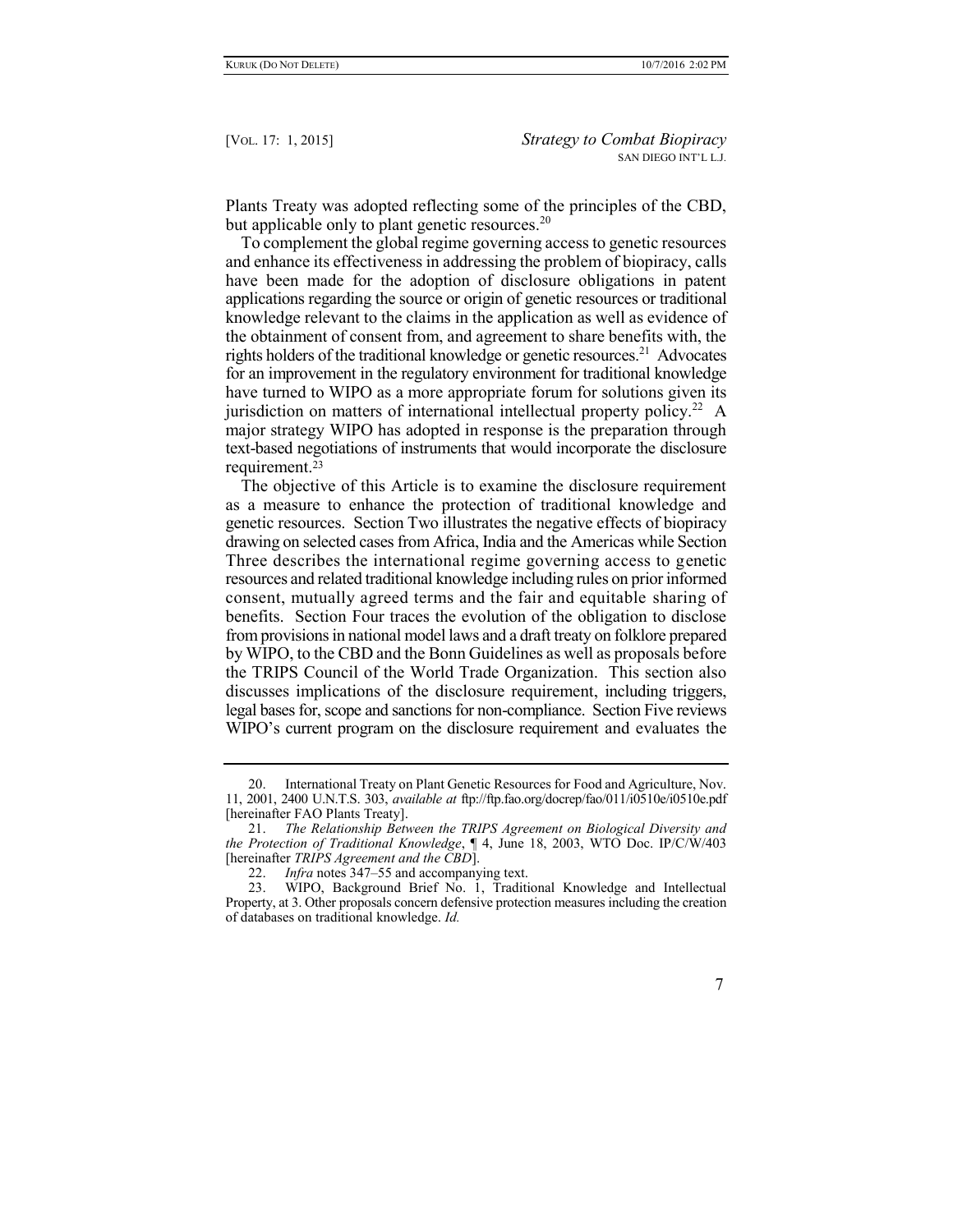latest proposals contained in the draft texts being used as the basis of negotiations in WIPO for the adoption of international instruments on traditional knowledge and genetic resources.

The Article concludes that the draft negotiating texts developed so far by WIPO will require further refinement and alignment to be ready for adoption as binding instruments. For WIPO member countries that are generally supportive of the disclosure requirement, the discrepancies may be seen as minor ones that could be ironed out in future negotiating sessions. However, for others rigidly opposed to the requirement, such hopes may not be realistic, leaving the distinct possibility that consensus may not be found to submit even a significantly improved text to a diplomatic conference for consideration for eventual adoption by WIPO. In the end, if it proves impossible to restart the negotiations that have stalled at WIPO, there will be an urgent need for like-minded traditional knowledge provider countries in collaboration with interested traditional knowledge user countries to respond to the void by working to develop solutions under bilateral, regional or other multilateral arrangements for the protection of traditional knowledge.

#### II. BIOPIRACY: A SPECIAL CONCERN IN THE EXPLOITATION OF TRADITIONAL KNOWLEDGE AND GENETIC RESOURCES

Biopiracy is the appropriation of the knowledge and genetic resources of farming and indigenous communities by individuals or institutions that seek exclusive monopoly control over the resources and knowledge usually through the acquisition of patents or other intellectual property rights.<sup>24</sup> It constitutes a major abuse in the commercial exploitation of traditional knowledge in terms of its adverse economic impacts on traditional communities as companies have amassed huge fortunes from such acts of misappropriation but failed to share those benefits with the communities from where the genetic resources were originally accessed.<sup>25</sup> On account

<sup>24.</sup> ETC Group, Patents & Biopiracy, [http://www.etcgroup.org/issues/patents](http://www.etcgroup.org/issues/patents-biopiracy)[biopiracy](http://www.etcgroup.org/issues/patents-biopiracy) (last visited Sept. 10, 2015). For a general overview of biopiracy, see Patrick R. Mooney, *Why We Call it Biopiracy*, *in* RESPONDING TO BIOPROSPECTING: FROM BIODIVERSITY IN THE SOUTH TO MEDICINES IN THE NORTH 37, 37–44 (Hanne Svarstaf & Shivscharn S. Dhillion eds., 2000); *see also* RAFI, *Biopiracy Update: A Global Pandemic*, COMMUNIQUÉ, Sept.-Oct. (1995); (attributing the definition of biopiracy to Patrick Mooney).

<sup>25.</sup> For example, between 1994-1998, some University of Wisconsin scientists obtained patents on 'brazzein' a super-sweet protein extracted from the berries of a West African plant, Pentadiplandara brazzeana. Apparently, the scientists had 'discovered' the super-sweet berries in Gabon, where local people had known and consumed the berries for many years. However, "[d]espite being the inspiration and origin for brazzein, neither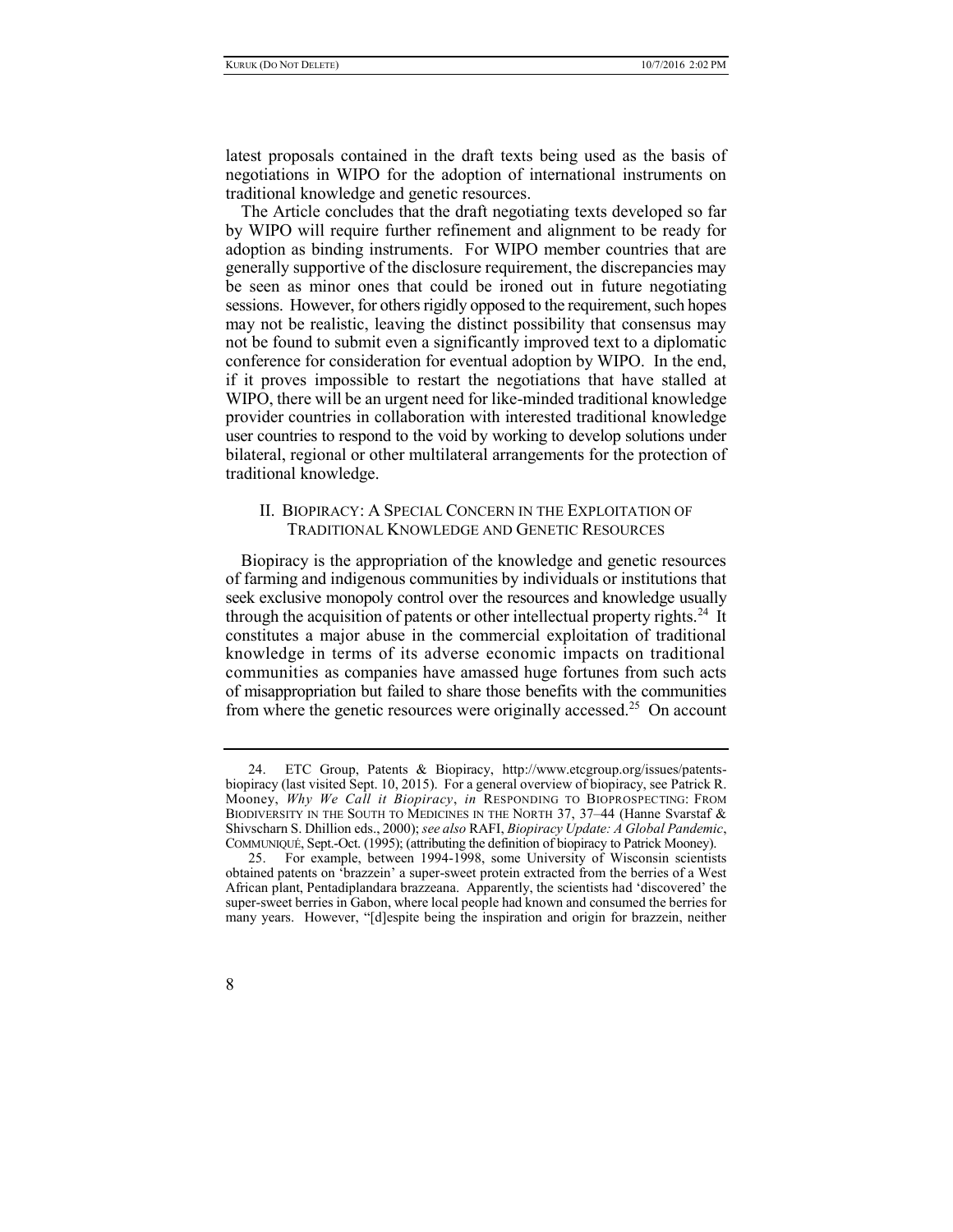of the huge economic stakes involved, the international deliberations on measures to counter biopiracy have been intense<sup>26</sup> and strong lobbying by the pharmaceutical and biotechnology sectors has frustrated efforts to develop adequate solutions.<sup>27</sup> To situate the debate in context, it is useful to recall some of the well-known cases of biopiracy that have been reported.

# *A. Africa*

Two prominent cases from Africa involve uses of the rosy periwinkle and the hoodia cactus plants, native to Madagascar and South Africa, respectively. In the first case, knowledge about the traditional uses of the rosy periwinkle played a key role in the development of the cancerfighting medicines Vincristine and Vinblastine.<sup>28</sup> The use of the plant as a cure for diabetes initially attracted the attention of researchers, but its potential for cancer treatment was later examined.<sup>29</sup> Subsequently, the U.S. pharmaceutical company Eli Lily obtained patents for Vincristine from which it reaped huge profits.<sup>30</sup> However, Eli Lilly offered no benefits

Gabon nor its people . . . share[d] the benefits." Someschwar Singh, *Rampant Biopiracy of South's Biodiversity*, THIRD WORLD NETWORK (July 20, 2000), http://www.twn.my/ title/rampant.htm.

<sup>26.</sup> *See*, *e.g.*, *infra* notes 294–311 and accompanying text for a summary of the debate in the World Trade Organization concerning the obligation to disclose information about traditional knowledge in patent applications.

<sup>27.</sup> *See* ALEJANDRO ARGUMEDO & MICHEL PIMBERT, INTERNATIONAL INSTITUTE FOR ENVIRONMENT AND DEVELOPENT, PROTECTING INDIGENOUS KNOWLEDGE AGAINST BIOPIRACY IN THE ANDES 3 (2006) (noting how "strong lobbying" by US biotech and pharmaceutical industries led to the exclusion of provisions ensuring that patents would not be granted in the US without authorization of traditional knowledge holders in the free trade agreement between Peru and the US).

<sup>28.</sup> Shayana Kadidal, *Plants, Poverty and Pharmaceutical Patents*, 103 YALE L.J. 223, 223 (1964) (explaining that vincristine and vinblastine are used in treating childhood leukemia and Hodgkin disease).

<sup>29.</sup> *See, e.g.*, *Anti-Cancer: Rosy Periwinkle*, LIVING RAINFOREST, http://www.living rainforest.org/about-rainforests/anti-cancer-rosy-periwinkle/ (last visited July 1, 2015).

<sup>30.</sup> *See* Andrew B. Cunningham, *Indigenous Knowledge and Biodiversity: Global Commons or Regional Heritage?*, CULTURAL SURVIVAL Q., Fall 1991, http://www. culturalsurvival.org/ourpublications/csq/article/indigenous-knowledge-and-biodiversityglobal-commons-or-regional-heritag (explaining how the patent netted the company approximately \$100 million, 88% of which was profit to the company); *see also* Kadidal, *supra* note 28, at 224.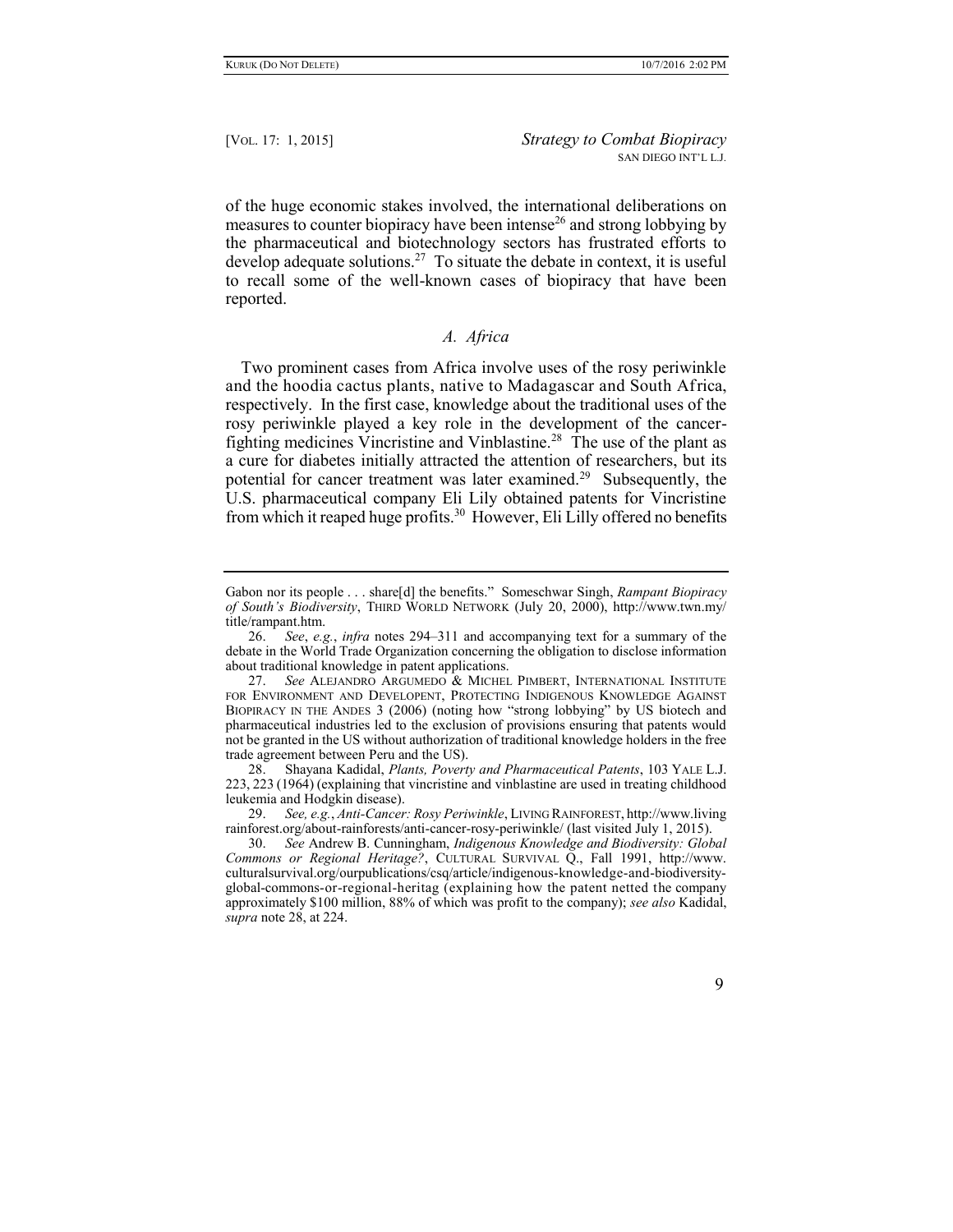either to Madagascar or the indigenous group from which knowledge of the medicinal uses of the plant had been obtained.<sup>31</sup>

With regards to the hoodia, it has traditionally been eaten by the San people of the Kalahari Desert as an appetite suppressant on long hunting  $t$ rips $32$  and documented accounts dating back to 1798 by anthropologist Francis Masson confirm this use of hoodia.<sup>33</sup> After conducting detailed spectroscopic analyses, the South African Council for Scientific and Industrial Research (SACSIR) in 1995 applied for a patent for hoodia in South Africa for use of the active components of the plant responsible for suppressing appetite.<sup>34</sup> SACSIR later signed an exclusive licensing agreement in 1997 with Phytopharm, a UK company which in turn transferred to Pfizer in 1998 the rights to develop and market a potential slimming drug and cure for obesity from hoodia in exchange for \$32 million in royalty and milestone payments.<sup>35</sup>

The companies involved in the patenting and commercialization of hoodia were criticized by non-governmental organizations for not contacting the San people to seek their prior informed consent and also for failing to set up appropriate benefit-sharing arrangements.<sup>36</sup> Faced with threats of lawsuits in  $2001$  by the San people for biopiracy,<sup>37</sup> SACSIR signed a memorandum of understanding in March 2002, which recognized the San as the custodians of traditional knowledge associated with the Hoodia plant.<sup>38</sup> The following year, SACSIR set up the "San Hoodia Benefit-

<sup>31.</sup> James O. Odek, *Biopiracy: Creating Proprietary Rights in Plant Genetic Resources*, 2 J. INTELL PROP. L. 141, 147 (1994).

<sup>32.</sup> ETC Group, *Worst Excuse: Winner–Phytopharm Inc.*, COMMUNIQUÉ, Mar./Apr. 2002, at 4.

<sup>33.</sup> DANIEL F. ROBINSON, CONFRONTING BIOPIRACY: CHALLENGES, CASES AND INTERNATIONAL DEBATES 61 (2010).

<sup>34.</sup> Rachel Wynberg, *Rhetoric, Realism and Benefit-Sharing: Use of Traditional Knowledge of Hoodia Species in the Development of an Appetite Suppressant*, 7 J. WORLD INTELL. PROP. 851–56 (2004).

<sup>35.</sup> ETC Group, *supra* note 32, at 4.

<sup>36.</sup> ROBINSON, *supra* note 33, at 61–62.

<sup>37.</sup> In its defense, Phytopharm contended it had conducted extensive enquiries but had not been able to find any of the "knowledge holders," whose numbers had dwindled and who apparently were living in a tented camp some 1,500 miles from their tribal lands. On its part, the South African Council for Scientific Industrial Research claimed they had planned all along to inform the San about the research and also share the benefits with them, but wanted to make sure the drug proved successful before doing so. PRADEEP KUMAR GANGWAR, TRADITIONAL KNOWLEDGE AND IPRS: RELEVANCE FOR SUSTAINABLE DEVELOPMENT 176 (2011).

<sup>38.</sup> *Id.*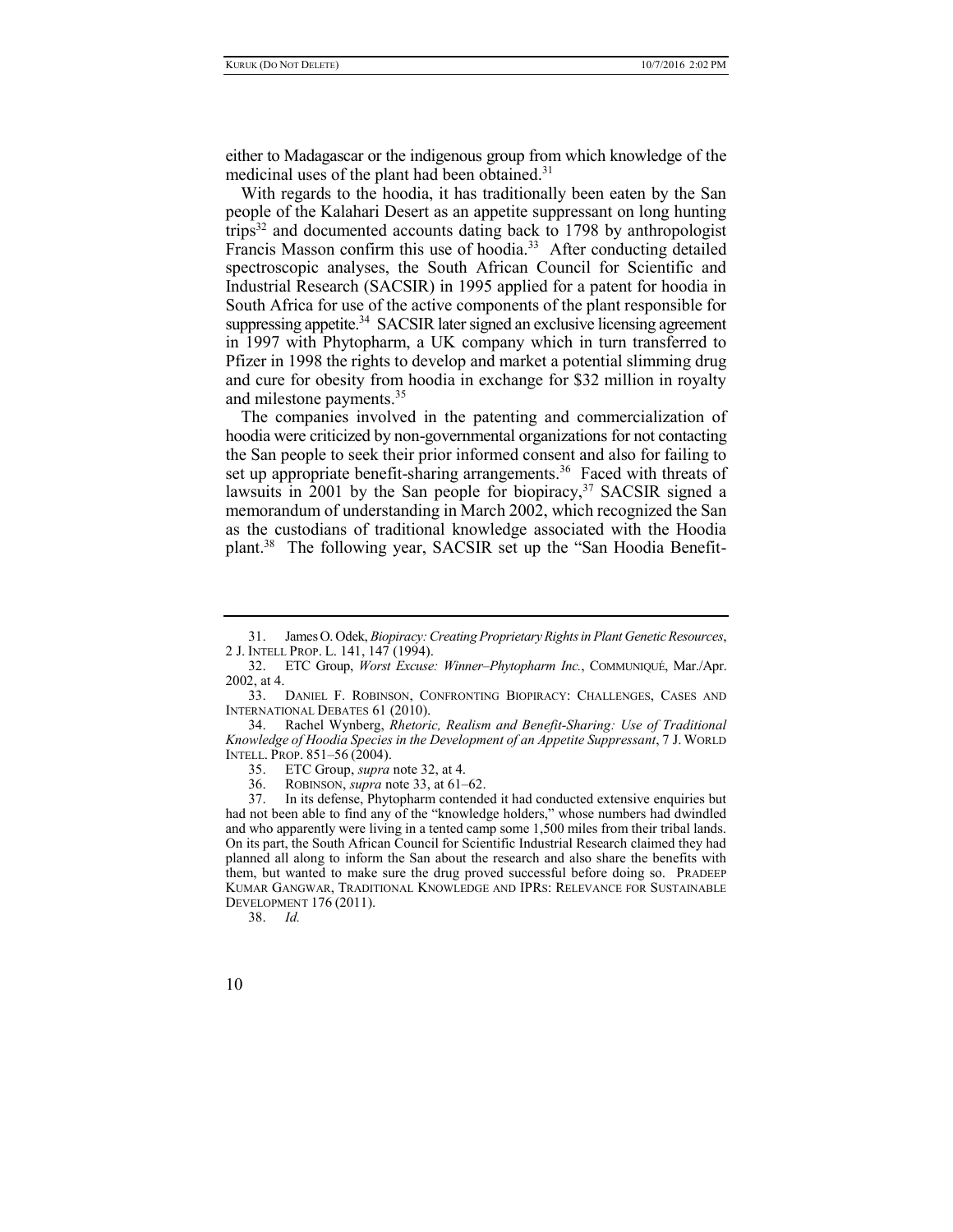Sharing Trust" which entitled the San to milestone payments and a share of the royalties from the commercialization of hoodia.<sup>39</sup>

The Edmonds Institute, in cooperation with the African Centre for Biosafety, presented a report in 2006 to a meeting of the Conference of Parties to the Convention on Biological Diversity in which the Institute identified thirty-six examples of the development of medicines, cosmetics, and agricultural and horticultural products from the biodiversity resources in various African countries.<sup>40</sup> In many of the cases, patents were obtained from the use of African traditional knowledge by researchers and biotechnology companies without the prior consent of, or sharing of benefits with the traditional rights holders.

The report noted patents issued to Bayer in the U.S., Europe, and Australia covering use of a microbe from Lake Ruiri in Kenya in the production of Acarbose, a drug for the treatment of diabetes;<sup>41</sup> a patent obtained in the U.S. by Phytopharm covering the use of extracts of *Artemesia judaica*, a Libyan medicinal plant for the treatment of diabetes;<sup>42</sup> a patent obtained by Glaxo-Smithcline for a streptomyces strain isolated from a termite hill in the Gambia used both as an anti-fungal and as an immunosuppressant;<sup>43</sup> a U.S. patent obtained by Merck for a substance produced by a fungus found in the dung of giraffes in a national park in northern Namibia;<sup>44</sup> and a U.S. patent granted to Sutherland Maciver, an individual, for a drug made from proteins produced by amoeba from Mauritius and used for the treatment of bacterial infections.<sup>45</sup>

Other cases cited in the report include a U.S. patent obtained by Option Biotech, a Montreal based company covering the seeds of *Afromomum stipulatum*, obtained from the Congo and used in an anti-impotency drug called "Biovigora";<sup>46</sup> a US patent granted to a researcher from Tennessee for a drug produced from *milletia ferruginea*, a medicinal plant found in Ethiopia, with claims against "breast cancer, leukemia, melanoma, and

<sup>39.</sup> GRAHAM DUTFIELD, INTELLECTUAL PROPERTY, BIOGENETIC RESOURCES AND TRADITIONAL KNOWLEDGE 53 (2004).

<sup>40.</sup> Jay McGown, *Out of Africa: Mysteries of Access and Benefit Sharing* (Beth Burrows ed., Edmonds Institute, 2006).

<sup>41.</sup> *Id*. at 1.

<sup>42.</sup> *Id*. at 2.

<sup>43.</sup> *Id*. at 3.

<sup>44.</sup> *Id*. at 3–4.

<sup>45.</sup> *Id*. at 4.

<sup>46.</sup> *Id*. at 5.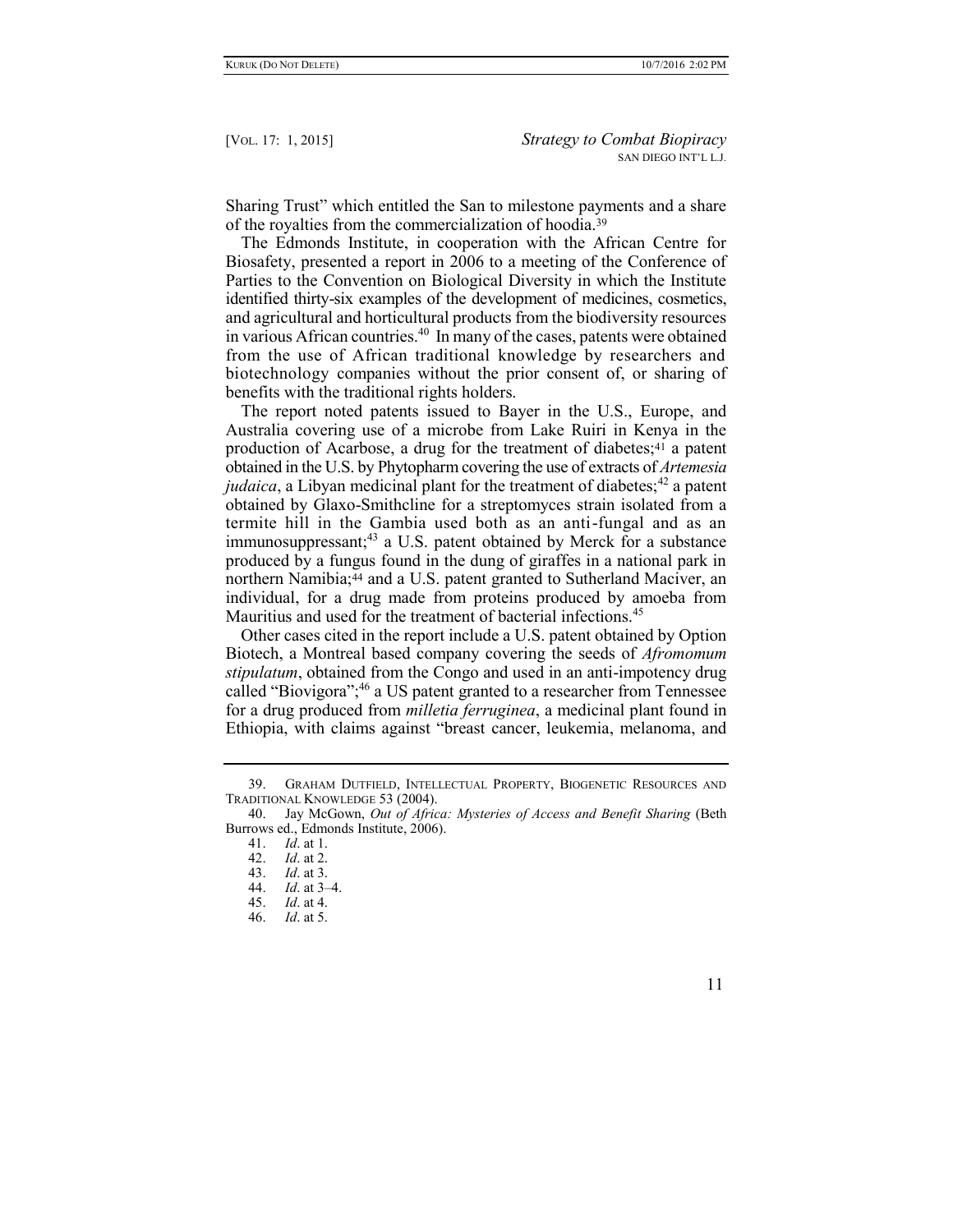myeloma," and "viral infection, diabetes, Parkinson's disease, tuberculosis, or fungal infections;"<sup>47</sup> and a European patent issued to the German company Max Planck Institut fur Kohlenforschung for claims covering antibiotic compounds from countries along the West coast of Africa stretching from Sierra Leone to Nigeria and used for treating infections.<sup>48</sup>

References were also made to a U.S. patent issued to an individual, covering Iboga, a plant from Central and West Africa, for treating drug addictions;<sup>49</sup> a U.S. patent granted to a Tennessee inventor for use of Kombic acid, a component of Kombo butter from Central and West Africa, to lower cholesterol and fight cancer;<sup>50</sup> U.S. patent issued to Unigen covering an extract from *Aloe ferox*, a plant found in Southern Africa and used as a skin whitener in personal care products;<sup>51</sup> a U.S. and European patents issued to a French company, the Dior Group, with claims on the Okoume tree resin from Gabon and West Central Africa for use in cosmetics and pharmaceuticals;<sup>5253</sup> and U.S. patents issued to the Cognis Corporation for skin care with claims for a simple extract from the bambara groundnut grown in Sub-Saharan Africa.<sup>54</sup>

#### *B. India*

Patent rights in the turmeric plant, the neem tree and basmati rice were at issue in three cases from India.The first case involved the grant of a patent in 1995 to two Indian nationals at the University of Mississippi Medical Centre for use of turmeric in wound healing.<sup>55</sup> Subsequently, the India-based Council of Scientific and Industrial Research (CSIR) filed a request for re-examination with the U.S. Patent and Trademark Office (USPTO) arguing on prior art grounds that turmeric had been used for thousands of years for healing wounds and rashes<sup>56</sup> and supported its claims with documentary evidence of traditional knowledge, including an ancient Sanskrit text and a paper published in 1953 in the Journal of the

- 47. *Id.* at 7.
- 48. *Id.* at 10.
- 49. *Id.* at 11.

- 52. *Id.* at 14.
- 53. *Id.* at 16.
- 54. *Id.* at 18.
- 55. U.S. Patent No. 5,401,504.

56. Turmeric spice powder from the turmeric plant (*curcuma longa*) is widely used in India for the treatment of wounds since the natural antibacterial agents of the powder inhibit infection. ROBINSON, *supra* note 33, at 71.

<sup>50.</sup> *Id.* at 12.

<sup>51.</sup> *Id.* at 13.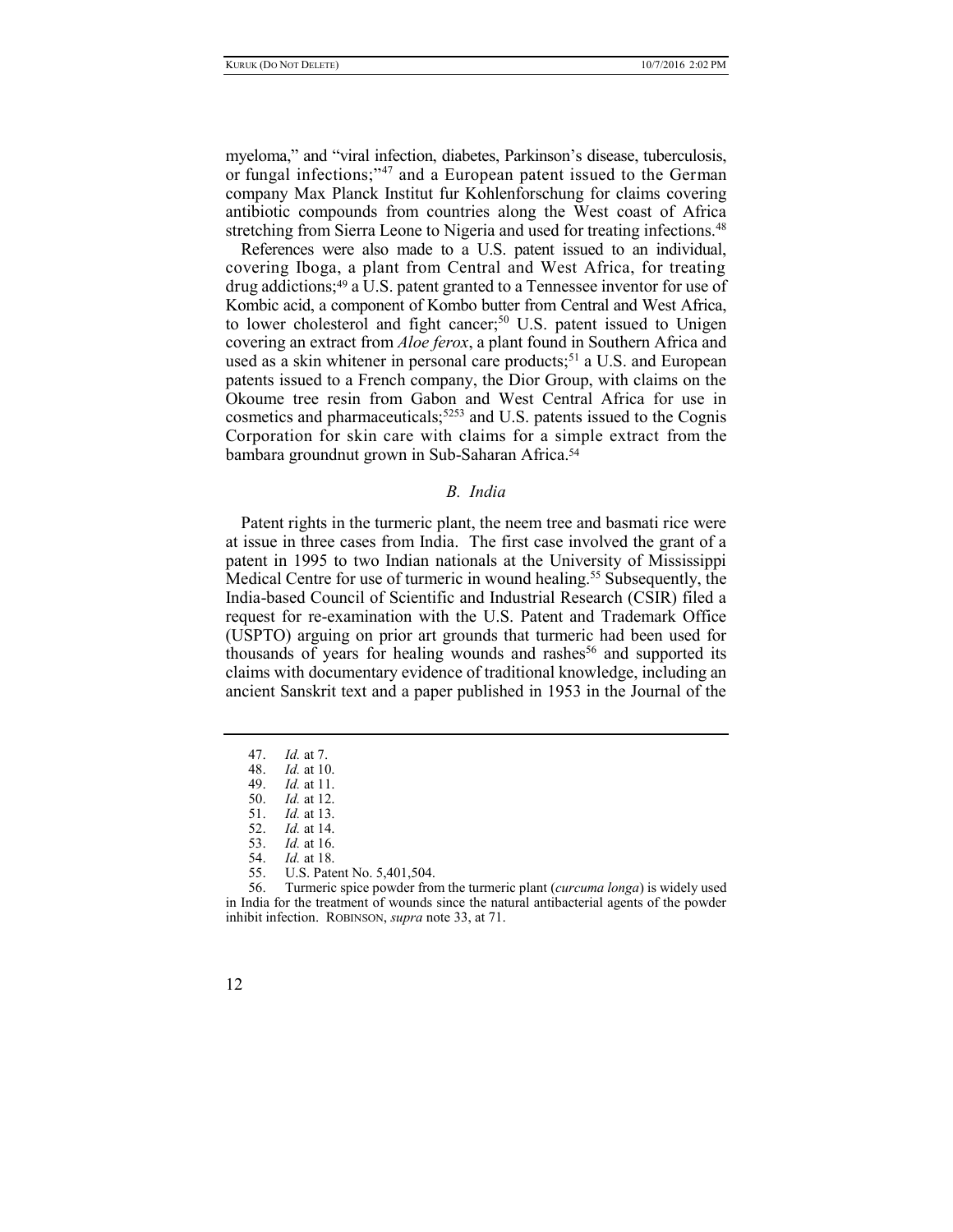Indian Medical Association.<sup>57</sup> In 1997, the USPTO upheld the objections of the CSIR and revoked the patent.<sup>58</sup>

In the second case, Robert Larson, a U.S. timber importer received a patent in 1995 for a pesticide from a neem extract called Margosan-O, which he later sold to W.R. Grace  $& Co., a$  multinational chemical corporation.<sup>59</sup> Extracts of the neem tree have traditionally been used in pesticides, fungicides, soaps, candles, and cosmetics and as an antiinflammatory, or a preventive measure against malaria.<sup>60</sup> In India, where it is said to originate, it is referred to as a "natural pharmacy"<sup>61</sup> or "curer of all ailments,"<sup>62</sup> and there is documentation of its use for over 2000 years for agricultural and medicinal purposes.<sup>63</sup> Following a legal challenge by the Indian government on grounds of prior art, the pesticide patent granted to Robert Larson was overturned in 2005.<sup>64</sup>

With regard to the third case, the USPTO in September 1997 granted a patent on basmati rice lines and grains to a Texas-based company, RiceTec Inc.<sup>65</sup> Basmati is a common variety of rice that has been domesticated and bred for centuries in India,<sup>66</sup> and much of which is now exported to Asia, Europe and the  $U.S.^{67}$  The grant of a patent on basmati rice sparked a lot of outrage from Indian farmers and activists who feared it would create an outright monopoly on basmati that could be used to curtail exports to

<sup>57.</sup> GANGWAR, *supra* note 37, at 174.

<sup>58.</sup> RAFI Communiqué, *Basmati Rice Patent Update*, Sept./Oct. 1997, at 8.

<sup>59.</sup> Other individuals and corporate entities also obtained patent on extracts of the neem tree, including the US Department for a patent to extract an antifungal agent from the tree, and American and Japanese companies for patents for various products derived from the tree such as toothpaste, a traditional use of the plant. GANGWAR, *supra* note 37, at 172.

<sup>60.</sup> POSEY & DUTFIELD, Beyond Intellectual Property, *supra* note 7, at 80.

<sup>61.</sup> ROBINSON, *supra* note 33, at 71.

<sup>62.</sup> GANGWAR, *supra* note 37, at 172.

<sup>63.</sup> ROBINSON, *supra* note 33, at 71.

<sup>64.</sup> BBC News, *India Wins Landmark Patent Battle*, Mar. 9, 2005, http://news. bbc.co.uk/2/hi/science/nature/4333627.stm; *see also* GANGWAR, *supra* note 37, at 172–73.

<sup>65.</sup> U.S. Patent No. 5,663,484; Basmati Rice Update, *in* RAFI Communiqué May/June 2000.

<sup>66.</sup> VENDANA SHIVA, PROTECT OR PLUNDER: UNDERSTANDING INTELLECTUAL PROPERTY RIGHTS 56–57 (2001); *see generally* Rai, M. Genetic Diversity in Rice production: Past Contribution and the Potential of Utilization for Sustainable Rice Production, *in* Van Tran, D. (Ed) *Sustainable Production for Food Security: Proceedings of the 20th Session of the International Rice Commission, Bangkok, Thailand, July 23–26, 2002*, FAO, Rome.

<sup>67.</sup> *See* Shiva, *supra* note 66, at 56–57.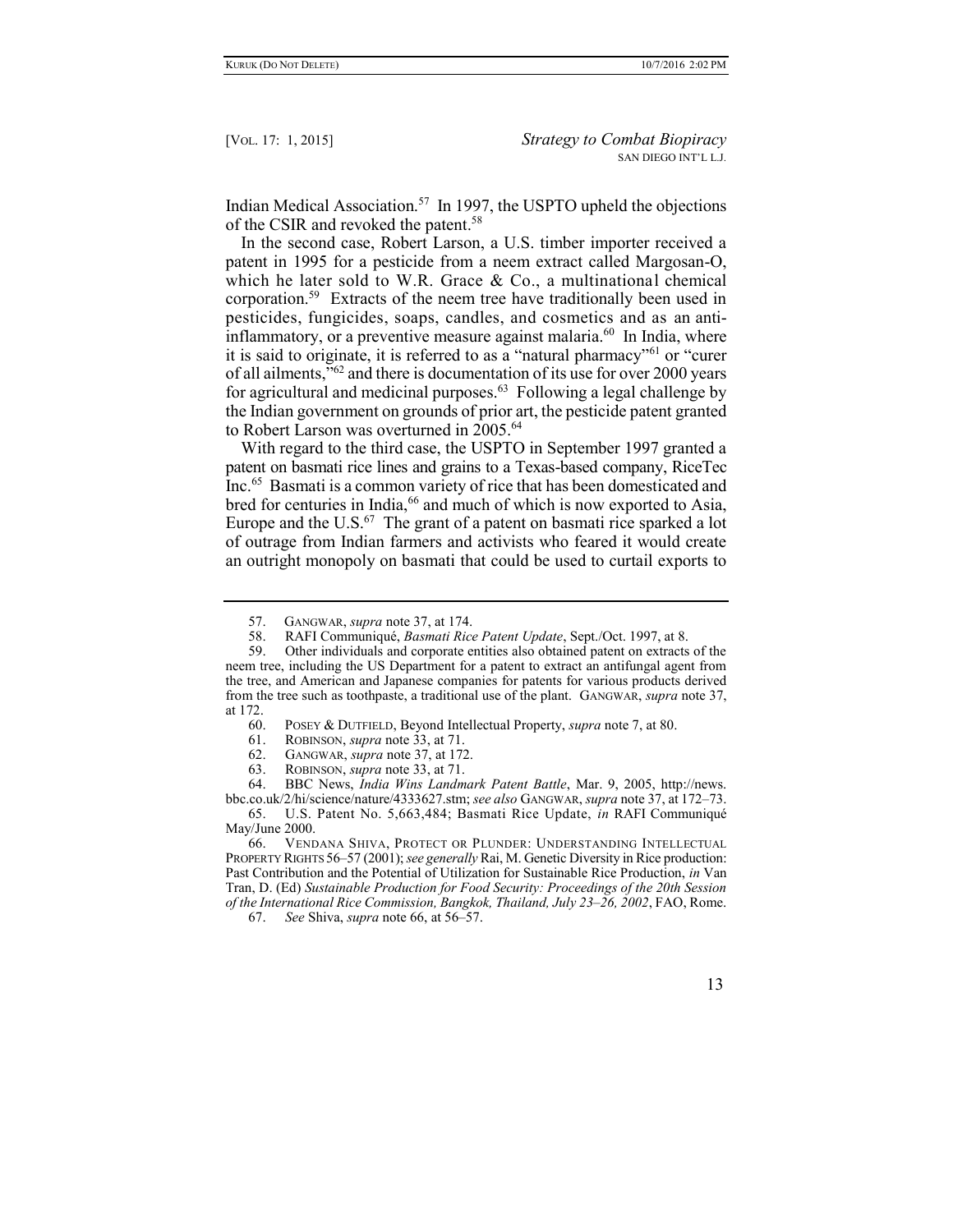the U.S.<sup>68</sup> Responding to pressure, the Indian government filed an application for re-examination of the patent and a settlement agreement was reached with RiceTec for a withdrawal of some of the claims.<sup>69</sup> As part of the agreement, certain claims<sup>70</sup> were cancelled and descriptions of the rice were altered in the re-examination certificate, but the claims for novel rice lines were maintained. $71$ 

While the settlement was seen as a significant victory in the fight against biopiracy, concerns lingered about the claims that had not been withdrawn, especially given that the germplasm used to cross breed was noted in the application to have originated in South Asia.<sup>72</sup> Critics argued that the process described in the claims was a simple crossbreed that was obvious to anyone trained in plant breeding and was not novel on account of the existing prior art in India regarding the basmati rice's qualities.<sup>73</sup> However, such arguments did not sway the USPTO because under the U.S. standards of novelty and obviousness, references to the contributions of Indian farmers relevant to the invention were to be disregarded to the extent the contributions had not been described in a printed publication in India at the time of the patent application.<sup>74</sup>

*Twenty-two basmati lines from the USDA [United States Department of Agriculture] World Germplasm Collection, Beltsville, Md. and thirteen semi-dwarf, long-grain lines were selected for the initial crosses. The basmati seeds from the USDA were identified as having come from Pakistan.*  (USPTO Patent Number 5,663,484).

ROBINSON, *supra* note 33, at 48.

- 73. *See generally* SHIVA, *supra* note 66, at 56.
- 74. The relevant provisions on prior art in the U.S. are as follows:

<sup>68.</sup> Public reaction may have been fueled by the rather broad wording and scope of the patent. The patent claims were for a specific rice plant (Claims  $1-11$ , 14), for seeds that germinate the patented rice plant (Claim 12), for the grain that is produced by the rice plant (Claims 13, 15–17) and for the method of selecting plants for breeding and propagating particular grains of rice (Claims 18–20). Shubha Ghosh, *Globalization, Patents and Traditional Knowledge*, 17 COLOM. J. ASIAN L. 73, 101 (2003).

<sup>69.</sup> *Id.*

<sup>70.</sup> Claims 1–7, 10 and 14–20. *Id.*

<sup>71.</sup> *Id.*

<sup>72.</sup> One commentator has explained the lingering concerns as follows:

Analysis of the description of the patent document indicates that Claims 8, 9 and 11 refer to crossed lines varieties) to develop plant varieties that exhibit some similar characteristics to basmati rice grains. Under US patent law, novel plant varieties are eligible for protection—most countries in the world do not allow plant patents. South Asian activists are particularly frustrated by this because it appears that the germplasm used to cross the varieties was originally obtained from the region. The patent description for the breeding of [the] . . . rice lines indicates that: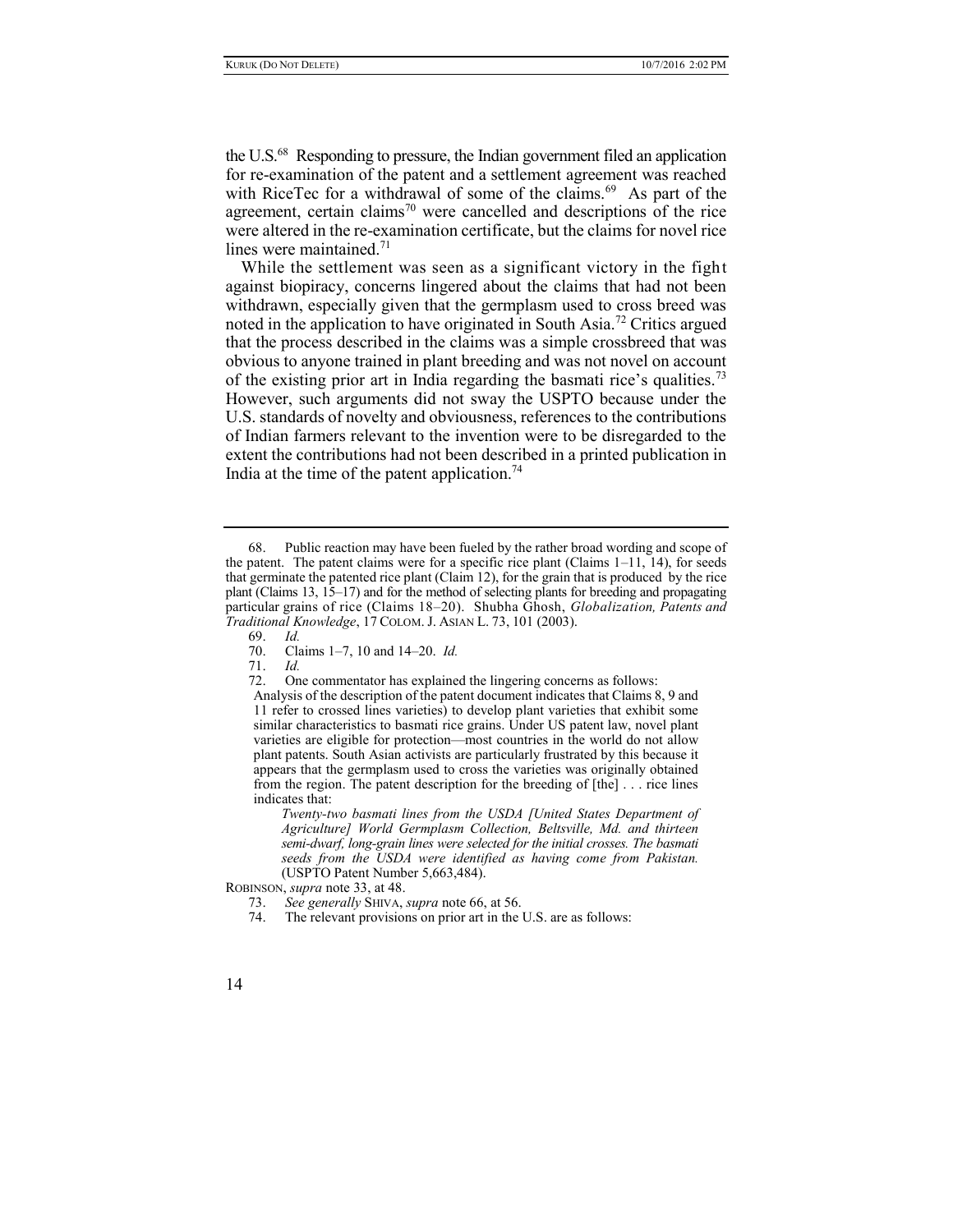#### *C. The Americas*

Ayahuasca and Enola bean were the subject of two cases from the Americas. The first case concerned a U.S. plant patent obtained by Loren Miller in 1986,<sup>75</sup> which granted him rights over an alleged variety of the Banisteriopsis caapi plant that he called "Da Vine.<sup>576</sup> In the patent application, the Da Vine was described as a plant "discovered growing in a domestic garden in the Amazon rain-forest of South America," which represented a new and distinct variety primarily because of the color of the flower.<sup>77</sup> For centuries, shamans of indigenous tribes throughout the Amazon Basin used the bark of the Banisteriopsis caapi tree to produce a ceremonial drink with hallucinogenic properties known as "ayahuasca," which means "vine of the soul."<sup>78</sup> Indeed, there is extensive documentation of the use of ayahuasca in religious and healing ceremonies to induce visions believed to enable the shamans to diagnose and treat illnesses, meet with spirits, and divine the future.<sup>79</sup>

In March 1999, on behalf of a group of over 400 indigenous groups in the Amazon basin, the Center for International Environmental Law (CIEL) filed for re-examination of the patent on the grounds that a review of the prior art revealed Da Vine to be neither new nor distinctive.<sup>80</sup> In November 1999, upon consideration of the prior art provided by CIEL, the USPTO rejected the patent claim, agreeing that Da Vine was not distinguishable from the prior art presented by CIEL and therefore was neither distinctive nor novel.<sup>81</sup>

A person shall be entitled to a patent unless  $-$  (a) the invention is known or used by others in this country, or patented or described in a printed publication in this or a foreign country, before he invention thereof by the applicant for patent, or (b) the invention was patented or described in a printed publication in this or a foreign country or in public use or on sale in this country more than one year prior to the application for patent in the United States.

<sup>35</sup> U.S.C. § 102.

<sup>75.</sup> ETC Group, COMMUNIQUÉ, Mar./Apr. 2002, at 2.

<sup>76.</sup> GANGWAR, *supra* note 37, at 174.

<sup>77.</sup> ROBINSON, *supra* note 33, at 68.

<sup>78.</sup> GANGWAR, *supra* note 37, at 174.

<sup>79.</sup> Naranjo P., *Hallucinogenic Plant use and Related Indigenous belief Systems in the Ecuadorian Amazon*, 1 J. ETHNOPHARMACOLOGY 121–45 (1979).

<sup>80.</sup> *See generally* Glenn Wiser, *Legal Elements of the "Ayahuasca" Patent Case*, CTR. FOR INT'L ENVTL L. (1999).

<sup>81.</sup> *Id.*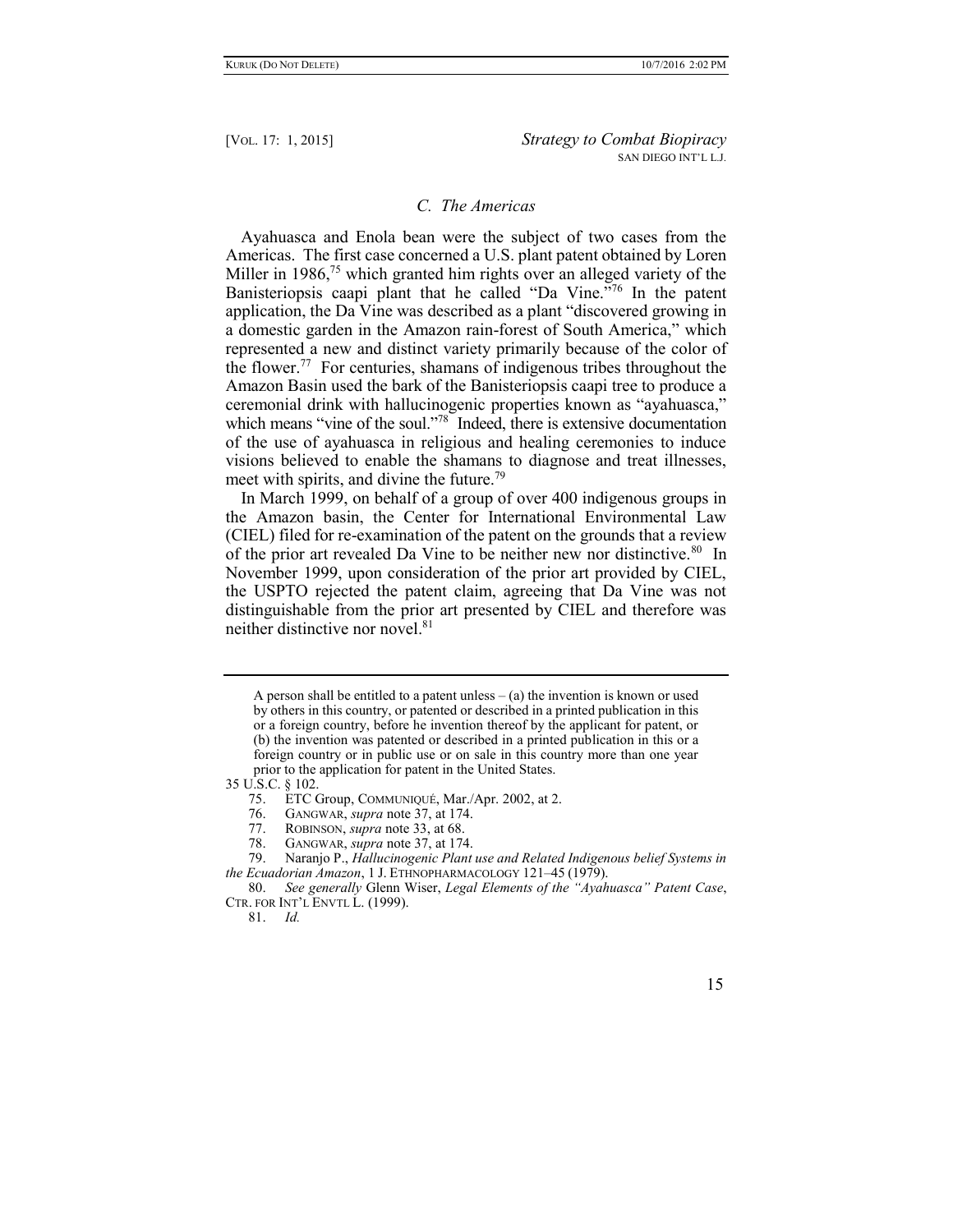However, despite a final action notice, in a surprise development, the USPTO allowed Miller to present new evidence and arguments *ex parte* without giving CIEL a similar opportunity.<sup>82</sup> In January 2001, on the basis of the new evidence submitted by Miller, the USPTO reversed its earlier decision and allowed the patent to stand for the remaining two years of its term.<sup>83</sup> Apparently, after conducting a side-by-side comparison of images of the Da Vine plant with a number of other examples submitted by Miller, the patent examiner determined that the leaf size and shape differed sufficiently between the images of Da Vine and other ayahuasca plants.<sup>84</sup> In addition, the examiner considered the fact that the plant had been found in a cultivated area (i.e. a domestic garden) as significant.<sup>85</sup> Ultimately, these distinctions were deemed sufficient to qualify for protection under the U.S. Patent Act.<sup>86</sup>

The Enola Bean case arose following a series of events stemming from Larry Proctor's time in Mexico. While vacationing in Mexico, Proctor bought a bag of different varieties of beans that he found interesting because of their yellow colour.<sup>87</sup> Upon his return to the United States, he began a selective breeding program,<sup>88</sup> and two years later received a patent<sup>89</sup> for an invention relating to a new field bean variety, which he called Enola.<sup>90</sup> The patent claims covered a specific yellow-coloured bean seed, plants produced by growing the seed, all other plants with the same physiological and morphological characteristics, and also the breeding

<sup>82.</sup> *Id*.; *see also Protecting Traditional Knowledge: Ayahuasca Patent Dispute*, CIEL, http://www.ciel.org/project-update/protecting-traditional-knowledge-ayahuasca/ (last visited Nov. 23, 2015).

<sup>83.</sup> *Id*.

<sup>84.</sup> Reexamination Certificate, U.S. Patent No. PP5,751 C1 (filed Mar. 30, 1999) (reexamination cert. issued Apr. 17, 2001).

<sup>85.</sup> *Id.*

<sup>86.</sup> For plant patent requirements, *see* 35 U.S.C. § 161, which provides: The US Patent Act provides in relevant part:

Whoever invents or discovers and asexually reproduces any distinct and new variety of plant, including cultivated sports, mutants, hybrids, and newly found seedlings, other than a tuber propagated plant or a plant found in an uncultivated state, may obtain a patent therefore, subject to the conditions and requirements of this title.

US Patent Act, Section 35 U.S.C. § 161.

<sup>87.</sup> *See* ROBINSON, *supra* note 33, at 51.

<sup>88.</sup> *Id.*

<sup>89.</sup> U.S. Patent No. 5,894,079 (filed Nov. 15, 1996); *see generally* ETC Group, *Enola Patent Ruled Invalid: Haven't We Bean Here Before? (Yes, Yes, Yes, Yes and Yes)* (July 14, 2009), *available at* http://www.etcgroup.org/content/enola-patent-ruled-invalidhaven%E2%80%99t-we-bean-here-yes-yes-yes-yes-and-yes-0.

<sup>90.</sup> *See* ROBINSON, *supra* note 33, at 51.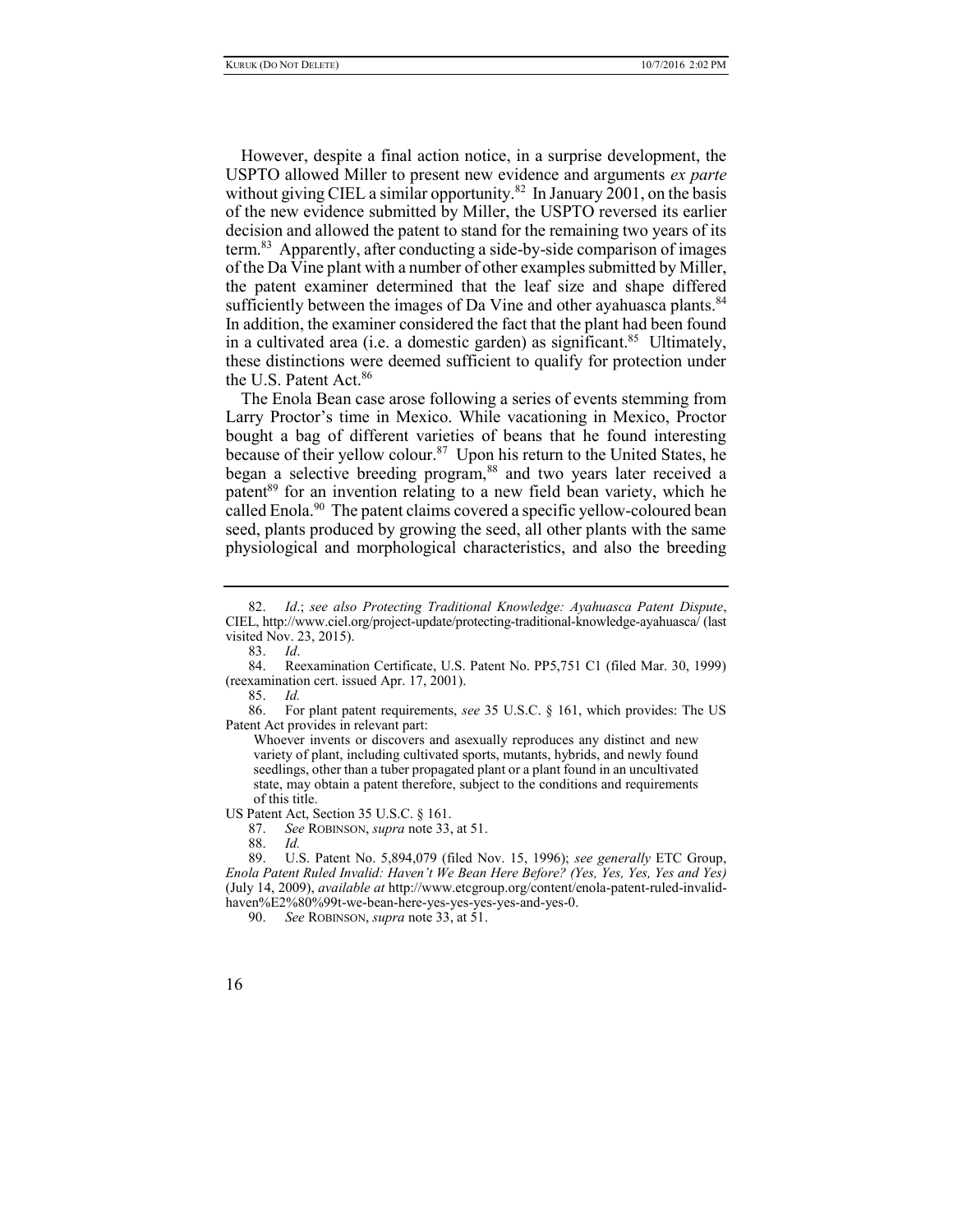methods employed.<sup>91</sup> Proctor aggressively defended his patent by suing other companies that grew the bean and requesting royalties on imports from Mexico.<sup>92</sup> His tough stance affected export sales from Mexico, which dropped over ninety percent, causing severe economic damage to more than 22,000 farmers in northern Mexico who depended on sales from this bean.<sup>93</sup>

Although Proctor acknowledged that his Enola bean originated in Mexico,<sup>94</sup> he claimed that the bean was novel because it had a distinctive yellow color and had never been grown in the U.S.<sup>95</sup> However, information from the Mexican government contradicted this claim, pointing out that yellow beans known as mayocoba had been grown for generations in Mexico and were the likely source for Proctor's so-called invention. There was also evidence that beans similar to Enola beans had been grown in the U.S. since the 1930s.<sup>96</sup>

Armed with the expert studies indicating that Proctor's Enola bean was identical to the Mexican bean,  $97$  and with support from Food Agriculture Organization, the Colombia-based International Centre for Tropical Agriculture challenged the patent in 2000.<sup>98</sup> In April 2008, the USPTO rejected all of the patent claims for Enola, a decision that was welcomed by many, but to others was a hollow victory and a travesty because the U.S. patent system had "allowed the owner of a flagrantly unjust patent to

<sup>91.</sup> *Id.*

<sup>92.</sup> *See* ETC Group, *Proctor's Gamble: Yellow Bean Patent Owner Sues 16 Farmers and Processors in US* (Dec. 17, 2001), http://www.etcgroup.org/content/proctors-gamble.

<sup>93.</sup> GANGWAR, *supra* note 37, at 177; *see also Protecting Traditional Knowledge: Ayahuasca Patent Dispute*, CIEL, http://www.ciel.org/project-update/protecting-traditionalknowledge-ayahuasca/ (last visited Nov. 23, 2015).

<sup>94.</sup> In his patent application, Proctor stated "The yellow bean 'Enola' variety is mostly likely a landrace from the azufrado-type varieties" (which originate in Mexico). ETC Group, *Cancel the Enola Bean Patent!*, http://www.etcgroup.org/content/cancelenola-bean-patent.

<sup>95.</sup> Erin Donovan, *Beans, Beans, the Patented Fruit: The Growing International Law Conflict over the Ownership of Life*, LOY. L.A INT'L & COMP. L. REV. 117, 120–21  $(2003)$ .<br>96.

<sup>96.</sup> *Id.* at 125–26.

<sup>97.</sup> *See* GANGWAR, *supra* note 37, at 177 (explaining that scientific studies had concluded that "probability calculations of matching the specific Enola fingerprint showed that the most likely origin of Enola is by direct selection within pre-existing yellow-bean cultivars from Mexico, most probably 'Azufrado Peruano'").

<sup>98.</sup> ETC Group, *Whatever Happened to the Enola Bean Challenge* (Dec. 21, 2005), http://www.etcgroup.org/content/whatever-happened-enola-bean-patent-challenge.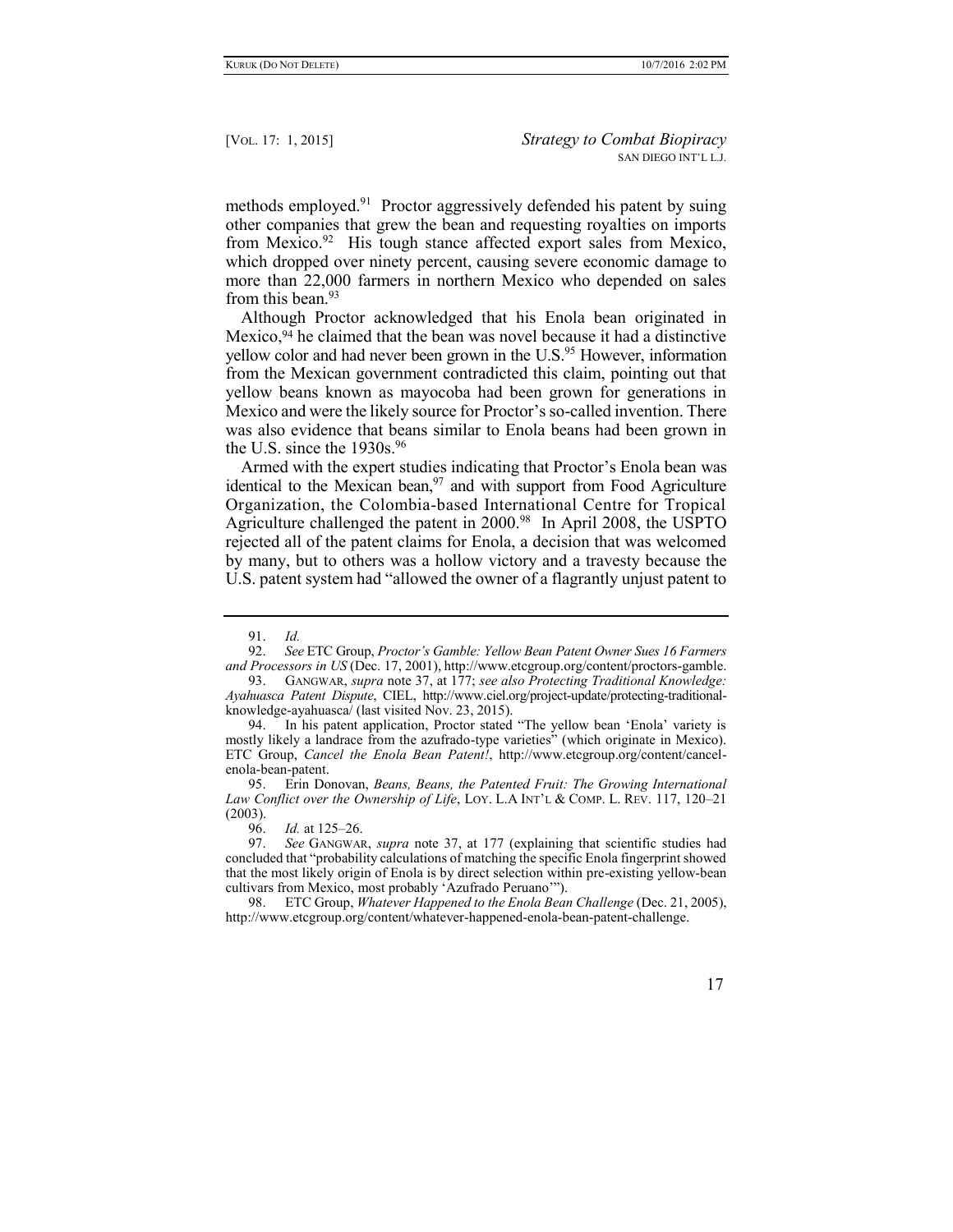legally monopolize markets and destroy competition . . . for close to half the 20-year term."<sup>99</sup>

# III. THE INTERNATIONAL LEGAL REGIME GOVERNING ACCESS TO GENETIC RESOURCES AND RELATED TRADITIONAL KNOWLEDGE

# *A. Articulating the Principles: The Convention on Biological Diversity*

The Convention on Biological Diversity (CBD) was adopted in 1992 to provide for "the conservation of biological diversity, the sustainable use of its components and the fair and equitable sharing of the benefits arising out of the utilization of genetic resources."<sup>100</sup> Protection of biological diversity was considered critical to stem the rapid erosion of such diversity by human activities not only because of the "intrinsic value of biological diversity and of [its] ecological, genetic, social, economic, scientific , educational, cultural, recreational and aesthetic values"<sup>101</sup> but also its importance "for evolution and for maintaining life sustaining systems of the biosphere."<sup>102</sup> Specifically, conservation of biological diversity was urgently needed to meet the "food, health and other needs of the growing world population."<sup>103</sup>

Premised on the principle that "[s]tates have . . . the sovereign right to exploit their own resources pursuant to their own environmental policies, and the responsibility to ensure that activities within their jurisdiction and control do not cause damage to the environment,"<sup>104</sup> the CBD provides for various measures concerning conservation and sustainable use,<sup>105</sup> duties of

<sup>99.</sup> ETC Group, *Hollow Victory: Enola Bean Patent Smashed At Last (Maybe)* (Apr. 30, 2008), http://www.etcgroup.org/content/hollow-victory-enola-bean-patent-smashedlast-maybe.

<sup>100.</sup> Convention on Biological Diversity, *supra* note 17, art. 1.

<sup>101.</sup> *Id.* at Preamble.

<sup>102.</sup> *Id.*

<sup>103.</sup> *Id.*

<sup>104.</sup> *Id.* art. 3.

<sup>105.</sup> Under the CBD, Contracting States should "[d]evelop national strategies, plans or programmes for the conservation and sustainable use of biological diversity . . . [and] . . . [i]ntegrate, as far as possible and as appropriate, the conservation and sustainable use of biological diversity into relevant sectoral or cross-sectoral plans, programmes and policies." *Id.* art. 6.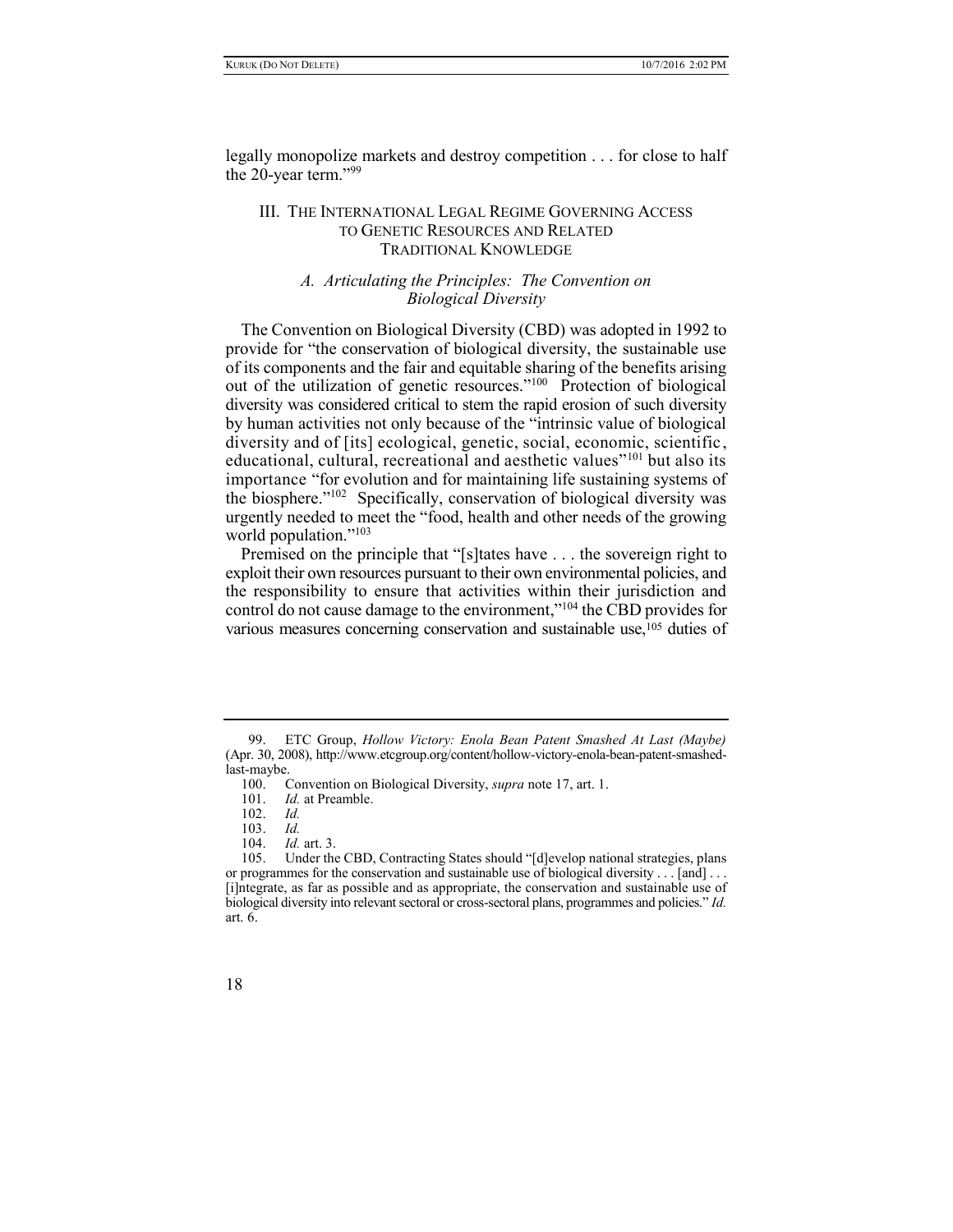identification and monitoring,  $106$  and measures related to in-situ $107$  and ex $situ<sup>108</sup>$  conservation, access to genetic resources<sup>109</sup> and access to and transfer of technology.<sup>110</sup>

106. Contracting States are obligated to:

*Id.* art. 7.<br>107. 107. With regards to *in-situ* conservation, Contracting States are required among other things, to:

(a) Establish a system of protected areas or areas where special measures need to be taken to conserve biological diversity; (b) Develop, where necessary, guidelines for the selection, establishment and management of protected areas or areas where special measures need to be taken to conserve biological diversity; (c) Regulate or manage biological resources important for the conservation of biological diversity whether within or outside protected areas, with a view to ensuring their conservation and sustainable use; (d) Promote the protection of ecosystems, natural habitats and the maintenance of viable populations of species in natural surroundings; (e) Promote environmentally sound and sustainable development in areas adjacent to protected areas with a view to furthering protection of these areas; (f) Rehabilitate and restore degraded ecosystems and promote the recovery of threatened species, inter alia, through the development and implementation of plans or other management strategies; (g) Establish or maintain means to regulate, manage or control the risks associated with the use and release of living modified organisms resulting from biotechnology which are likely to have adverse environmental impacts that could affect the conservation and sustainable use of biological diversity, taking also into account the risks to human health; (h) Prevent the introduction of, control or eradicate those alien species which threaten ecosystems, habitats or species; (i) Endeavour to provide the conditions needed for compatibility between present uses and the conservation of biological diversity and the sustainable use of its components; ... [and] (k) Develop or maintain necessary legislation and/or other regulatory provisions for the protection of threatened species and populations. . . .

*Id.* art. 8.

108. As to *ex-situ* measures, the Contracting States are expected to:

(a) Adopt measures for the ex-situ conservation of components of biological diversity, preferably in the country of origin of such components; (b) Establish and maintain facilities for ex-situ conservation of and research on plants, animals and microorganisms, preferably in the country of origin of genetic resources;

<sup>(</sup>a) [i]dentify components of biological diversity important for its conservation and sustainable use  $\dots$  (b)[m]onitor, through sampling and other techniques, the components of biological diversity identified . . . above, paying particular attention to those requiring urgent conservation measures and those which offer the greatest potential for sustainable use; (c)[i]dentify processes and categories of activities which have or are likely to have significant adverse impacts on the conservation and sustainable use of biological diversity, and monitor their effects through sampling and other techniques; and (d) [m]aintain and organize, by any mechanism data, derived from identification and monitoring activities [specified].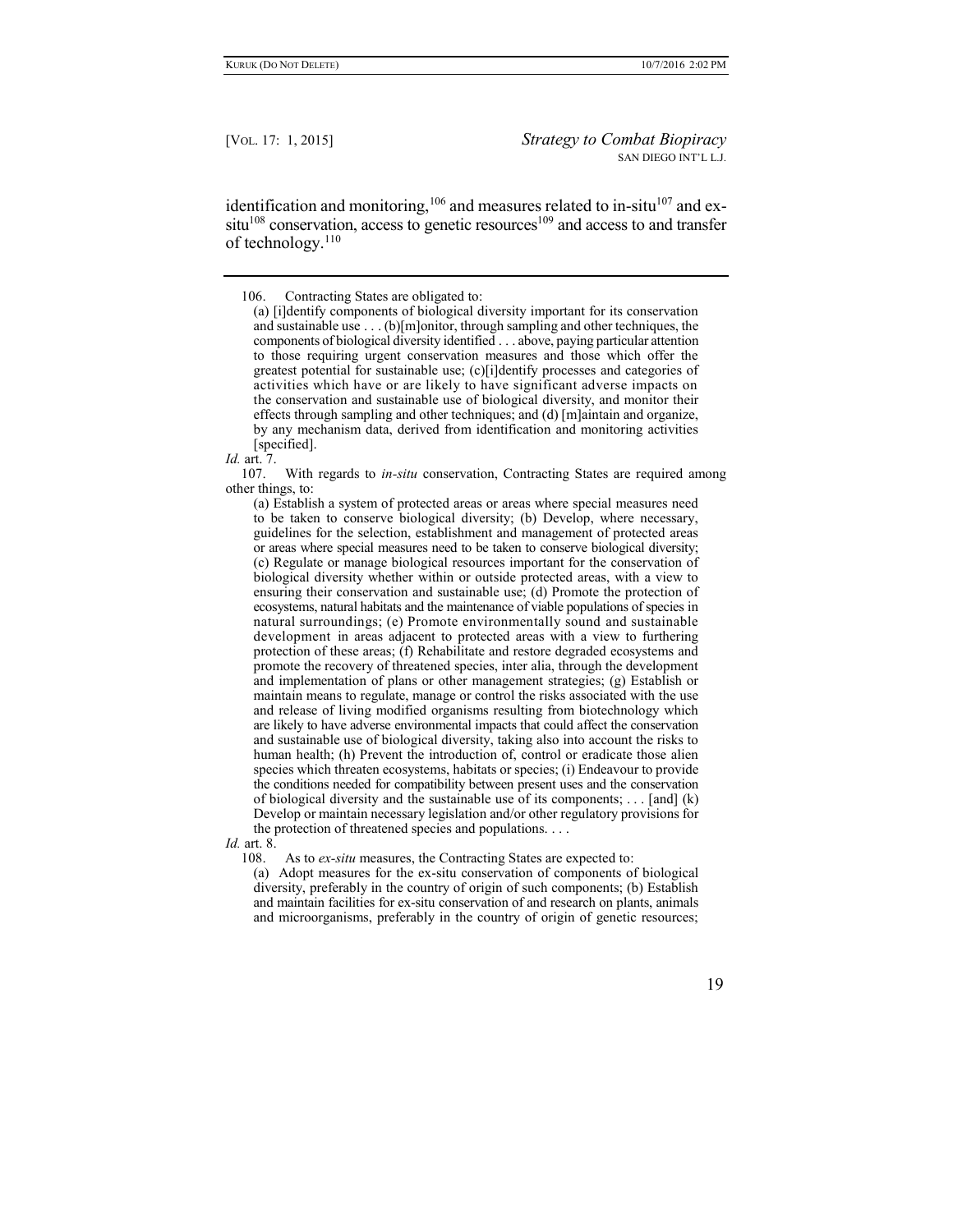The provisions of the CBD dealing with the protection of biological resources "reflect a compromise between the need by parties from the North for access to biological resources of the South versus the demands of the South to restrict such access,"<sup>111</sup> and the balance was struck "to facilitate access to biological resources while ensuring the transfer of some benefits to providers of such resources<sup>"112</sup> in the hope in part, that such returns "would in turn provide the incentive for the preservation of environmentally sound practices."<sup>113</sup> To this end, Article  $\delta(j)$  of the CBD calls on Contracting States to "respect, preserve and maintain knowledge, innovations and practices of indigenous and local communities embodying traditional lifestyles relevant for the conservation and sustainable use of biological diversity."<sup>114</sup> In addition to promoting the wider application of such knowledge, innovations, and practices, with the approval and involvement of the holders thereof, the CBD encourages the equitable sharing of the benefits arising from the utilization of such knowledge, innovations, and practices.<sup>115</sup> Significantly, one of the measures recommended for supporting the sustainable use of components of biological diversity is the protection and encouragement of the use of biological resources in accordance with traditional cultural practices that are compatible with conservation or sustainable use requirements.<sup>116</sup>

While the CBD recognizes both the sovereign rights of States over their natural resources and the authority to determine access to genetic resources found in their territories,<sup>117</sup> it urges contracting parties to create conditions to facilitate access to genetic resources for environmentally sound uses and not to impose restrictions that run counter to the objectives of this Convention.118 In general, such access is to be based on the prior informed

<sup>(</sup>c) Adopt measures for the recovery and rehabilitation of threatened species and for their reintroduction into their natural habitats under appropriate conditions; [and] (d) Regulate and manage collection of biological resources from natural habitats for ex-situ conservation purposes so as not to threaten ecosystems and in-situ populations of species. . . .

*Id.* art. 9.<br>109.

*Id.* art. 15.

<sup>110.</sup> *Id.* art. 16.

<sup>111.</sup> Kuruk, *Role of Customary Law*, *supra* note 5, at 73.

<sup>112.</sup> *Id.*

<sup>113.</sup> *Id.*

<sup>114.</sup> Convention on Biological Diversity, *supra* note 17, art. 8(j).

<sup>115.</sup> *Id.*

<sup>116.</sup> *Id.* art. 10(c).

<sup>117.</sup> *Id.* art. 15(1).

<sup>118.</sup> *See id.* art. 15(2).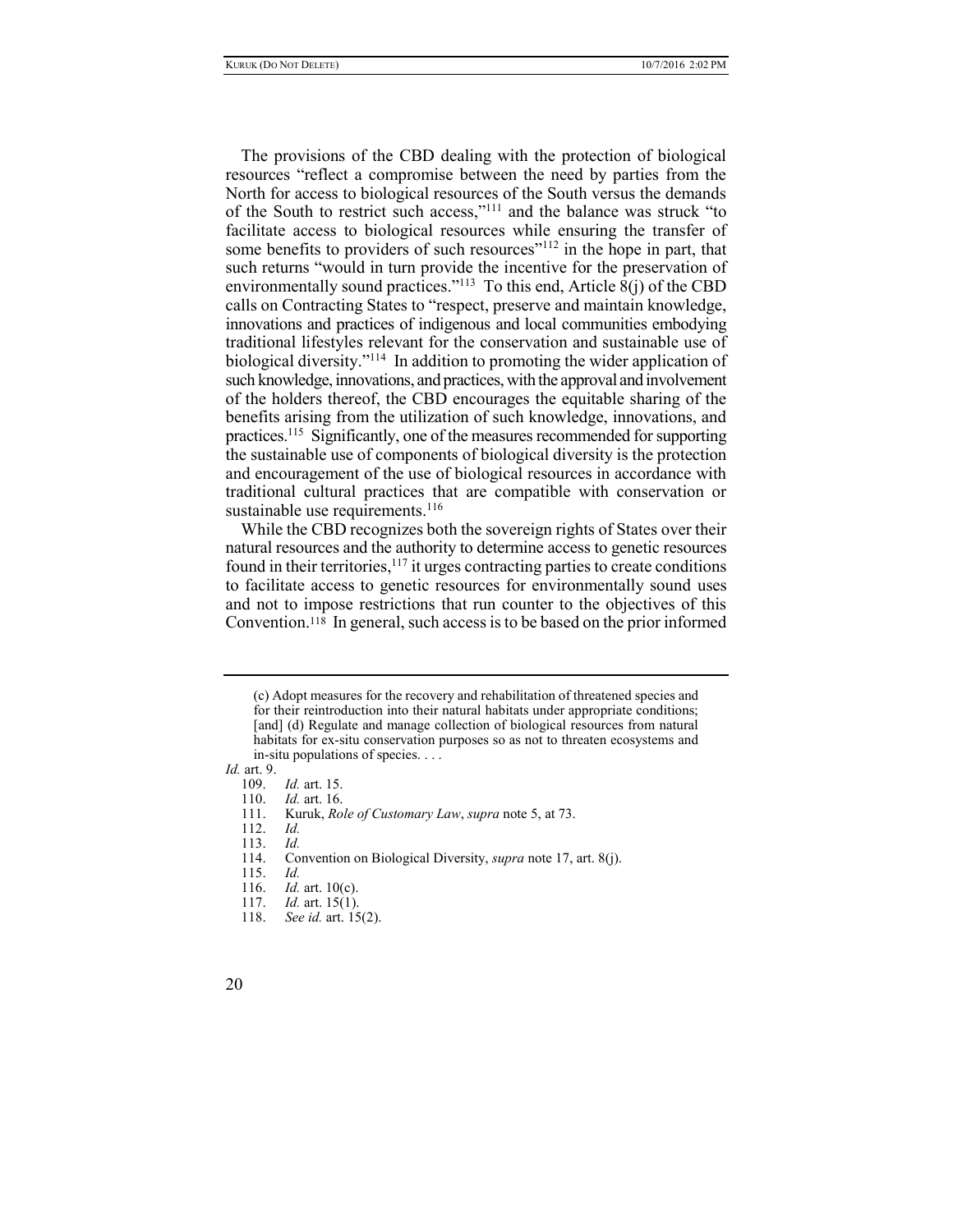consent of the Contracting Party providing such resources<sup>119</sup> and on mutually agreed upon terms.<sup>120</sup> It also calls upon parties to share in "a fair and equitable way the results of research and development and the benefits arising from the commercial and other utilization of genetic resources."<sup>121</sup> Article16 calls upon parties to provide and/or facilitate access to and transfer of technology to developing countries "on fair and most favourable terms"<sup>122</sup> and to adopt the necessary legislative, administrative or policy measures to ensure the private sector facilitates the access to, joint development and transfer of developing countries.<sup>123</sup> The Article also calls for international cooperation in achieving the objectives of the Convention.<sup>124</sup>

However, the three basic principles introduced in the CBD regarding prior informed consent, fair and equitable sharing of benefits, and mutually agreed terms, are not elaborated in the CBD. This lack of clarity may leave some doubt regarding the precise scope of their application—it was to remedy this deficiency that the Conference of the Parties set in motion a process that led first to the adoption of the Bonn Guidelines, and more recently, the Nagoya Protocol.

### *B. Transforming Principles to Guidelines: The Bonn Guidelines*

The Bonn Guidelines were intended to assist governments in "developing and drafting legislative, administrative or policy measures on access and benefit-sharing, and contracts and other arrangements under mutually agreed terms for access and benefit-sharing."<sup>125</sup> They were also designed to inform the practices and approaches of stakeholders (users and providers) in access and benefit-sharing arrangements;<sup>126</sup> improve capacity-building in developing countries; $^{127}$  promote the transfer of technology to developing countries; and positively influence the development of laws that recognize

<sup>119.</sup> *Id.* art. 15(5).

<sup>120.</sup> *Id.* art. 15(6).

<sup>121.</sup> *Id.* art. 15(7).

<sup>122.</sup> *Id.* art. 16(2).

<sup>123.</sup> *See id.* art. 16(4).

<sup>124.</sup> *Id.* art. 16(5).

<sup>125.</sup> Bonn Guidelines, *supra* note 18, at 1.

<sup>126.</sup> *Id.* § 11(d).

<sup>127.</sup> *Id.* § 11(e).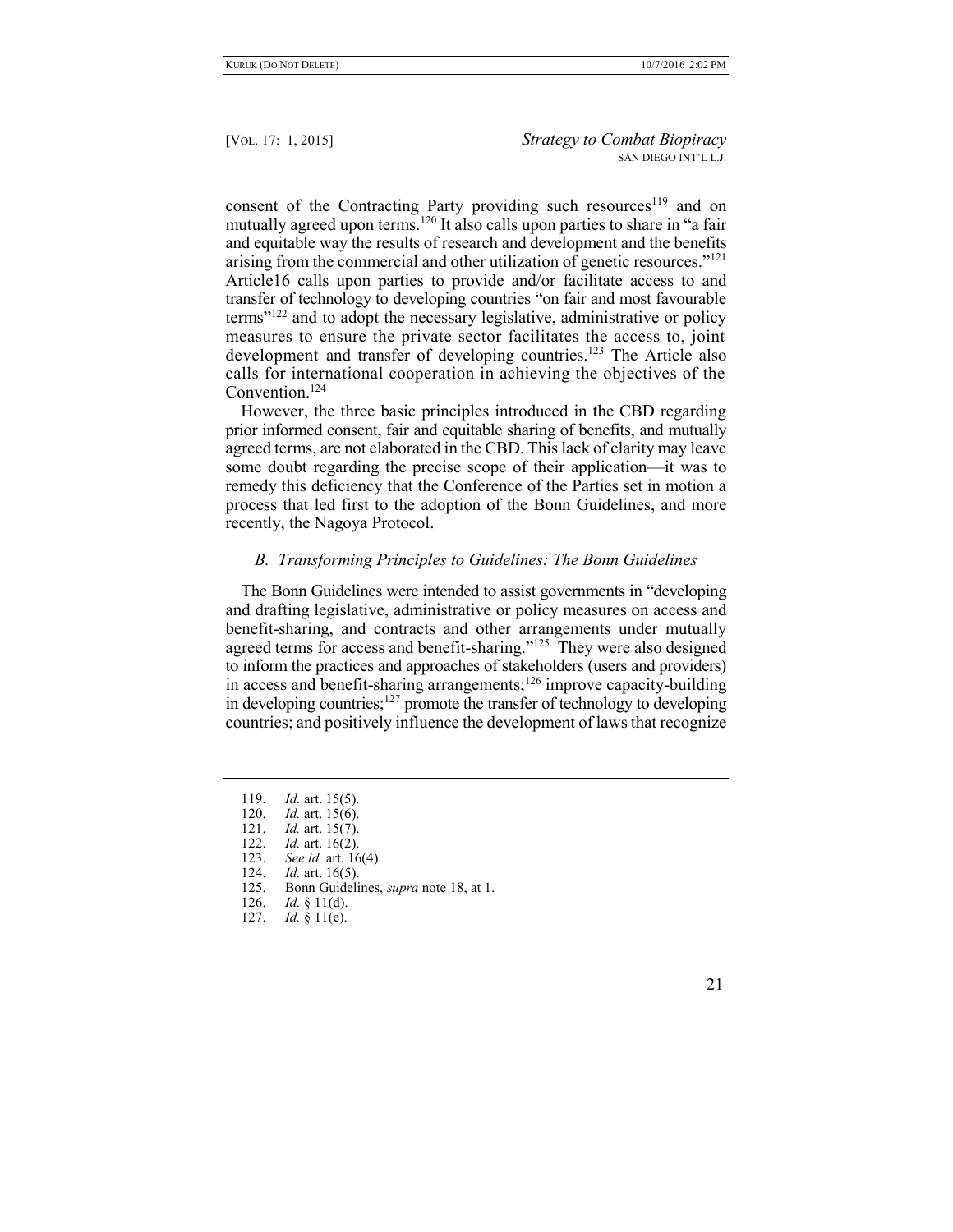the protection of customary law of indigenous communities.<sup>128</sup> With the exception of human genetic resources, all genetic resources, associated traditional knowledge, innovations, and practices covered by the CBD, and benefits arising from the commercial and other utilization of such resources are covered by the Bonn Guidelines.<sup>129</sup>

Under the Bonn Guidelines, prior informed consent is required for access to genetic resources.<sup>130</sup> The decisions on applications for access are to be rendered in a timely manner.<sup>131</sup> Prior informed consent is associated with the specific uses for which consent is granted.<sup>132</sup> Thus, any change in use following the grant of consent would require a new application.<sup>133</sup> Further, permission granted to access genetic resources would not necessarily imply permission to use associated knowledge, and vice versa.<sup>134</sup> To assist in the development of a system of prior informed consent, the Bonn Guidelines elaborate on the key principles<sup>135</sup> and elements<sup>136</sup> of the system. They also elaborate on minimum requirements<sup>137</sup> and elements<sup>138</sup> for

- 128. *Id.* § 11(g).
- 129. *Id.* § 9.
- 130. *Id.* § 24.
- *Id.* § 28.
- 132. *Id.* § 34.
- 133. *Id.* § 34.
- 134. *Id.* § 37.

135. The basic principles are listed as:

(a) Legal certainty and clarity; (b) Access to genetic resources should be facilitated at minimum cost; (c) Restrictions on access to genetic resources should be transparent, based on legal grounds, and not run counter to the objectives of the Convention; (d) Consent of the relevant competent national authority(ies) in the provider country . . . [and] . . . consent of relevant stakeholders, such as indigenous and local communities, as appropriate to the circumstances and subject to domestic law, should also be obtained.

#### *Id.* § 26.

136. The elements of a prior informed system are identified as "(a) Competent authority(ies) granting or providing for evidence of prior informed consent; (b) Timing and deadlines; (c) Specification of use; (d) Procedures for obtaining prior informed consent; (e) Mechanism for consultation of relevant stakeholders; (f) Process." *Id.* § 27.

137. In terms of the basic requirements for mutually agreed terms, the following are noted:

(a) Legal certainty and clarity; (b) Minimization of transactions costs; (c) Inclusion of provisions on user and provider obligations; (d) Development of different contractual arrangements for different resources and for different uses and development of model agreements; (e) Different uses may include, inter alia, taxonomy, collection, research, commercialization; (f) Mutually agreed terms should be negotiated efficiently and within a reasonable period of time; (g) Mutually agreed terms should be set out in a written agreement.

*Id.* § 42.

138. The following are identified as guiding parameters in a contractual arrangements.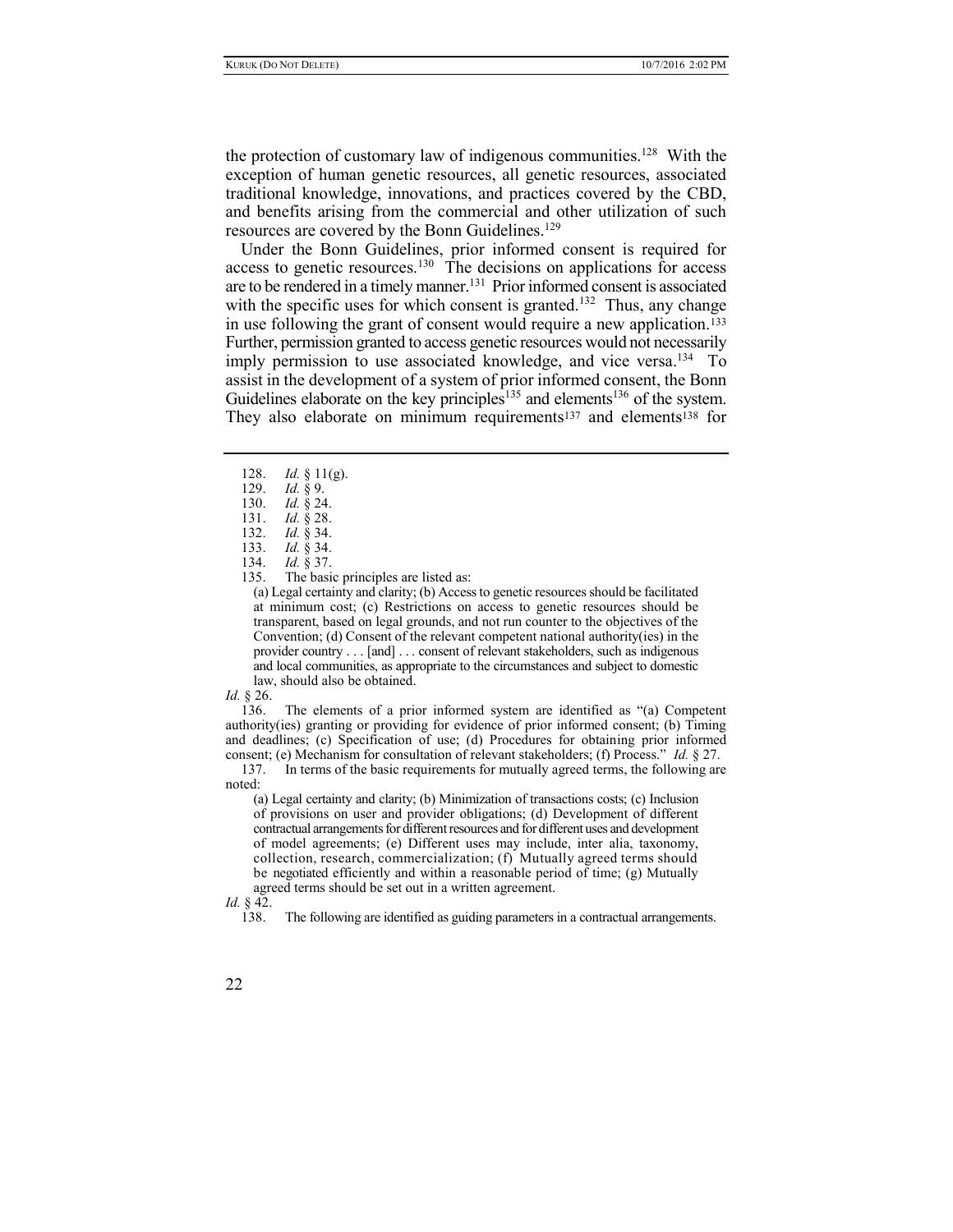mutually agreed terms, which are illustrated in an indicative list, including type and quantity of genetic resources, and the geographical/ecological area of activity.<sup>139</sup>

The fair and equitable sharing of benefits is no doubt the most important scheme in the CBD from the standpoint of indigenous peoples and developing countries. To this end, the Bonn Guidelines mandate that the terms of access include the conditions, obligations, procedures, types, timing, distribution and mechanisms of benefits to be shared.<sup>140</sup> For this purpose, near-term, medium-term and long-term benefits are to be considered, including up-front payments, milestone payments and royalties, with the time-frame of benefit-sharing being clearly stipulated.<sup>141</sup>

Appendix II contains an illustrative list of monetary and non-monetary benefits deemed to satisfy the objectives of the CBD. The monetary benefits include: access fees; up-front payments; milestone payments; payment of

*Id.* § 43.

<sup>(</sup>a) Regulating the use of resources in order to take into account ethical concerns of the particular Parties and stakeholders, in particular indigenous and local communities concerned; (b) Making provision to ensure the continued customary use of genetic resources and related knowledge; (c) Provision for the use of intellectual property rights include joint research, obligation to implement rights on 'inventions obtained and to provide licenses by common consent; (d) The possibility of joint ownership of intellectual property rights according to the degree of contribution.

<sup>139.</sup> The indicative list of typically mutually agreed terms is outlined as (a) Type and quantity of genetic resources, and the geographical/ecological area of activity; (b) Any limitations on the possible use of the material; (c) Recognition of the sovereign rights of the country of origin; (d) Capacity-building in various areas to be identified in the agreement; (e) A clause on whether the terms of the agreement in certain circumstances (e.g., change of use) can be renegotiated; (f) Whether the genetic resources can be transferred to third parties and conditions to be imposed in such cases, e.g. whether or not to pass genetic resources to third parties without ensuring that the third parties enter into similar agreements except for taxonomic and systematic research that is not related to commercialization; (g) Whether the knowledge, innovations and practices of indigenous and local communities have been respected, preserved and maintained, and whether the customary use of biological resources in accordance with traditional practices has been protected and encouraged; (h) Treatment of confidential information; (i) Provisions regarding the sharing of benefits arising from the commercial and other utilization of genetic resources and their derivatives and products.

*Id.* § 44.

<sup>140.</sup> *Id.* § 45.

<sup>141.</sup> *Id.* § 47.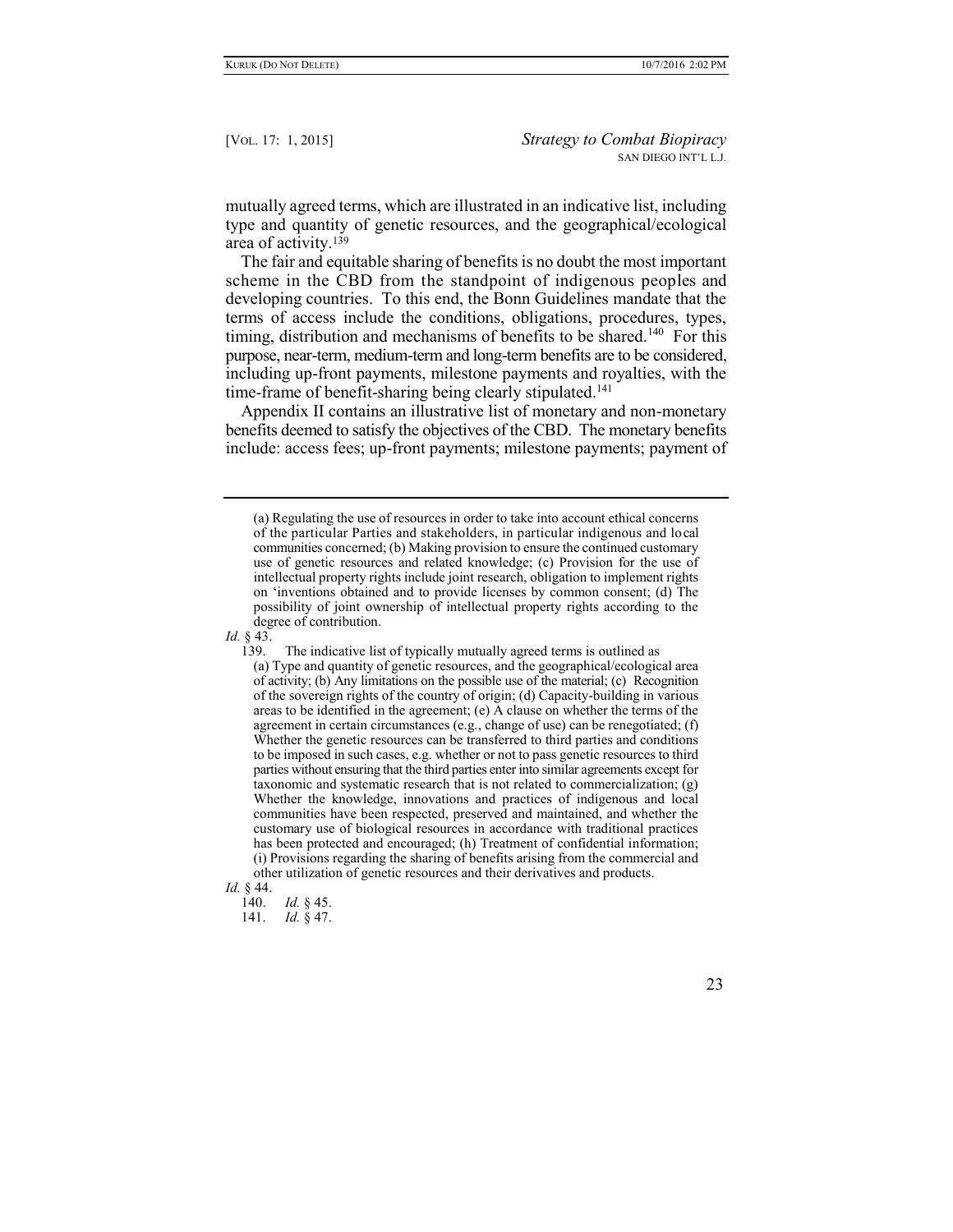royalties; license fees in case of commercialization; special fees to be paid to trust funds supporting conservation and sustainable use of biodiversity; salaries and preferential terms where mutually agreed; research funding; joint ventures; and joint ownership of intellectual property rights.<sup>142</sup> On the other hand, notable examples of non-monetary benefits include: sharing of research and development results; collaboration, cooperation and contribution in scientific research and development programmes (particularly biotechnological research activities); participation in product development; and food and livelihood security benefits.<sup>143</sup>

The Bonn Guidelines require each Contracting State to designate one focal point for access and benefit-sharing and to make such information available through a clearinghouse mechanism.<sup>144</sup> It is the responsibility of the focal point to disclose to prospective applicants for access to genetic resources information about the relevant indigenous groups and stakeholders.<sup>145</sup> Such disclosure would go a long way in reducing instances of misappropriation of identities of the proper owners and would enable applicants to seek the approval of indigenous groups—a necessary precondition to obtaining the prior informed consent of the national competent authority.<sup>146</sup>

Section 14 of the Bonn Guidelines requires national competent authorities to advise on mechanisms for effective participation of indigenous groups in the different stages in the process of access and benefit-sharing.<sup>147</sup> For example, these required advising mechanisms would ensure that the decisions and processes are made available in a language understandable to relevant indigenous peoples.<sup>148</sup> Additionally, national consultative committees are required to be set up.<sup>149</sup> Advice provided by these institutions would further the education of indigenous people about their rights and thus assure that they understand fully the implications of the contractual arrangements into which they may enter. Indeed, the duties imposed on competent national authorities are consistent with the Bonn Guidelines' requirement that states support measures "to enhance indigenous and local communities' capacity to represent their interests fully at negotiations."<sup>150</sup>

- 142. *Id.* Appendix II (1).
- 143. *Id.* Appendix II (2).
- 144. *Id.* § 13.
- 145. *Id.* § 13.
- 146. *Id.* § 26.
- 147. *Id.* § 14(g).
- 148. *Id.* § 14(h).
- 149. *See id.* § 19.
- 150. *Id.* § 16(a)(vii).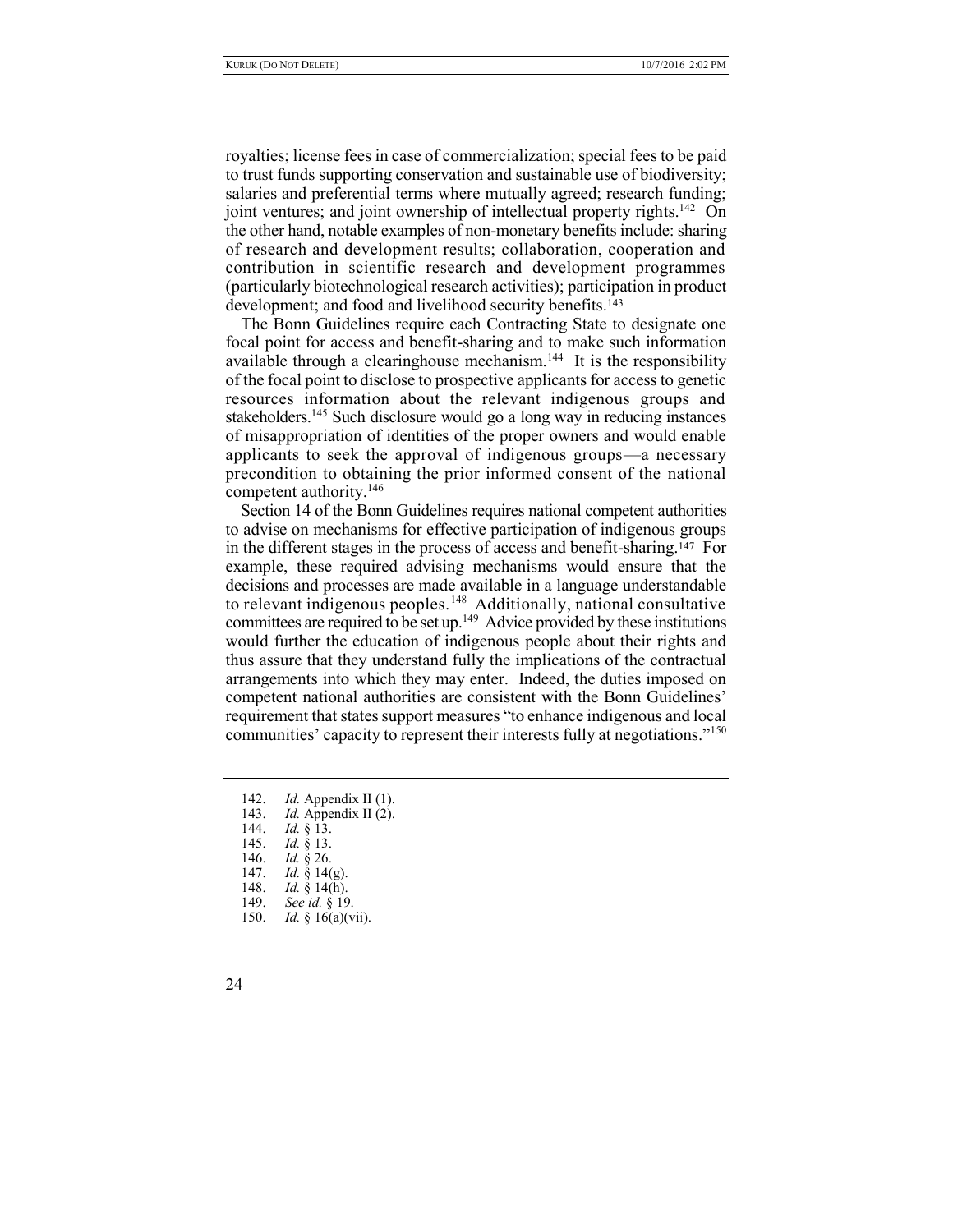Under the Bonn Guidelines, access to and use of biological resources must comply with and must not violate the customary rights of indigenous groups.<sup>151</sup> Thus, Section 16(a)(iii) calls on States to take steps "to ensure that the commercialization and any other use of genetic resources [does] not prevent traditional use of genetic resources."<sup>152</sup> Furthermore, in the implementation of mutually agreed terms, "users are to respect customs, values and customary practices of indigenous communities."<sup>153</sup> The indicative list of mutually agreed terms includes a reference to "whether knowledge, innovations and practices of indigenous and local communities have been respected, preserved and maintained, and whether the customary use of biological resources in accordance with traditional practices has been protected and encouraged."<sup>154</sup> Guarantees are also provided in the instrument for the fair and equitable sharing of benefits with all those who have been identified as having contributed to the resource management, scientific and/or commercial process, including institutions and indigenous and local communities.<sup>155</sup>

Significantly, the Bonn Guidelines call on countries to adopt measures "to encourage the disclosure of the country of origin of the genetic resources and of the origin of traditional knowledge, innovations and practices of indigenous and local communities in applications for intellectual property rights."<sup>156</sup> These disclosures would be highly relevant in tackling cases of improper patent grants where examining authorities fail to take into account prior uses of associated traditional knowledge in other countries. Ultimately, these disclosures could be used to deny or revoke patents derived from traditional knowledge.

# *C. From Guidelines to Binding Commitments: The Nagoya Protocol*

#### *1. The Provisions*

While the access and benefit provisions in both the CBD and the Bonn Guidelines contain several provisions potentially benefitting indigenous

<sup>151.</sup> *Id.* § 16.

<sup>152.</sup> *Id.* § 16(a)(iii).

<sup>153.</sup> *Id.* § 16(a)(iii).

<sup>154.</sup> *Id.* § 44(g).

<sup>155.</sup> *See id.* § 48; *see also* § 16.

<sup>156.</sup> *Id.* § 16(d)(ii).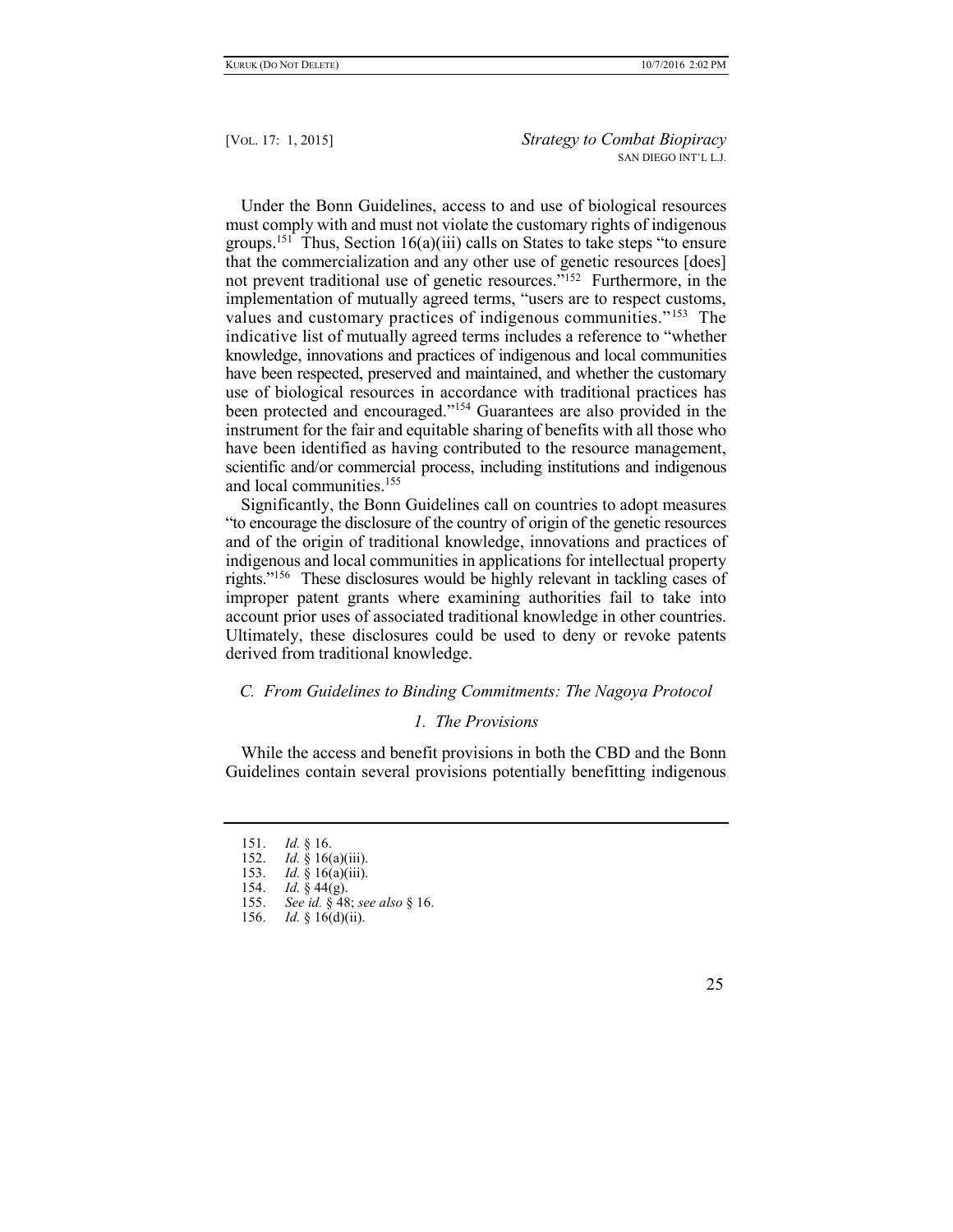groups, the exhortatory nature of the provisions in the CBD, coupled with the voluntary nature of the Bonn Guidelines, render those instruments of little use in a State that is determined not to recognize the rights of its indigenous groups. Without a binding international framework that imposes specific commitments on states, the goals and objectives under the two instruments will not be adequately realized. For, the contract-based solutions in the CBD and Bonn Guidelines are largely domestic strategies and are simply inadequate for tackling certain problems associated with the use of genetic resources which have international dimensions and tend to require international cooperation with regards to jurisdictional and enforcement matters.<sup>157</sup> In light of these considerations, the international community continued with efforts to establish an enhanced regime to complement those instruments leading to the adoption of the Nagoya Protocol in October 2010.

#### *a. Fair and Equitable Benefit Sharing*

Under the Nagoya Protocol, benefits arising from the utilization of genetic resources as well as from subsequent applications and commercialization are to be shared in a fair and equitable way and on mutually agreed terms, with the Provider Party that is the country of origin or a Party that has acquired the genetic resources in accordance with the Convention,<sup>158</sup> or relevant indigenous and local communities.<sup>159</sup> Benefits are defined in this

<sup>157.</sup> As noted elsewhere,

<sup>…</sup> the best drafted contract is meaningless if the party who breaches the contract moves out the state where the contract was entered into and establishes residence in another country. Without cooperation from the second country, courts in the first country cannot acquire jurisdiction over that party to make him account for the breach. Similar issues will arise if the party moved out of the first country to avoid paying a judgment issued against him for breach of an access- and benefitsharing contract. Without cooperation from the second country, it will be impossible to enforce the judgment. Furthermore, if the party in breach of the contract were to acquire in the second country intellectual property rights related to the genetic resources obtained in the first country, again, without the second country moving cooperatively to revoke the intellectual property rights, the indigenous groups in the first country who have ownership claims in the resource in general would have no adequate legal remedies. Their only option might be to travel to the second country to initiate legal action there, but that could be an expensive strategy and full of uncertainties for the indigenous groups lacking of familiarity with foreign laws.

Paul Kuruk, *Mutual Recognition Agreements and the Protection of Traditional Knowledge*, 38 COMMONWEALTH TRADE HOT TOPICS 1, 3–4 (2004).

<sup>158.</sup> Nagoya Protocol, *supra* note 19, art. 5(1).

<sup>159.</sup> *Id.* art. 5(2), (5).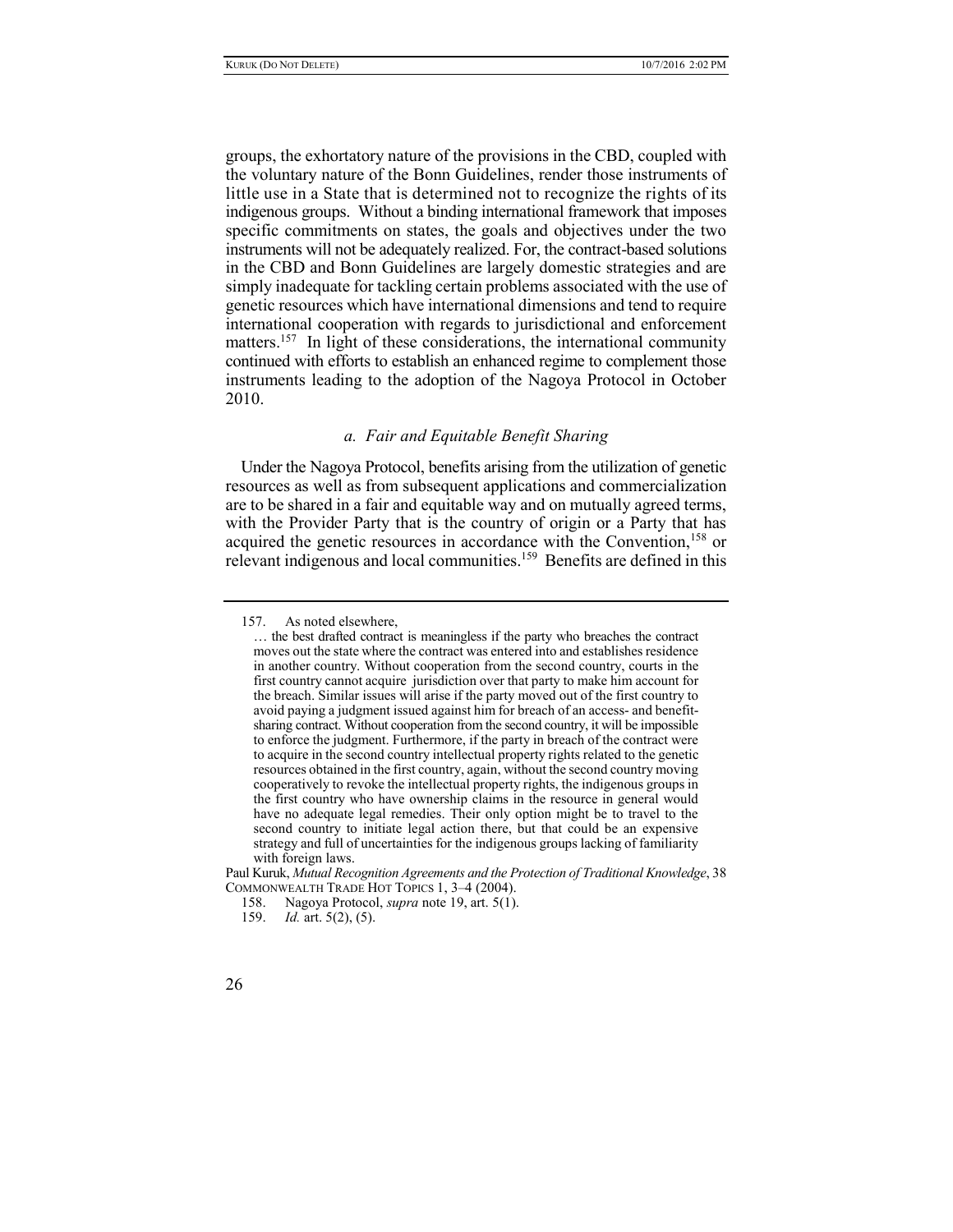context<sup>160</sup> and identified in an Annex to the Protocol to include monetary<sup>161</sup> and non-monetary benefits.<sup>162</sup> The Nagoya Protocol obligates each Party to encourage the development and use of sectoral and cross-sectoral model contractual clauses for mutually agreed terms,<sup>163</sup> as well as voluntary codes of conduct, guidelines and best practices and/or standards in relation to access and benefit-sharing.<sup>164</sup> Mutually agreed terms are to be set out in writing and may include, *inter alia* provisions on: dispute settlement; benefit-sharing, including in relation to intellectual property rights; thirdparty uses; and changes of intent, where applicable.<sup>165</sup>

*Id.* Annex § 1. The monetary benefits are listed as:

<sup>160.</sup> *Id.* art. 5(4).

<sup>(</sup>a) access fees/fee per sample collected or otherwise acquired; (b) up-front payments; (c) milestone payments; (d) payment of royalties; (e) license fees in case of commercialization; (f) special fees to be paid to trust funds supporting conservation and sustainable use of biodiversity; (g) salaries and preferential terms where mutually agreed; (h) research funding; (i) joint ventures; and (j) joint ownership of relevant intellectual property rights.

<sup>162.</sup> *Id.* Annex § 2. The non-monetary benefits may include, but not be limited to: (a) sharing of research and development results; (b) collaboration, cooperation and contribution in scientific research and development programmes, particularly biotechnological research activities, where possible in the Party providing genetic resources; (c) participation in product development; (d) collaboration, cooperation and contribution in education and training; (e) admittance to ex situ facilities of genetic resources and to databases; (f) transfer to the provider of the genetic resources of knowledge and technology under fair and most favourable terms, including on concessional and preferential terms where agreed, in particular, knowledge and technology that make use of genetic resources, including biotechnology, or that are relevant to the conservation and sustainable utilization of biological diversity; (g) strengthening capacities for technology transfer; (h) institutional capacity-building; (i) human and material resources to strengthen the capacities for the administration and enforcement of access regulations; (j) training related to genetic resources with the full participation of countries providing genetic resources, and where possible, in such countries; (k) access to scientific information relevant to conservation and sustainable use of biological diversity, including biological inventories and taxonomic studies; (l) contributions to the local economy; (m) research directed towards priority needs, such as health and food security, taking into account domestic uses of genetic resources in the Party providing genetic resources; (n) institutional and professional relationships that can arise from an access and benefit-sharing agreement and subsequent collaborative activities; (o) food and livelihood security benefits; (p) social recognition; and (q) joint ownership of relevant intellectual property rights.

<sup>163.</sup> *Id.* art. 19(1).

<sup>164.</sup> *Id.* art. 20(1).

<sup>165.</sup> *Id.* art. 6(3)(g).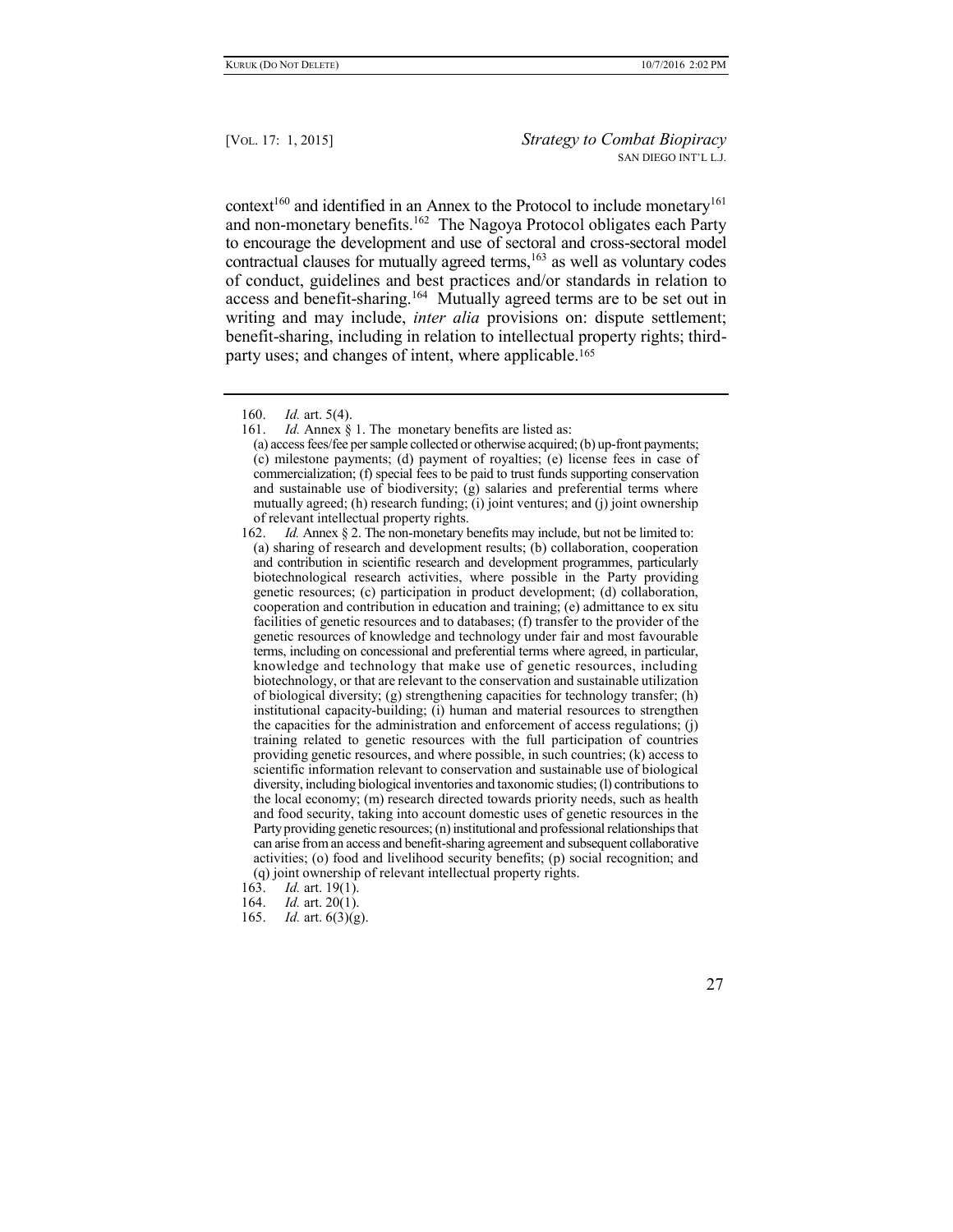#### *b. Prior Informed Consent*

As part of the exercise of sovereign rights over natural resources, access to genetic resources for their utilization is subject to the prior informed consent of the Provider Party<sup>166</sup> and, in accordance with domestic law, the Parties must take appropriate measures to ensure that the prior informed consent or approval and involvement of indigenous and local communities is obtained for access to genetic resources where they have the established right to grant access to such resources.<sup>167</sup>

Each Party requiring prior informed consent is obligated to adopt appropriate legislative, administrative or policy measures to provide for legal certainty, clarity and transparency of its domestic access and benefitsharing legislation or regulatory requirements; fair and non-arbitrary rules and procedures on accessing genetic resources; information on how to apply for prior informed consent; and clear and transparent written decisions by a competent national entity, in a cost-effective manner and within a reasonable period of time.<sup>168</sup> The Party should also provide for the issuance of a permit or its equivalent as evidence of the decision to grant the prior informed consent and of the establishment of mutually agreed terms.<sup>169</sup> Where applicable, and subject to domestic legislation, the Party should set out criteria and/or processes for obtaining prior informed consent or approval and involvement of indigenous and local communities.<sup>170</sup>

# *c. Global Multilateral Benefit Sharing Mechanism and Transboundary Cooperation*

The Nagoya Protocol obligates Parties to explore the need for and modalities of a global multilateral benefit-sharing mechanism to address the fair and equitable sharing of benefits from the use of genetic resources that occur in transboundary situations or for which it is not possible to grant or obtain prior informed consent.<sup>171</sup> The benefits shared by users of genetic resources and associated traditional knowledge through this mechanism are to be used to support the conservation of biological diversity and the sustainable use of its components globally.<sup>172</sup>

- 166. *Id.* art. 6(1).
- 167. *Id.* art. 6(2).
- 168. *Id.* art. 6(3).
- 169. *Id.*
- 170. *Id.*
- 171. *Id.* art. 10.
- 172. *Id.*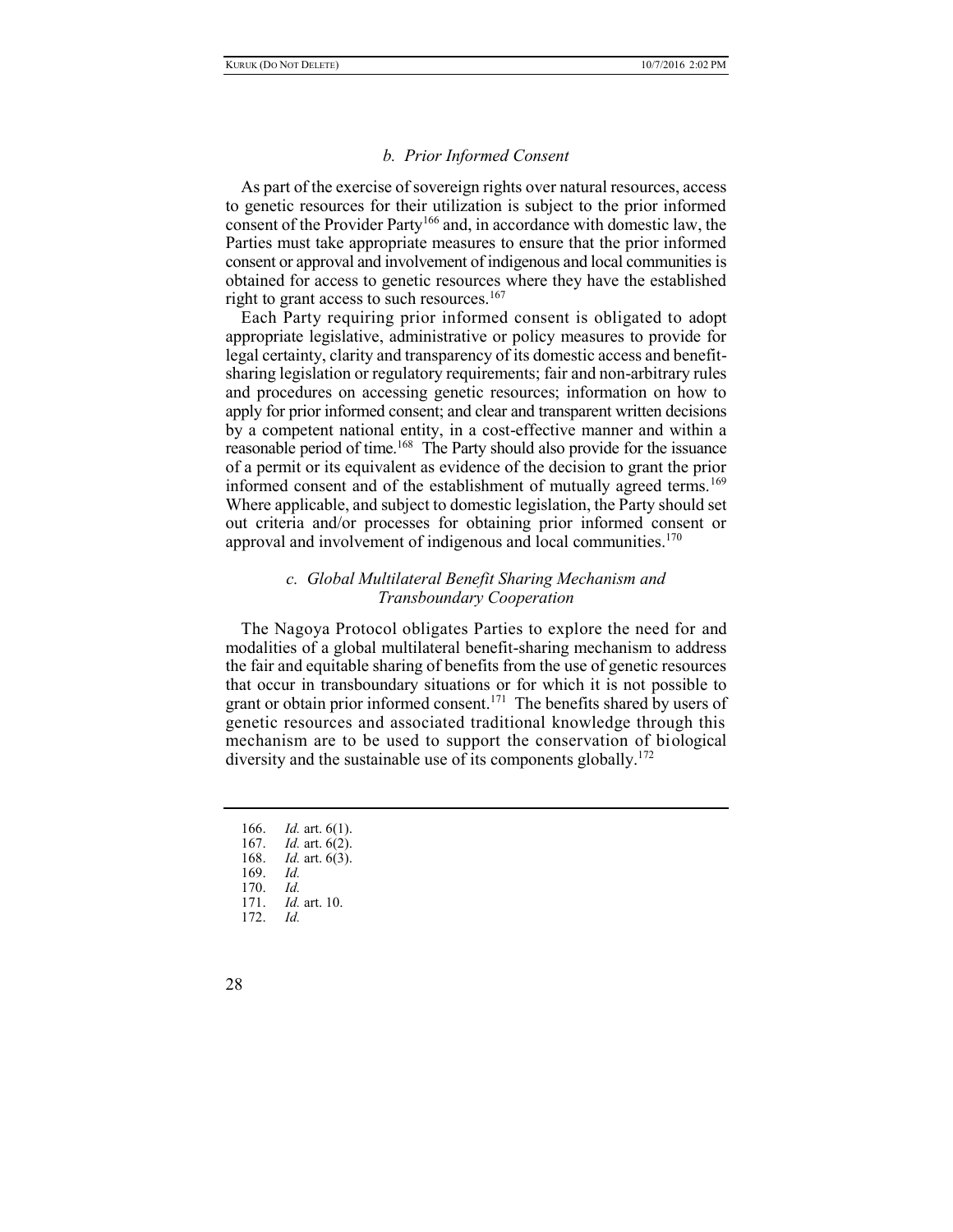Where the same genetic resources are found *in situ* within the territory of more than one Party, or where the same associated traditional knowledge is shared by one or more indigenous and local communities in several Parties, those Parties are to cooperate in the implementation of the Protocol with the involvement of the relevant indigenous and local communities.<sup>173</sup>

# *d. National Focal Points and Competent National Authorities*

Each Party is to designate a national focal point to act as liaison with the CBD Secretariat and provide information<sup>174</sup> concerning competent national authorities, relevant indigenous and local communities and relevant stakeholders. To applicants seeking access to genetic resources or associated traditional knowledge, the focal points are to provide information on procedures for obtaining prior informed consent or approval and involvement of indigenous and local communities, and establishing mutually agreed terms including benefit-sharing.<sup>175</sup>

Each Party is also expected to designate one or more competent national authorities to be responsible for granting access or issuing written evidence that access requirements have been met and to be responsible for advising on applicable procedures and requirements for obtaining prior informed consent and entering into mutually agreed terms.<sup>176</sup> However, if it chooses to do so, a Party may designate a single entity to fulfill the functions of both focal point and competent national authority.<sup>177</sup>

# *e. The Access and Benefit Sharing Clearing House*

The Protocol established an Access and Benefit-sharing Clearing-House to serve as a means for sharing information and to provide access to relevant information made available by each Party, <sup>178</sup> including legislative, administrative and policy measures on access and benefit-sharing; information on the national focal point and competent national authority or authorities; and permits or their equivalent issued at the time of access

<sup>173.</sup> *Id.* art. 19.

<sup>174.</sup> *Id.* art. 13(1).

<sup>175.</sup> *Id.*

<sup>176.</sup> *Id.* art. 13(2).

<sup>177.</sup> *Id.* art. 13(3).

<sup>178.</sup> *Id.* art. 14(1).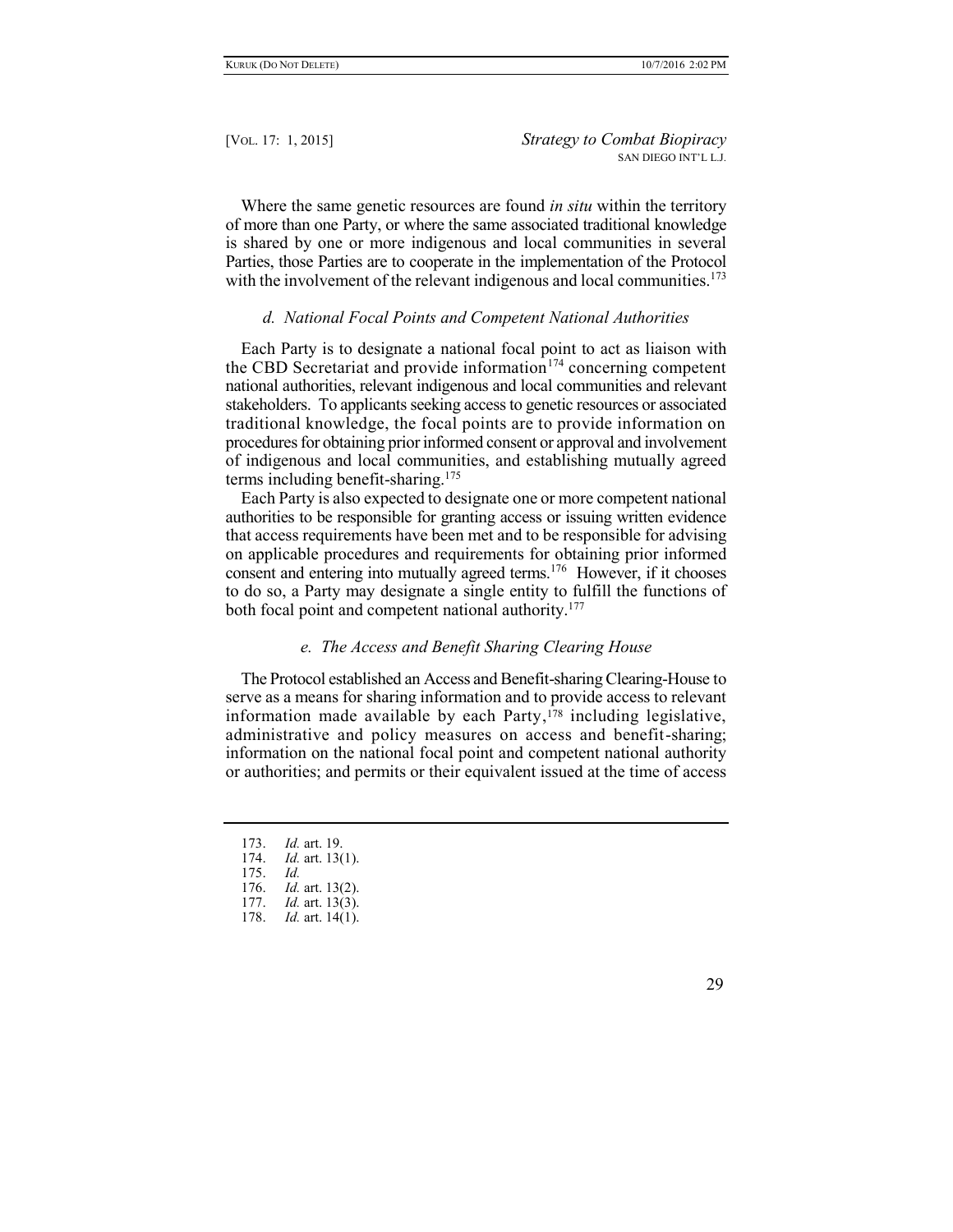as evidence of the decision to grant prior informed consent and of the establishment of mutually agreed terms.<sup>179</sup> Other information available through the Clearing-House includes the competent authorities of indigenous and local communities; model contractual clauses; methods and tools developed to monitor genetic resources; and codes of conduct and best practices.<sup>180</sup>

# *f. Compliance with Domestic Legislation or Regulatory Requirements of Other Party*

The Protocol obligates each Party to take appropriate, effective and proportionate legislative, administrative or policy measures to ensure that genetic resources or associated traditional knowledge utilized within its jurisdiction have been accessed in accordance with prior informed consent or approval and involvement of indigenous and local communities. It also requires that mutually agreed upon terms be established, as required by the domestic access and benefit-sharing legislation or regulatory requirements of the other Party.<sup>181</sup> In addition, each Party is to provide appropriate, effective and proportionate remedial measures to address situations of noncompliance<sup>182</sup> and to cooperate in cases of alleged violation of domestic access and benefit-sharing legislation or regulatory requirements of the other parties.<sup>183</sup>

# *g. Monitoring Utilization of Genetic Resources*

To monitor and to enhance transparency about the utilization of genetic resources, the Parties are expected to set up checkpoints,<sup>184</sup> and encourage users and providers to adopt provisions in their contracts agreeing to share information on the implementation of their obligations, including through reporting requirements.<sup>185</sup> It is the responsibility of a checkpoint to collect or receive relevant information related to prior informed consent, source of the genetic resource, establishment of mutually agreed terms, and/or utilization of genetic resources.<sup>186</sup> A Party may impose an obligation on users of genetic resources to provide such information at a designated

- 179. *Id.* art. 14(2).
- 180. *Id.* art. 14(c).
- 181. *Id.* art. 15(1), 16(1).
- 182. *Id.* art. 15(2), 16(2).
- 183. *Id.* art. 15(3), 16(3).
- 184. *Id.* art. 17(1)(a).
- 185. *Id.* art. 17(1)(b).
- 186. *Id.* art. 17(1)(a)(i).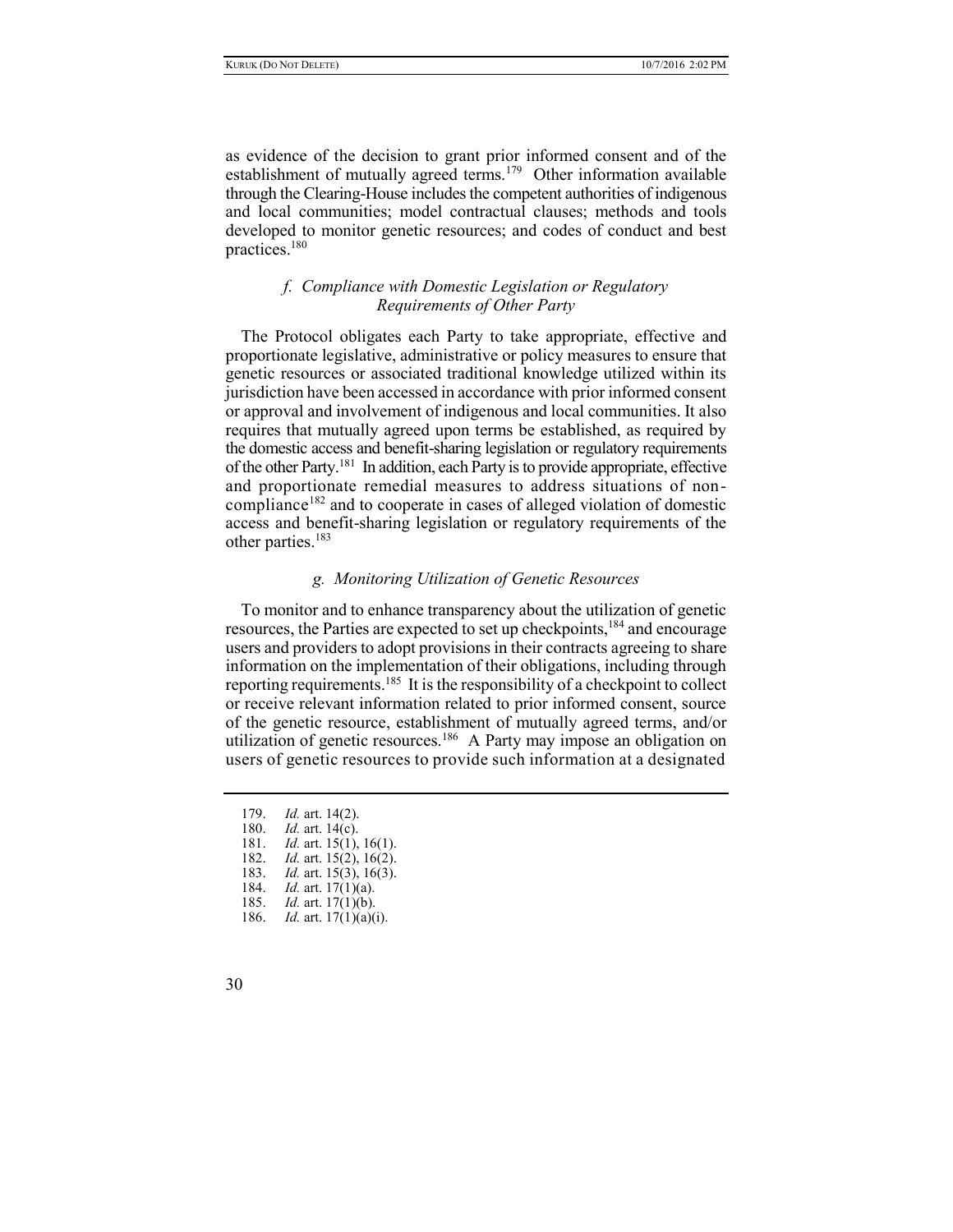checkpoint and take appropriate, effective and proportionate measures to address situations of non-compliance.<sup>187</sup> The information obtained by the checkpoints would in turn be provided to national authorities, to the Party providing prior informed consent, as well as to the Access and Benefitsharing Clearing-House.<sup>188</sup>

A permit or its equivalent issued at the time of access to genetic resources and made available to the Access and Benefit-sharing Clearing-House, is deemed to be an internationally recognized certificate of compliance.<sup>189</sup> As such, it would serve as evidence that the genetic resource which it covers was accessed in accordance with prior informed consent and that mutually agreed terms had been established.<sup>190</sup> For this purpose, the certificate must include certain basic information specified in the Protocol.<sup>191</sup>

## *h. Dispute Settlement*

The Parties are required to encourage providers and users of genetic resources and/or associated traditional knowledge to incorporate dispute settlement provisions in their contracts including jurisdiction, applicable law and/or options for alternative dispute resolution, such as mediation or arbitration.192 The Parties should also provide opportunities for legal recourse where disputes arise under such agreements,<sup>193</sup> and take effective measures regarding access to justice and the utilization of mechanisms regarding mutual recognition and enforcement of foreign judgments and arbitral awards.<sup>194</sup>

*Id.* art. 17(4).

<sup>187.</sup> *Id.* art. 17(1)(a)(ii).

<sup>188.</sup> *Id.* art. 17(1)(a)(iii).

*Id.* art. 17(2).

<sup>190.</sup> *Id.* art. 17(3).

<sup>191.</sup> The information that must be provided in the certificate include: (a) issuing authority; (b) date of issuance; (c) the provider; (d) unique identifier of the certificate; (e) the person or entity to whom prior informed consent was granted; (f) subject-matter or genetic resources covered by the certificate;  $(g)$ confirmation that mutually agreed terms were established; (h) confirmation that prior informed consent was obtained; and (i) commercial and/or non-commercial use.

<sup>192.</sup> *Id.* art. 18(1).

<sup>193.</sup> *Id.* art. 18(2).

<sup>194.</sup> *Id.* art. 18(3).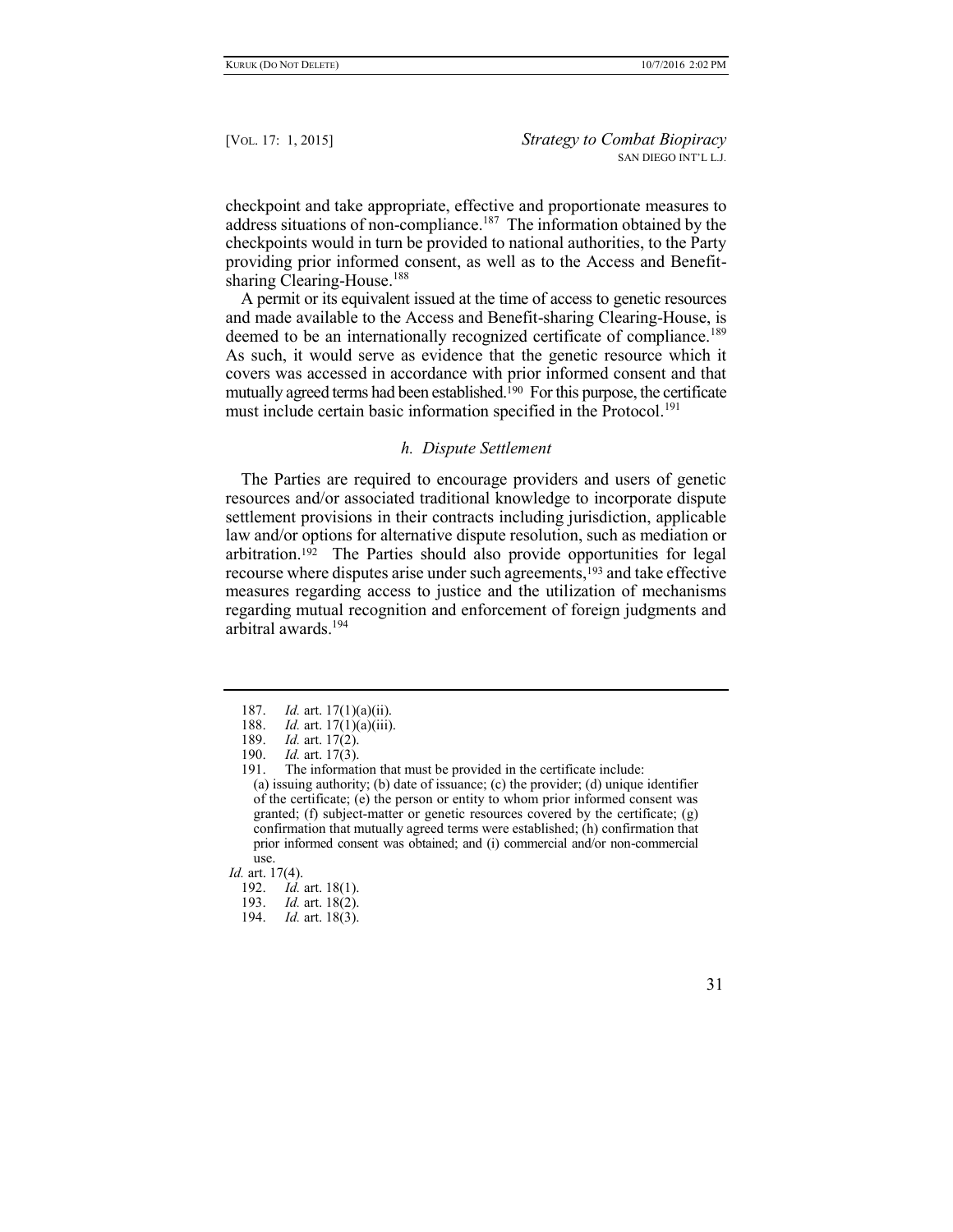# *2. Assessment of the Nagoya Protocol*

The Nagoya Protocol not only addresses familiar themes in the CBD and Bonn Guidelines, but has significantly enhanced the scheme of protection available under those themes and also introduced new ones. As described earlier, the Bonn Guidelines contain provisions on national focal points,<sup>195</sup> competent authorities,<sup>196</sup> and responsibilities of contracting parties, users, and participation of stakeholders.<sup>197</sup> The Bonn Guidelines also elaborate on specific steps in the access and benefit sharing process including the identification of the relevant steps,  $198$  prior informed consent,  $199$ mutually agreed terms,<sup>200</sup> benefit sharing<sup>201</sup> and national monitoring and reporting requirements.<sup>202</sup> The survey of the Nagoya Protocol reveals that it deals with all these matters as well and introduces new themes such as the global multilateral benefit sharing mechanism, <sup>203</sup> transboundary cooperation,<sup>204</sup> the need for compliance with domestic legislation on access and benefit sharing,<sup>205</sup> and financial mechanism and resources.<sup>206</sup>

Through the improvements on the themes of the Bonn Guidelines and the introduction of other themes, the Nagoya Protocol has responded quite effectively to criticisms of the Bonn Guidelines noted above.<sup>207</sup> For example, unlike the Bonn Guidelines, which were to be applied on a voluntary basis,<sup>208</sup> the Nagoya Protocol is intended to impose binding and enforceable obligations on States. The Nagoya Protocol is a treaty the provisions of which are considered to be enforceable by and against States that ratify or accede to it.<sup>209</sup> In terms of style, the Nagoya Protocol refers extensively

- 205. *Id.* arts. 15, 16.
- 206. *Id.* art. 25.

<sup>195.</sup> *See, e.g.*, Bonn Guidelines, *supra* note 18, § 13.

<sup>196.</sup> *Id.* §14–15.

*Id.* § 16.

<sup>198.</sup> *Id.* § 23.

<sup>199.</sup> *Id.* § 24–40.

<sup>200.</sup> *Id.* § 41–44.

<sup>201.</sup> *Id.* § 45–50.

<sup>202.</sup> *Id.* § 55–58.

<sup>203.</sup> *See* Nagoya Protocol, *supra* note 19; art. 10.

<sup>204.</sup> *See id*. art. 11.

<sup>207.</sup> *See* Kuruk, *Mutual Recognition Agreements*, *supra* note 157 and accompanying text.  $208$ 

*See* Bonn Guidelines, *supra* note 18, § 7.

<sup>209.</sup> Vienna Convention on the Law of Treaties art. 26, May 23, 1969, 1155 U.N.T.S.

<sup>331 (&</sup>quot;Every treaty in force is binding upon the parties to it and must be performed by them in good faith.").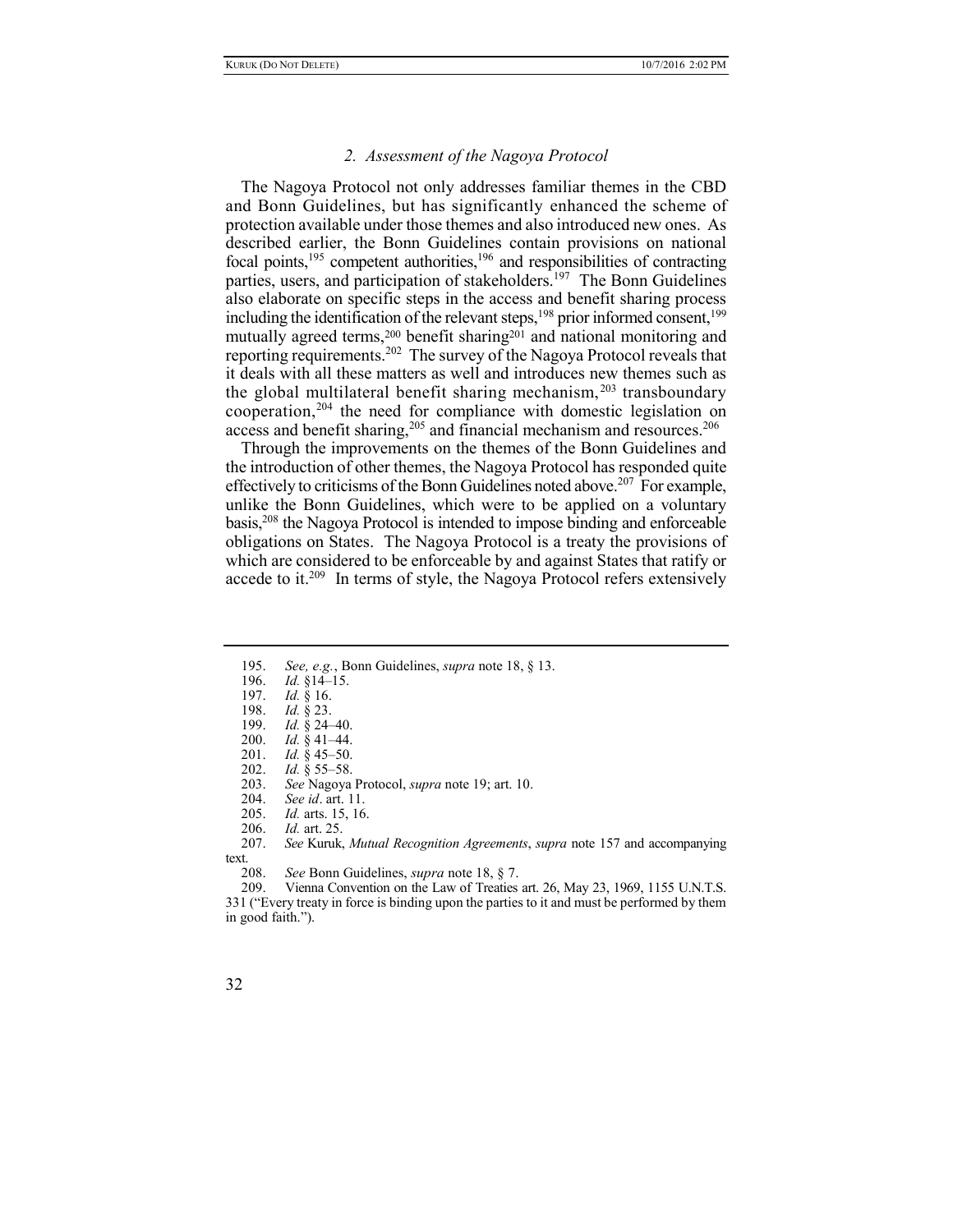to the word "shall" in stating the responsibilities of States, $2^{10}$  and employs to much lesser degree, terms common to the Bonn Guidelines such as "should,"<sup>211</sup> "encourage,"<sup>212</sup> "endeavor,"<sup>213</sup> etc. In this regard, the obligations of states under the Nagoya Protocol are mandatory and not exhortatory.

Unlike the Bonn Guidelines, the Nagoya Protocol does not rely exclusively on a contract model for the protection of genetic resources and associated traditional knowledge, but imposes commitments on States with regard to such protection. For example, States are required to adopt laws providing for legal certainty and transparency in their access and benefit sharing laws, to make available information on how to apply for prior informed consent and to ensure that decisions regarding access are made in a costeffective manner and within a reasonable period of time.<sup>214</sup> The provisions regarding proof of evidence of access to genetic resources; procedures to verify the establishment of mutually agreed terms;<sup>215</sup> involvement of stakeholders in the negotiation and approval process; review of mutually agreed terms by national competent authorities; $216$  public disclosure of agreements; and domestic enforcement mechanisms217—all respond to and mitigate to a significant degree, the problems of a contractually based regime. $218$ 

Dispute settlement provisions in the Nagoya Protocol are also laudable. By stipulating that contracts must include minimum terms regarding jurisdiction and applicable  $law<sub>19</sub>$ , the Protocol ensures that such crucial terms would not be omitted intentionally or inadvertently to the detriment of indigenous groups. In addition, by requiring States to facilitate access to judicial mechanisms for resolving disputes and also enhance the

<sup>210.</sup> *See, e.g.*, Nagoya Protocol, *supra* note 19, art. 5 ("Each party *shall* take legislative, administrative or policy measures. . . .") (emphasis added).

<sup>211.</sup> *See, e.g.*, Bonn Guidelines, *supra* note 18, § 47 ("Near-term, medium-term, and long-term benefits *should* be considered. . . .") (emphasis added).

<sup>212.</sup> *Id.* § 16(a)(i)-(ii) ("Contracting parties . . . should be *encouraged* to review their policy, administrative, and legislative measures. . . .") (emphasis added).

<sup>213.</sup> *Id.* § 24 ("[E]ach Contracting Party. . .shall *endeavour* to create conditions to facilitate access to genetic resources. . . .") (emphasis added).

<sup>214.</sup> *See* Nagoya Protocol, *supra* note 19, art. 6.3(a), (c)-(d).

<sup>215.</sup> *See id.* art. 6(3).

<sup>216.</sup> *See id.* art. 13(1)(c), 13(2).

<sup>217.</sup> *See id.* art. 6.

<sup>218.</sup> *See* Kuruk, *Mutual Recognition Agreements*, *supra* note 157 and accompanying text.

<sup>219.</sup> *See* Nagoya Protocol, *supra* note 19, art. 18(1)(a)-(b).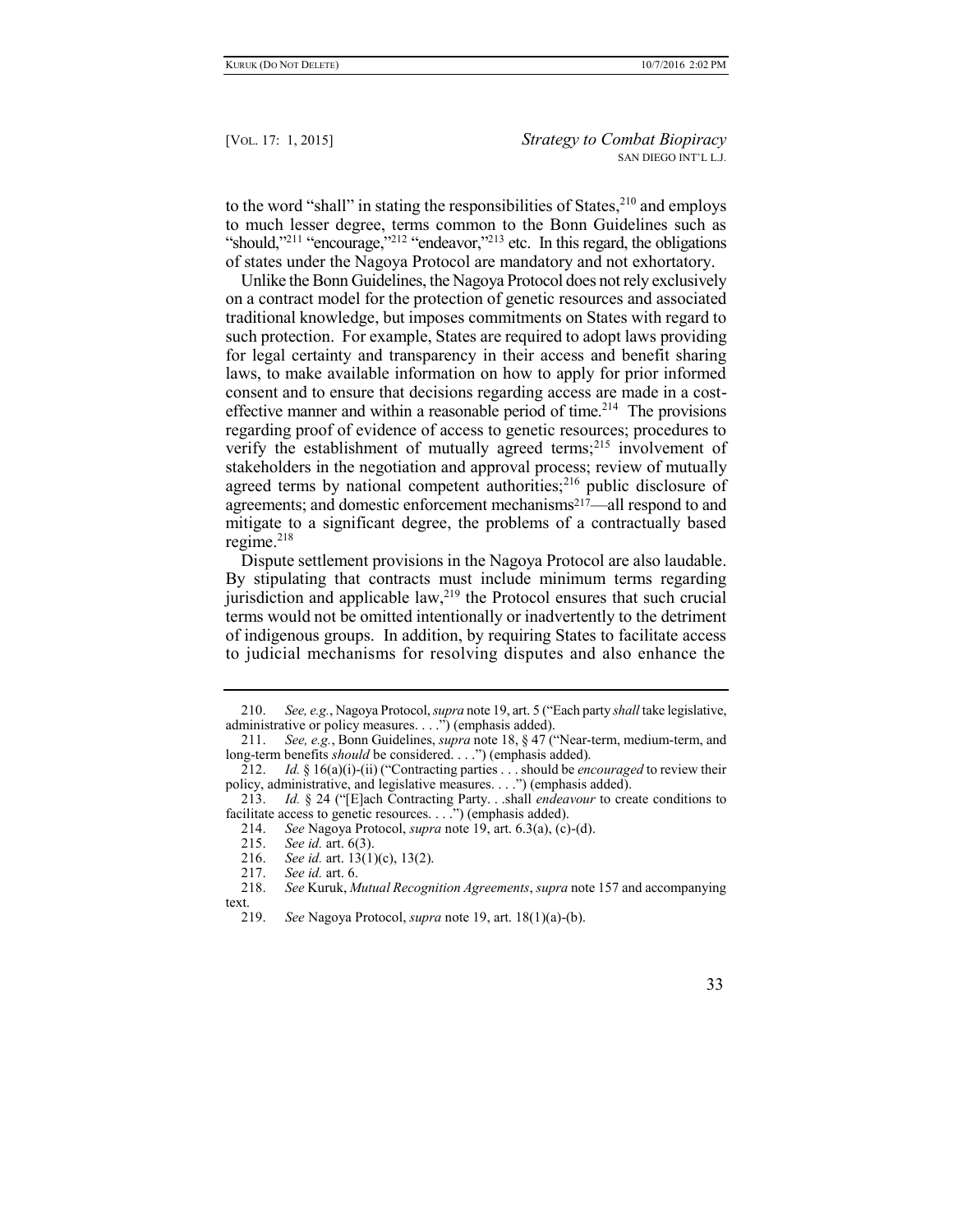recognition of foreign judicial decisions,<sup>220</sup> the Nagoya Protocol has significantly improved the system of resolving disputes over access and use of genetic resources.

The most innovative parts of the Nagoya Protocol are the responsibilities it imposes on both user and provider countries in terms of cooperation in connection with jurisdictional and enforcement matters and allocation of benefits. For example, the global multilateral benefit sharing mechanism<sup>221</sup> responds to the lack of a mechanism under the Bonn Guidelines for sharing benefits arising from the use of genetic resources that occur in transboundary situations. Cooperation by parties where the resources are found *in situ* in the territory of more than one Party, $222$  would make it difficult for companies to play one indigenous community against the other in a bid to obtain the lowest prices for their resources.

The obligation imposed on States to ensure that genetic resources and associated traditional knowledge are accessed with the prior and informed consent and that mutually agreed terms<sup>223</sup> have been established is especially useful to cases of biopiracy with international dimensions. It would require that the Party to whose territory a traditional knowledge user had moved after departing from the provider country, take appropriate measures to verify that the relevant consent was obtained, and that mutually agreed terms were in place before the access to genetic resources. Where this was not the case, the user Country must make available remedial measures to address situations of non-compliance and cooperate in cases of alleged violation of the domestic and access and benefit sharing regulatory requirements of the provider country.<sup>224</sup> Such cooperation will clearly be useful where a user has moved to the user Country specifically to escape the jurisdiction of the provider country and therefore avoid liability, or to avoid paying a judgment against him in the provider country.

Because the benefit-sharing obligation applies not only to the utilization of genetic resources, but also to subsequent applications and commercialization,<sup>225</sup> it will be useful where a person acquires intellectual property rights in a Contracting State derived from traditional knowledge related genetic resources obtained in another Contracting State, but does not share the

<sup>220.</sup> *See id.* art. 18(3).

*See id.* art. 10.

<sup>222.</sup> *See id.* art. 11.

<sup>223.</sup> *See, e.g.*, *id.* art. 15.

<sup>224.</sup> *See id.* art. 15(2)-(3), 16(2)-(3).

<sup>225.</sup> *Cf. id.* art. 3 ("This Protocol shall apply to genetic resources within the scope of Article 15 of the Convention and to the benefits arising from the utilization of such resources….").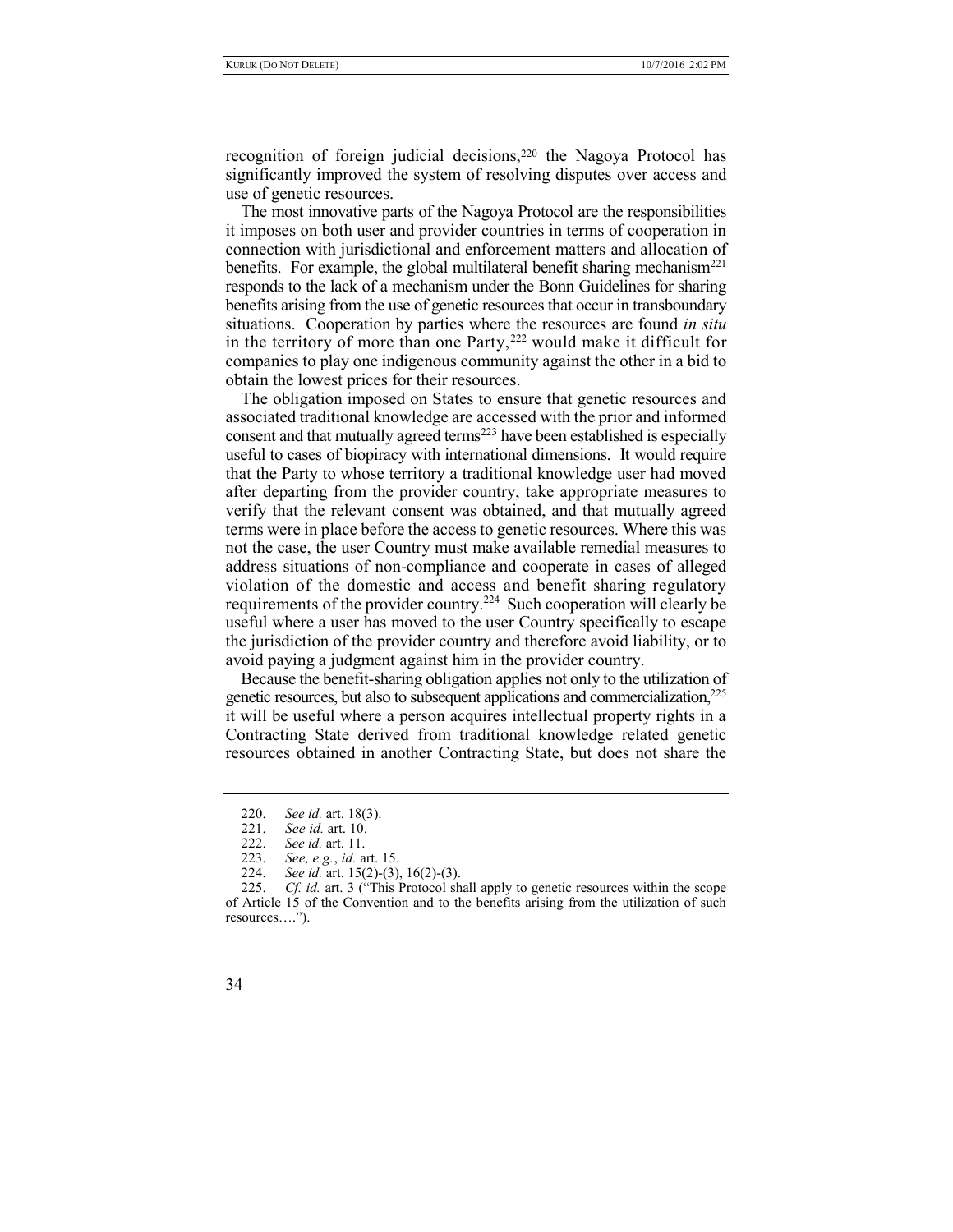royalties with the Provider Contracting State and relevant indigenous groups. Under those circumstances, the user Country where the intellectual property rights are obtained will be required to take remedial steps to ensure compliance with the access and benefit sharing laws of the source Country.<sup>226</sup>

Finally, the clearinghouse mechanism<sup>227</sup> is a useful depositary for information relevant to the implementation of the Protocol, which could be resorted to identify the types of genetic resources or associated traditional knowledge in Contracting States. Such information could be referred to in biopiracy litigation to show that patents derived from genetic resources or associated traditional knowledge did not meet prior art intellectual property criteria on account of well-known documented uses already found in the database of the clearinghouse mechanism prior to the issuance of the patents, and should therefore be invalidated.

While the Nagoya Protocol is quite comprehensive in terms of the scope of its provisions on access to and benefit sharing of traditional knowledge and genetic resources, it does not deal directly with an important issue relevant to biopiracy cases. Specifically, the need to ensure that *at the time of examination* of a patent application, the authorities have access to information that may indicate whether the subject-matter of a patent application was based on or derived from use of traditional knowledge or genetic resources. The mechanisms developed under the Nagoya Protocol such as the Access and Benefit-sharing Clearing House, national focal points, competent authorities and checkpoints constitute valuable sources of information regarding the different types of genetic resources and how they are accessed, but the information available through those mechanisms are unlikely to be sought by the examining authority until there is a reason for it. While such grounds invariably exist *after* a patent has already been granted and was being challenged, there would appear to be no need for such contacts *before* the patent grant.

A logical and feasible way to make the information relevant at the time of processing the patent application is to require the applicant to indicate any use of traditional knowledge or genetic resources in developing the

<sup>226.</sup> *See, e.g., id.* art. 16(2) ("Each Party shall take appropriate, effective, and proportionate measures to address situations of non-compliance with measures adopted in accordance with paragraph 1….").

<sup>227</sup>*. See id.* art. 14.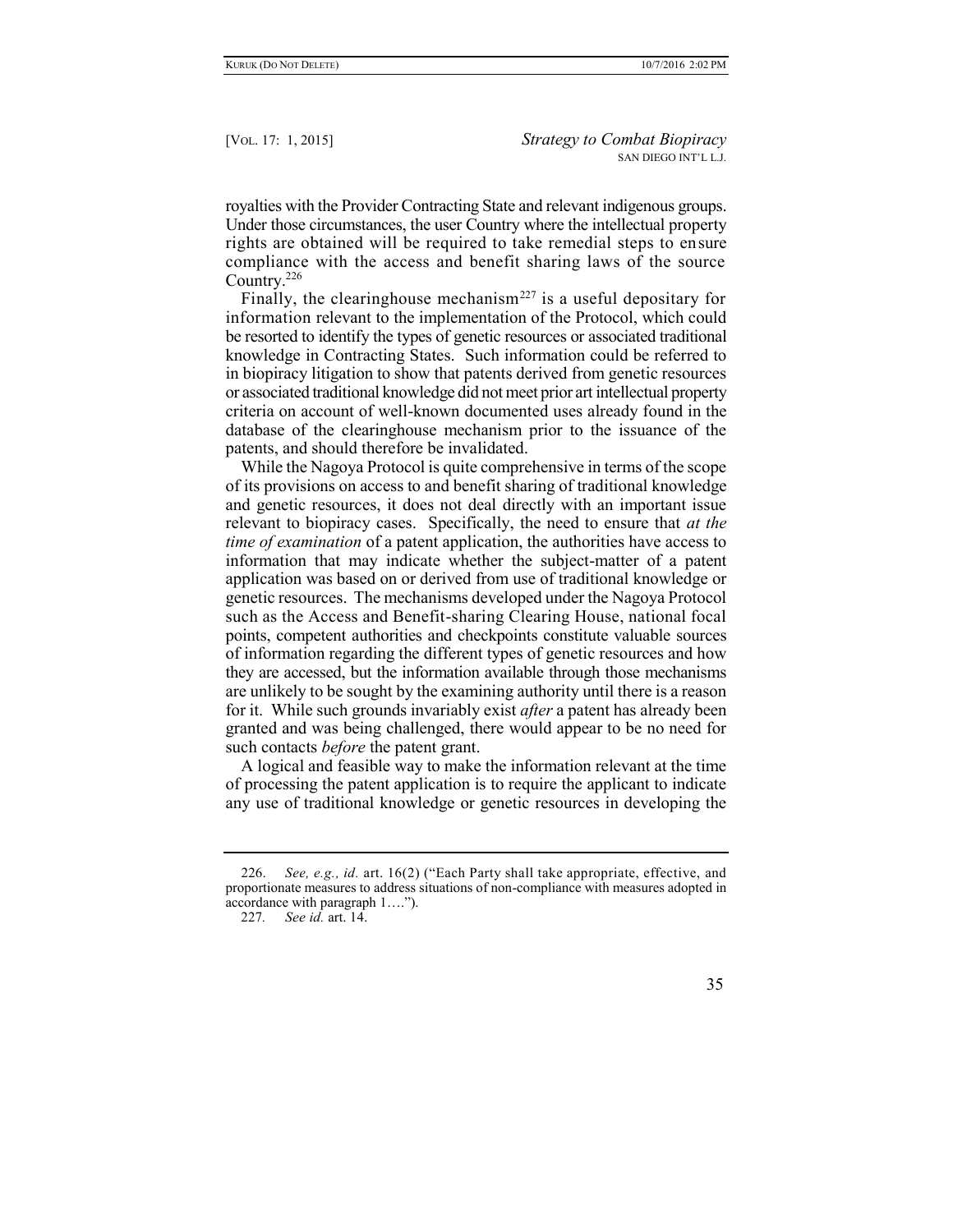subject matter of its claims. This information could be relied on by the examining authority to conduct additional investigation with the relevant entities about the use, if necessary, or by the relevant rights holders, who could then oppose the patent application. These concerns could have been tackled under the Nagoya Protocol through a provision calling on Contracting Parties, with or without making changes to their intellectual property law, to adopt administrative rules requiring patent applicants to simply check a box in a questionnaire during the patent application process, verifying whether or not a claimed invention was based on or derived from traditional knowledge or genetic resources.

#### *D. The FAO Plants Treaty*

In November 2001, the Food and Agricultural Organization (FAO) adopted the Plants Treaty to provide for the "conservation and sustainable use of plant genetic resources for food and agriculture and the fair and equitable sharing of the benefits arising out of their use, in harmony with the Convention on Biological Diversity, for sustainable agriculture and food security."<sup>228</sup> The FAO Plants Treaty contains provisions regarding the conservation, exploration, collection, evaluation and documentation of plant genetic resources,<sup>229</sup> and calls upon Parties to adopt policy and legal measures to promote the sustainable use of plant genetic resources.<sup>230</sup>

The FAO Plants Treaty provides for Farmers Rights in recognition of "the enormous contribution that farmers of all regions of the world, particularly those in the centres of origin and crop diversity, have made and will continue to make for the conservation and development of plant genetic resources which constitute the basis of food and agriculture production throughout the world."<sup>231</sup> However, responsibility for realizing Farmers Rights is imposed on national governments who are to protect such rights "in accordance with their needs and priorities" and subject to national legislation.<sup>232</sup>

Farmers Rights recognized under the instrument include the "protection of traditional knowledge relevant to plant genetic resources for food and agriculture" and the right to "equitably participate in sharing benefits arising from the utilization of plant genetic resources for food and agriculture" as well as the right to "participate in making decisions, at the national level,

<sup>228.</sup> FAO Plants Treaty, *supra* note 20, art. 1.1.

*See id.* art. 6.2.

<sup>230.</sup> *See id.* art. 6.

<sup>231.</sup> *Id.* art. 9.1.

<sup>232.</sup> *Id.* art. 9.2.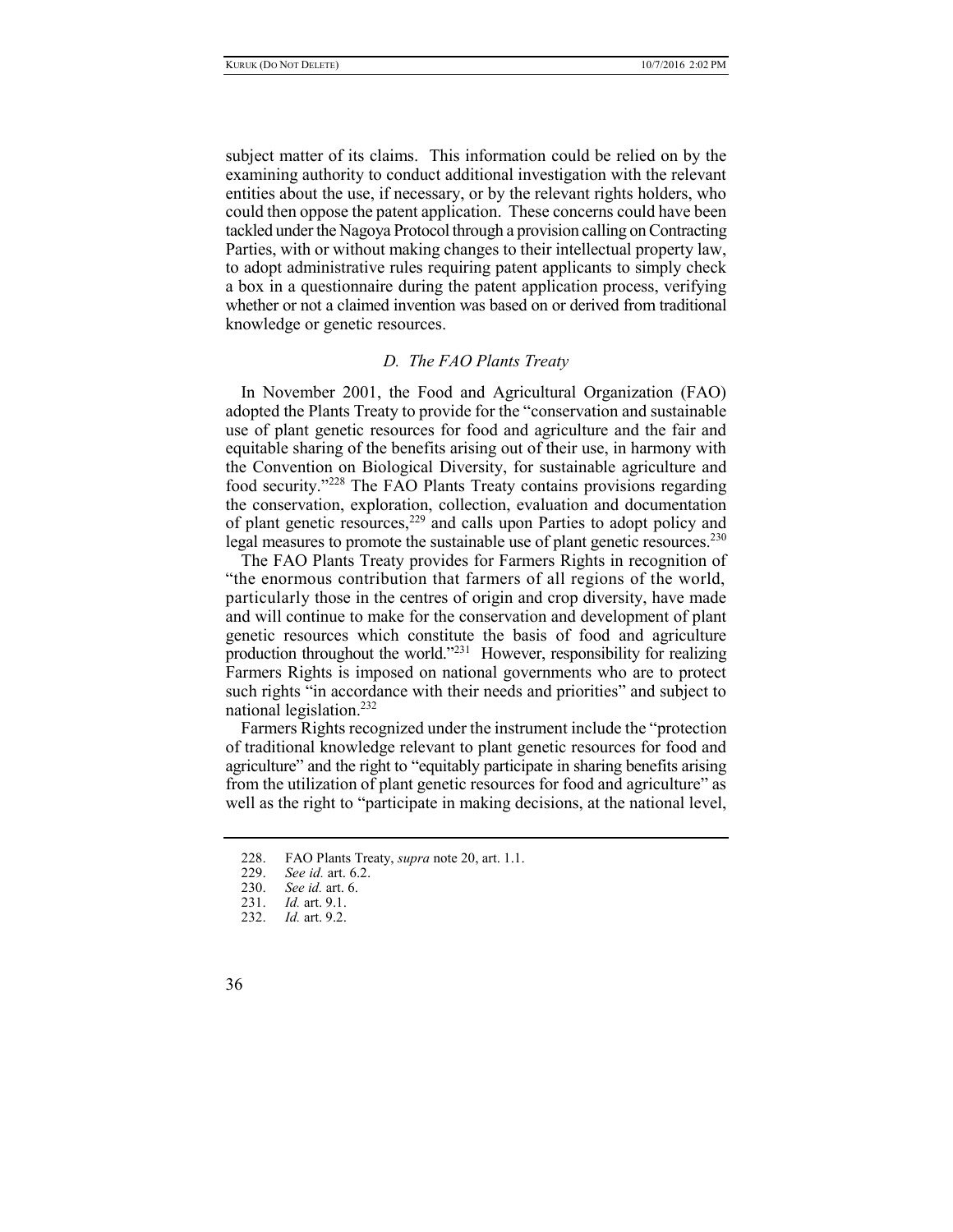on matters related to the conservation and sustainable use of plant genetic resources for food and agriculture."<sup>233</sup>

The FAO Plants Treaty acknowledges "the sovereign rights of States over their own plant genetic resources for food and agriculture [and that] the authority to determine access to those resources rests with national governments and is subject to national legislation."<sup>234</sup> In exercise of such rights, parties to the FAO Plants Treaty are called upon to "agree to establish a multilateral system, which is efficient, effective, and transparent, both to facilitate access to plant genetic resources for food and agriculture, and to share, in a fair and equitable way, the benefits arising from the utilization of these resources, on a complementary and mutually reinforcing basis."<sup>235</sup> The multilateral system referred to includes plant genetic resour ces identified in an annex to the FAO Plants Treaty and is subject to review.<sup>236</sup> Access to plant genetic resources is to be facilitated under specific conditions laid down in the FAO Plants Treaty.<sup>237</sup> Benefits accruing from such access

237. The conditions for access are spelt out as follows:

(a) Access shall be provided solely for the purpose of utilization and conservation in research, breeding and training for food and agriculture, provided that such purpose does not include chemical, pharmaceutical and/or other non-food/feed industrial uses. In the case of multiple-use crops (food and non-food), their importance for food security should be the determinant for their inclusion in the Multilateral System and availability for facilitated access; (b) Access shall be accorded expeditiously, without the need to track individual accessions and free of charge, or, when a fee is charged, it shall not exceed the minimal cost involved; (c) All available passport data and, subject to applicable law, any other associated available non-confidential descriptive information, shall be made available with the plant genetic resources for food and agriculture provided; (d)[Recipients shall not claim any intellectual property or other rights that limit the facilitated access to the plant genetic resources for food and agriculture, [or their genetic parts or components,] [in the form] received from the Multilateral System); (e) Access to plant genetic resources for food and agriculture under development, including material being developed by farmers, shall be at the discretion of its developer, during the period of its development; (f) Access to plant genetic resources for food and agriculture protected by intellectual and other property rights shall be consistent with relevant international agreements, and with relevant national laws; (g) Plant genetic resources for food and agriculture accessed under the Multilateral System and conserved shall continue to be available to the Multilateral System by the recipients of those plant genetic

<sup>233.</sup> *Id.* art. 9.2(a)-(c).

<sup>234.</sup> *Id.* art. 10.1.

<sup>235.</sup> *Id.* art. 10.2.

<sup>236.</sup> *Id.* art. 11.4.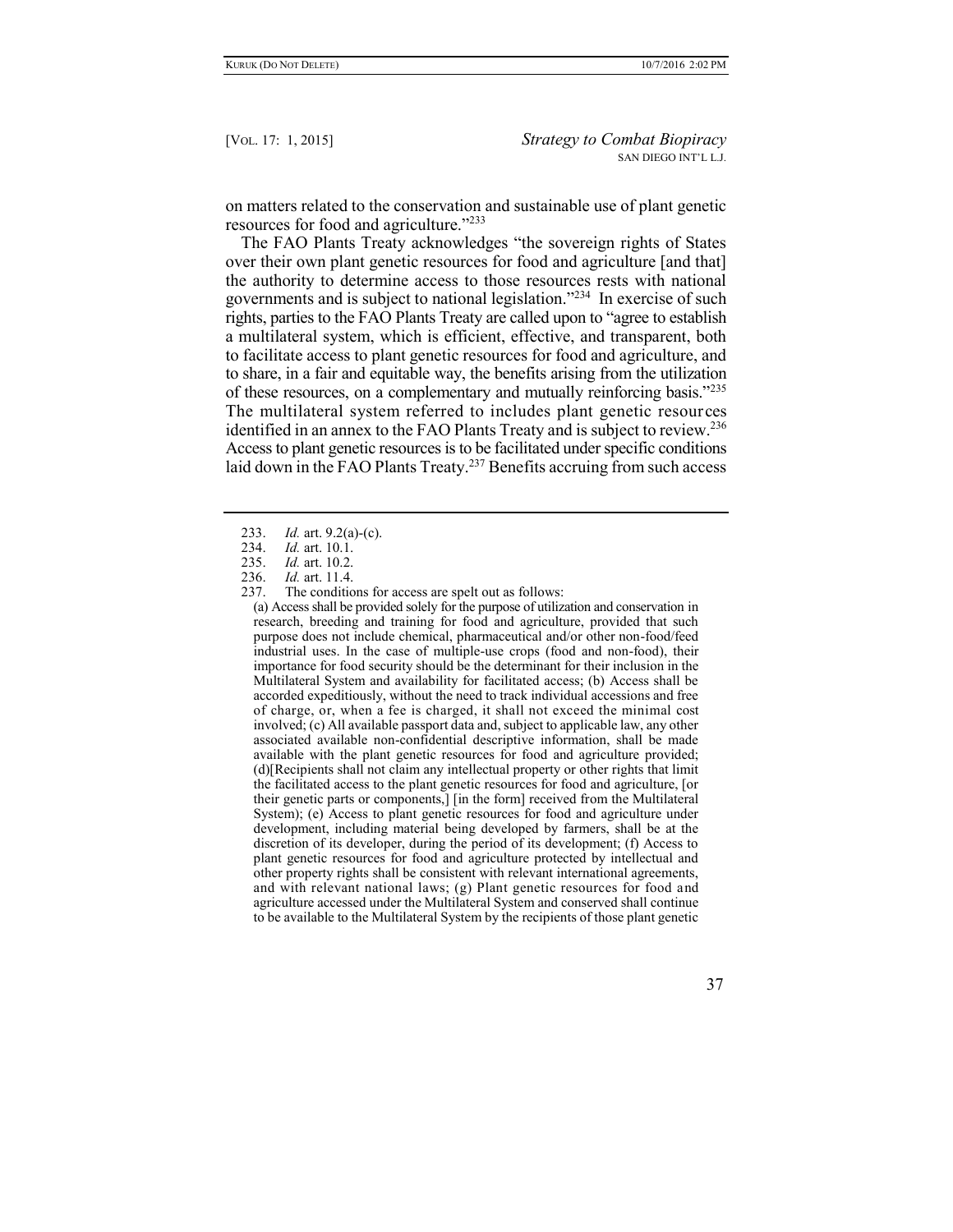are to be shared "fairly and equitably" through exchange of information, <sup>238</sup> access to and transfer of technology,<sup>239</sup> capacity-building,<sup>240</sup> and the sharing of monetary benefits and other benefits from commercialization.<sup>241</sup>

Although some provisions in the instrument refer to intellectual property rights, none of them state an obligation to disclose in patent applications<sup>242</sup> the source or origin of plant genetic resources that may be relevant to the subject matter of the application.

# IV. THE OBLIGATION TO DISCLOSE SOURCE OR ORIGIN OF TRADITIONAL KNOWLEDGE AND GENETIC RESOURCES AS A POLICY RESPONSE

# *A. Origins of the Obligation to Disclose*

# *1. Acknowledgement of Source of Folklore*

Early references to the disclosure requirement in international instruments on traditional knowledge can be found in WIPO's Model Provisions on National Laws on Folklore<sup>243</sup> adopted in 1982 (1982 WIPO Model Provisions); and the Draft Treaty for the Protection of Expressions of Folklore Against Illicit Exploitation and Other Prejudicial Actions (1984 WIPO Draft Treaty).<sup>244</sup> Under the 1982 WIPO Model Provisions, protection is to be

resources for food and agriculture, under the terms of this Undertaking; (h) Without prejudice to the other provisions under this Article, the Contracting Parties agree that access to plant genetic resources for food and agriculture found in in situ conditions will be provided according to national legislation. . . .

#### *Id.* art. 12.3.

- 238. *Id.* art. 13.2(a).
- 239. *Id.* art. 13.2(b).
- 240. *Id.* art. 13.2(c).
- 241. *Id.* art. 13.2(b).
- 242. *See*, e.g., *id.* art. 12(d)-(e).

244. *See generally* Secretariat of the World Intellectual Property Organization [WIPO], *Final Report on National Experiences with the Legal Protection of Expressions of Folklore*, Draft Treaty for the Protection of Expressions of Folklore Against Illicit Exploitation and Other Prejudicial Actions, Annex IV, WIPO/GRTKF/IC/3/10 (Mar. 25, 2002) [hereinafter WIPO Draft Treaty].

<sup>243.</sup> *See generally* United Nations Educational, Scientific and Cultural Organization [UNESCO] and World Intellectual Property Organization [WIPO], *Model Provisions for National Laws on the Protection of Expressions of Folklore Against Illicit Exploitation and Other Prejudicial Actions* (1985), http://www.wipo.int/edocs/lexdocs/laws/en/unesco/ unesco001en.pdf [hereinafter WIPO Model Provisions].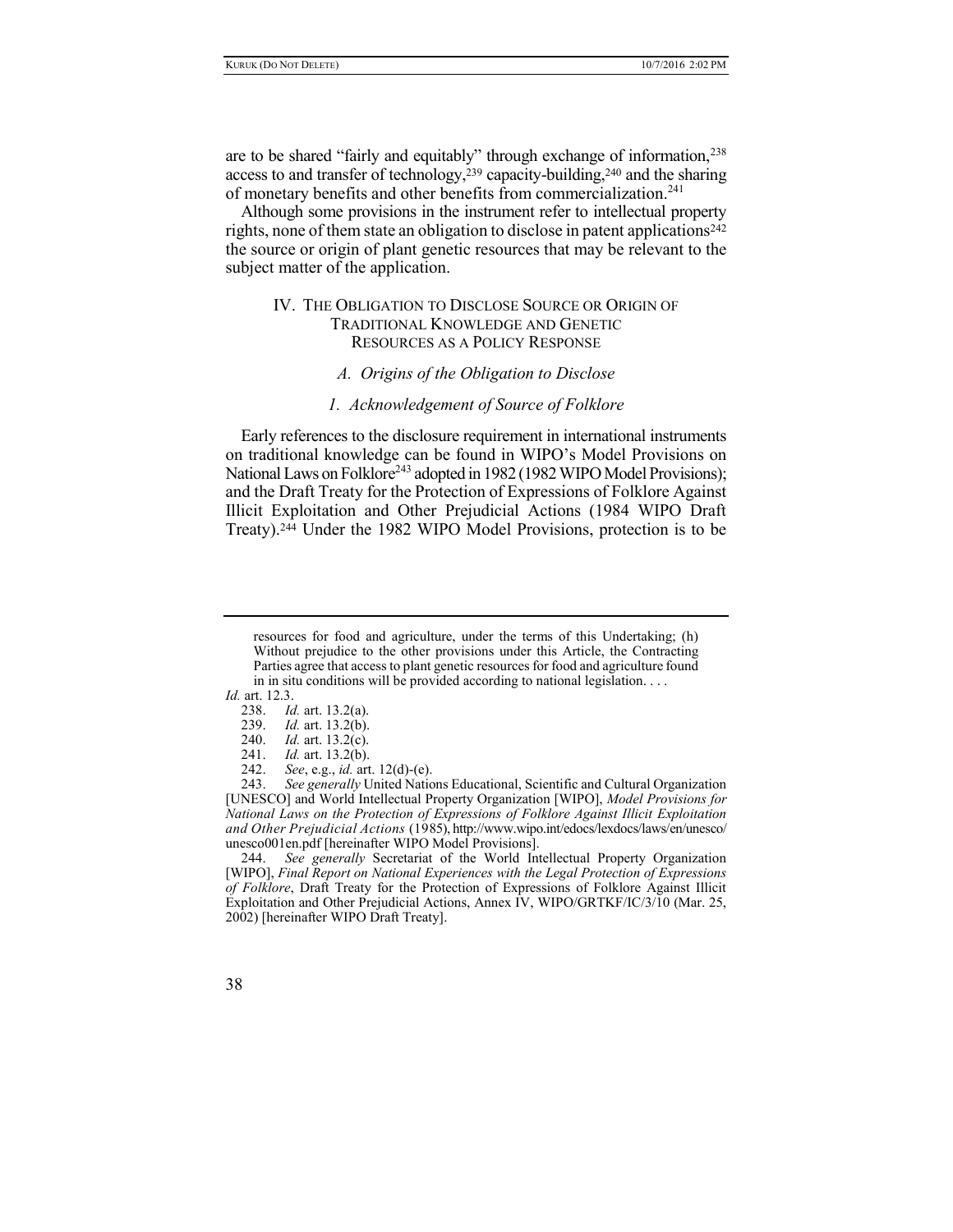extended to folklore whether it is expressed verbally,  $245$  musically,  $246$  by action, $247$  or in tangible form. $248$  Where protected expressions of folklore are to be used both with gainful intent and outside their traditional or customary context,<sup>249</sup> prior approval must be obtained from a competent authority<sup>250</sup> designated as the main repository of rights to folklore.<sup>251</sup> Applications to use an expression of folklore must be made in writing to the authority<sup>252</sup> which may impose fees for such use with the understanding that the revenues so collected would be used to promote or safeguard national folklore.<sup>253</sup>

Significantly, the 1982 WIPO Model Provisions require that:

In all printed publications, and in connection with any communications to the public of any identifiable expression of folklore, its source shall be indicated in an appropriate manner by mentioning the community and/or geographic place from where the expression utilized has been derived.254

However, the requirement to acknowledge the source of folklore does not apply to creations of original works inspired by expressions of folklore or to incidental uses of expressions of folklore.<sup>255</sup>

The 1982 WIPO Model Provisions allow criminal penalties to be imposed for: failing to obtain the required written consent prior to use of protected folklore;<sup>256</sup> failing to acknowledge the source of folklore;<sup>257</sup> misrepresenting the origin of expressions of folklore;<sup>258</sup> and distorting

<sup>245.</sup> WIPO Model Provisions, *supra* note 243, art. 2, § 2(i).

<sup>246.</sup> *Id.* § 2(ii). Examples of protected musical expressions include folk songs and instrumental music.

<sup>247.</sup> *Id.* § 2(iii). Examples of protected expressions of action include folk dances, plays and artistic forms or rituals, whether or not reduced in material form.

<sup>248.</sup> *Id.* § 2(iv). This would include productions of folk art such as drawings, paintings, carvings, sculptures, pottery, terracotta, mosaic, metal ware, jewelry, basket weaving, needlework, textiles, carpets, costumes, musical instruments and architectural forms.

<sup>249.</sup> *Id.* § 3. This would apply to "(i) any publication, reproduction and distribution of copies of expressions of folklore; (ii) any public recitation or performance, any transmission by wireless means or wire, and any other form of communication to the public, of expressions of folklore."

<sup>250.</sup> *Id*.

<sup>251.</sup> *Id*. § 11.

<sup>252.</sup> *Id*. § 10(1).

<sup>253.</sup> *Id.* § 10(2).

<sup>254.</sup> *Id*. § 5.

<sup>255.</sup> *Id*. § 5(2). *Id.* § 6(2).

<sup>257.</sup> *Id*. § 6(1).

<sup>258.</sup> *Id.* § 6(3).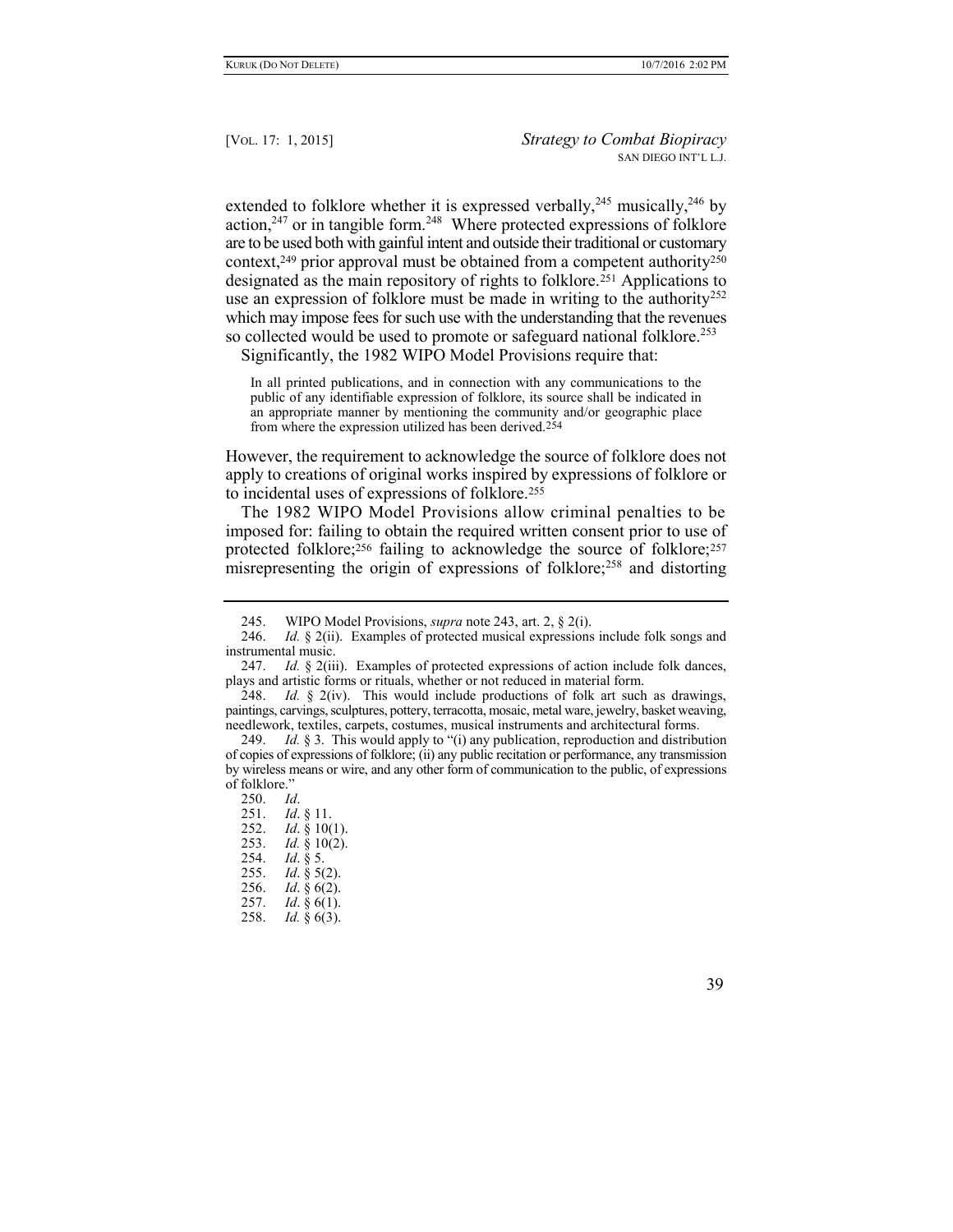works of folklore in any manner considered prejudicial to the honor, dignity or cultural interests of the community from which it originates.<sup>259</sup> In addition, objects made in violation of the 1982 WIPO Model Provisions and any profits made therefrom can be seized. $260$  These remedies may be imposed along with damages and other civil remedies.<sup>261</sup>

After promulgating the 1982 WIPO Model Provisions, the Committee of Experts proceeded to prepare the 1984 WIPO Draft Treaty,<sup>262</sup> which closely tracks the 1982 WIPO Model Provisions in terms of definition of subject-matter, $263$  remedies for unauthorized use  $264$  and acknowledgement of the sources of folklore.<sup>265</sup> Indeed, the wording of the disclosure principle differs only slightly from the 1982 WIPO Model Provisions as follows.

In all printed publications, and in connection with any communications to the public of any identifiable expression of folklore, its source shall be indicated in an appropriate manner by mentioning the community and/or geographic place in which it has originated.266

Under 1984 WIPO Draft Treaty, each contracting state would designate a competent authority to administer the protection of expressions of folklore within the state. This authority could request that the other states protect expressions originating in the contracting states' own territory<sup>267</sup> and the written permission of that authority would be required prior to permitting commercial uses<sup>268</sup> of folklore in other contracting states. To facilitate the implementation of this provision, the state-appointed authority is required to provide information pertaining to the main characteristics and the source of expressions of folklore originating in its territory.<sup>269</sup> The request to use

259. *Id*. § 6(4).

- 262. *See* WIPO Draft Treaty, *supra* note 244.
- 263. *See id.* art. 1.

264. For example, criminal penalties, seizure and damages relief are also contained in Articles 8, 9 and 10 of each instrument. However, unlike the model provisions, the draft treaty would impose civil penalties for any use of folklore that "causes economic harm to the State or community in which the utilized expression of folklore has originated." *Id.* art 10.

- 265. *Id.* art. 7.
- 266. *Id.* art. 7(1).
- 267. *Id.* art. 3(1).

268. Permission would be required in connection with the publication, reproduction, distribution or importation, for purpose of distribution to the public, of reproductions or recordings of recitations or performances of expressions of folklore; or for the public recitation or performance of expressions of folklore, as well as any broadcast of expressions of folklore. *See id.* art. 4(1).

269. *Id.* art. 4(2).

<sup>260.</sup> *Id.* § 7.

<sup>261.</sup> *Id.* § 8.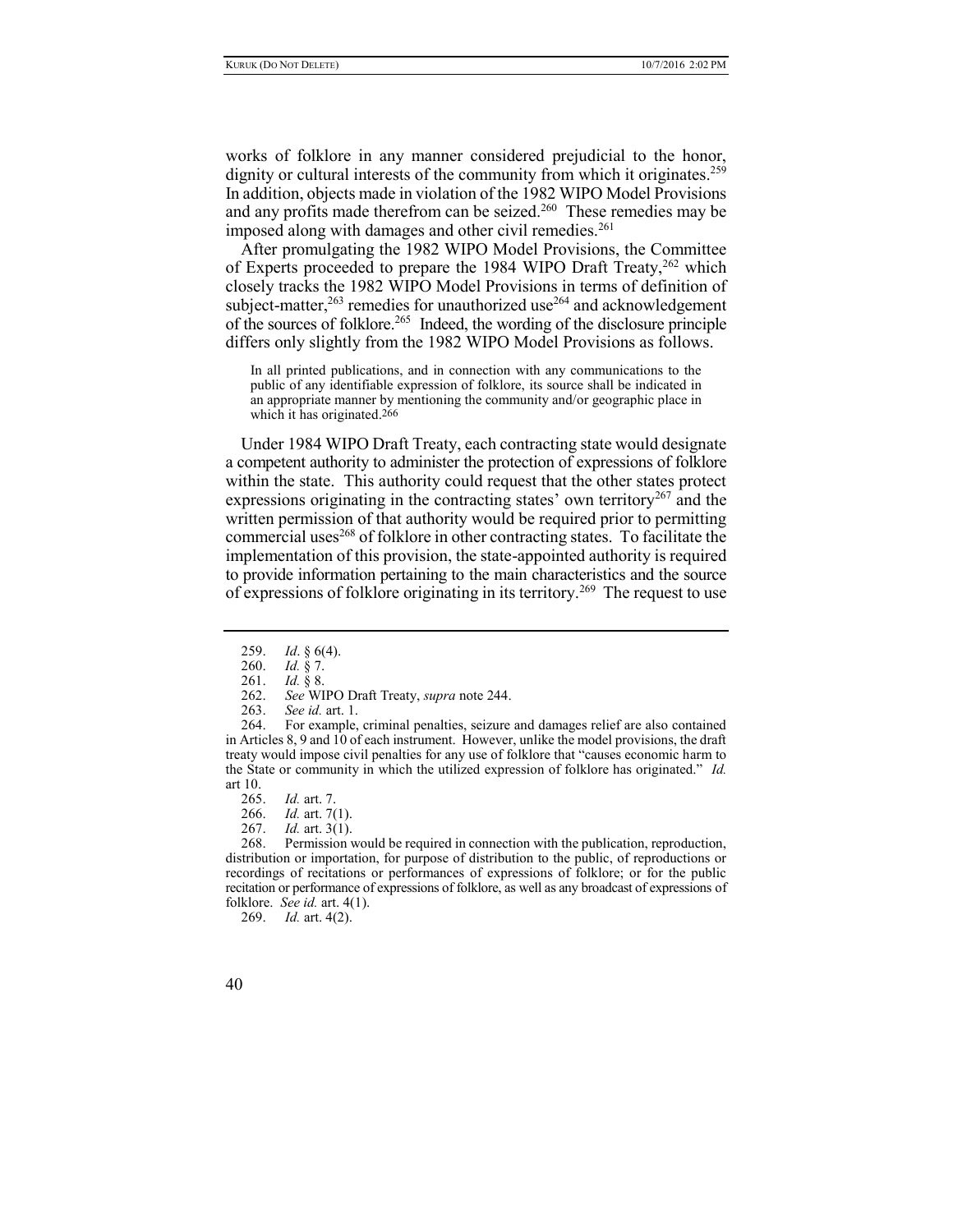an expression of folklore would be made to the competent authority in the state in which the expression of folklore originates.<sup>270</sup> With few exceptions, authorization is expected to be automatic and expeditious, $271$  but may be conditioned on the payment of adequate compensation, which would be fixed by the competent authority in the absence of agreement.

However, due to opposition from some member states the 1984 WIPO Draft Treaty was never finalized for adoption and consequently lacks legal significance.<sup>272</sup>

#### *2. Access and Benefit Sharing Considerations*

In the context of genetic resources, however, the obligation to disclose can be traced to the Convention on Biological Diversity (CBD). As noted earlier, the CBD provides that access to genetic resources shall be "on mutually agreed terms"<sup>273</sup> and subject to the prior informed consent of the Contracting State providing such resources.<sup>274</sup> Each Contracting Party is required "to respect, preserve and maintain knowledge, innovations and practices of indigenous and local communities embodying traditional lifestyles relevant for the conservation and sustainable use of biological diversity"<sup>275</sup> and also "encourage the *equitable sharing of the benefits arising from the utilization of such knowledge, innovations and practices*."<sup>276</sup> However, there is no explicit reference to a disclosure requirement in the CBD.

In furtherance of the goals of the CBD, the Conference of the Parties to the CBD (COP) adopted the Bonn Guidelines to "serve as inputs when developing and drafting legislative, administrative or policy measures on access and benefit- sharing with particular reference to provisions" of the CBD.<sup>277</sup> Significantly, the Bonn Guidelines call on Parties and Governments to "encourage the disclosure of *the country of origin of the genetic resources and of the origin of traditional knowledge innovations and practices in* 

<sup>270.</sup> *Id.* art. 5(1).

<sup>271.</sup> A request may be denied where the intended use would be prejudicial to the honor or dignity of the originating country or community. The competent authority is required to justify in writing, any decision it has taken to denying a request. *Id.* art. 5(2).

<sup>272.</sup> Kuruk, *Protecting Folklore*, *supra* note 16, at 818–19.

<sup>273.</sup> Convention on Biological Diversity, *supra* note 17, art. 15(4).

<sup>274.</sup> *Id*. art. 15(5).

<sup>275.</sup> *Id*. art. 8.

<sup>276.</sup> *Id*.

<sup>277.</sup> Bonn Guidelines, *supra* note 18, § 1.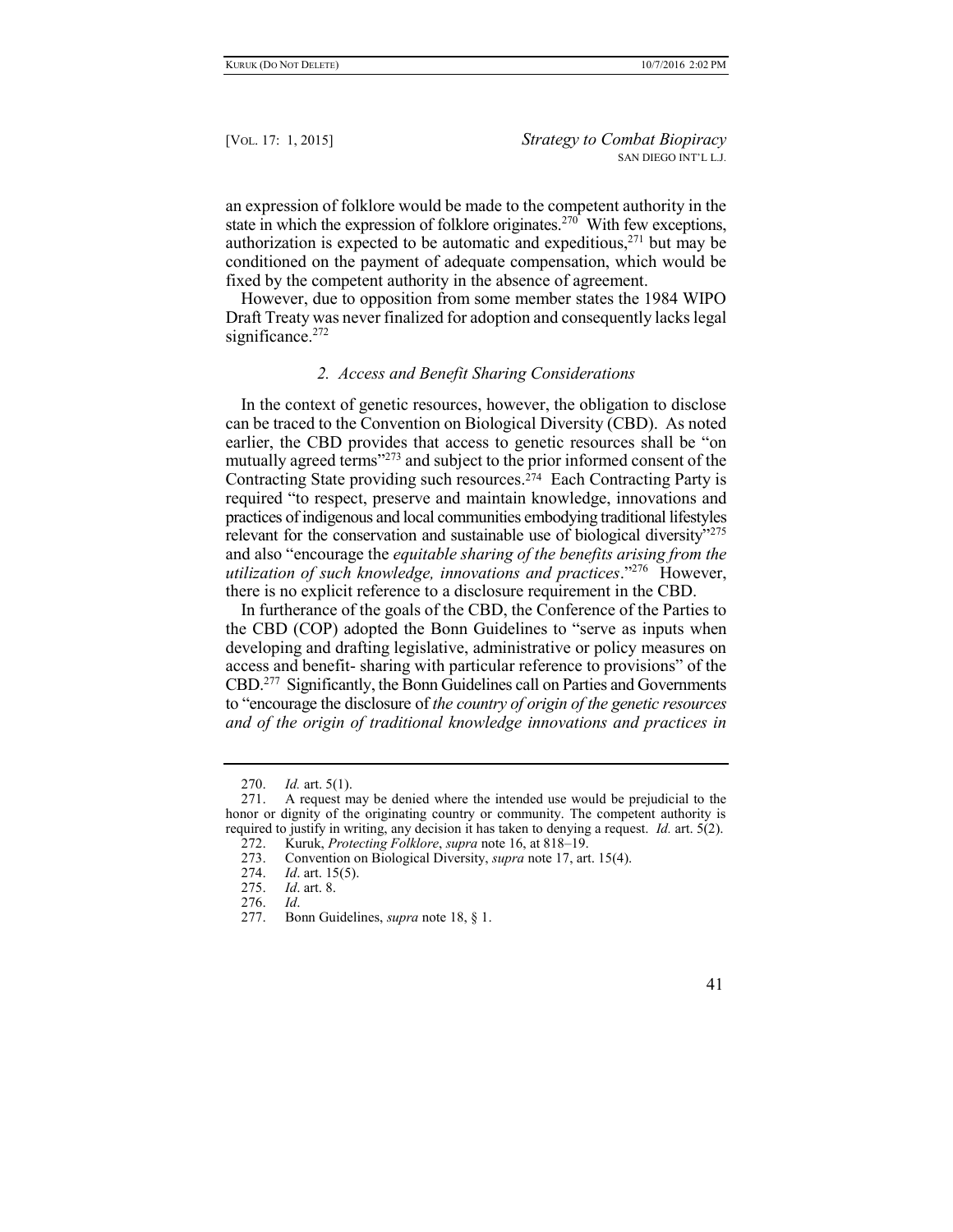*applications for intellectual property rights*."<sup>278</sup> The COP decision adopting the Bonn Guidelines elaborates on this by calling for such disclosure where the subject matter of the patent application *concerns or makes use of genetic resources*<sup>279</sup> or *traditional knowledge, innovations and practices* of indigenous and local communities relevant for the conservation and sustainable use of biological diversity.<sup>280</sup> As justification, the COP notes that disclosure would make "a possible contribution to tracking compliance with prior informed consent and the mutually agreed terms on which access to those resources was granted."<sup>281</sup>

Like the Bonn Guidelines, the Nagoya Protocol addresses the question of access to genetic resources and the fair and equitable sharing of benefits arising from their utilization and in this context, imposes on States various undertakings including rules regarding prior informed consent, mutually agreed terms, benefit sharing, and trans-boundary cooperation. The Nagoya Protocol set specific obligations to support compliance with the domestic legislation or regulatory requirements of countries providing genetic resources and contractual obligations reflected in mutually agreed terms.<sup>282</sup> Thus, it sought to transform into binding commitments the principles first articulated in the CBD, and later the Bonn Guidelines. However, while the Bonn Guidelines contain explicit provisions on the disclosure requirement in the context of the implementation of the principles, the Nagoya Protocol omits a similar reference, perhaps suggestive of difficulties with reaching an agreement on the disclosure requirement during negotiations leading up to the adoption of the Nagoya Protocol.

### *3. Incorporating a Disclosure Requirement Under Patent Laws*

To complement the access and benefit-sharing regime, and prevent biopiracy or facilitate the prosecution of biopiracy cases, governments and indigenous groups have called for patent laws to be amended to include a disclosure requirement. For example, at the fourth session of the Working Group on Reform of the Patent Cooperation Treaty in May 2003, Switzerland

<sup>278.</sup> *Id*. § 16(d)(ii).

<sup>279.</sup> *The Role of Intellectual Property Rights in the Implementation of Access and Benefit Sharing Arrangements*, Decision VI/24/C, ¶ 1, in *Report of the Sixth Meeting of the Conference of the Parties to the Convention on Biological Diversity*, Conference of the Parties to the Convention on Biological Diversity, U.N Doc. UNEP/CBD/COP/6/20 (May 27, 2002) [hereinafter COP Decision VI/24/C].

<sup>280.</sup> *Id.* ¶ 2.

<sup>281.</sup> *Id.* ¶ 1.

<sup>282.</sup> Nagoya Protocol, *supra* note 19, Introduction.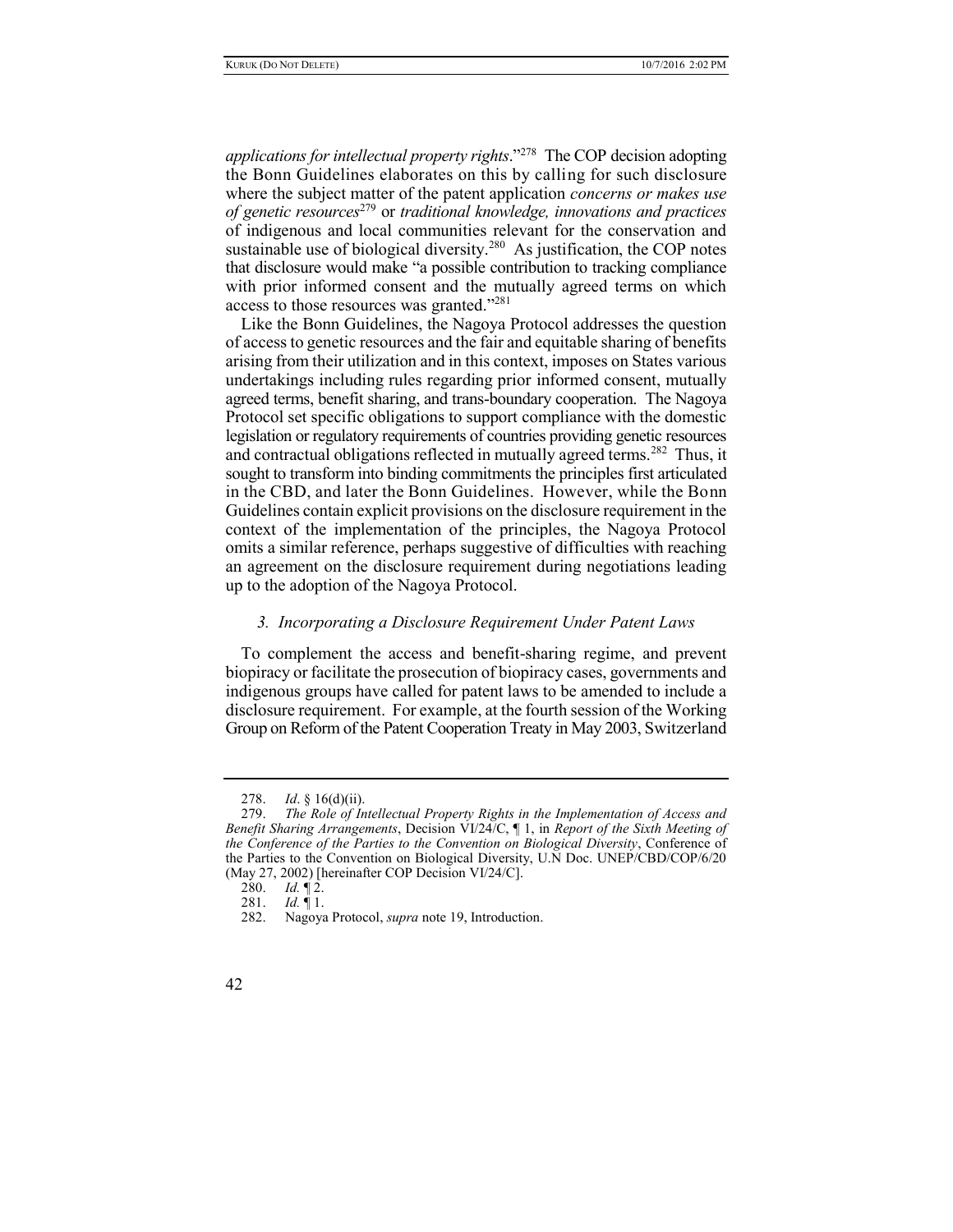introduced proposals regarding the declaration of the source of genetic resources and traditional knowledge in patent applications<sup>283</sup> which it repeated at other fora including sessions of the Ad Hoc Open-Ended Working Group on Access and Benefit Sharing of the CBD,<sup>284</sup> the WTO TRIPS Council,<sup>285</sup> WIPO's Ad-Hoc Intergovernmental Meeting on Genetic Resources and Disclosure Requirements,<sup>286</sup> and WIPO's Intergovernmental Committee on Intellectual Property and Genetic Resources, Traditional Knowledge and Folklore. 287

In its proposals, Switzerland identified transparency, traceability, technical prior art, and mutual trust as policy specific objectives underlying the disclosure requirement.<sup>288</sup> It explained that the disclosure of source of traditional knowledge "would increase transparency in access and benefit sharing with regard to genetic resources and traditional knowledge"<sup>289</sup> and also "allow the providers of genetic resources and traditional knowledge to keep track of the use of their resources or knowledge in research and development resulting in patentable inventions."<sup>290</sup> Furthermore, such

<sup>283.</sup> WIPO, Working Group on Reform of the Patent Cooperation Treaty, *Proposals by Switzerland Regarding the Declaration of the Source of Genetic Resources and Traditional Knowledge in Patent Applications*, WIPO Doc. PCT/R/WG/4/13 (May 5, 2003).

<sup>284.</sup> Convention on Biological Diversity, *Proposals by Switzerland Regarding the Declaration of the Source of Genetic Resources and Traditional Knowledge in Patent Applications*, U.N Doc. UNEP/CBD/WG-ABS/3/INF/7 (Jan. 31, 2005).

<sup>285.</sup> WTO, Council for Trade-Related Aspects of Intellectual Property Rights, *Article 27.3(b), The Relationship Between the TRIPs Agreement and the Convention on Biological Diversity, and the Protection of Traditional Knowledge, Communication from Switzerland,* WTO Doc. IP/C/W/400/Rev.1 (June 18, 2003).

<sup>286.</sup> WIPO, Ad Hoc Intergovernmental Meeting on Genetic Resources and Disclosure Requirements, *Proposals by Switzerland Regarding the Declaration of the Source of Genetic Resources and Traditional Knowledge in Patent Applications*, WIPO Doc. WIPO/IP/GR/05/INF/4 (May 19, 2005).

<sup>287.</sup> WIPO, Intergovernmental Committee on Intellectual Property and Genetic Resources, Traditional Knowledge and Folklore, *Proposals by Switzerland Regarding Declaration of the Source of Genetic Resources and Traditional Knowledge in Patent Applications*, WIPO Doc. WIPO/GRTKF/IC/20/INF/10 (Oct. 17, 2011).

<sup>288.</sup> WIPO, Intergovernmental Committee on Intellectual Property and Genetic Resources, Traditional Knowledge and Folklore, *Proposals by Switzerland Regarding the Declaration of the Source of Genetic Resources and Traditional Knowledge in Patent Applications* ¶ 12, WIPO Doc. WIPO/GRTKF/IC/10 (June 6, 2007) [hereinafter Swiss Proposals].

<sup>289.</sup> *Id.* ¶ 12(a).

<sup>290.</sup> *Id.* ¶ 12(b).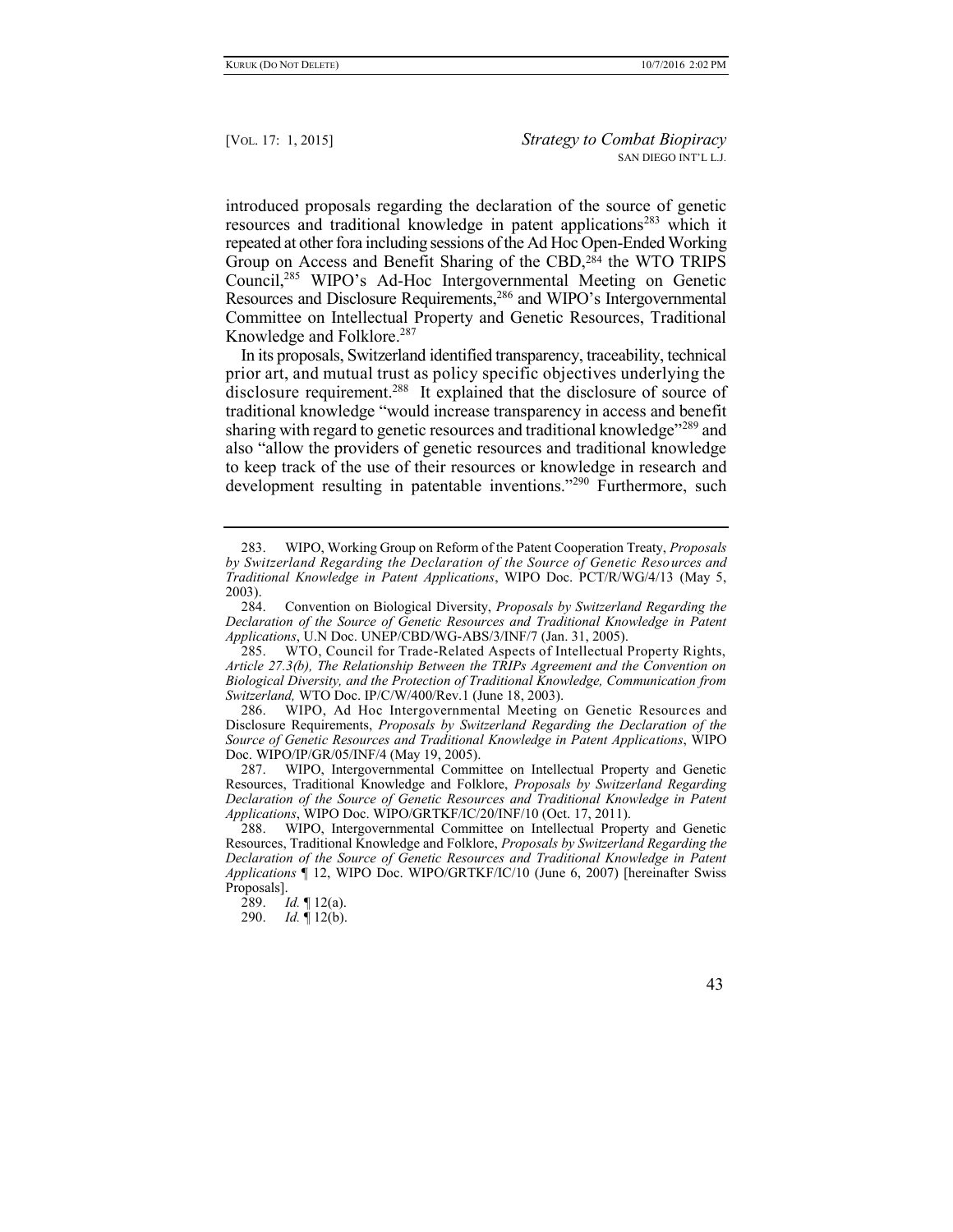disclosure would be useful to patent examiners and judges in the determination of the prior art, as it "would simplify searching the databases on traditional knowledge that are increasingly being established at the local, regional and national level."<sup>291</sup> Moreover, the disclosure of the source would enhance mutual trust among stakeholders who may be providers and/or users of genetic resources and traditional knowledge, including developing and developed countries, indigenous and local communities, private companies and research institutions."<sup>292</sup> This will not only deepen "mutual trust in the North—South—relationship," but also "strengthen the mutual supportiveness between the access and benefit sharing system and the patent system."<sup>293</sup>

Similarly, during discussions in the World Trade Organization (WTO) in 2003 regarding a review of Article 27.3(b) of the Agreement on the Trade Related Aspects of Intellectual Property Rights (TRIPS Agreement), <sup>294</sup> a group of countries including Brazil, Cuba, Ecuador, India, Peru, Thailand, Venezuela, Zambia and Zimbabwe called for Article 29 of the TRIPS Agreement<sup>295</sup> to be amended to provide that an applicant for a patent relating to biological materials or to traditional knowledge provide, as a condition of patent rights, (i) the disclosure of the source and country of the biological resource and traditional knowledge used in the invention; (ii) evidence of prior informed consent through approval of authorities under the relevant national regime; and (iii) evidence of fair and equitable benefit sharing under the relevant national regime.<sup>296</sup>

291. *Id.* ¶ 12(c).

Trade Related Aspects of Intellectual Property Rights (TRIPS Agreement), art. 27.3(b), *available at* [https://www.wto.org/english/tratop\\_e/trips\\_e/t\\_agm0\\_e.htm.](https://www.wto.org/english/tratop_e/trips_e/t_agm0_e.htm)

<sup>292.</sup> *Id.* ¶ 12(d).

<sup>293.</sup> *Id.*

Agreement on Trade-Related Aspects of Intellectual Property Rights, Apr. 15, 1994, Marrakesh Agreement Establishing the World Trade Organization, Annex 1C, art. 27.3(b), Legal Instruments—Results of the Uruguay Round vol. 31, 33 I.L.M. 81 (1994) [hereinafter TRIPS Agreement]. Under Article 27.3(b) of the TRIPS Agreement on patentable subject matter, it is provided that: "Members may also exclude from patentability: (a) diagnostic, therapeutic and surgical methods for the treatment of humans or animals; (b) plants and animals other than micro-organisms, and essentially biological processes for the production of plants or animals other than non-biological and microbiological processes. However, Members shall provide for the protection of plant varieties either by patents or by an effective sui generis system or by any combination thereof. The provisions of this subparagraph shall be reviewed four years after the date of entry into force of the WTO Agreement."

<sup>295.</sup> TRIPS Agreement, art. 29.

<sup>296.</sup> *TRIPS Agreement and the CBD*, *supra* note 21, ¶ 1.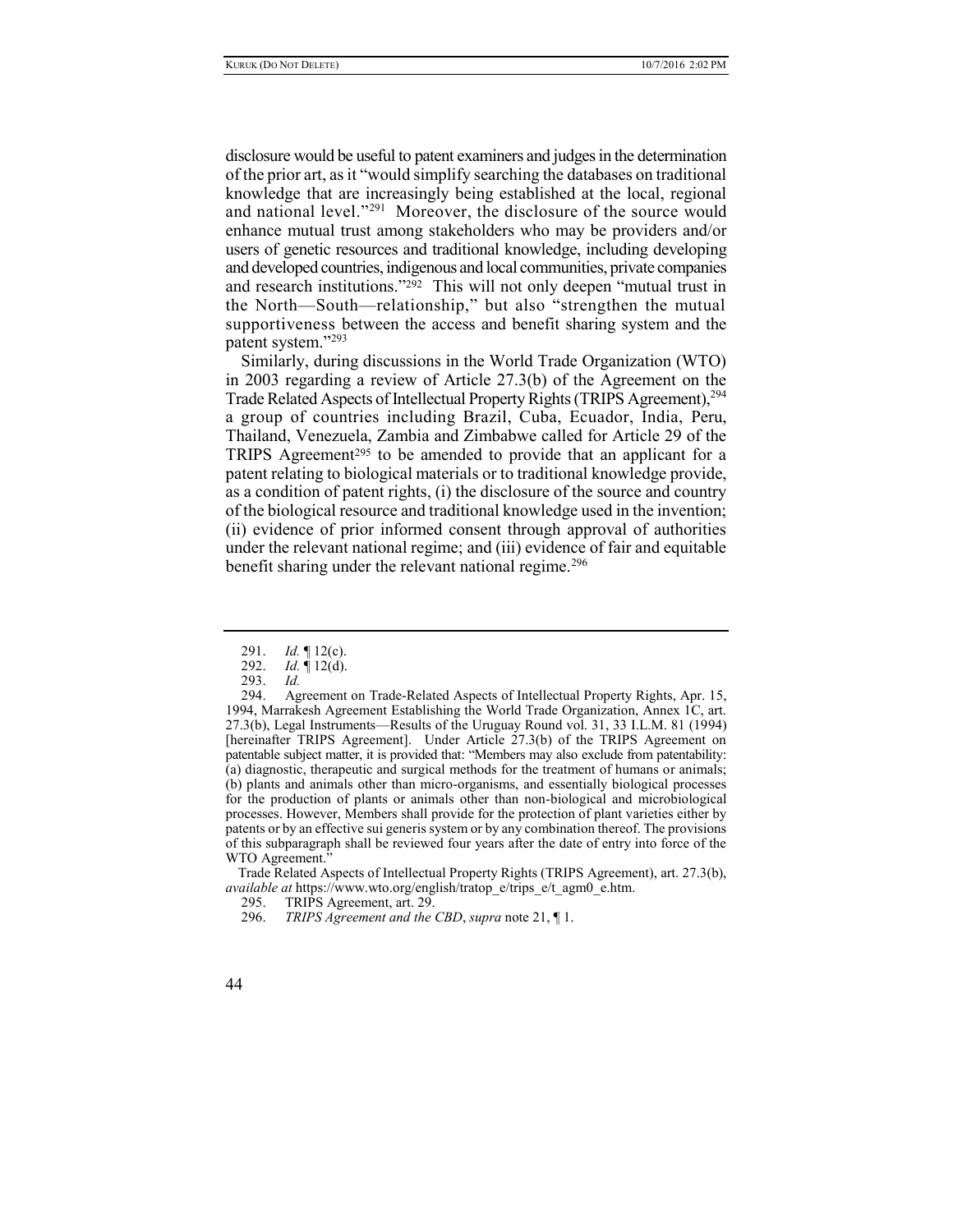Proponents of the disclosure requirement at the WTO<sup>297</sup> contended that such disclosure would promote the objectives of the patent system by reducing instances of bad patents; enabling patent examiners to ascertain more effectively the "inventive" step claimed in a particular patent application; and enhancing the ability of countries to track down and challenge instances of bad patents.<sup>298</sup> However, these claims were strenuously opposed by the U.S., which argued that the "most effective" means to achieving the international community's goals regarding access, benefit sharing and the prevention of the issuance of erroneously issued patents is rather "through tailored, national solutions to meet practical concerns and actual needs . . . [and that the] introduction of a new patent disclosure would not achieve those important objectives but may have significant negative consequences."<sup>299</sup>

Specifically, the US pointed out that a new disclosure requirement would not, per se, ensure that benefits are equitably shared, as "such a requirement would merely convey the information requested but have no mechanism to transfer benefits between parties."<sup>300</sup> On the matter of preventing erroneously granted patents, the US noted as well that "information indicating country of origin, *ex situ* collection sites, etc., would do little to ensure ascertainment of appropriate inventorship, novelty or inventive step, because such information does not generally address the considerations underlying these requirements, such as acts of invention or the state of the relevant art."<sup>301</sup> A negative consequence of the disclosure requirement, "particularly where the sanctions for non-compliance include invalidation of a patent," the U.S. argued, would be the creation of "a 'cloud' of uncertainty over the patent right by opening a new avenue for litigation and other uncertainties that would undermine the role of the patent system in promoting innovation and technological development."302 Moreover,

<sup>297.</sup> For an analysis of the debate surrounding the disclosure requirement, *see generally*, Nuno Pires Carvalho, *Requiring Disclosure of the Origin of Genetic Resources and Prior Informed Consent in Patent Applications without Infringing the TRIPS Agreement: The Problem and the Solution*, 2 WASH. U.J.L. & POL'Y 371, 371–401 (2000).

<sup>298.</sup> *TRIPS Agreement and the CBD*, *supra* note 21, ¶7.<br>299. Council for Trade-Related Aspects of Intellectual

<sup>299.</sup> Council for Trade-Related Aspects of Intellectual Property Rights, *Article 27.3(b), The Relationship Between the TRIPs Agreement and the Convention on Biological Diversity, and the Protection of Traditional Knowledge*, *Communication from the US*, ¶ 6, WTO Doc. IP/C/W/434 (Nov. 6, 2004).

<sup>300.</sup> *Id.* ¶ 9.

<sup>301.</sup> *Id.* ¶ 13.

<sup>302.</sup> *Id.* ¶ 14.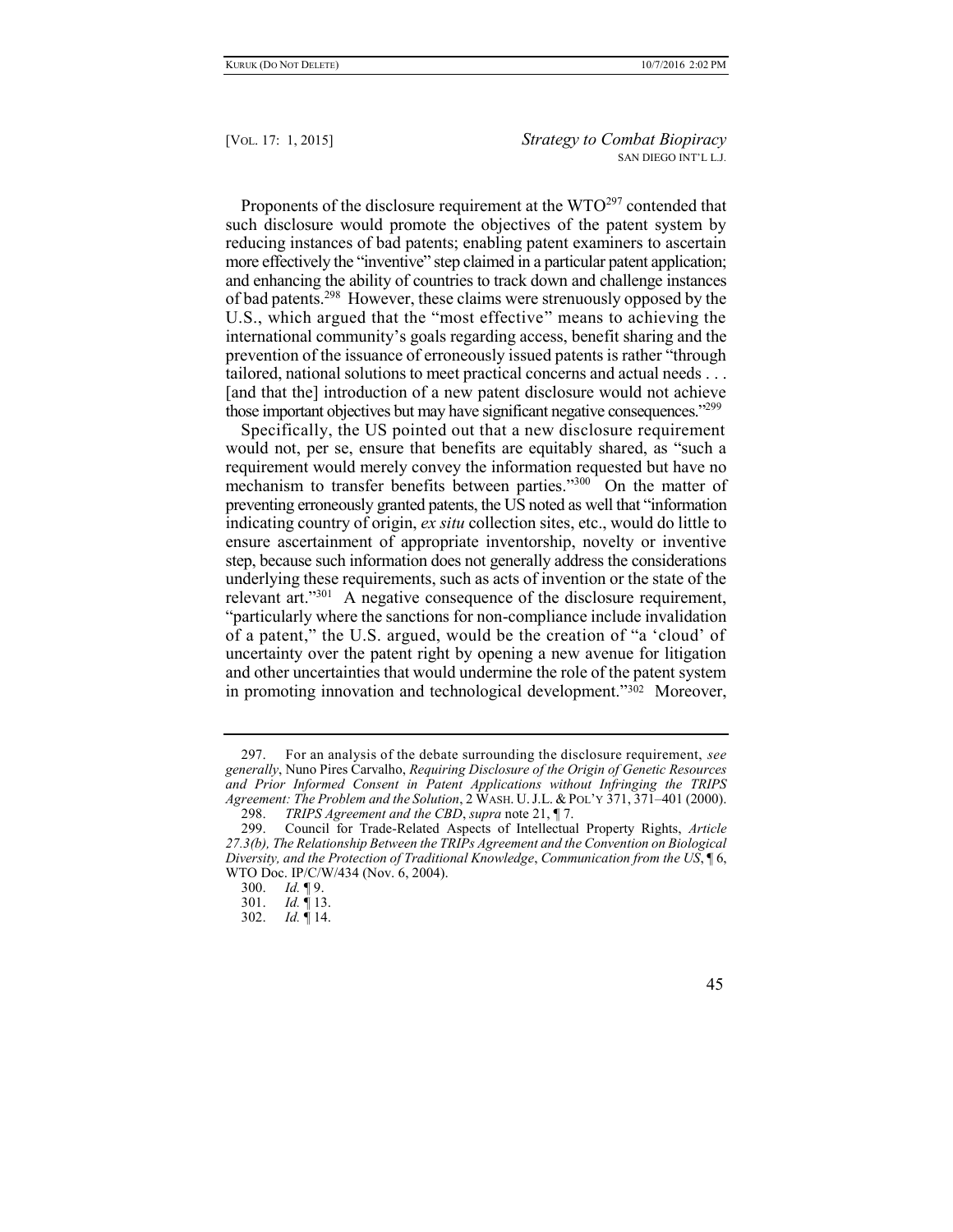the patent disclosure requirement would impose "significant administrative burdens for the patent offices of members that would in turn create additional costs, particularly with respect to those requirements that demand compliance with foreign laws."303

Some developing countries countered the arguments of the United States regarding uncertainties,  $304$  administrative costs,  $305$  monitoring difficulties  $306$ and relevance to patent protection.<sup>307</sup> While not discounting the usefulness of well-functioning national systems, those countries stressed the need for an international solution to complement the national systems.<sup>308</sup> According to them, both national and international mechanisms are critical to provide the cooperation required to tackle cases of biopiracy with significant international dimensions. They also noted that the disclosure requirement

306. On the issue of monitoring, it was pointed out that "given the enormous number of patents granted worldwide, the disclosure requirement will facilitate the monitoring of those patents by the owners of the biological material and associated traditional knowledge with a view to check whether prior informed consent and benefit sharing arrangements are being adhered to by the patent owners upon commercialization." *See id.* ¶ 13.

307. Contrary to the assertions of the United States, Brazil and India contended that the disclosure requirement would be relevant in determining the existence of prior art, inventorship or scope of the patent "to the extent that the disclosed information will help determine whether the biological resources and/or traditional knowledge was used: to form part of the claimed invention; during the process of developing the claimed inventions; as a necessary prerequisite for the development of the invention; to facilitate the development of the invention; and/or as necessary background material and/or information for the development of the invention." *See id.* ¶ 17.

308. Brazil and India insisted that such an approach "would be akin to arguing that in order to ensure the effective operation of the patent system, for example, only national patent laws are needed and not international agreements such as the TRIPS Agreement." *See id.* ¶ 6.

<sup>303.</sup> *Id.* ¶ 15.

<sup>304.</sup> Brazil and India argue that rather than create uncertainties regarding patent rights, the establishment of clear internationally agreed rules on disclosure, prior informed consent and benefit sharing would rather create certainties and facilitate acc ess by researchers biological resources and/or traditional knowledge which the United States has identified to be of significance to researchers and bio-prospectors that use the patent system. *See* Council for Trade-Related Aspects of Intellectual Property Rights, *The Relationship Between the Trips Agreement and the Convention on Biological Diversity (CBD) and the Protection of Traditional Knowledge, Technical Observations on Issues Raised in a Communication by the United States (IP/C/W/434), Submission from Brazil and India, ¶* 18, WTO Doc*.* IP/C/W/443 (Mar. 18, 2005).

<sup>305.</sup> As to the fear of increased administrative costs, Brazil and India denied that the expectation on applicants under the disclosure requirement to employ all reasonable measures to determine the country of origin and source of the material "would in any way be burdensome . . . [rather . . . such a burden would generally be subsumed in, or at least not be more burdensome than, the usual burden befalling the patent applicant to make out a case for his claims under current patent procedures and practices." *See id.* ¶ 19.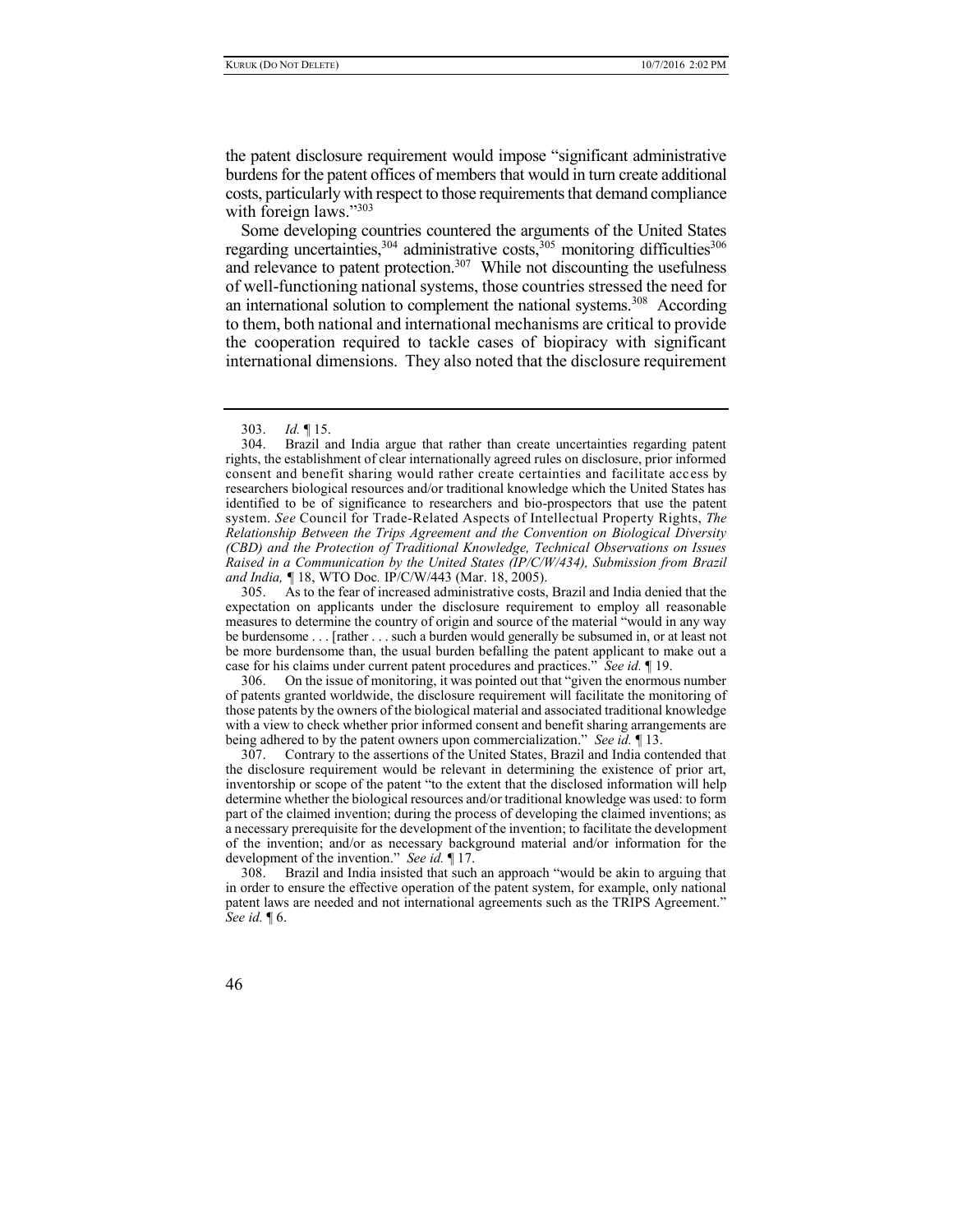was not unique, but was similar to disclosure requirements in patent laws "including disclosure of best mode, and in other jurisdictions such as the United States, a requirement to disclose all information material to patentability."<sup>309</sup> In this sense, therefore, the proposed requirement was "no different from those obligations the fulfillment of which has not been shown to impose any unnecessary burden on applicants."<sup>310</sup>

However, nothing concrete came out of the debate at the WTO and the TRIPS Agreement was not amended to include the disclosure requirement. Some members considered WIPO to be a more appropriate forum to develop solutions to the problem of biopiracy and urged that the debate be conducted there instead.<sup>311</sup>

# *B. Implications of the Disclosure Requirement*

A number of issues arise from the disclosure requirement which require closer examination, namely, the nature of the relationship that must exist between a claimed patent invention and traditional knowledge to trigger disclosure; the legal principles upon which the disclosure requirement would be based; the scope of duties imposed on the patent applicant; and the consequences of failure to comply with the requirement.

# *1. Triggers*

References in the literature to the disclosure requirement reveal varying triggers.<sup>312</sup> For example, the COP of the CBD refers to disclosure requirements concerning material that is "utilized in the development of the claimed inventions"<sup>313</sup> or that is simply "utilized in the claimed inventions."<sup>314</sup> The COP would encourage disclosure where in its development "the subject matter of the application concerns or makes use of genetic resources"<sup>315</sup>

<sup>309.</sup> *Id.* ¶ 20.

<sup>310.</sup> *Id*.

<sup>311.</sup> Council for Trade-Related Aspects of Intellectual Prop. Rights, *Note by the Secretariat: The Protection of Traditional Knowledge and Folklore; Summary of Issues Raised and Points Made*, WTO Doc. IP/C/W/370/Rev.1 (Mar. 9, 2006), ¶ 10.

<sup>312.</sup> WIPO Technical Study on Patent Disclosure Requirements Related to Genetic Resources, and Traditional Knowledge (2004) at 3 [hereinafter WIPO Tech. Study].

<sup>313.</sup> COP Decision VI/24/C, *supra* note 279, at 12.

<sup>314.</sup> *Id.*

<sup>315.</sup> *Id*. at 11.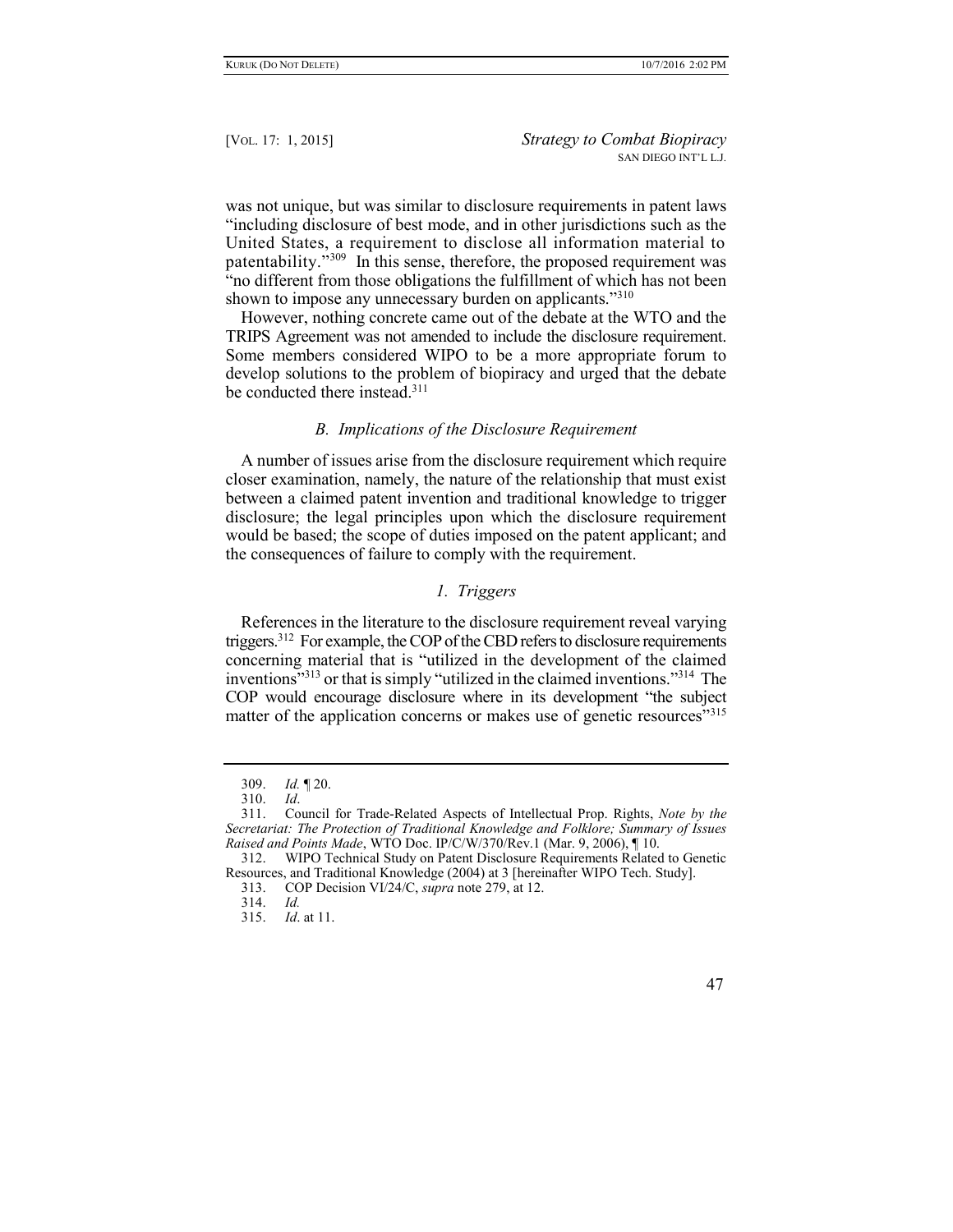or "[traditional] knowledge."<sup>316</sup> On their part, the Bonn Guidelines note, as a national monitoring mechanism, the possibility of using "applications for patents and other intellectual property rights relating to the material supplied."317

In this context, regional and national instruments make references to certain related concepts such as: (a) "an invention is based on biological material of plant or animal origin or if it uses such material;<sup>3318</sup> (b) "obtained or developed through an access activities;"<sup>319</sup> c) products or processes whose protection is being requested was obtained or developed on the basis of the knowledge originating in any one of the Member Countries;<sup>320</sup> (d) "a process or product obtained using samples or components of the genetic heritage;"<sup>321</sup> (e) "innovations involving elements of biodiversity;"<sup>322</sup> and (f) "biological material . . . when used in an invention" and "biological material used for the invention."<sup>323</sup>

These examples indicate a range of possible linkages between traditional knowledge and a patented invention, such as whether the relationship was necessary or contingent, and whether traditional knowledge was actually part of the process that led to the invention.<sup>324</sup> The contributions of traditional knowledge to the inventiveness reflected in the product or process patent could range from first, a general pointer to the line of research that led to the invention; $325$  second a more direct pointer to the invention; $326$  third,

325. *Id*. ¶ 100.

<sup>316.</sup> *Id.*

<sup>317.</sup> Bonn Guidelines, *supra* note 18, ¶ 55(c).

<sup>318.</sup> Recital 27 of Directive 98/44/EC of the Eur. Parl. and of the Council of 6 July 1998 on the Legal Prot. of Biological Inventions, WIPO/GRTKF/IC/1/8, 1998 O.J. (L 213/15).

<sup>319.</sup> Article 35 of the Andean Cmty. Decision 391 of 2 July 1996 on Access to Genetic Res., WIPO/GRTKF/IC/1/8 at ¶ 17(a).

<sup>320.</sup> SILKE VON LEWINSKI. INDIGENOUS HERITAGE AND INTELLECTUAL PROPERTY 246 (Silke von Lewinkski ed., 2nd ed. 2008).

<sup>321.</sup> Article 31 of Brazilian Provisional Measure No. 2186-16, Aug. 23, 2001; *see also* WIPO/GRTKF/IC/INF/2.

<sup>322.</sup> L. 7,788. 1988, art. 81, BIODIVERSITY LAW. (COSTA RICA).

<sup>323.</sup> Patent (Amendment) Act, 1924, No. 38, Leg. Dep., 2002 (India) at § 10(4),  $25(1)$ .

<sup>324.</sup> Comment On Intellectual Property and Genetic Resources, Traditional Knowledge and Folklore, Draft Technical Study on Disclosure Requirements Related to Genetic Resources and Traditional Knowledge, ¶ 98, WIPO/GRTKF/IC/5/1 (May 2, 2003), http://www.wipo.int/edocs/mdocs/tk/en/wipo\_grtkf\_ic\_5/wipo\_grtkf\_ic\_5\_10.pdf [hereinafter Draft Tech. Study].

<sup>326.</sup> Traditional knowledge that a plant has certain medicinal properties may lead researchers to explore other possible medicinal properties of active compounds in the plant. *Id.*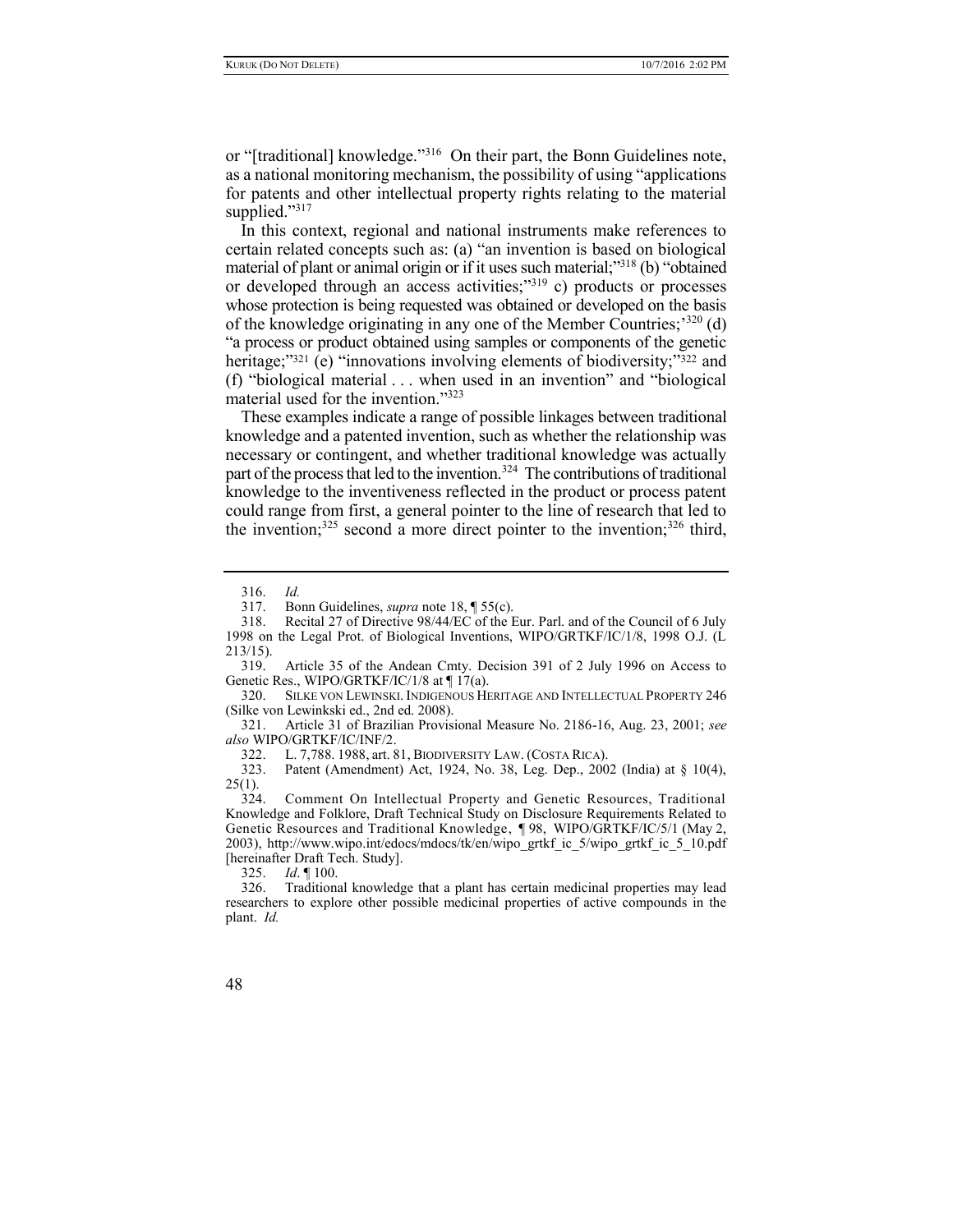direct contributions to the inventive concept;<sup>327</sup> or fourth, a component of the inventive concept itself.<sup>328</sup> In each of these cases, while the invention may derive from the access to the traditional knowledge, the nature of the obligation to disclose could differ considerably. Thus, in the first case, the traditional knowledge could be "used as part of the descriptive background to the invention"; in the second case, "form part of prior art that may be caught by obligations to disclose material prior art";<sup>329</sup> in the third case, it might be considered to be either "relevant prior art or arguably form part of the invention itself"; and, in the last case, it might form "part of the invention as claimed, leading to an obligation to name the [traditional knowledge] holder as an inventor or co-inventor."330

### *2. Legal Bases*

In general, there are two forms of the disclosure requirement: those that directly use, or adapt and extend existing patent law mechanisms, and those that are intended to be distinct new requirements and are based on separate legal principles.<sup>331</sup> Disclosure requirements of the first type are based on existing disclosure obligations in patent law such as disclosure necessary to enable the invention to be carried out, disclosure of the best mode or preferred embodiment of the invention, disclosure of the actual inventor or inventors, and disclosure of known prior art.<sup>332</sup> Complementing the patent related disclosure rules are legislative or judicial doctrines which seek to remedy cases where patents may have been obtained through fraudulent behavior,<sup>333</sup> including the equitable concepts of " clean hands," fraudulent procurement and misappropriation.<sup>334</sup>

<sup>327.</sup> Traditional knowledge that a certain plant extract was effective in treating skin infections may have led researchers to conclude that active compounds in the plant were effective antibiotics. *Id*.

<sup>328.</sup> A traditional knowledge holder may have communicated to a researcher a new or undisclosed medicinal property of a plant extract, when this property is central to the invention as claimed. *Id*.

<sup>329.</sup> WIPO Tech. Study, *supra* note 312, ¶ 100.

<sup>330.</sup> *Id.*

<sup>331.</sup> *Id*. ¶ 111.

<sup>332.</sup> *Id*.

<sup>333.</sup> *Id*. ¶ 125.

<sup>334.</sup> *Id*. ¶ 124.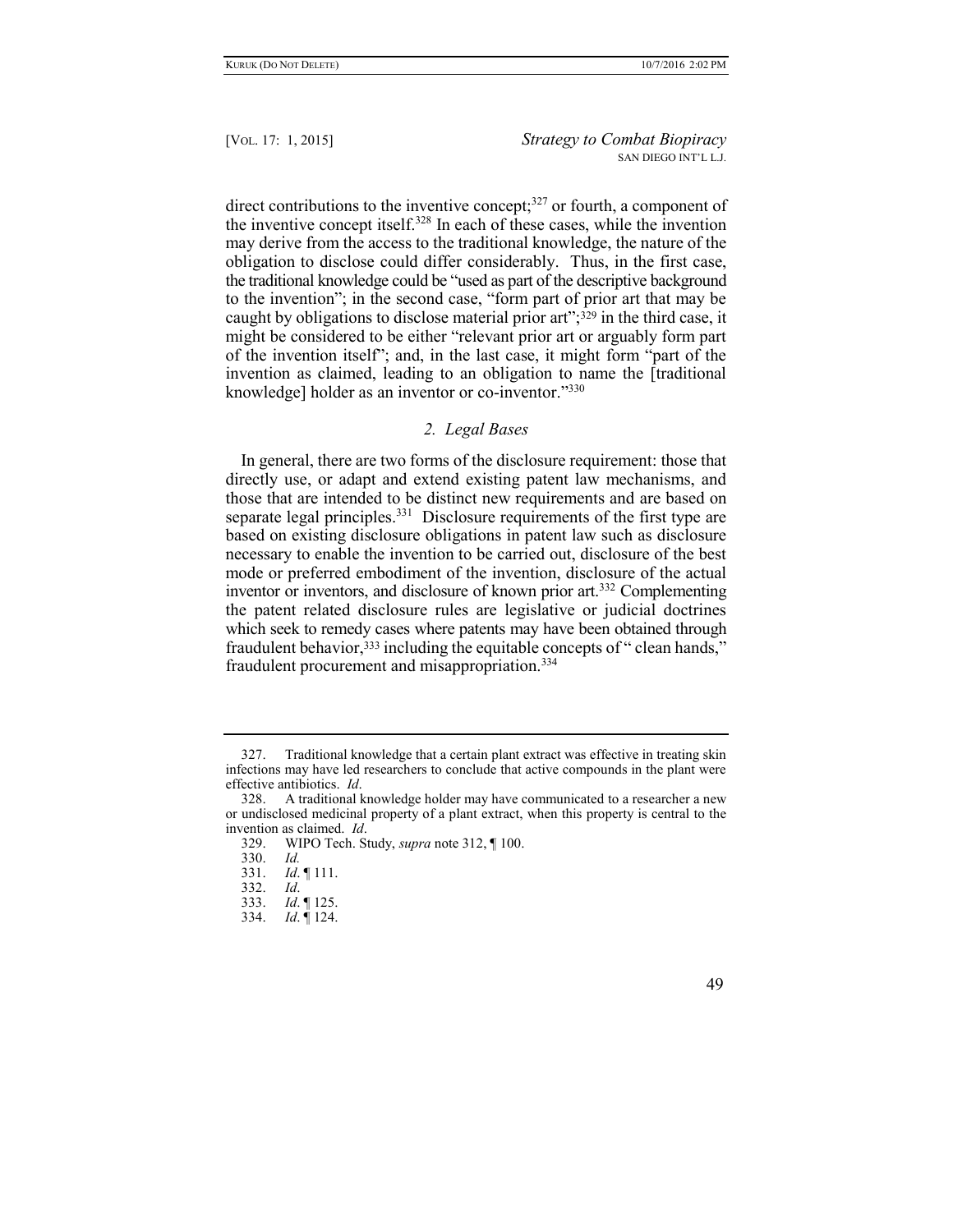However, other proposals on the disclosure requirement appear to be directed more clearly towards the implementation of non-patent laws and obligations. In the latter group of cases, the patent process is used merely as a means of giving effect to obligations under distinct legal or ethical systems, such as compliance with access regulations that may also require prior informed consent and the equitable sharing of benefits.<sup>335</sup> Because the laws on access and benefit sharing are premised on contractual arrangements between the owners and users of traditional knowledge, such contracts are sometimes viewed as underlying considerations in enforcing the disclosure requirement.<sup>336</sup>

### *3. Scope of the Obligation*

It is also useful to assess what the applicant must do to meet the obligation to disclose.<sup>337</sup> For example, would the applicant be required to investigate and determine the source of relevant traditional knowledge and disclose it or merely use reasonable efforts or best endeavors to determine the source? Related to this issue is the burden of proof, or the degree to which an application or granted patent is deemed prima facie to be compliant with a disclosure requirement.<sup>338</sup> For example, would this require proof by the applicant, where applicable, that traditional knowledge was accessed in compliance with the laws of the source country, or would that be assumed to be case in the absence of evidence to the contrary? Some proposals distinguish between *primary* sources, such as states providing genetic resources and indigenous and local communities on the one hand, and *secondary* sources including ex-situ collections and local communities.<sup>339</sup> Under one approach, applicants "must declare the primary source to fulfill the requirement if they have information about the primary source"<sup>340</sup> and declare the secondary source only if they have no information about the primary source.<sup>341</sup>

341. As the Swiss Proposals explain:

[I]f the patent applicant knows that the source of the genetic resource is the Contracting Party providing this resource, this Contracting State must be disclosed as the source; in contrast, if the applicant received the genetic resource from a

<sup>335.</sup> *Id*. ¶ 115.

<sup>336.</sup> *Id*. ¶ 118, 129.

<sup>337.</sup> *Id*. ¶ 136

<sup>338.</sup> *Id*. ¶ 137.

<sup>339.</sup> WIPO, Working Group on Reform of the Patent Cooperation Treaty, *Proposals by Switzerland Regarding the Declaration of the Source of Genetic Resources and Traditional Knowledge in Patent Applications*, ¶ 20, WIPO Doc. PCT/R/WG/8/7 (2006).

<sup>340.</sup> *Id*. **¶** 21.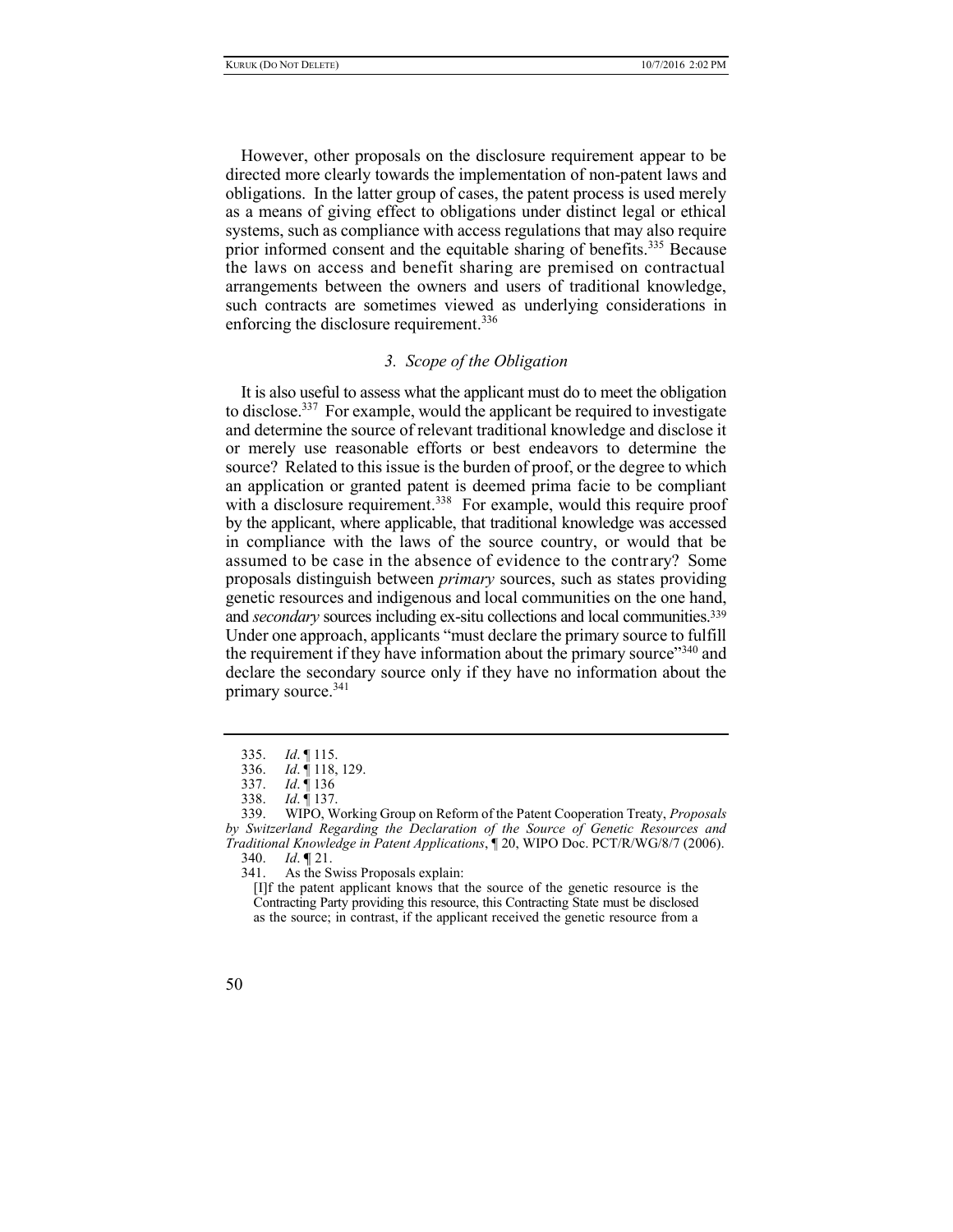### *4. Sanctions*

Potential consequences of failure to meet requirements to disclose certain information in a patent application may include the narrowing or invalidation of patent claims; administrative and criminal penalties; denial of the application; and invalidation or unenforceability of the patent after its grant.342 However, the sanctions applied in a given case may depend on the legal basis of the disclosure requirement, the stage reached in the processing of the patent, the steps taken to remedy the failure, the restrictions that may apply after the issuance of the patent, the considerations as to whether the failure was unintentional or done with fraudulent intent, and the reliance on the undisclosed material for support.<sup>343</sup> Under the Swiss proposals, sanctions contemplated under the Patent Cooperation Treaty and the Patent Law Treaty would also apply to failure to declare the source or wrongful declaration of the source of genetic resources and traditional knowledge in patent applications.<sup>344</sup> Thus non-compliance during the processing of the application could result in a rejection of the application,<sup>345</sup> but non-compliance after a patent grant will not lead to the revocation of the patent except in cases involving fraudulent intent.<sup>346</sup>

#### V. WIPO'S WORK PROGRAM ON THE DISCLOSURE REQUIREMENT

### *A. Emerging Strategy*

### *1. WIPO'S Mandate on Intellectual Property*

The most sustained and comprehensive work to date on the disclosure principle has been carried out by WIPO, which is generally acknowledged to be the best forum to tackle issues of biopiracy in light of its global

*Id*.

botanical garden, but does not know the Contracting Party providing the genetic resource, the botanical garden must be disclosed as the source.

<sup>342.</sup> Draft Tech. Study, *supra* note 324, at **¶** 149.

<sup>343.</sup> *Id*. **¶** 154.

<sup>344.</sup> WIPO, Working Group on Reform of the Patent Cooperation Treaty, *Proposals by Switzerland Regarding the Declaration of the Source of Genetic Resources and Traditional Knowledge in Patent Applications*, ¶ 7, WIPO Doc. PCT/R/WG/8/7 (Apr. 21, 2006).

<sup>345.</sup> *Id.* ¶ 26.

<sup>346.</sup> *Id.* ¶ 27.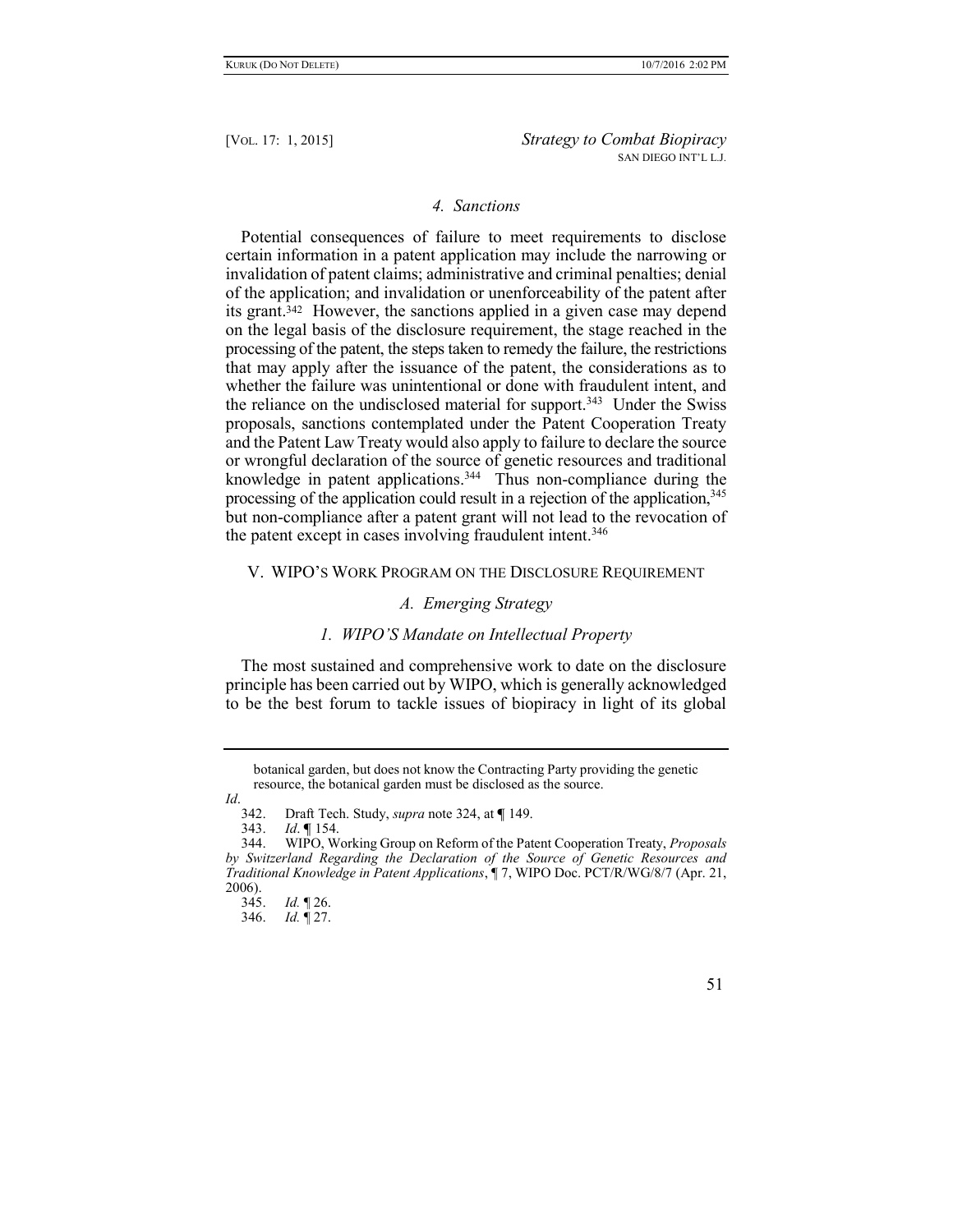mandate. Indeed, WIPO was established on July 14, 1967<sup>347</sup> to "promote" the protection of intellectual property throughout the world through cooperation among States and . . . in collaboration with any other international organization," and also to "ensure administrative cooperation among the Unions."<sup>348</sup>

To attain these objectives, WIPO is mandated to "promote the development of measures designed to facilitate the efficient protection of intellectual property throughout the world and to harmonize national legislation in this field."<sup>349</sup> It is also authorized to "encourage the conclusion of international agreements designed to promote the protection of intellectual property,"<sup>350</sup> offer legal-technical assistance to States<sup>351</sup> and "assemble and disseminate information concerning the protection of intellectual property, carry out and promote studies in this field, and publish the results of such studies."<sup>352</sup> Finally, it is required to "maintain services facilitating the international protection of intellectual property and . . . provide for registration in this field and the publication of the data concerning the registrations."<sup>353</sup>

# *2. Establishment of the Intergovernmental Committee*

In November 1997, the new Director-General of WIPO, Dr. Kamil Idris, established the Global Intellectual Property Issues Division (GIPID) to enable WIPO to "remain at the forefront of global IP developments by responding to . . . challenges facing the IP system in a rapidly changing world."<sup>354</sup> One of the main tasks of the GIPID was "to identify and explore the intellectual property needs and expectations of new beneficiaries, including the holders of indigenous knowledge and innovations, in order

<sup>347.</sup> Convention Establishing the World Intellectual Property Organization, art. 1, (Sept. 28 1979), http://www.wipo.int/edocs/lexdocs/treaties/en/convention/trt\_convention\_ 001en.pdf. [hereinafter WIPO Convention]. Membership in WIPO is open to any State that is a member of any of the Unions, or the United Nations or a party to the Statute of the International Court of Justice. It is managed by a Secretariat headed by a Director General, with its headquarters in Geneva, Switzerland. *Id.* arts. 5, 9 and 10.

<sup>348.</sup> *Id*. art. 3. The term "Unions" refers to groups of countries participating in preexisting major international intellectual property instruments, including the Paris Convention and the Berne Convention, as well as other international agreements on intellectual property the administration of which is assumed in the future by WIPO. *See id*. art. 2(vii).

<sup>349.</sup> *Id.* art. 4(i).

<sup>350.</sup> *Id.* art. 4(iv).

<sup>351.</sup> *Id.* art. 4(v).

<sup>352.</sup> *Id.* art. 4(vi).

<sup>353.</sup> *Id.* art. 4(vii).

<sup>354.</sup> Intellectual Property Needs, *supra* note 1, at 16.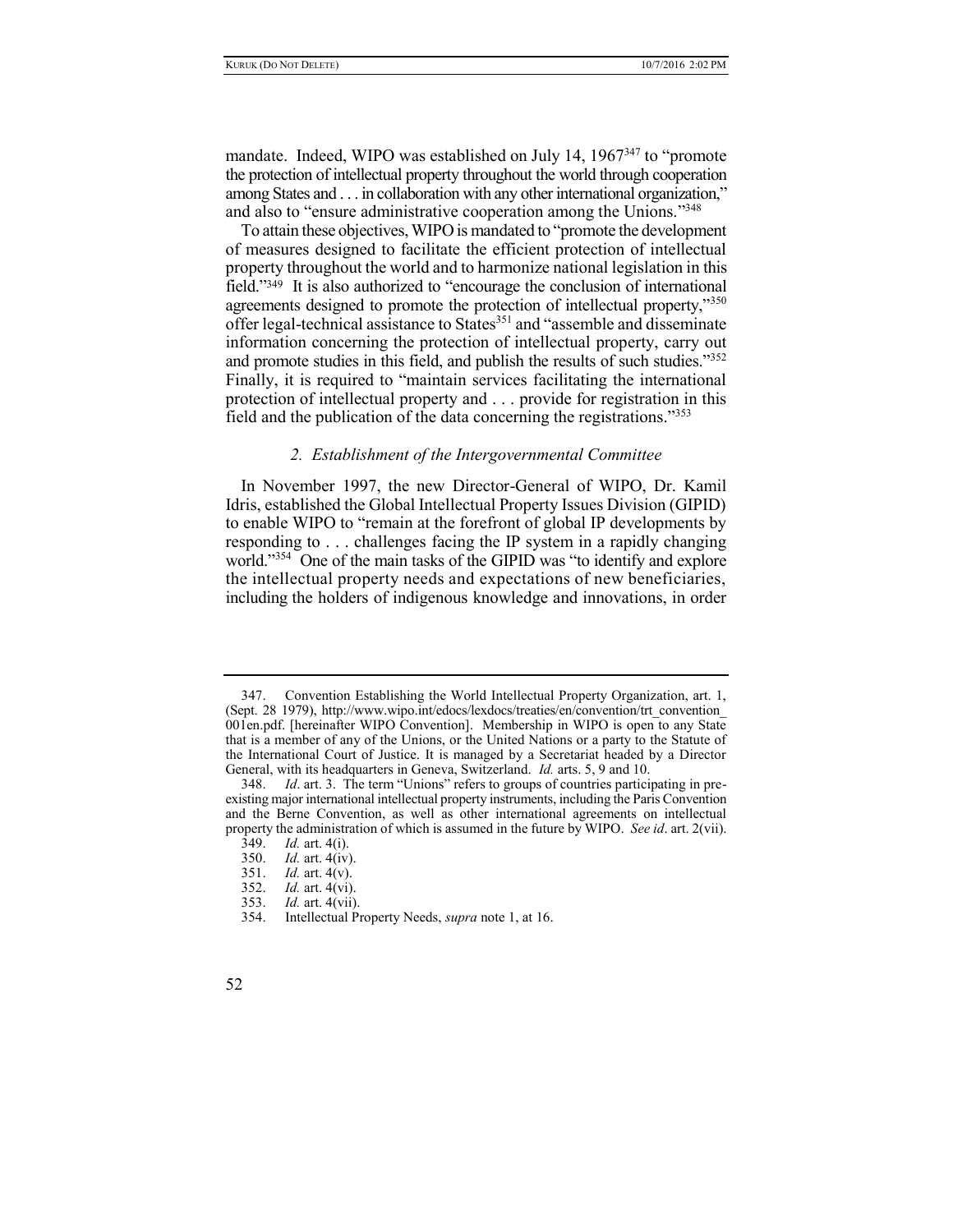to promote the contribution of the IP system to their social, cultural and economic development."<sup>355</sup>

To this end, WIPO conducted nine fact-finding missions between June 1998 and November 1999 to twenty-eight countries in the South Pacific, Southern and Eastern Africa, South Asia, North America, Central America, West Africa, Arab countries, South America, and the Caribbean.<sup>356</sup> WIPO also organized round tables in July 1998 and November 1999 to facilitate an "exchange of views among policymakers, indigenous peoples and other holders of TK on the more effective application of the IP system for the protection of traditional and indigenous knowledge."<sup>357</sup>

In line with the objectives of the newly created GIPID, WIPO's activities on genetic resources began in 1998358 when it joined with the United Nations Environment Programme (UNEP) to commission a study on the role of IP rights in the sharing of benefits arising from the use of biological resources and associated traditional knowledge.359 Issues related to intellectual property and genetic resources were also discussed by WIPO at the third session of the Standing Committee on the Law of Patents (SCP) in September 1999 during which Colombia requested the following language to be included in the proposed Patent Law Treaty:

- 1. All industrial property protection shall guarantee the protection of the country's biological and genetic heritage. Consequently, the grant of patents or registrations that relate to elements of that heritage shall be subject to their having been acquired legally.
- 2. Every document shall specify the registration number of the contract affording access to genetic resources and a copy thereof where the goods or services for which protection is sought have been manufactured or developed from genetic resources, or products thereof, of which one of the member countries is the country of origin.360

The request by Colombia may have marked the first time that the disclosure requirement was raised in a WIPO forum in the context of

<sup>355.</sup> *Id.* at 19.

<sup>356.</sup> *See id*. at 16.

<sup>357.</sup> *Id.*

WIPO Doc. WIPO/GRTKF/IC/11/8(b) (May 30, 2007) [hereinafter Factual Update]. 358 . WIPO, Genetic Resources: Factual Update of International Developments, 13,

<sup>359.</sup> *Id.* ¶ 3.

<sup>360.</sup> Nuno Pires de Carvalho, *Requiring Disclosure of the Origin of Genetic Resources and Prior Informed Consent in Patent Applications without Infringing the TRIPS Agreement: The Problem and the Solution*, 2 WASH. U. J.L. & POL'Y 371, 377 (2000).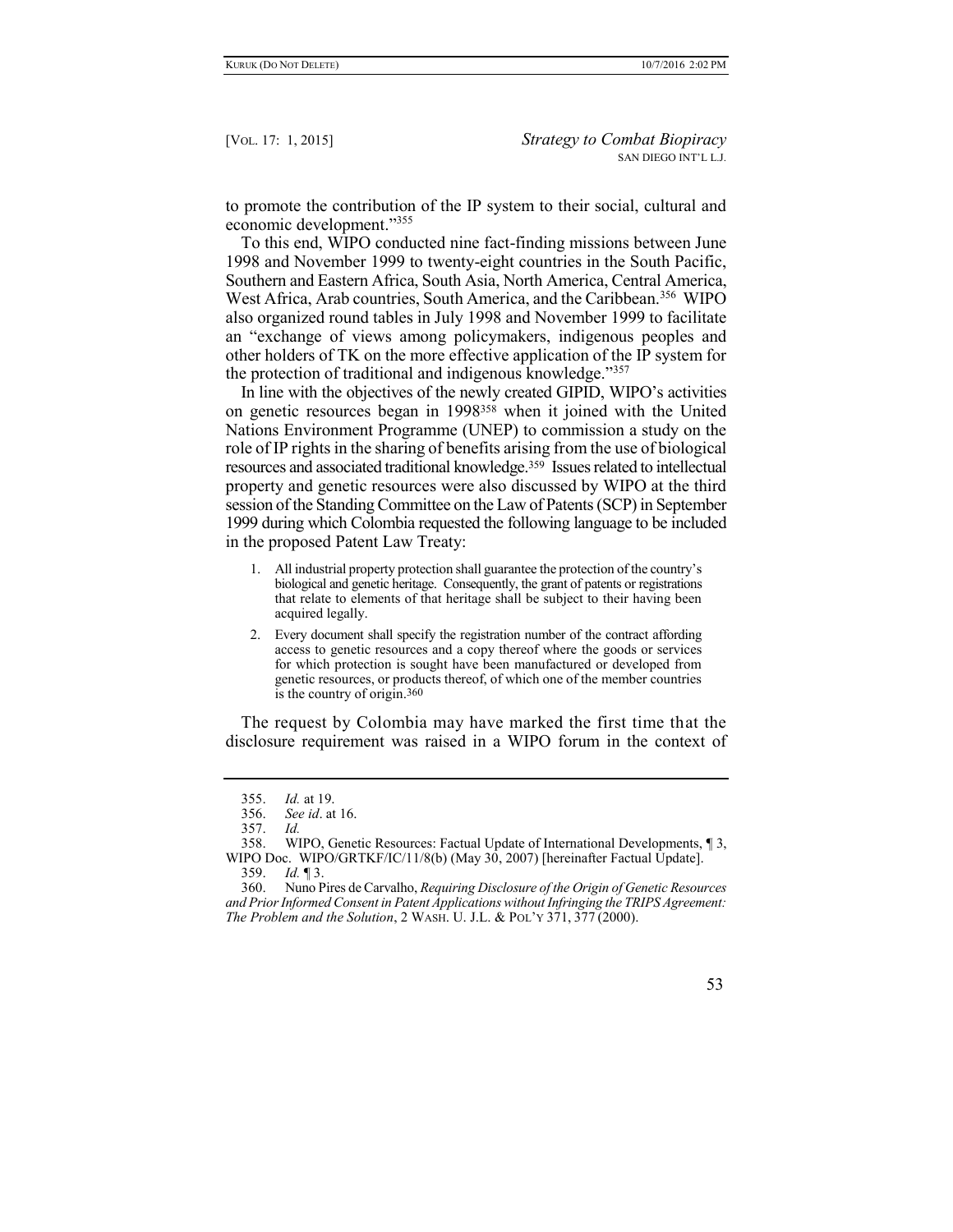genetic resources. As an outcome of the meeting, the SCP requested the WIPO Secretariat to include the issue of protection of biological and genetic resources on the agenda of a forthcoming meeting of Working Group on Biotechnological Inventions at which a questionnaire was prepared to gather information from Member States regarding national protection of biotechnological inventions, including certain aspects regarding intellectual property and genetic resources.<sup>361</sup>

In response to an invitation from the SCP, WIPO organized a Meeting on Intellectual Property and Genetic Resources in April 2000 to discuss intellectual property issues surrounding access to, and in situ preservation of, genetic resources.<sup>362</sup> The meeting resulted in a consensus that:

WIPO should facilitate the continuation of consultations among Member States in coordination with the other concerned international organizations, through the conduct of appropriate legal and technical studies, and through the setting up of an appropriate forum within WIPO for future work.363

Informal consultations held at WIPO prior to the Diplomatic Conference for the Adoption of the Patent Law Treaty in May 2000, produced a resolution that discussions concerning genetic resources would continue at WIPO but with the format of the discussions to be left to the Director General's discretion, in consultation with WIPO Member States.<sup>364</sup> Further consultations were held after the Diplomatic Conference, resulting in a proposal to establish a distinct body within WIPO to facilitate the discussions on traditional knowledge.<sup>365</sup>

Accordingly, at the twenty-sixth session of the WIPO General Assembly in October 2000, the Member States established the Intergovernmental Committee on Intellectual Property and Genetic Resources, Traditional Knowledge and Folklore  $(IGC)$ <sup>366</sup> It was agreed that deliberations at the IGC would proceed on three themes identified during the consultations: intellectual property issues that arise in the context of (i) access to genetic resources and benefit sharing; (ii) protection of traditional knowledge, whether or not associated with those resources; and (iii) the protection of expressions of folklore.<sup>367</sup>

<sup>361.</sup> Factual Update, *supra* note 358, ¶ 4.

<sup>362.</sup> *Id.*

<sup>363.</sup> *Id.* ¶ 6.

<sup>364.</sup> *Id.* ¶ 7.

<sup>365.</sup> *Id.* ¶ 8.

<sup>366.</sup> *See generally* WIPO General Assembly, Sept. 25-Oct. 3, 2000, WIPO Doc.WO/ GA/26/10 (Oct. 3, 2000).

<sup>367.</sup> WIPO, Matters Concerning Intellectual Property and Genetic Resources, Traditional Knowledge and Folklore, ¶ 14, WIPO Doc. WO/GA/26/6 (Aug. 25, 2000).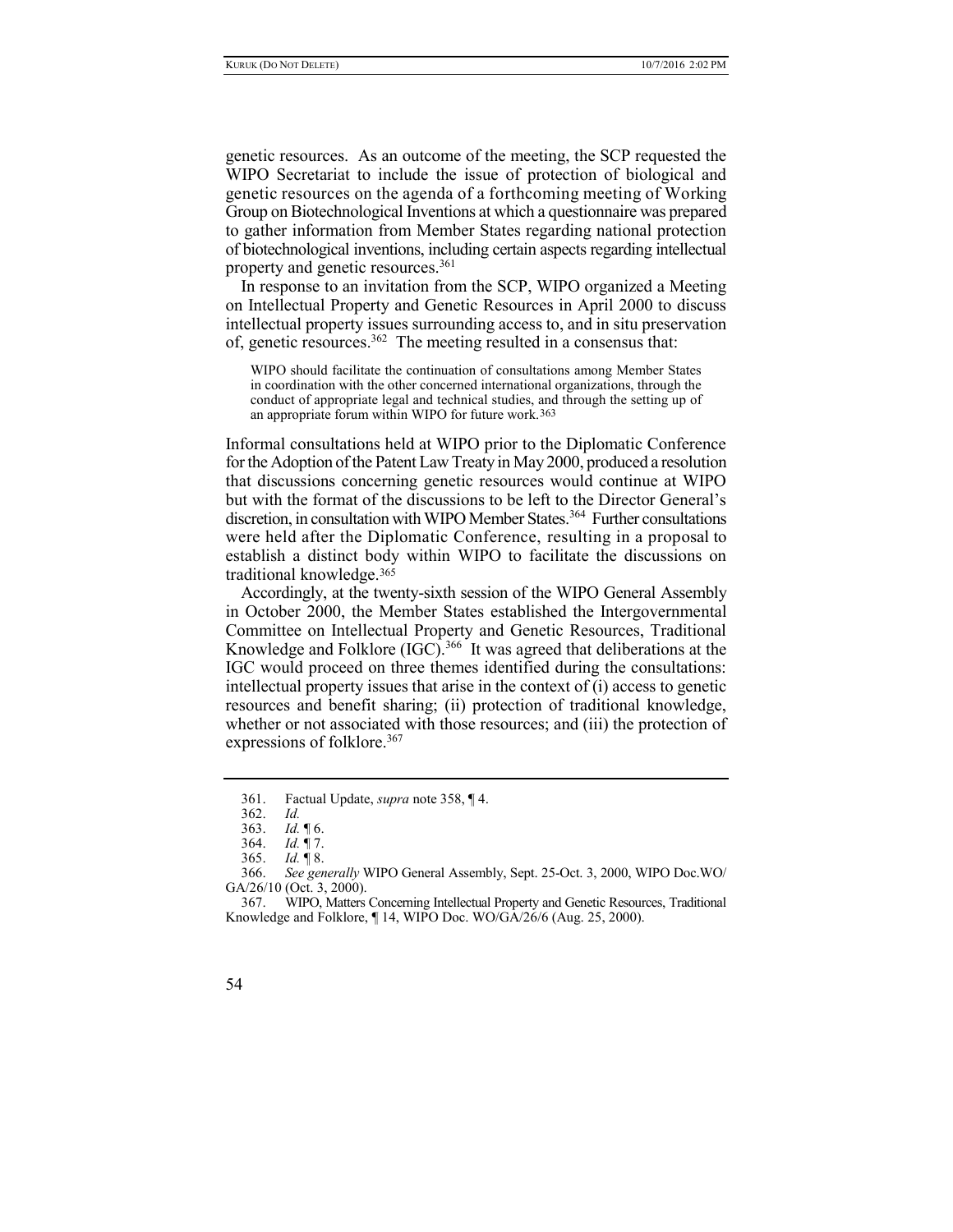#### *3. Focus on Genetic Resources and Related Traditional Knowledge*

During its first session in May 2001, the IGC identified as possible elements of a work program on intellectual property and genetic resources, the development of guide practices, guidelines, and model intellectual property clauses for contractual agreements on access to genetic resources and benefit-sharing. These would take into account "the specific nature and needs of different stakeholders, different genetic resources, and different transfers within different sectors of genetic resource policy."<sup>368</sup>

At its second session, in December 2001, the IGC agreed on a two-step approach which would entail first, a complete and systematic survey of intellectual property clauses used in existing contracts, and, second, the preparation of guide practices or model intellectual property clauses based on the existing practices and clauses.<sup>369</sup> It was agreed that the clauses would deal only with intellectual property aspects; be non-binding; without prejudice to, and consistent with, the work of the CBD and FAO; and be developed with the full and effective participation of all stakeholders, in particular indigenous and local communities.<sup>370</sup> The IGC also discussed other issues such as disclosure of the origin of genetic resources, prior informed consent, the sovereignty of states over their genetic resources, transfer of technology, education and legal assistance to indigenous and local communities, and the legal status of genetic resources under international  $law<sup>371</sup>$ 

A few months after the second IGC meeting, the Conference of the Parties (COP) invited WIPO in April 2002 to:

Prepare a technical study, and to report its findings to the Conference of the Parties at its seventh meeting, on methods consistent with obligations in treaties administered by the World Intellectual Property Organization for requiring the disclosure within patent applications of, inter alia: (a) genetic resources utilized in the development of the claimed inventions; (b) the country of origin of genetic resources utilized in the claimed inventions; (c) associated traditional knowledge, innovations and practices utilized in the development of the claimed inventions; (d) the source of associated traditional knowledge, innovations and practices; and, (e) evidence of prior informed consent.372

<sup>368.</sup> Factual Update, *supra* note 358, ¶ 11.

<sup>369.</sup> *Id.* ¶ 14.

<sup>370.</sup> *Id.*

<sup>371.</sup> *Id.* ¶ 15.

<sup>372.</sup> *Id.* ¶ 16.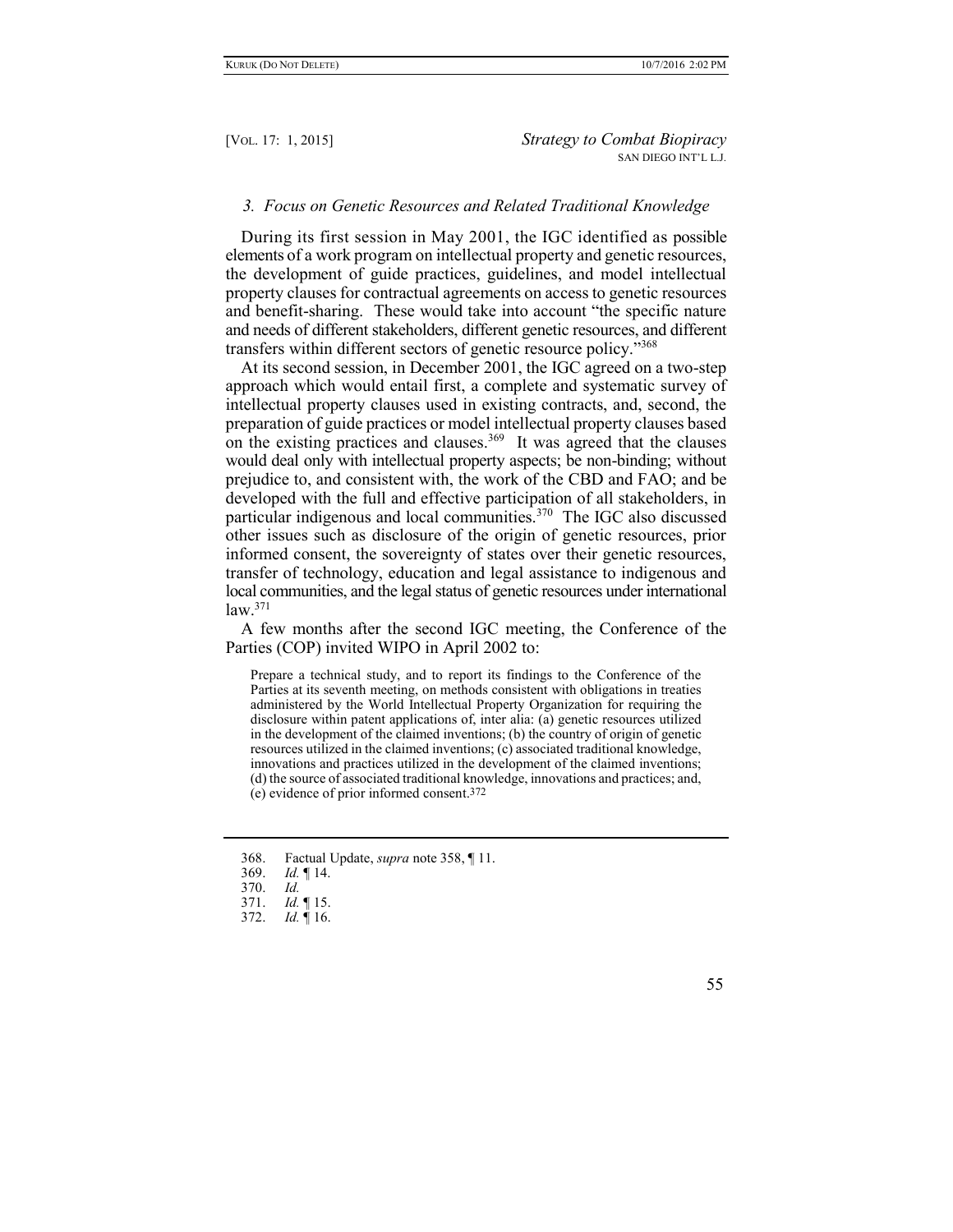The IGC discussed this invitation at its third session, agreed to respond positively to the CBD's request and adopted a work schedule to enable the completion and transmission of the study in time for the seventh meeting of the COP.<sup>373</sup> Between the IGC's third and fourth sessions, the WIPO Secretariat circulated a questionnaire to Member States soliciting views on national practices relevant to the intellectual property issues identified for study in the COP's invitation.<sup>374</sup>

At its fifth session, the IGC was presented a report, the "Draft Technical Study on Disclosure Requirements related to Genetic Resources and Traditional Knowledge," which had been prepared on the basis of the responses received from Member States.<sup>375</sup> The IGC resolved to submit the report to the WIPO General Assembly with the recommendation that it be transmitted as a technical reference document to the Conference of Parties of the CBD, a recommendation which was later approved and acted on by the WIPO General Assembly.<sup>376</sup>

On its part, after receiving the WIPO Report, the COP issued yet another invitation at its meeting in February 2004 requiring WIPO to:

Examine . . . issues regarding the interrelation of access to genetic resources and disclosure requirements in intellectual property rights applications, including, inter alia: (a) options for model provisions on proposed disclosure requirements; (b) practical options for intellectual property rights application procedures with regard to the triggers of disclosure requirements; c) options for incentive measures for applicants; (d) identification of the implications for the functioning of disclosure requirements in various WIPO administered treaties; (e) intellectual property related issues raised by a proposed international certificate of origin/source/legal provenance. . . .377

*Id.* ¶ 28.

377. *Id.* ¶ 31.

<sup>373.</sup> *Id.* ¶ 22.

<sup>374.</sup> *Id.*

<sup>375.</sup> *Id.* ¶ 27.

<sup>376.</sup> *Id.* The report was transmitted subject to the following understanding: The attached draft technical study has been prepared to contribute to international discussion and analysis of this general issue, and to help clarify some of the legal and policy matters it raises. It has not been prepared to advocate any particular approach nor to expound a definitive interpretation of any treaty. It is to be regarded as a technical input to facilitate policy discussion and analysis in the Convention on Biological Diversity and in other fora, and it should not be considered a formal paper expressing a policy position on the part of WIPO, its Secretariat or its Member States.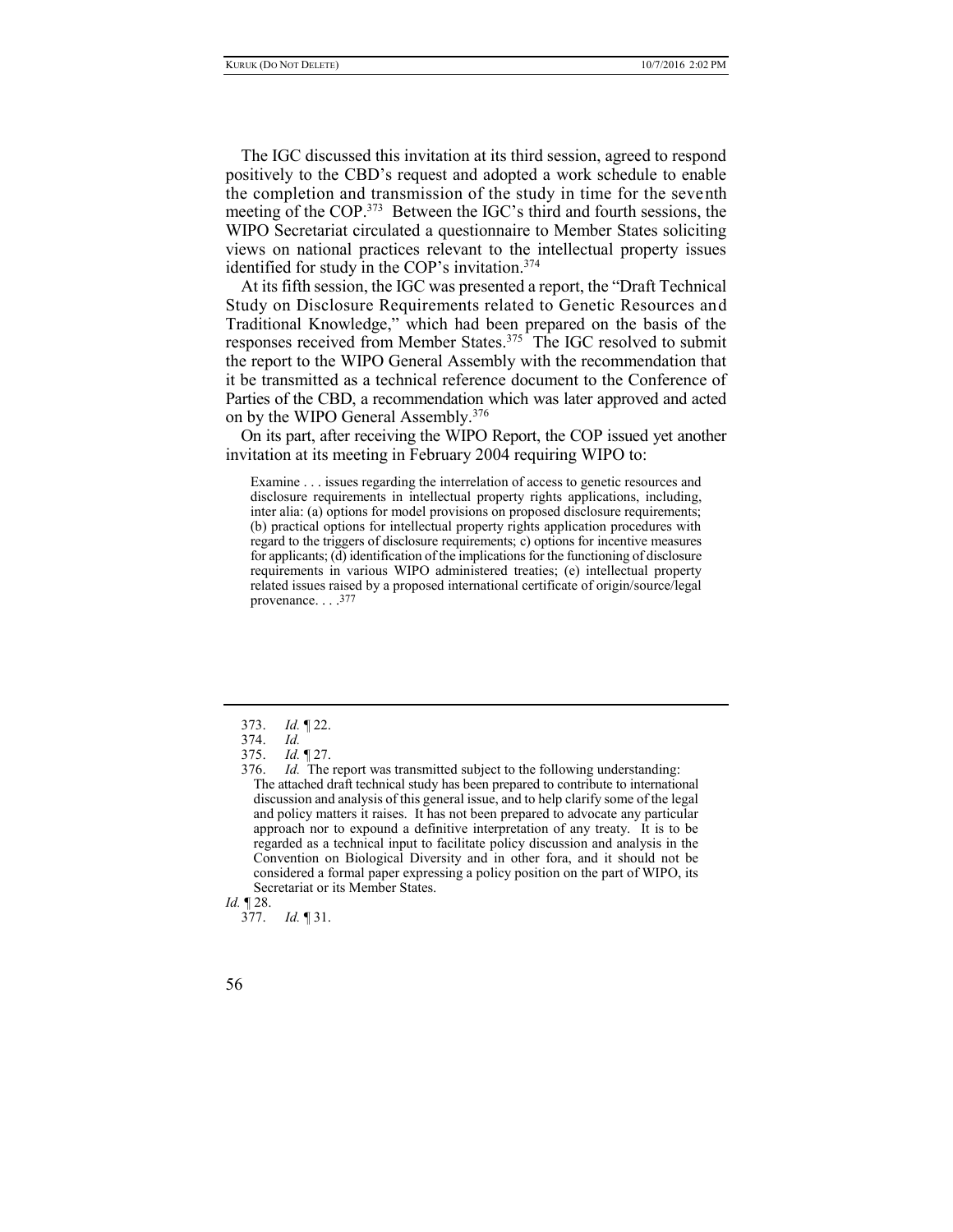During its seventh session, the IGC examined a document dealing with the question of patent disclosure requirements relating to genetic resources, <sup>378</sup> which addressed both the factual background on work within WIPO concerning the disclosure requirement as well as the existing proposals for possible further work on the matter.<sup>379</sup>

# *4. Authorization to Negotiate Instruments*

Following a review of progress made by the IGC with its work program on traditional knowledge and genetic resources, the WIPO General Assembly renewed the mandate of the IGC in September 2009<sup>380</sup> and authorized it to "undertake text-based negotiations with the objective of reaching agreement on a text of an international legal instrument (or instruments) which will ensure the effective protection of GRs, TK and TCEs."<sup>381</sup> The WIPO General Assembly directed that the focus of the IGC's program "build on the existing work carried out by the Committee and use all WIPO working documents,"<sup>382</sup> including three specific ones, each of which focused on one of the thematic areas of cultural expressions, traditional knowledge, and genetic resources.<sup>383</sup> They were "to constitute the basis of the Committee's work on text-based negotiations."<sup>384</sup> The WIPO General Assembly also requested the IGC to submit the text (or texts) of an international legal instrument (or instruments) agreed upon for a decision to be made by the General Assembly on whether to convene a diplomatic conference to adopt the instrument(s).  $385$ 

For the next six years, the IGC continued to deliberate on those documents during its regular sessions, and even convened some intersessional meetings

<sup>378.</sup> *See generally* WIPO, Patent Disclosure Requirements Relating to Genetic Resources and Traditional Knowledge: Update, WIPO Doc. WIPO/GRTKF/IC/7/10 (Oct. 15, 2004).

<sup>379.</sup> Factual Update, *supra* note 358, ¶ 38.

<sup>380.</sup> WIPO General Assembly, Rep. of the Thirty-Eighth (19th Ordinary) Sess., Sept. 22-Oct. 1, 2009, ¶ 217, WIPO Doc. WO/GA/38/20 (Oct. 1, 2009) [hereinafter WIPO General Assembly Rep., Thirty-Eighth Sess.].

<sup>381.</sup> *Id.* ¶ 217(a).

<sup>382.</sup> *Id.* ¶ 217(c).

<sup>383.</sup> *See id.*

<sup>384.</sup> *Id.*

<sup>385.</sup> *Id.* ¶ 217(d).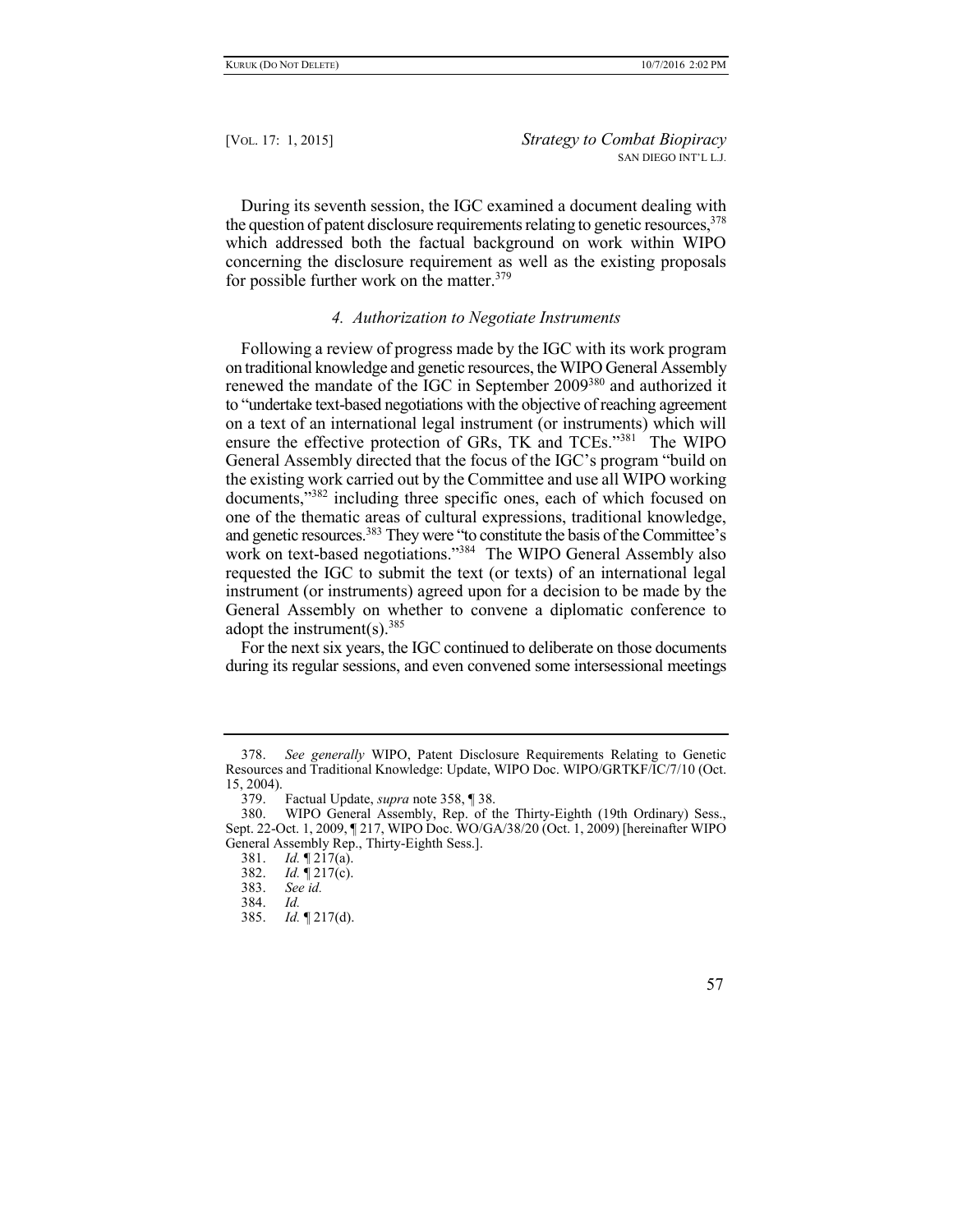to expedite the process.<sup>386</sup> At its twenty-sixth and twenty-seventh sessions, in February and March 2014 respectively, the IGC developed three texts: (i) Consolidated Document Relating to Intellectual Property and Genetic Resources Rev. 2<sup>387</sup> (hereinafter referred to as "Consolidated Document on Genetic Resources"); (ii) The Protection of Traditional Knowledge Draft Articles Rev. 2<sup>388</sup> (hereinafter referred to as "Draft Articles on Traditional Knowledge"); and (iii) The Protection of Traditional Cultural Expressions: Draft Articles Rev.  $2^{389}$  (hereinafter referred to as the "Draft" Articles on Traditional Cultural Expressions").

Out of the three texts, only the Consolidated Document on Genetic Resources and the Draft Articles on Traditional Knowledge deal specifically with the disclosure requirement. They will therefore be the primary focus of the discussion in the next section, and will be referred to collectively as "Draft Negotiating Texts." However, it must be cautioned that many of the provisions in the instruments are qualified by terms in parentheses, reflecting proposed additions to or subtractions from the substance of the texts. The instruments should therefore be read as incomplete in their current form and constitute works in progress that are subject to further negotiations to refine and align them as consensus is obtained on key points in the future.

<sup>386.</sup> WIPO Secretariat, Intergovernmental Committee on Intellectual Property and Genetic Resources, Traditional Knowledge and Folklore, First Intersessional Working Group, WIPO/GRTKF/IWG/1/2 (July 23, 2010), http://www.wipo.int/edocs/mdocs/tk/en/wipo \_grtkf\_iwg\_1/wipo\_grtkf\_iwg\_1\_2\_prov.pdf; WIPO Secretariat, Intergovernmental Committee on Intellectual Property and Genetic Resources, Traditional Knowledge and Folklore, Third Intersessional Working Group, WIPO/GRTKF/IWG/3/16 (Mar. 4, 2011), http://www. wipo.int/edocs/mdocs/tk/en/wipo\_grtkf\_iwg\_3/wipo\_grtkf\_iwg\_3\_16.pdf; WIPO Secretariat, Intergovernmental Committee on Intellectual Property and Genetic Resources, Traditional Knowledge and Folklore, Third Intersessional Working Group, WIPO/GRTKF/IWG/3/16 (Mar. 4, 2011), http://www.wipo.int/edocs/mdocs/tk/en/wipo\_grtkf\_iwg\_3/wipo\_grtkf\_  $\frac{3.16 \text{.pdf}}{387}$ . WIF

<sup>387.</sup> WIPO Secretariat, Consolidated Document Relating to Intellectual Property and Genetic Resources Rev. 2, WIPO/GRTKF/IC/28/4 (June 2, 2014), http://www.wipo. int/edocs/mdocs/tk/en/wipo\_grtkf\_ic\_28/wipo\_grtkf\_ic\_28\_4.pdf [hereinafter Consolidated Document Relating to Genetic Resources].

<sup>388.</sup> WIPO Secretariat, The Protection of Traditional Knowledge: Draft Art. Rev. 2, WIPO/GRTKF/IC/28/5 (June 2, 2014), http://www.wipo.int/edocs/mdocs/tk/en/wipo\_ grtkf\_ic\_28/wipo\_grtkf\_ic\_28\_5.pdf [hereinafter Draft Articles on Traditional Knowledge].

<sup>389.</sup> WIPO Secretariat, The Protection of Traditional Cultural Expressions: Draft Art. Rev. 2, WIPO/GRTKF/IC/28/6 (June 2, 2014), http://www.wipo.int/edocs/mdocs/tk/ en/wipo\_grtkf\_ic\_28/wipo\_grtkf\_ic\_28\_6.pdf.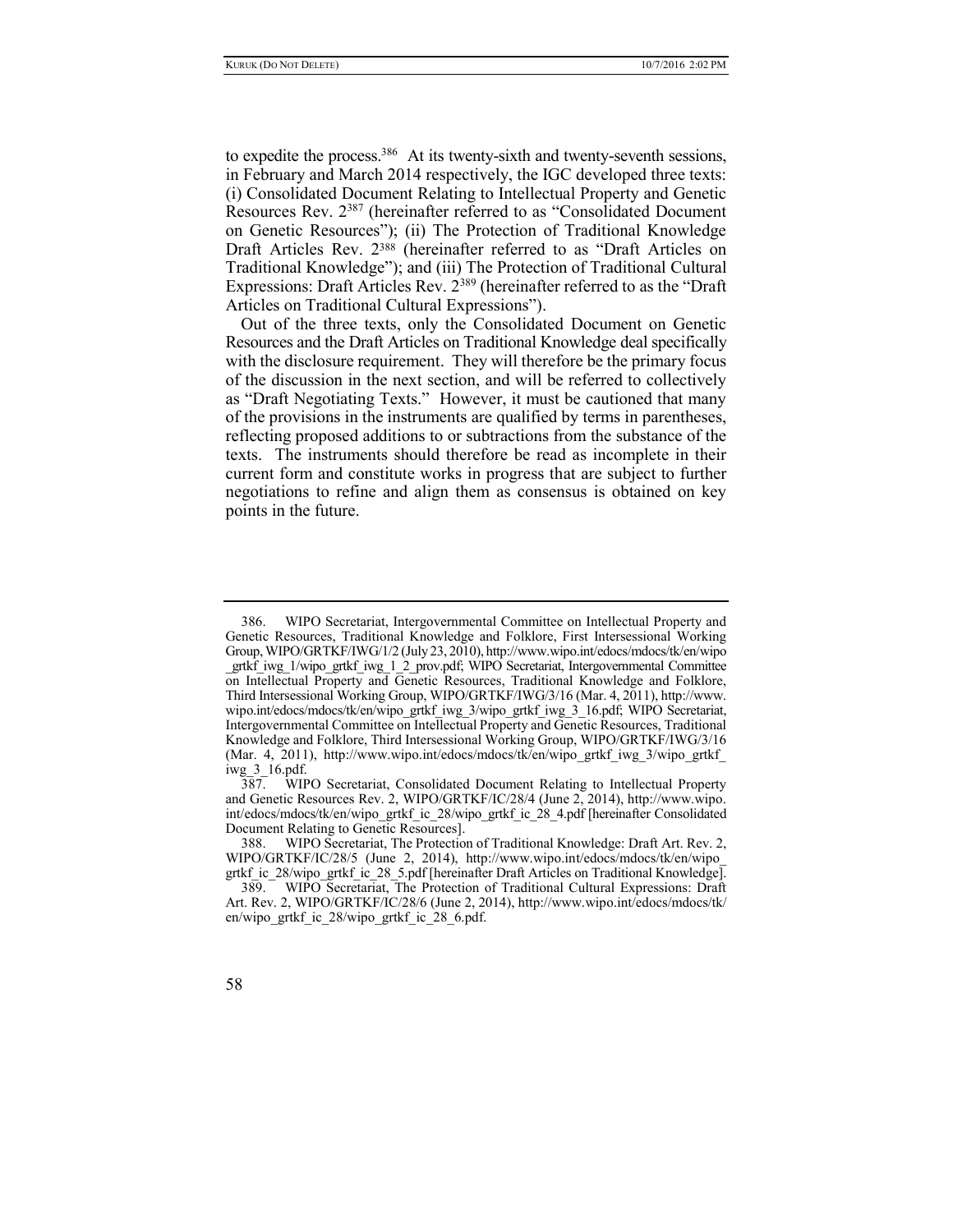### *B. Current Proposals on the Disclosure Requirement*

### *1. Positions of Countries*

In the debates at the IGC, the developing countries led by Brazil, Peru, India, China Namibia and South Africa have emerged as very strong advocates for a mandatory disclosure requirement while the United States, Japan and Korea have vigorously opposed it, with the EU maintaining a middle ground. $390$ 

China, which houses the largest patent office in the world, views the disclosure requirement to be an improvement to the existing intellectual property system that "would help align the . . . system with the CBD, as well as promote the implementation of prior informed consent and benefit sharing in the use of genetic resources<sup>"391</sup> To Peru, the disclosure requirement would be a "vital part of patent applications" providing sufficient information to patent offices to enable them to determine "whether there was an inventive step to grant a patent."<sup>392</sup> In this regard, the patent office would "serve as a check point or control point because that [is] where the decision would be made on whether or not a particular product could be commercialized."393 Brazil also supports the disclosure requirement as "the most effective solution" to the problem of the misappropriation of genetic resources and proposes sanctions, including revocation, for cases of non-compliance.<sup>394</sup>

In contrast, the U.S. argues that a disclosure requirement aimed at promoting access and benefit-sharing arrangements would fall outside the mandate of the IGC and it would be inappropriate to seek to use the patent system "as a mechanism to enforce contracts."<sup>395</sup> In its view, "the patent office could not be required to take on a new role as an enforcement agency to regulate non-patent related issues such as source or origin of a

<sup>390.</sup> *See* Edward Hammond, *WIPO Patent Disclosure Negotiations Stay on Track but Consensus Will Prove Difficult*, THIRD WORLD NETWORK (Feb. 26, 2013), http://www. twn.my/title2/biotk/2013/biotk130201.htm.

<sup>391.</sup> WIPO Secretariat, Report of the Intergovernmental Committee on Intellectual Property and Genetic Resources, Traditional Knowledge and Folklore, ¶ 35, WIPO/GRTKF/ IC/23/8 Prov. 2 (Apr. 26, 2013), http://www.wipo.int/edocs/mdocs/tk/en/wipo\_grtkf\_ic\_24/ wipo\_grtkf\_ic\_24\_ref\_grtkf\_23\_8\_prov\_2.pdf [hereinafter IGC\_Report, Twenty-Third Session].

<sup>392.</sup> *Id*. ¶ 37.

<sup>393.</sup> *Id.*

<sup>394.</sup> *Id.* ¶ 89.

<sup>395.</sup> *Id.* ¶ 33.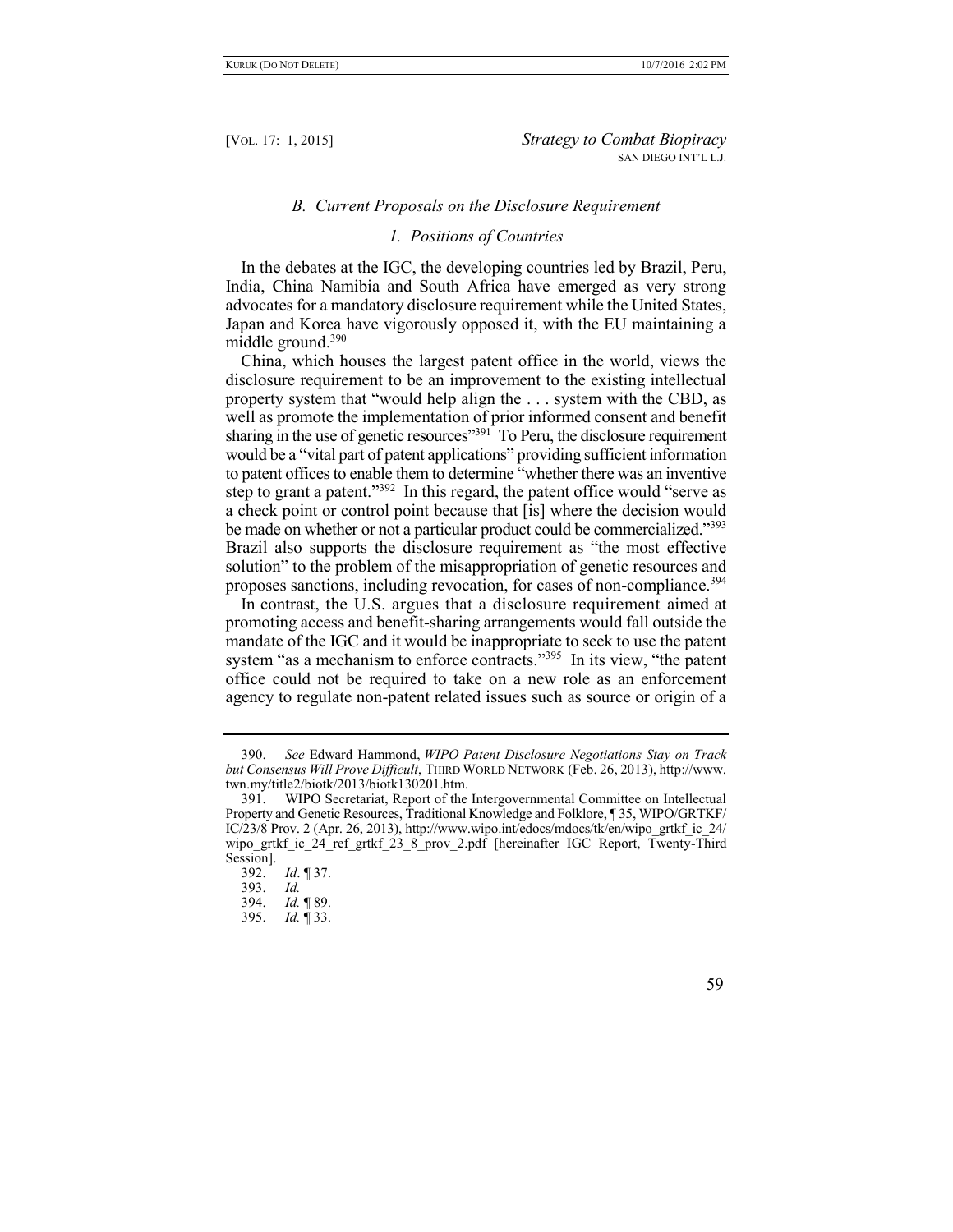[genetic resource]."<sup>396</sup> Furthermore, the "patent examination process was not a suitable mechanism for ensuring compliance with unrelated regulatory requirements."<sup>397</sup> The U.S. is also concerned that a new patent disclosure requirement would be burdensome<sup>398</sup> to the patent applicant and add new uncertainties to the patent system, including opening up a new avenue for litigation.<sup>399</sup> Moreover, "[b]inding or mandatory norms on [genetic resources] disclosure in patent law would limit each country's policy space."<sup>400</sup>

Like the U.S., Japan contends that access and benefit sharing issues have no place in patent law and "should only be considered in the context of implementation of the Nagoya Protocol."<sup>401</sup> To Japan, "mandatory disclosure requirements would have a chilling effect on industries' motivation for applying for patents."<sup>402</sup> It explains that "the risks involved in identifying source or origin in patent applications [are] enormous and the difficulties of traceability could render the patent system one that discouraged rather than encouraged innovation."<sup>403</sup>

As an intermediate position, the EU "accept[s] the need for a disclosure requirement but seek[s] it in a less robust form than developing countries." $404$ At the very beginning of the debates at the IGC in 2005, the EU circulated a document on its preferred approach,<sup>405</sup> which it described as "fair, balanced and proportionate"<sup>406</sup> to access and benefit sharing issues and which is "conscious of the importance of not introducing fresh burdens to

*Id.* 133.

405. *See* Disclosure of Origin or Source of Genetic Resources and Associated Traditional Knowledge in Patent Applications, Submitted by the European Community and Its Member States, WIPO/GRTKF/IC/8/11 (May 17, 2005), http://www.wipo.int/edocs/ mdocs/tk/en/wipo\_grtkf\_ic\_8/wipo\_grtkf\_ic\_8\_11.pdf [hereinafter EC Proposal].

<sup>396.</sup> *Id.* ¶ 90.

<sup>397.</sup> *Id.*

<sup>398.</sup> According to the U.S.,

<sup>[</sup>i]n order to promote prompt disclosure and incentivize innovation, the requirements placed upon the patent applicant must not be burdensome. Burdens must only be those that were necessary to ensure that ordinary skilled persons in the same area of technology could remake the invention, or burdens that were required to ensure clarity in the claims of the patent application so that the scope of the claims could be understood.

<sup>399.</sup> *Id.* ¶ 62.

<sup>400.</sup> *Id.*

<sup>401.</sup> *Id.* ¶ 60.

<sup>402.</sup> *Id.*

<sup>403.</sup> *Id.*

<sup>404.</sup> Edward Hammond, *WIPO Patent Disclosure Negotiations Stay on Track but Consensus Will Prove Difficult*, THIRD WORLD NETWORK (Feb. 26, 2013), http://www.twn.my/ title2/biotk/2013/biotk130201.htm [hereinafter TWN, WIPO Patent Disclosure Negotiations].

<sup>406.</sup> WIPO IGC Report, Twenty-Third Session, *supra* note 391, ¶ 27.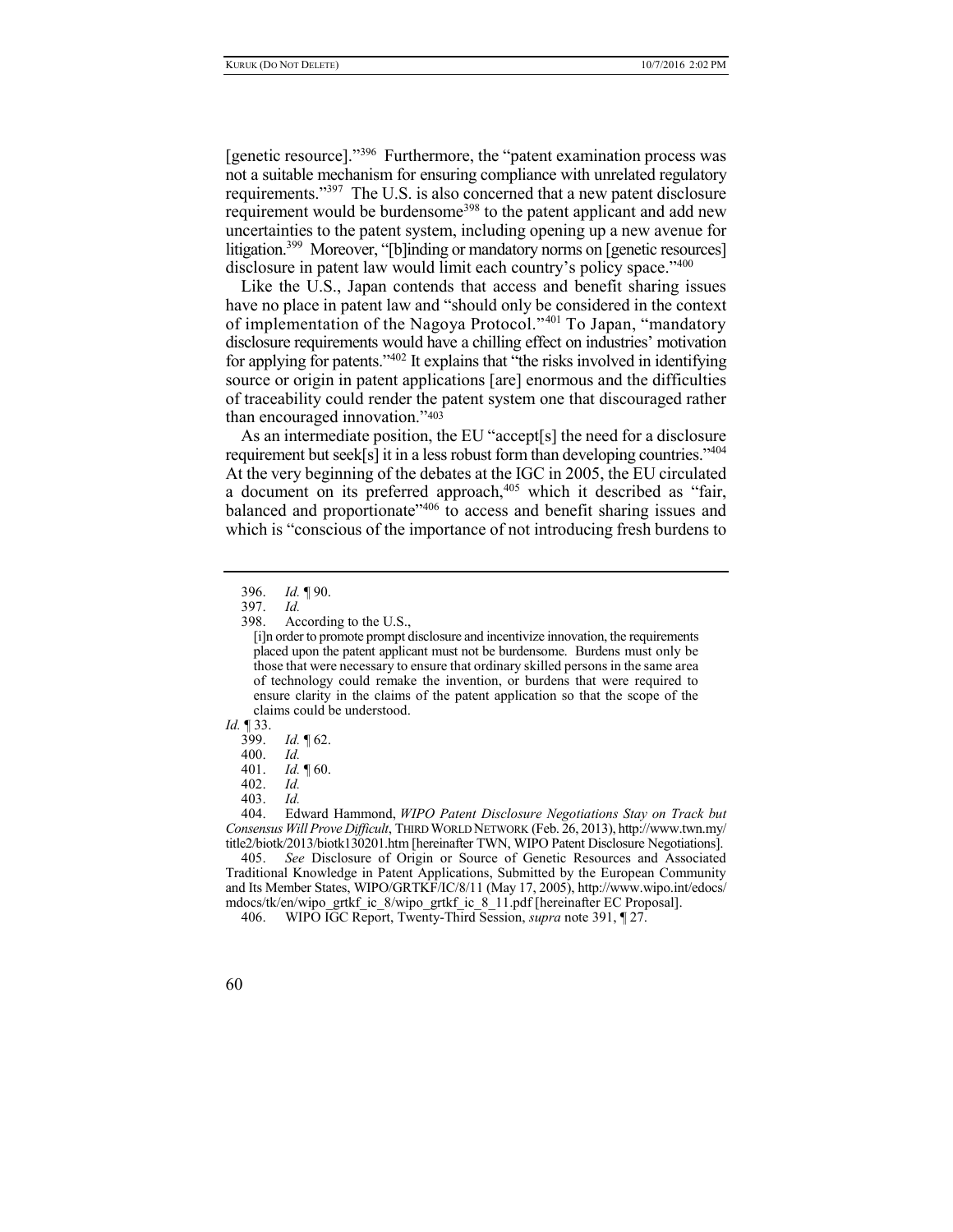innovation, and more specifically, the patent examination process."407 According to the EU, disclosure of origin "should be a set of formal requirements, rather than an issue which required scrutiny during the examination process [and] issues which arose from difficulties with this method [a]re best remedied at the national level."<sup>408</sup>

# *2. The Draft Negotiating Texts*

### *a. Consolidated Document on Genetic Resources*

The preamble of the Consolidated Document on Genetic Resources identifies as important considerations for the disclosure requirement, the building of trust, the strengthening of the supportiveness of intellectual property and the access and benefit sharing system<sup>409</sup> and minimization of the harm to indigenous peoples caused by the patenting of genetic resources.<sup>410</sup> These considerations are elaborated as specific policy objectives with reference to the need to prevent the misappropriation of genetic resources,<sup>411</sup> enhance transparency in the patent and access and benefit-sharing regime<sup>412</sup> and ensure complementarity with relevant international instruments.<sup>413</sup>

With regards to the scope of the disclosure requirement, it is provided in the Consolidated Document on Genetic Resources that where the subject matter of a patent application is based on or derived from traditional knowledge and genetic resources, a Contracting State should require applicants to "[d]isclose the [country of origin [and]] [or if unknown,] source of the genetic resources, [their derivatives] and/or [associated traditional knowledge] [traditional knowledge associated with genetic resources]."<sup>414</sup> In addition, the applicants should be mandated to "[p]rovide relevant information, as required by the national law of the [IP] [patent] office, regarding compliance with ABS requirements, including PIC, [in particular from indigenous [people[s]] and local communities], where

<sup>407.</sup> *Id.*

<sup>408.</sup> *Id.*

<sup>409.</sup> Consolidated Document on Genetic Resources, *supra* note 387, Preamble.

<sup>410.</sup> *Id.*

<sup>411.</sup> *Id.* Policy Objectives, ¶ (a).

<sup>412.</sup> *Id.* Policy Objectives, ¶ (b).

<sup>413.</sup> *Id.* Policy Objectives, ¶ (c).

<sup>414.</sup> *Id.* art. 3.1(a).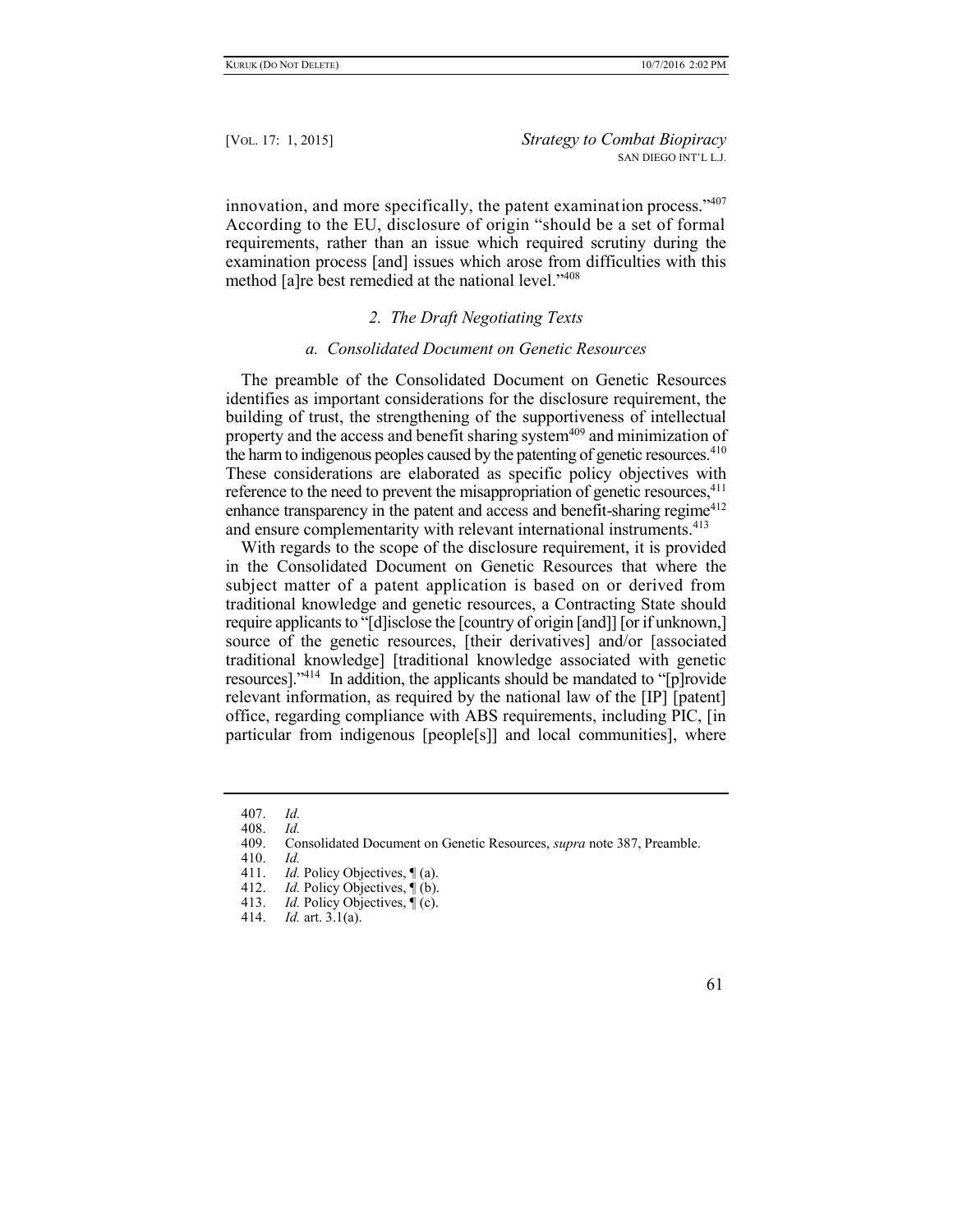appropriate.]"<sup>415</sup> However, if the source or country of origin is not known, the applicants are to provide a declaration to that effect.<sup>416</sup>

The proposed disclosure requirement does not obligate patent offices to verify the contents of the disclosure, but envisages a technical assistance role to enable applicants meet the requirement.<sup>417</sup> Provision is also made for notification<sup>418</sup> and public disclosure of information received by the patent offices.<sup>419</sup>

The Consolidated Document on Genetic Resources exempts human genetic resources, derivatives, commodities and genetic resources acquired before the adoption of the CBD from the disclosure requirement.<sup>420</sup> The proposed instrument is not intended to have retroactive effect and consequently, would not apply to patents filed before its entry into force.<sup>421</sup>

417. Under one of the proposals, it is understood that:

*Id*. art. 3.2.

418. Regarding notification, the proposed instrument notes,

[a] simple notification procedure shall/should be introduced by the [patent] [IP] offices that receive a declaration. [It would be adequate to identify in particular the Clearing House Mechanism of the CBD/ITPGRFA as the central body to which the [IP] [patent] offices shall/should send the available information.].

#### *Id*. art. 3.3.

419. Under the Consolidated Document on Genetic Resources, "[[e]ach Party shall/ should make the information disclosed publically available at the time of publication.]" *Id.* art. 3.4.<br>420.

The exceptions and limitations are identified as follows:

A [IP] [patent] disclosure requirement related to genetic resources [their derivatives] and [associated traditional knowledge] [traditional knowledge associated with genetic resources] shall/should not apply to the following:

- (a) [All [human genetic resources] [genetic resources taken from humans] [including human pathogens];]
- (b) [Derivatives];
- (c) [Commodities];
- (d) [Traditional knowledge in the public domain];
- (e) [Genetic resources from areas beyond national jurisdictions [and economic zones]]; and
- (f) [All genetic resources [acquired] [accessed] before [entry into force of the Convention on Biological Diversity] [before December 29th 1993].

<sup>415.</sup> *Id.* art. 3.1(b).

*Id.* art. 3.1(c).

The disclosure requirement [shall/should] [does] not place an obligation on the [IP] [patent] offices to verify the contents of the disclosure. [But [IP] [patent] offices are required to provide effective guidance to [IP] [patent] applicants on how to meet disclosure requirements, and to provide an opportunity for applicants to obtain from [IP] [patent] offices a positive decision that disclosure requirements have been met.].

*Id*. art. 4.1.

<sup>421.</sup> The Consolidated Document on Genetic Resources provides,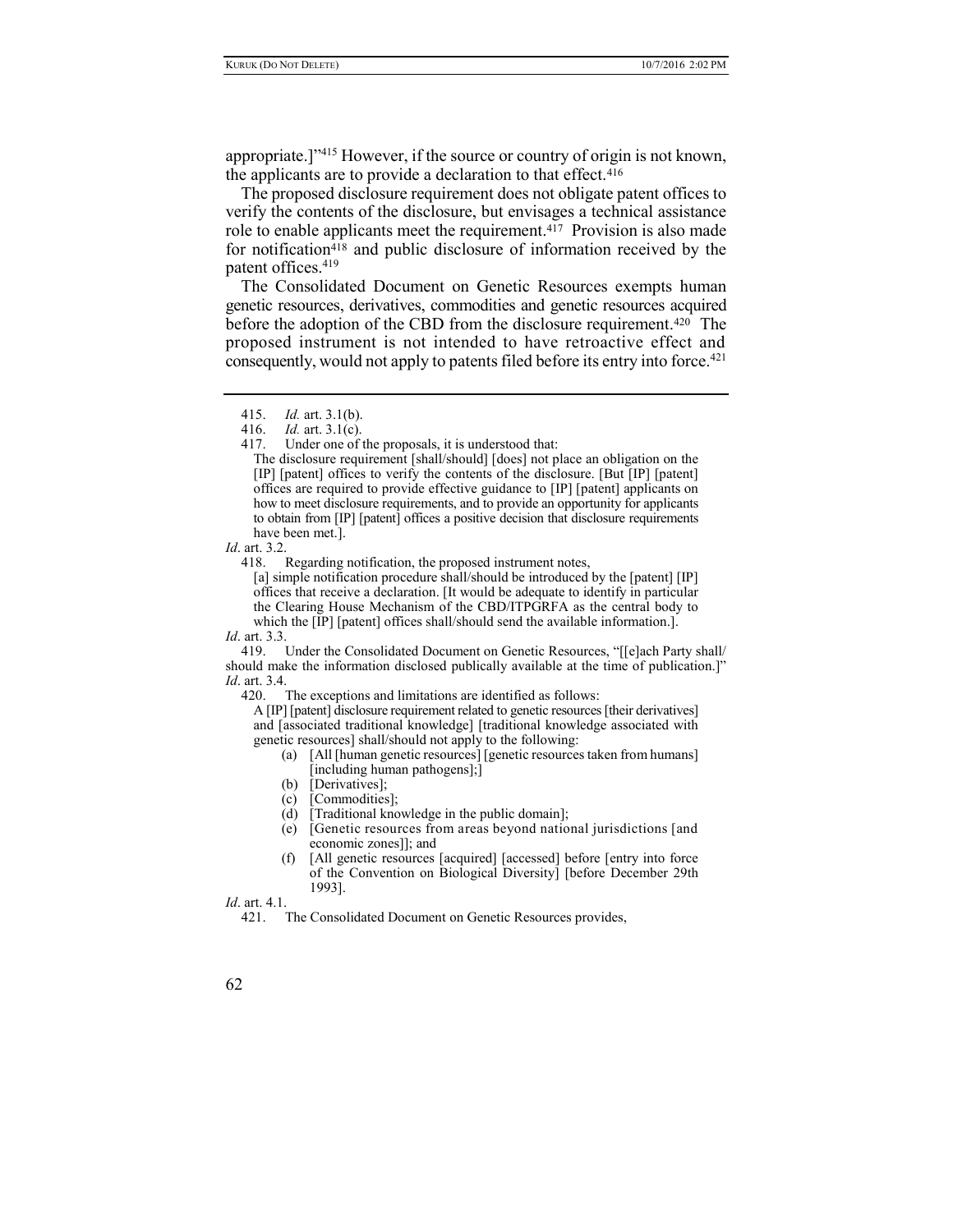However, it contemplates revisions of relevant international patent instruments to incorporate the disclosure requirement.<sup>422</sup>

The scope of remedies for failure to meet the disclosure requirement distinguishes between pre-grant and post-grant sanctions. The pre-grant sanctions include termination of further processing of the application, withdrawal of the application or denial of a patent,<sup>423</sup> while the post-grant sanctions would include fines or other damages, and publication of judicial decisions on the failure to disclose.<sup>424</sup> Depending on the circumstances, and in accordance with national law, revocation could also be applied as a post-grant sanction.<sup>425</sup> It has been proposed that the failure to meet the disclosure requirement not affect the enforceability of the patent, although

#### *Id*. art 5.1.

(a) Pre-Grant.

- (i) Preventing further processing of [IP] [patent] applications until the disclosure requirements are met.
- (ii) A [IP] [patent] office considering the application withdrawn [in accordance with national law].

(iii) Preventing or refusing to grant an [IP right] [patent].

*Id.* art. 6.1, 6.1(a).

failure to disclose" and "(ii) [Fines or adequate compensation for damages, including payment of royalties.]" *Id.* art.  $6(b)(i)$ , (ii). 424 . The post-grant sanctions include "(i) publication of judicial rulings regarding

425. The instrument states that "[o]ther measures [including revocation] may be considered depending on the circumstances of the case, in accordance with national law." *Id.* art. 6(b)(iii).

<sup>[[</sup>m]ember States shall/should not impose the disclosure requirement in this instrument on [IP] [patent] applications filed before entry into force of this instrument[, subject to national laws that existed prior to this instrument].]]

*Id.* art. 4.2.<br>422.

As stated in the Consolidated Document on Genetic Resources,

The [PCT] and [PLT] shall/should be amended to [include] [enable Parties to the [PCT] and [PLT] to provide for in their national legislation] a mandatory disclosure requirement of the origin and source of the genetic resources, [their derivatives] and [associated traditional knowledge] [traditional knowledge associated with genetic resources]. The amendments shall/should also include requiring confirmation of prior informed consent, evidence of benefit sharing under mutually agreed terms with the country of origin.].

<sup>423</sup> . The Consolidated Document on Genetic Resources provides

<sup>[</sup>Each [Party] [country] shall/should put in place appropriate, effective and proportionate legal and administrative measures to address non-compliance with paragraph 3.1[, including dispute resolution mechanisms]. Subject to national legislation, sanctions and remedies [shall/should] [may] [include, inter alia] consist of: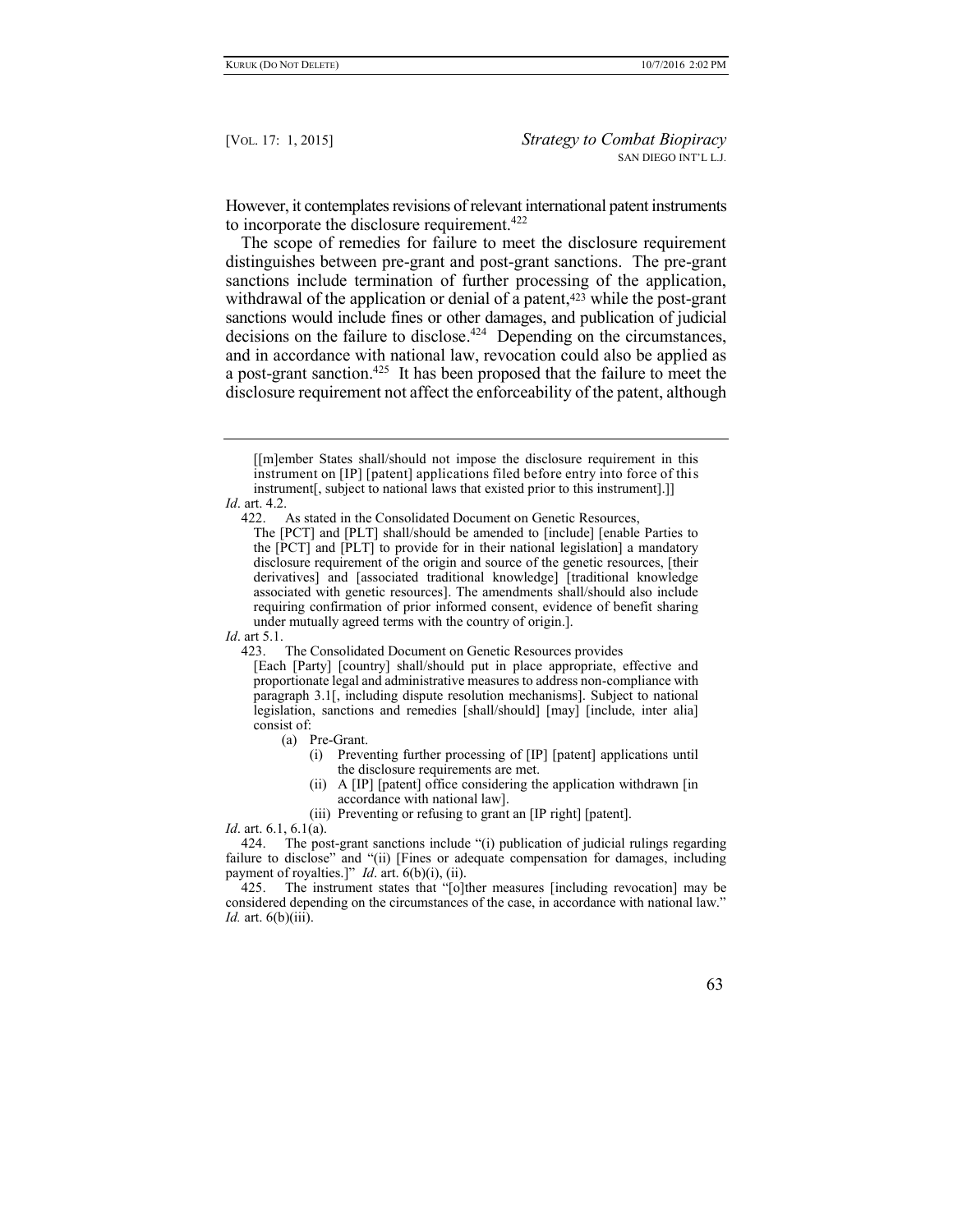an alternative provision would limit that proposal only to cases not involving fraud. $426$ 

As a major opposition to the disclosure requirement, alternative language has been proposed that would severely curtail and limit the disclosure requirement only to purposes related to the patent criteria of novelty, inventive step, industrial applicability or enablement.

[IP] [patent] applicants may only be required to state where the genetic resource can be obtained if that location is necessary for a person skilled in the art to carry out the invention. Therefore no disclosure requirements can be imposed upon patent applicants or patentees for patents related to genetic resources, [their derivatives] and [associated traditional knowledge] [traditional knowledge associated with genetic resources], for reasons other than those related to novelty, inventive step, industrial applicability or enablement.].427

### *b. Draft Articles on Traditional Knowledge*

The Draft Articles on Traditional Knowledge provide for disclosure of "information on the country from which the [inventor or the breeder] applicant collected or received the knowledge (the providing country), and the country of origin if the providing country is not the same as the country of origin of the traditional knowledge."428 The applicant is also required to disclose "whether prior informed consent or approval and involvement to access and use has been obtained. . . .<sup>2429</sup> If the required information is unknown to the applicant, he is nevertheless to state the immediate source from which he collected or received the traditional knowledge.<sup>430</sup>

An application that does not comply with the disclosure requirement will not be processed and the patent office is given the discretion to select a time for compliance failure, at which time the application would be rejected.<sup>431</sup> One of the proposals would prohibit revocation of patents on grounds of non-compliance with the disclosure requirement, but allow criminal sanctions including fines.<sup>432</sup> However, an alternative proposal would permit revocation and render the patent unenforceable for non-

<sup>426.</sup> Under the Consolidated Document on Genetic Resources,

<sup>[</sup>Failure to fulfill the disclosure requirement, [in the absence of fraud], shall/ should not affect the validity or enforceability of granted [IP] [patent] rights.] *Id.* art. 6.2.

<sup>427.</sup> *Id.* art. 7.1.

<sup>428.</sup> Draft Articles on Traditional Knowledge, *supra* note 388, art. 4 BIS.1.

<sup>429.</sup> *Id.*

<sup>430.</sup> *Id.* art. 4 BIS.2.

<sup>431.</sup> *Id.* art. 4 BIS.3.

<sup>432.</sup> *Id.* art. 4 BIS.4.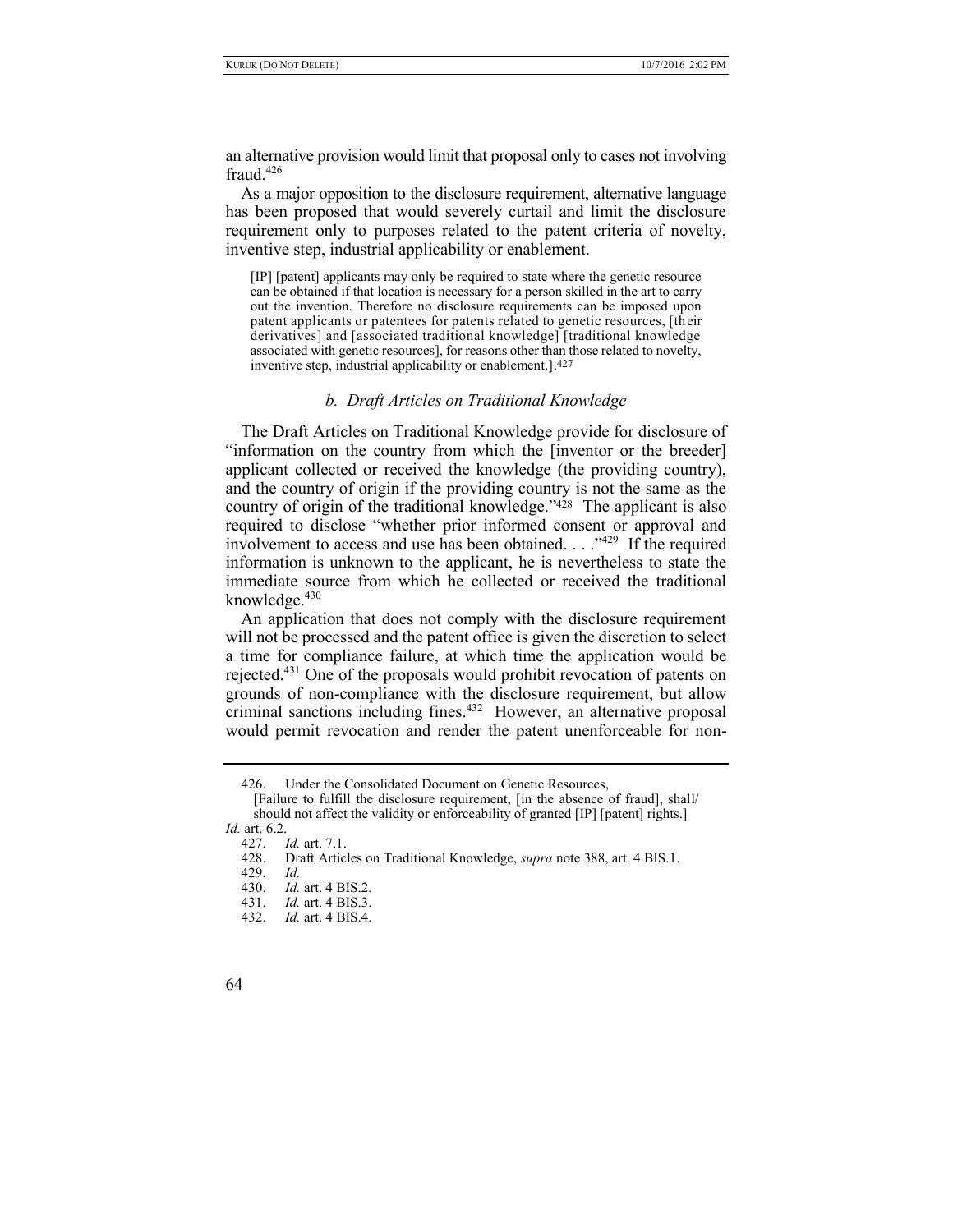compliance with the disclosure requirement or for providing fraudulent information.<sup>433</sup> Finally, like the Consolidated Document on Genetic Resources, the Draft Articles on Traditional Knowledge contain language that would prohibit disclosure of information unless it was material to the patentability criteria of novelty, inventive step or enablement.<sup>434</sup>

### *3. Assessment*

Some initial conclusions can be drawn from the Draft Negotiating Texts, incomplete as they are, and an attempt made to define a way forward. As described in the preceding survey, the main elements addressed in the Draft Negotiating Texts include objectives, scope of the disclosure requirement, exceptions and limitations, and remedies. The objectives of preventing acts of misappropriation and enhancing transparency and the supportiveness of the intellectual property system to the access of traditional knowledge appear to be relatively non-controversial and could be further refined to secure a cleaner text.

The provisions on exceptions and limitations also do not reveal significant differences sufficient to scuttle agreement on the draft instruments, although there could be some uneasiness in limiting the application of the instruments only to access to genetic resources made *after* the entry into force of the CBD.<sup>435</sup> With respect to sanctions, the proposal to apply revocation in post-grant proceedings could turn out to be a sticking point, with some countries opposed to it altogether, $436$  while others would limit it only to cases involving fraud.<sup>437</sup>

From the Draft Negotiating Texts, it is clear that even the critics are agreeable to a disclosure requirement regarding traditional knowledge as

<sup>433.</sup> *Id.* Alternative art. 4 BIS.4.

<sup>434.</sup> *Id.* Alternative art. 4 BIS.

<sup>435.</sup> For a discussion on how Ghana has proposed that access to genetic resources even before the adoption of the Convention on Biological Diversity be subject to the disclosure requirement, *see* WIPO Intergovernmental Comment On Intellectual Property & Genetic Resources, Traditional Knowledge & Folklore, Feb. 3-7, 2014, 26th Sess. Report Adopted by the Committee, ¶ 120, WIPO Doc. WIPO/GRTKF/IC/26/8 (Mar. 24,  $20\bar{1}4$ ).

Australia's opposition to revocation as a sanction); EC Proposal, *supra* note 405, 1 6 (discussing how the EU does not consider revocation to be an appropriate remedy for noncompliance with the disclosure requirement). 436 . See WIPO IGC Report, Twenty-Third Session, *supra* note 391, 194 (citing

<sup>437.</sup> *See* Swiss Proposals, *supra* note 288, ¶ 27.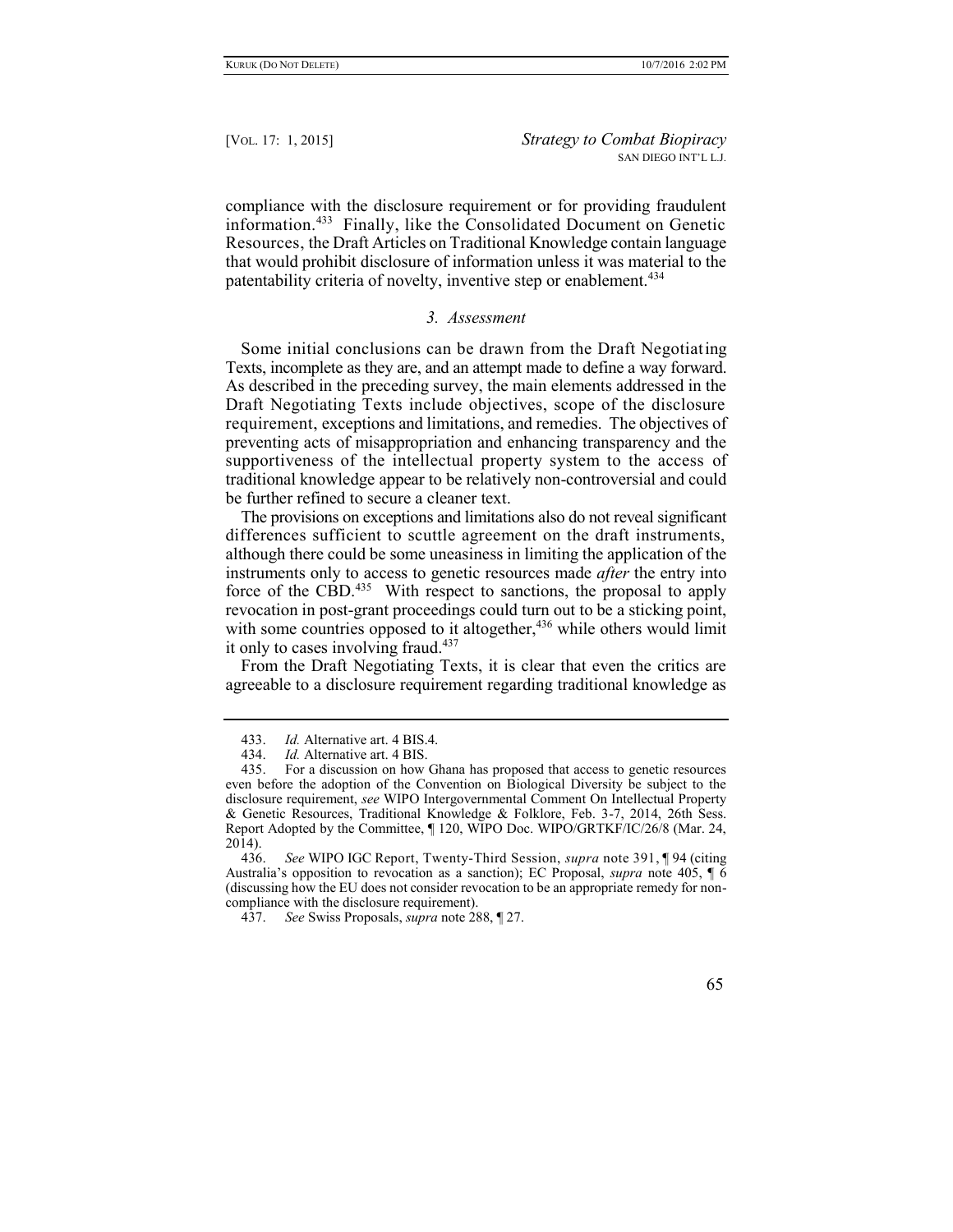long as it was related to patent policy.<sup>438</sup> The main area of divergence arises in connection with matters that are perceived not to be relevant to patent policy, such as access and benefit sharing regulations. As a compromise, it may be possible to work out a framework for mandatory disclosure of source or origin of genetic resources focusing specifically on patent related grounds of novelty, utility, non-obviousness, and enablement. To enhance the effectiveness of the proposed framework, the patent-related conditions should be stated in broad terms and not in restrictive language as found in some national laws.<sup>439</sup> For example, the novelty standard could be described to encompass knowledge or uses of inventions outside the country without limitation to descriptions in printed publications, which proved problematic in the biopiracy case involving basmati rice from India.<sup>440</sup> As part of the compromise, the option would be given to countries to recognize additional considerations for disclosure related to the implementation and monitoring of access and benefit sharing regulations.

To advance the objectives underlying the disclosure requirement, information collected by the patent office should be made available to the public as has been proposed in the Draft Negotiating Texts. Patent offices should be required to cooperate and exchange general information amongst themselves, and also send, receive, and respond to specific requests for information. Such cooperation will be of tremendous value during the examination of patent applications or prosecution of biopiracy cases.

While efforts can be made to find some areas of compromise as suggested in this section, whether such consensus can be developed will ultimately depend on the political will of the WIPO member countries. Overall, the biggest threat to the adoption of an instrument regarding disclosure appears to be a perceived uncompromising attitude between proponents of the requirement and their critics.<sup>441</sup> The latter may not be favorably disposed to change their minds regardless of the persuasive force or logic in arguments advanced by the proponents.

<sup>438.</sup> The alternative proposal tabled in the Consolidated Document on Genetic Resources by critics of the disclosure requirement provides that "no disclosure requirements can be imposed . . . for reasons other than those related to novelty, inventive step, industrial applicability or enablement." Consolidated Document on Genetic Resources, *supra* note 387, art. 7.1.

<sup>439.</sup> *See, e.g.*, U.S. Patent Act, 35 U.S.C. § 102 (2015) (stating that a valid prior art references outside the US are limited to inventions described in printed publications in "a foreign country."). Section 102 of the U.S. Patent Act, valid prior art references outside the US are limited to inventions described in printed publications in "a foreign country."

<sup>440.</sup> *Supra* notes 64–73 and accompanying text.

<sup>441.</sup> *See generally* TWN, WIPO Patent Disclosure Negotiations, *supra* note 404.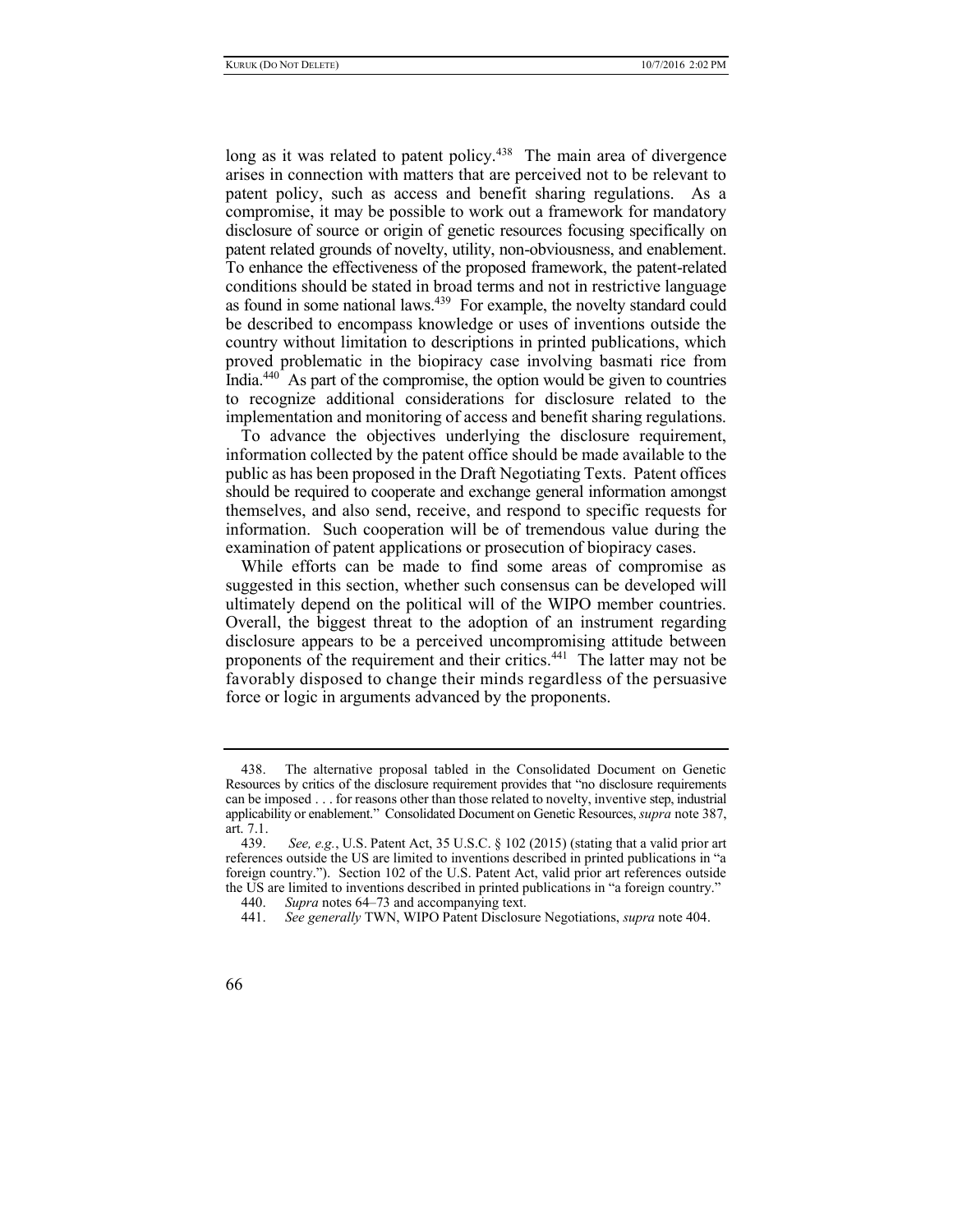# *4. Comparisons with the 1982 WIPO Model Provisions and the 1984 WIPO Draft Treaty*

It is useful to compare the Draft Negotiating Texts to both the 1982 WIPO Model Provisions and the 1984 WIPO Draft Treaty to ascertain whether there are any gaps in, and what improvements could be made to, the Draft Negotiating Texts. An obvious area of difference is the scope of application. While the 1982 WIPO Model Provisions and the 1984 WIPO Draft Treaty apply to "expressions of folklore,"<sup>442</sup> the Draft Negotiating Texts cover genetic resources or related forms of traditional knowledge as distinguished from folklore.

Under the 1984 WIPO Draft Treaty, disclosure of source is required in "all printed publications, and in connection with any communications to the public, of any identifiable expression of folklore,"<sup>443</sup> by mentioning in an appropriate manner, "the community and/or geographic place in which it has originated."<sup>444</sup> An identical disclosure requirement is provided for in the 1982 WIPO Model Provisions.<sup>445</sup>

Similar to the prior informed considerations of the access and benefit sharing rules proposed in the Draft Negotiating Texts, the 1984 WIPO Draft Treaty requires the prospective user of an expression of folklore to submit in advance to the competent authority of the Contracting State in which the expression of folklore originates, an application which "shall unequivocally specify, in written form, the expression of folklore intended to be used, its source, as well as the nature and extent of utilization."<sup>446</sup> This condition also applies to intended uses in other Contracting States outside the jurisdiction where the expression of folklore originated.<sup>447</sup> While prior authorization for use of folklore is required under the 1982 WIPO Model Provisions, the authorization controls are not as specific as found in the 1984 WIPO Draft Treaty.<sup>448</sup>

<sup>442. 1984</sup> WIPO Draft Treaty, *supra* note 244, art. 1; 1982 WIPO Model Provisions, *supra* note 243, § 2.

<sup>443. 1984</sup> WIPO Draft Treaty, *supra* note 244, art 7(1).

<sup>444.</sup> *Id.* art. 7(2).

<sup>445. 1982</sup> WIPO Model Provisions, *supra* note 243, at § 5(1).

<sup>446. 1984</sup> WIPO Draft Treaty, *supra* note 244, art. 5(1).

<sup>447.</sup> *Id.* art. 4(1).

<sup>448.</sup> The 1982 WIPO Model Provisions merely require that authorization be obtained from the competent authority of the community concerned. 1982 WIPO Model Provisions, *supra* note 243, § 3; 1984 WIPO Draft Treaty, *supra* note 244, art. 4(1).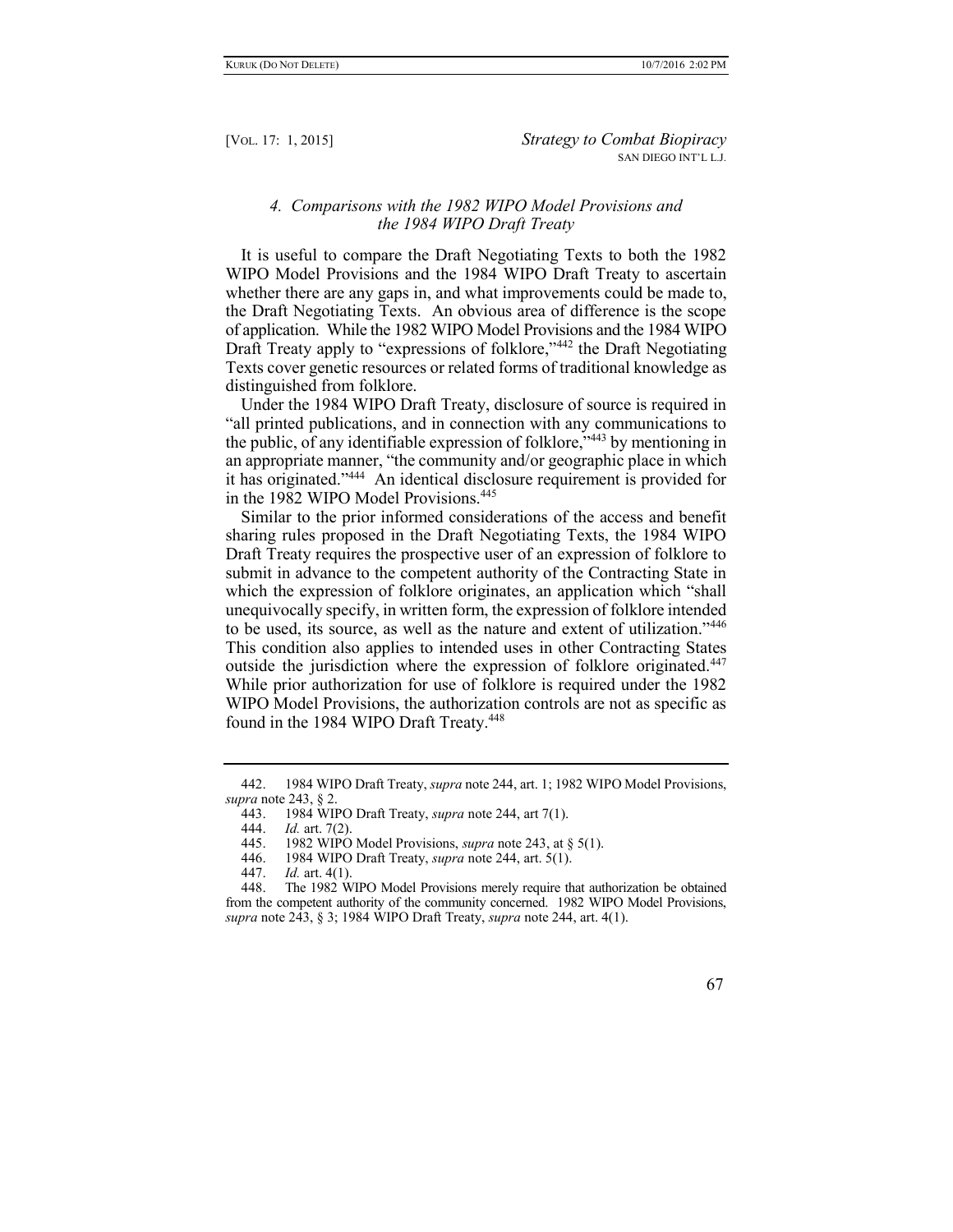Like the Draft Negotiating Texts, both the 1982 WIPO Model Provisions and the 1984 WIPO Draft Treaty provide for exceptions and limitations, as well as criminal and civil sanctions. The 1982 WIPO Model Provisions and the 1984 WIPO Draft Treaty do not apply where folklore is to be used for educational purposes,<sup>449</sup> to create original literary or artistic works,<sup>450</sup> or for incidental purposes.<sup>451</sup> Significantly, the 1984 WIPO Draft Treaty makes it criminal offense punishable by appropriate sanctions, to engage in any act of: (i) willful or negligent non-compliance with the requirement to obtain authorization prior to use folklore; (ii) willful or negligent non-compliance with the requirement to acknowledge source of folklore; and (iii) willful deception of others in respect of the origin of folklore.<sup>452</sup> Damages and other civil remedies are available "where the utilization was made without the required authorization or payment or in any manner causing economic harm to the State or community in which the utilized expression of folklore has originated."<sup>453</sup> The comparable provisions in the 1982 WIPO Model Provisions are far more general and would criminalize willful and negligent failure to indicate the source of identifiable expression of folklore<sup>454</sup> or obtain authorization prior to its use.<sup>455</sup> These criminal penalties are to be applied "without prejudice to damages or other civil remedies."<sup>456</sup>

A noteworthy provision found in the 1982 WIPO Model Provisions, but not in either the 1984 WIPO Draft Provisions or Draft Negotiating Texts, concerns the protection of expressions of folklore developed and maintained in foreign countries. Under the 1982 WIPO Model Provisions, such expressions are to be protected "subject to *reciprocity* or on the basis of international treaties or other agreements."<sup>457</sup> As argued elsewhere, the reciprocity principle would allow a country that may be reluctant to make

*supra* note 244, art. 6(1)(i). 449 . 19 8 2 W I P O M od el Provisions, *supra* note 243, § 4(1)(i); 1984 WIPO Draft Treaty,

*supra* note 244, art. 6(1)(ii). 450 . 19 8 2 W I P O M od e l Provisions, *supra* note 243, § 4(1)(iii); 1984 WIPO Draft Treaty,

*supra* note 244, art. 6(2). 451 . 19 8 2 W I P O M odel Provisions, *supra* note 243, § 4(2); 1984 WIPO Draft Treaty,

<sup>452. 1984</sup> WIPO Draft Treaty, *supra* note 244, art. 8.

*Id.* art. 10.

<sup>454. 1982</sup> WIPO Model Provisions, *supra* note 243, § 6(1).

<sup>455.</sup> *Id.* § 6(2).

<sup>456.</sup> *Id.* § 8.

<sup>457. 1982</sup> WIPO Model Provisions, *supra* note 243, § 14.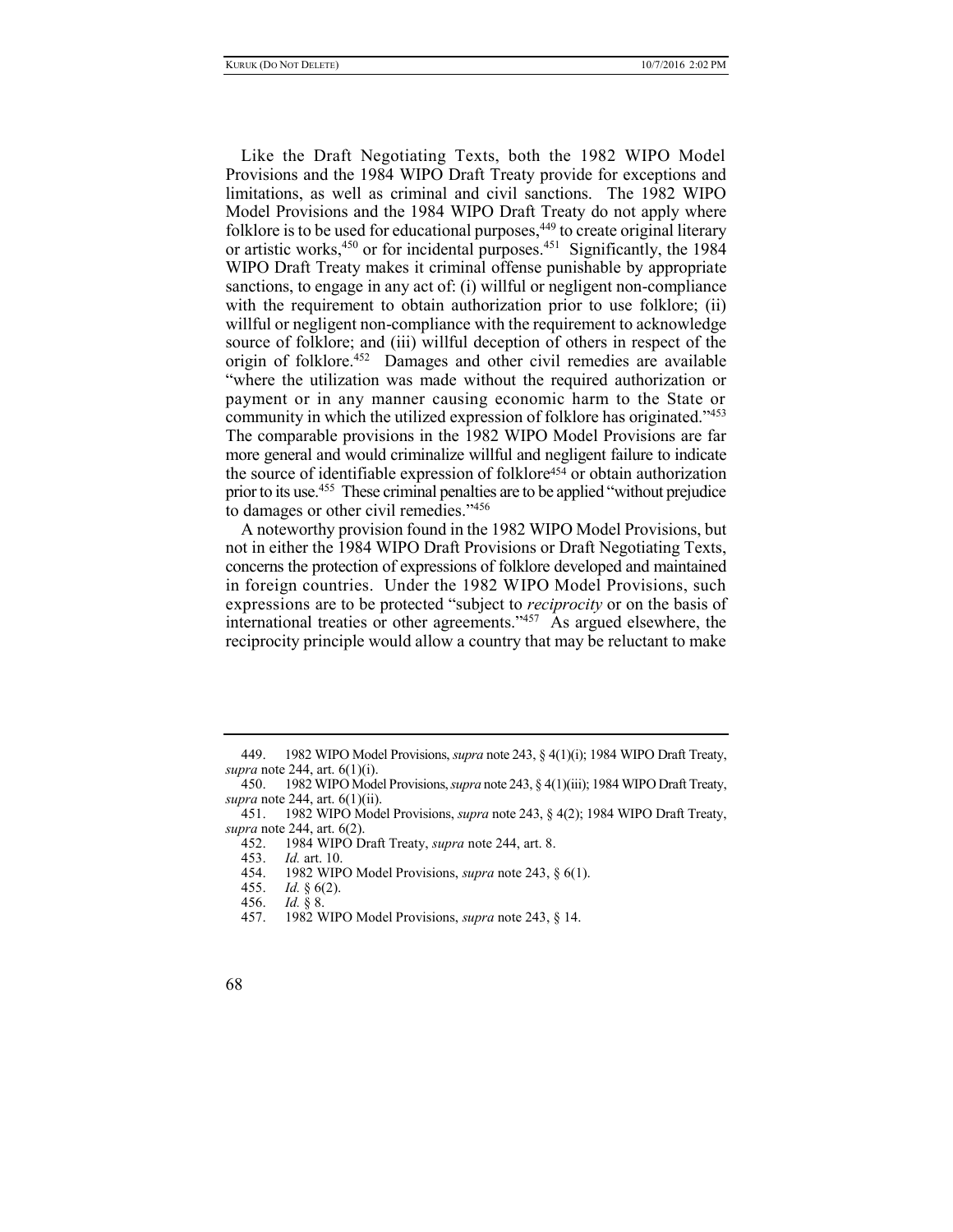changes to its national laws, to enter into appropriate arrangements with foreign governments to protect foreign folklore found in its territory.<sup>458</sup>

From a review of the provisions of the 1984 WIPO Draft Treaty, the conclusion is inescapable that it contains all the key principles reflected in the current Draft Negotiating Texts, including disclosure, prior informed consent, and sanctions. It is quite remarkable that the 1984 WIPO Draft Treaty states those principles with perhaps greater clarity and more succinctly than found in the current Draft Negotiating Texts. A legitimate question to ask in this context, therefore, is whether it was worth all the time, resources and effort of the IGC to produce the Draft Negotiating Texts, which do not appear to be much of an improvement on the earlier instruments. In hindsight, it would have been a far more efficient process for the IGC to have begun its deliberations on a possible international instrument using as a template the 1984 WIPO Draft Treaty. As the work product of an Expert Committee created by WIPO in 1984, it certainly qualified for serious consideration by the IGC as a recommendation coming from the previous WIPO committee.

### *C. Fate of the Intergovernmental Committee*

During its twenty-eighth session in July 2014, the IGC discussed the cross cutting elements of the Consolidated Document on Genetic Resources and the Draft Articles on Traditional Knowledge.<sup>459</sup> It confirmed that the texts as developed during previous sessions would be transmitted to the WIPO General Assembly in September 2014,<sup>460</sup> but the IGC was unable to agree on the language of a recommendation to submit to the WIPO General Assembly proposing specific action to be taken with respect to the documents. In lieu of a recommendation, the IGC decided that "statements made on this matter during the final discussion in the Twenty-Eighth session ... be transmitted to the WIPO General Assembly for its consideration."<sup>461</sup>

<sup>458.</sup> Paul Kuruk, *Goading a Reluctant Dinosaur: Mutual Recognition Agreements as a Policy Response to the Misappropriation of Foreign Traditional Knowledge in the United States*, 34 PEPP. L. REV. 629, 697 (2007).

<sup>459.</sup> WIPO, *Intergovernmental Committee on Intellectual Property and Genetic Resources, Traditional Knowledge and Folklore*, WIPO/GRTKF/IC/28/11 Prov. 2, ¶ 110 (2014).

<sup>460.</sup> *Id*.

<sup>461.</sup> *Id*. ¶ 112.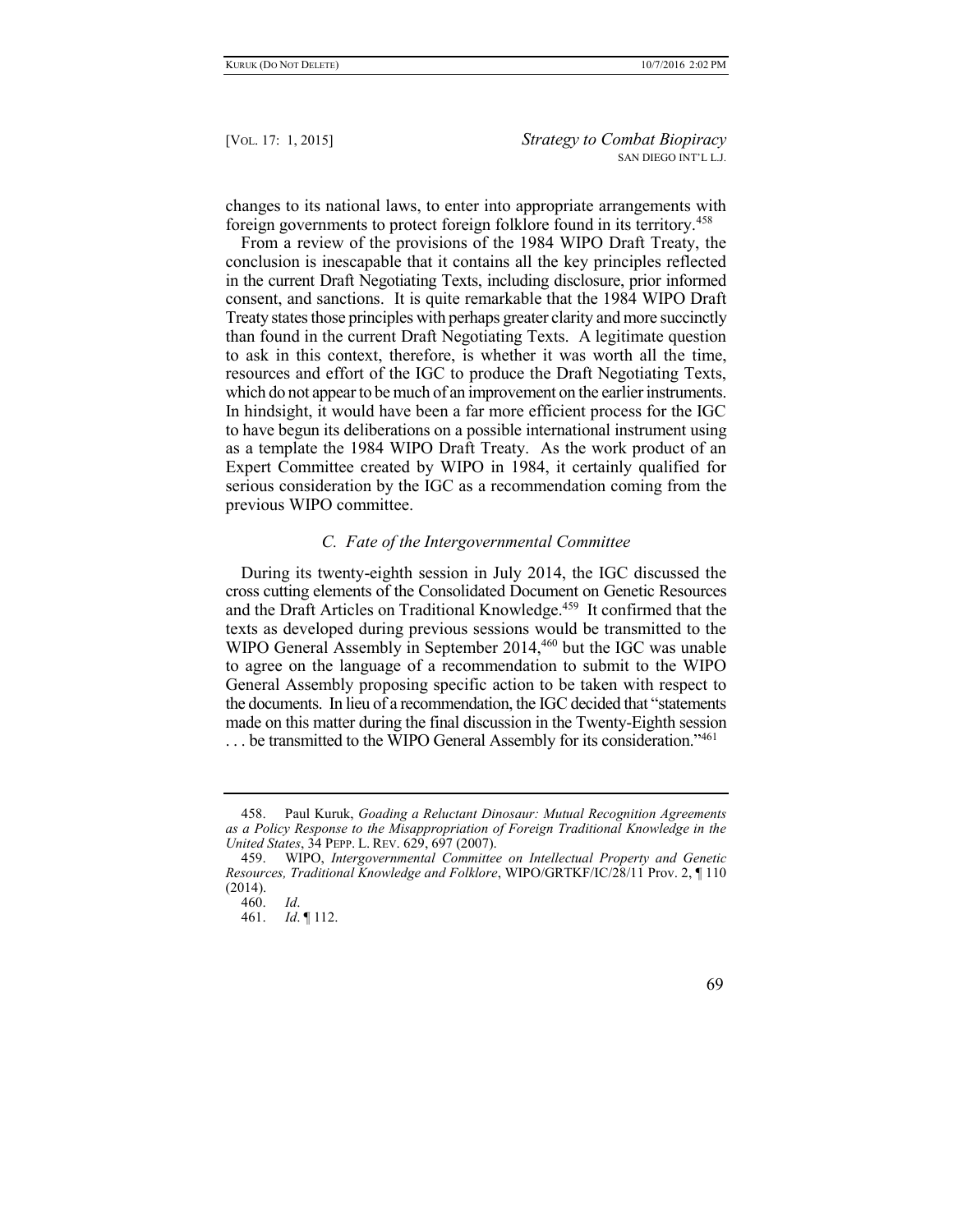In the absence of a proposed draft decision from the IGC for consideration by the WIPO General Assembly, the Chairman of the WIPO General Assembly by default and on her own initiative<sup>462</sup> prepared and submitted a draft decision for consideration calling on the IGC to "meet in 2015 in order to make a recommendation to the 2015 General Assembly as to the mandate of the IGC for the 2016/2017 biennium."<sup>463</sup> However, after some intense deliberations, the WIPO General Assembly was not able to arrive at a consensus on the proposed draft, and no decision was taken with regards to the Chairman's proposals.<sup>464</sup> The practical effect of this development was that the mandate of the IGC was not renewed for 2015.

Statements made during the WIPO General Assembly debates reveal the wide gaps in the various positions held by the delegations that proved difficult to bridge. Speaking on behalf of the African Group, Kenya noted that the IGC had made very substantive progress and was ready to take the final decision to convene a diplomatic conference in accordance with the mandate of the IGC.<sup>465</sup> Accordingly, the African Group proposed to amend the Chairman's proposals to allow for the convening of a diplomatic conference in 2016 to adopt a legally binding instrument or instruments for the effective protection of genetic resources, traditional knowledge and traditional cultural expressions.<sup>466</sup>

In the same vein, India observed that the IGC process had made considerable and significant progress pointing to the three texts that had been developed.<sup>467</sup> It noted that there had been a fair amount of productive engagement, and that the texts had improved substantially. India proposed that the IGC continue its text-based negotiations with a view to deciding on convening a diplomatic conference in 2016, that three thematic sessions be held in 2015, and that a stock-taking meeting follow these sessions, to allow countries and groups to voice their opinions and engage constructively on the texts and thereby arrive at a decision at the 2015 WIPO General Assembly.<sup>468</sup>

<sup>462.</sup> Report of the World Intellectual Property Organization General Assembly, 46th Sess., ¶ 152, WO/GA/46/12 (2014).

<sup>463.</sup> *Id*.

<sup>464.</sup> *Id*. ¶ 154–73.

*Id.* ¶ 153

<sup>466.</sup> *Id*.

<sup>467.</sup> *Id*. ¶ 159.

<sup>468.</sup> *Id*.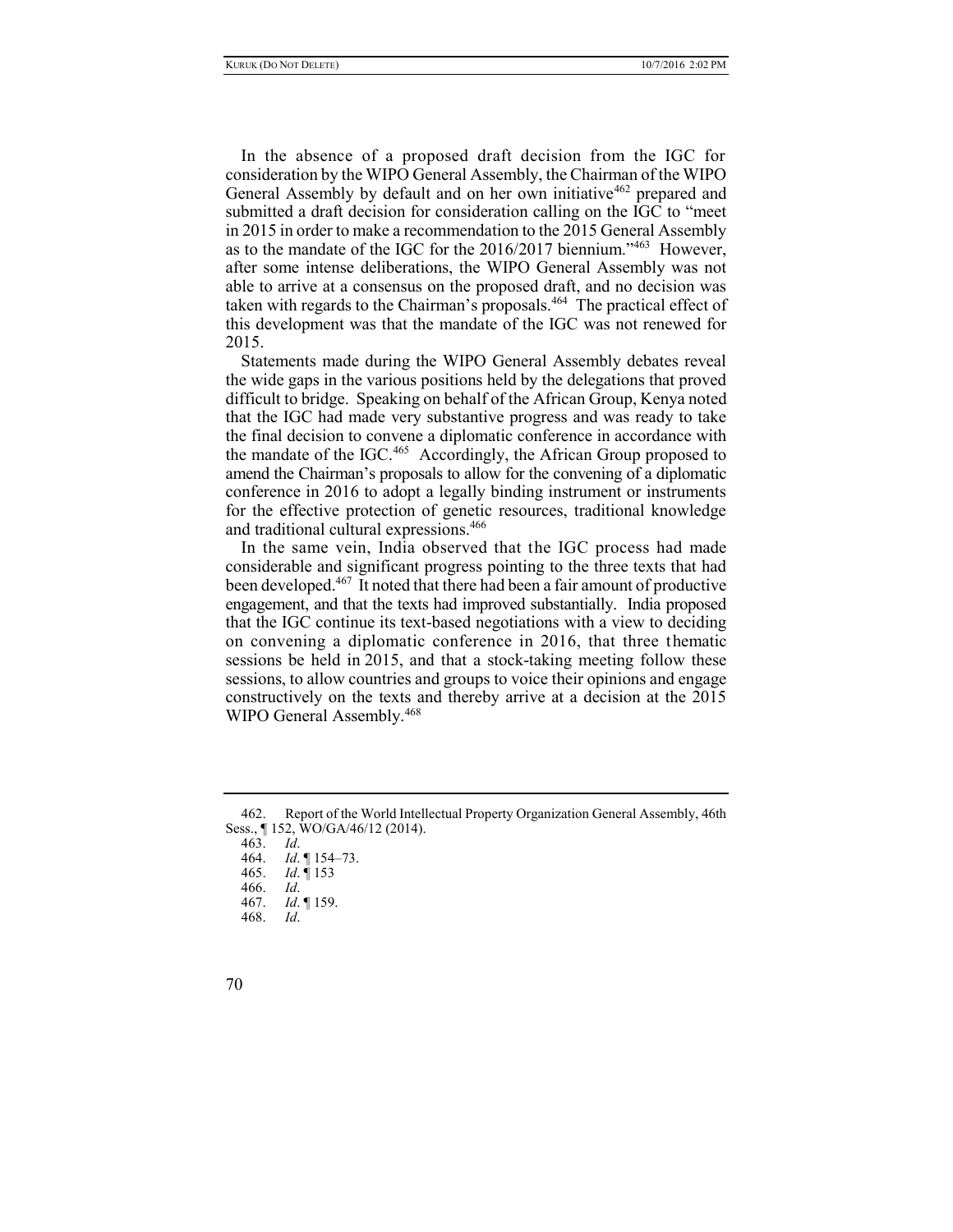Brazil also praised the quality of the work done by the IGC but bemoaned what it saw as a calculated effort to derail the IGC process.<sup>469</sup> According to Brazil, there were only a few minor issues on the subject of genetic resources that remained to be resolved so it was possible that a diplomatic conference could be convened in the near future. It attributed the success of the IGC to the tiered approach that had been adopted and that made it possible to agree on "an international legal instrument or instruments with the necessary flexibility to accommodate the different concerns expressed by delegations."<sup>470</sup>

In contrast to the preceding optimistic views, Japan asserted that throughout the IGC process in 2014, there had been a lack of common understanding on policy objectives and guiding principles, which had led to a divergence.<sup>471</sup> According to Japan, further technical work was required to lead to a shared understanding of the key issues and that the IGC had not reached the phase where a political decision was required.<sup>472</sup> The US supported the statement made by Japan noting that it could "neither agree to convene a diplomatic conference, nor agree on the nature of an instrument before knowing its contents."<sup>473</sup>

On its part, the European Union delegation remarked that the discussions of the IGC in 2014 had been fruitful and some limited progress had been made.<sup>474</sup> However, a significant number of issues that were fundamentally important needed to be resolved before the next stages of the work could be considered. The European Union reiterated its understanding that any international instrument(s) to be created should be "non-binding, flexible, evidence-based and sufficiently clear."<sup>475</sup>

On account of these divergent views, it was not possible to arrive at a consensus on a work program for the IGC. Accordingly, unless the WIPO General Assembly decides to renew the mandate of the IGC in the near future, work by the IGC on traditional knowledge, including the disclosure requirement has effectively ceased.

- 469. *Id*. ¶ 166.
- 470. *Id*.
- 471. *Id*. ¶ 155.
- 472. *Id*.
- 473. *Id*. ¶ 170.
- 474. *Id*. ¶ 158.
- 475. *Id*.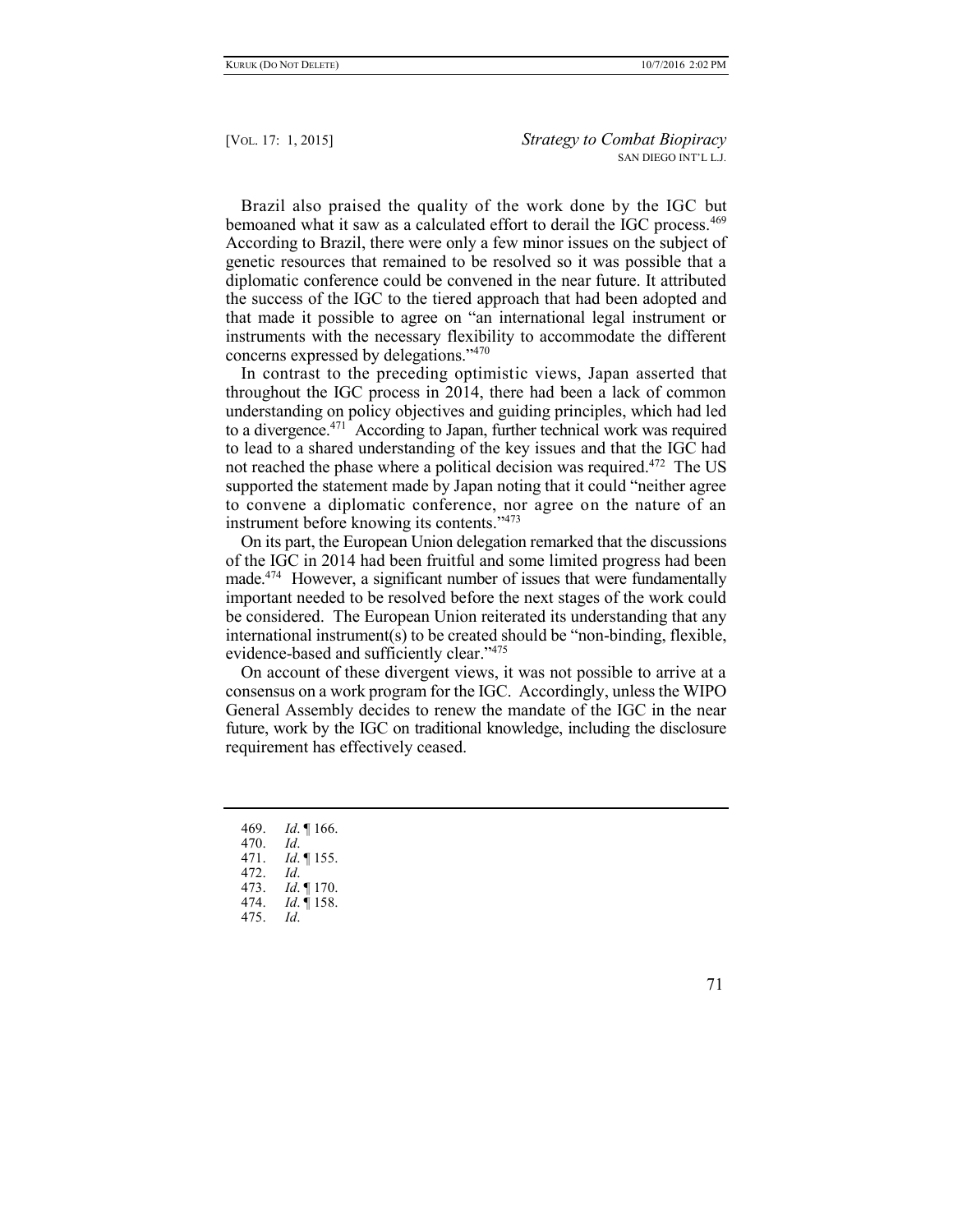#### VI. CONCLUSION

Examination of the provisions in the most recent negotiating texts developed by WIPO reveals that they are incomplete and contain alternative and sometimes conflicting provisions that will require further refinement and alignment to be ready for adoption as binding instruments. For those WIPO Member countries that are generally supportive of the disclosure requirement, the discrepancies may be seen as minor which could be ironed out in future sessions of the IGC.<sup>476</sup> However for others that remain rigidly opposed to the requirement, such hopes may not be realistic, leaving the distinct possibility that consensus may not be found to submit even a significantly improved text to a diplomatic conference for consideration for eventual adoption by WIPO. Because opponents of the disclosure requirement also happen to be countries where most of the acts of biopiracy have taken place, including the US and the European Union, even if an instrument on traditional knowledge were to be adopted by WIPO, it will not be effective in tackling the problem to the extent those countries or regions refuse to ratify it.

That it has taken more than 14 years to cover so little ground at the IGC suggests the lack of interest by the traditional knowledge user countries and may even be evidence of their efforts to stall the process and drag it out interminably.<sup>477</sup> In this context, it is quite disconcerting that the WIPO General Assembly could not agree to extend the mandate of the IGC whose activities have now practically ground to a halt. If it proves impossible to renew the IGC's mandate to continue its work, there will be an urgent need for like-minded traditional knowledge provider countries in collaboration with interested traditional knowledge user countries to respond to the void by working to develop solutions under bilateral, regional or other multilateral arrangements for the protection of traditional knowledge.

Under those circumstances, advocates for an enhanced protective regime would need to consider the development of a new instrument perhaps using the 1984 WIPO Draft Treaty as a template to be adapted to cover the unique aspects of traditional knowledge and genetic resources.

<sup>476.</sup> *See id*. ¶ 166.

<sup>477.</sup> The U.S. may not be quite enthused about the development by WIPO of an international instrument on traditional knowledge. As one commentator has noted, American support for WIPO's program on traditional knowledge was provided after assurances from WIPO that it was "not 'on a norm setting track'; that is to say, that its work is not intended to feed into a process which would end with the creation of a treaty or recommendations." Michael Halewood, *Indigenous and Local Knowledge in International Law: A Preface to Sui Generis Intellectual Property Protection*, 44 MCGILL L.J. 953, 986 (1999).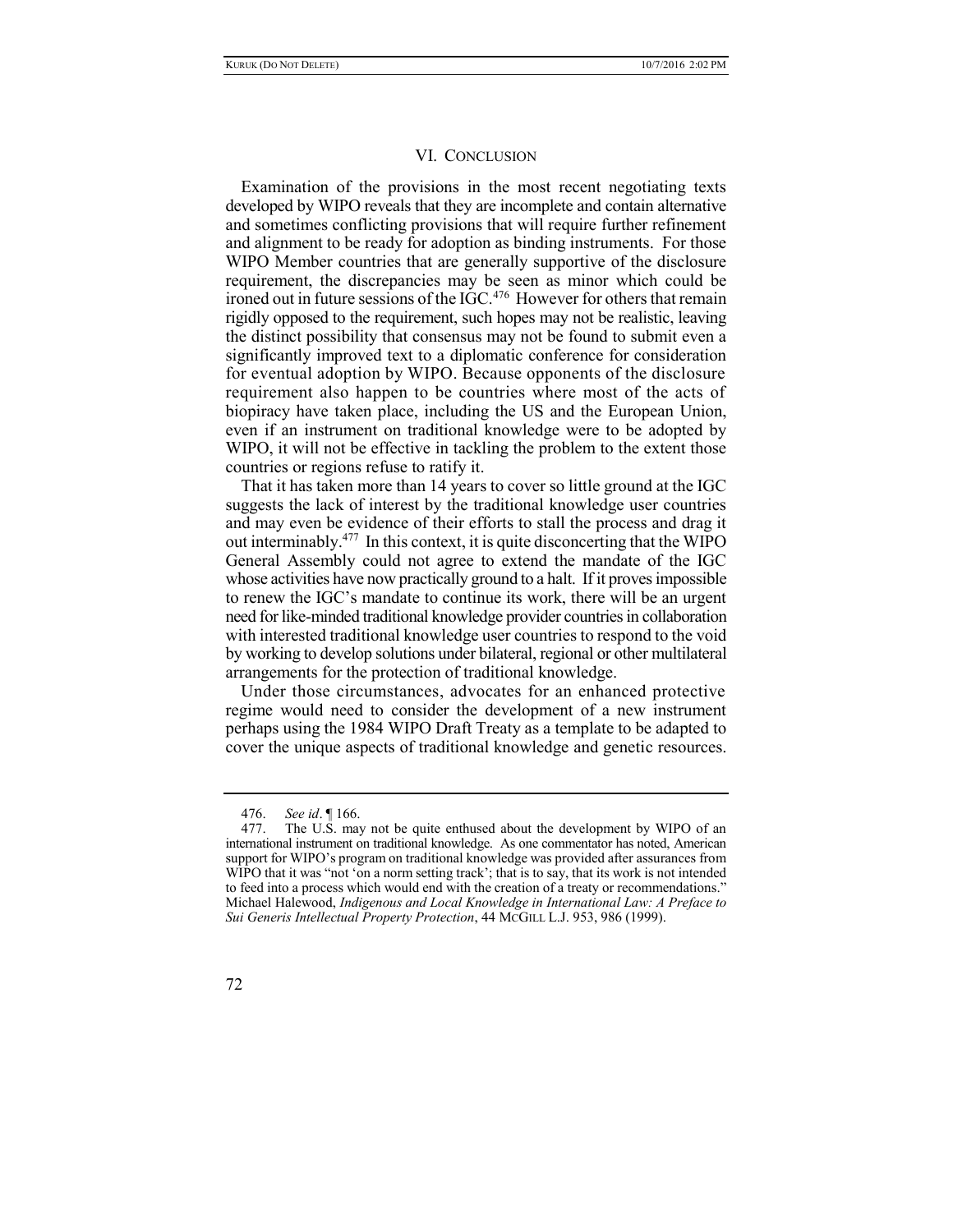For example, *utilization* of folklore as a trigger for the disclosure of the source or origin in the 1984 WIPO Draft Treaty could be extended in the new instrument by defining utilization to include the acquisition of intellectual property in traditional knowledge and genetic resources in or outside the provider country and mandating disclosure as part of the intellectual property rights acquisition process where the rights are based on or derived from the traditional knowledge or genetic resources. The applicant should be required to verify whether any portion of its claims are based on or derived from traditional knowledge or genetic resources, perhaps by simply checking a box in the application. Access and benefit sharing considerations could be dealt with in a similar manner by also requiring applicants to verify whether they have complied with the relevant prior informed consent and benefit sharing rules.

To assuage the concerns of intellectual property rights purists, it should be clarified that the proposed instrument would not require amendments to substantive intellectual property laws. Instead, for purposes of implementing the instrument, appropriate administrative guidelines would be issued to patent examining authorities. While access and benefit sharing policies will continue to be relevant under the proposed framework, they are not likely to spark the same level of outrage as when stated specifically as *conditions* for patent rights.

Although the proposed framework maybe somewhat weakened by not calling for revisions of substantive patent laws to incorporate the disclosure requirement, it would still be useful and have practically the same effect as the proposed revisions of patent laws by establishing a legal basis suggesting at a minimum that the disclosure considerations could not be ignored altogether. The verification system recommended here would be sufficient to prompt investigation by examining authorities regarding uses of traditional knowledge and genetic resources to inform the patent examination process, or by right holders to enable them seek compensation and/or challenge the patent application, as the case may be. It is submitted that such a compromise position may be acceptable to a greater number of countries and increase the chances of agreeing on the text of an international instrument addressing the essential objectives of the disclosure requirement.

Negotiations on the development of such a text could be carried under the auspices of WIPO if there is a consensus to that effect, or outside the WIPO framework led by interested countries or regions. The treaty resulting from this process by the like-minded countries would be opened for later ratification by others who may come to perceive benefits in so doing after